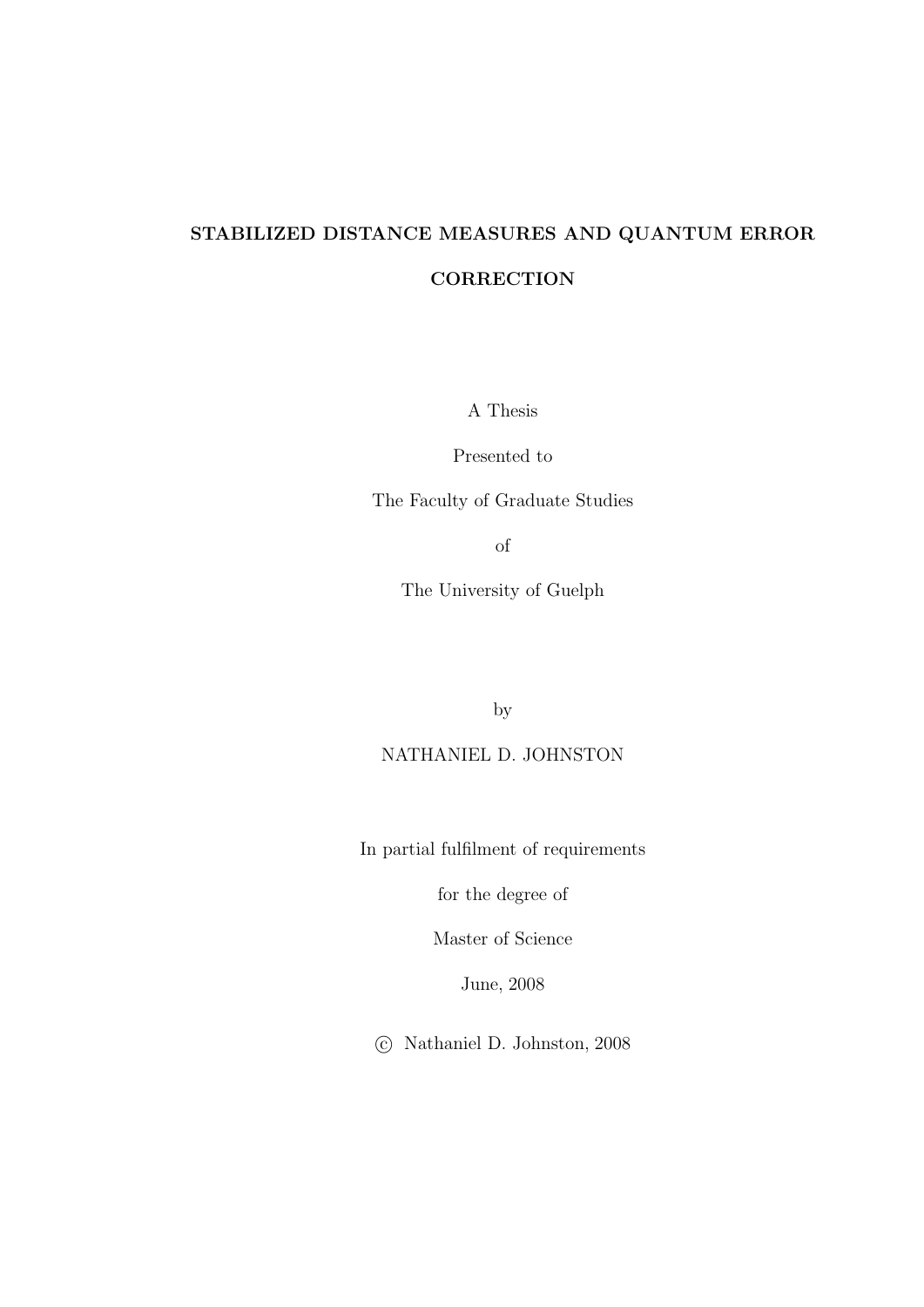#### ABSTRACT

# STABILIZED DISTANCE MEASURES AND QUANTUM ERROR CORRECTION

Nathaniel Johnston Advisors: University of Guelph Professor J. Holbrook 2008 Professor D. Kribs

Quantum information theory is a quickly-growing area of research that presents no shortage of mathematical challenges. In this thesis, two basic analytic and algebraic problems of interest in quantum information are considered. The first problem considered is that of computing a crucial distance measure for linear maps on finitedimensional Hilbert space, given by the the diamond and completely bounded norms of differences of quantum operations. Based on the theory of completely bounded maps, an algorithm to compute the diamond and completely bounded norms of arbitrary linear maps is formulated and presented. The algorithm is applied to derive a new proof and formula for the distance between arbitrary unitary maps. Finally,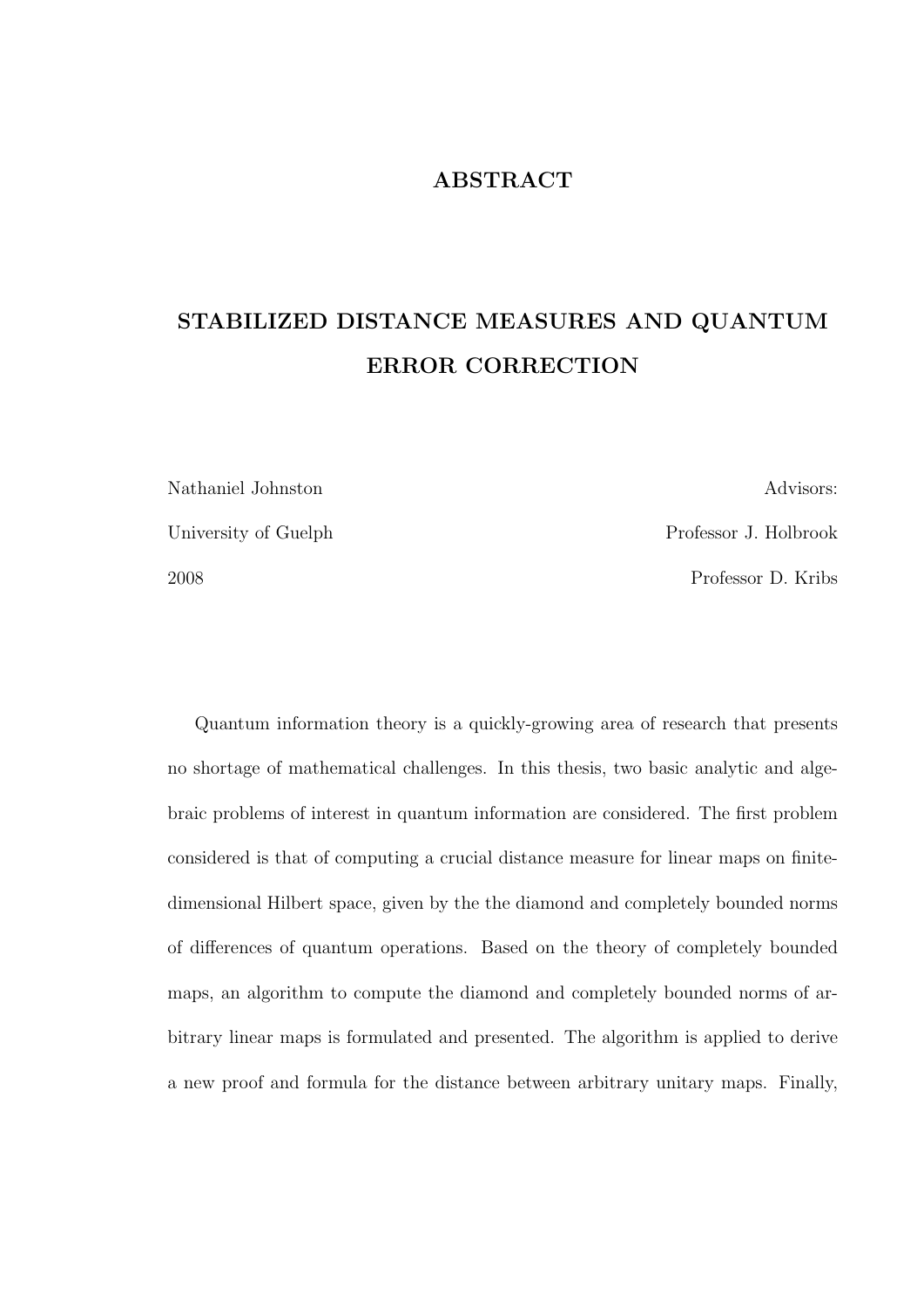an implementation of the algorithm via MATLAB is presented, and its efficiency is discussed. Attention is next turned to quantum error correction, where a new algebraic characterization of error-correcting codes is derived. These results are used to explicitly compute a correction operation, and a new characterization of correctable subsystems in terms of representation theory is obtained.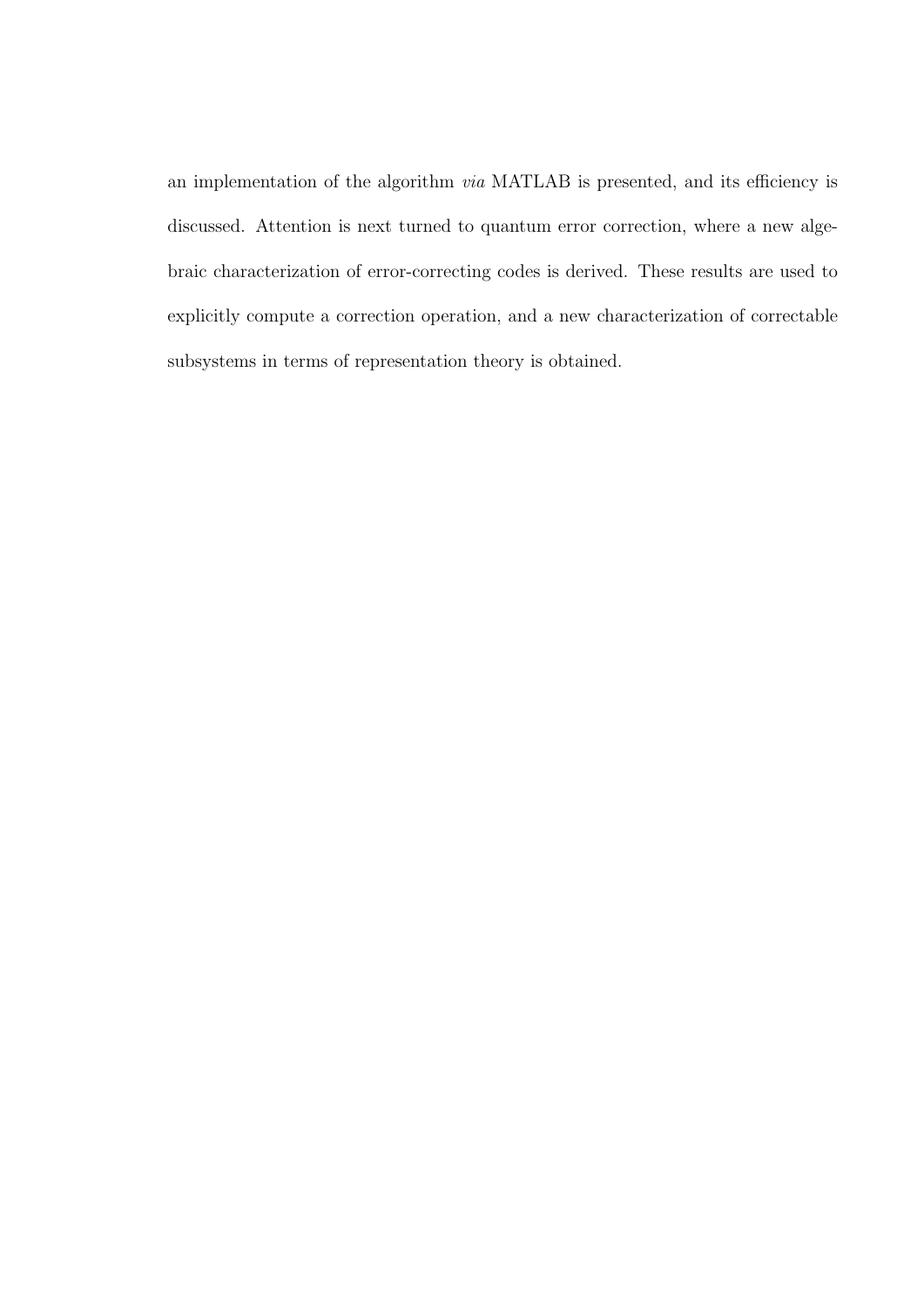## To My Parents

for instilling in me the desire to learn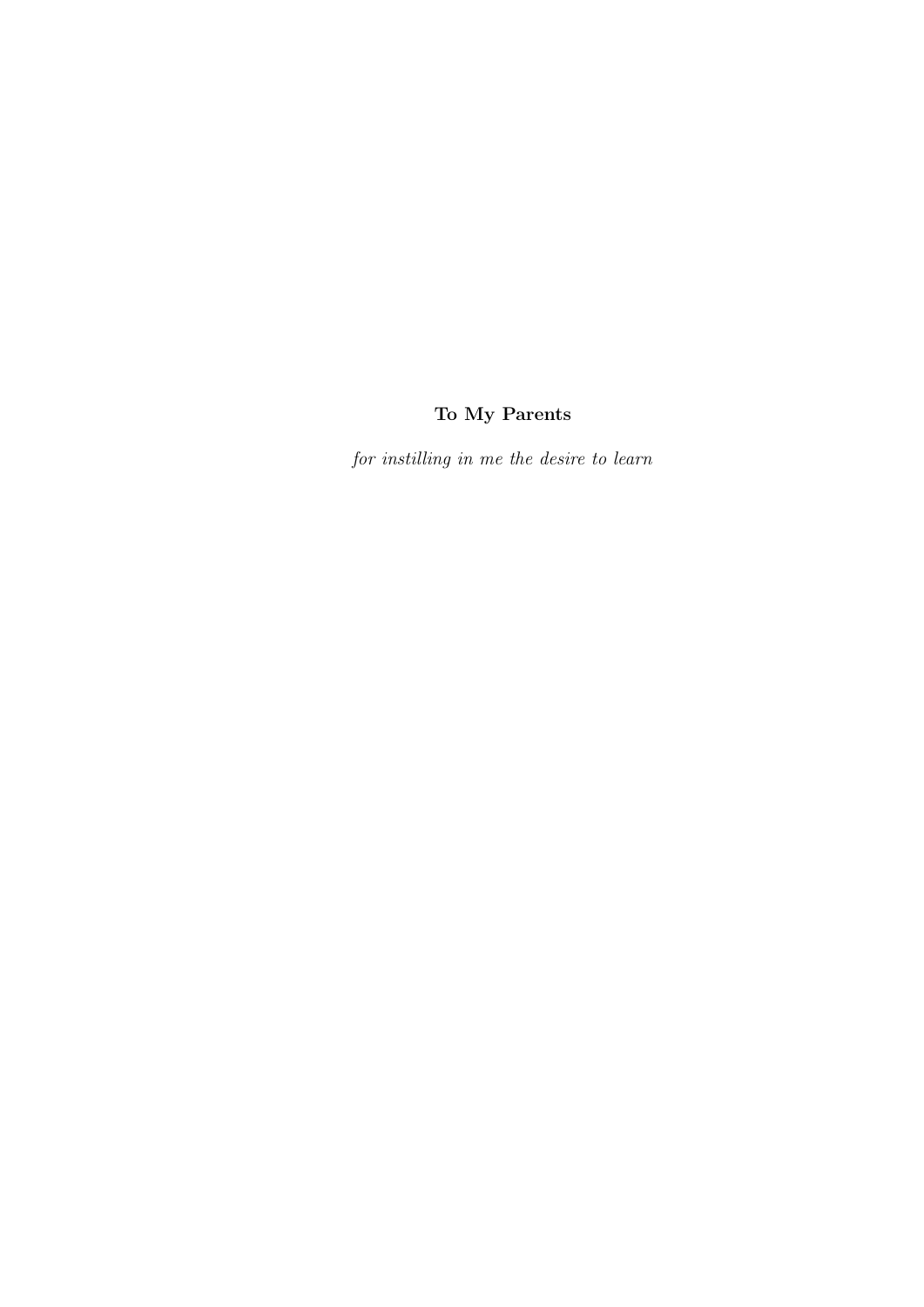#### Acknowledgements

The CB norm algorithm of Chapter [3](#page-29-0) was originally developed by Vern Paulsen and presented at the February 2007 Banff Workshop on Operator Structures in Quantum Information Theory. Vern Paulsen is also thanked for helpful e-mails that led to Theorem [3.3.4,](#page-44-0) and Man-Duen Choi is thanked for helpful conversations leading to many of the results of Chapter [4.](#page-57-0) Many thanks of course go to my advisors and committees, and special thanks in particular are extended to David Kribs for providing an interest in quantum error correction, the means to study it, and immeasurable help over the last two years.

Thanks to my entire family for teaching me from a very young age that there's nothing greater in this world than learning. Thanks to Kim, Nick, Shaughnessy, and all of the math students that I have had the pleasure of studying with over the past several years for sharing thoughts, problems, solutions, and everything in between. Finally, thanks to Kathryn for always being there. Whether I need someone to listen to me complain about the math problem of the week that is driving me nuts, or someone to help me shift an image down to the next page in LaTeX, you never fail.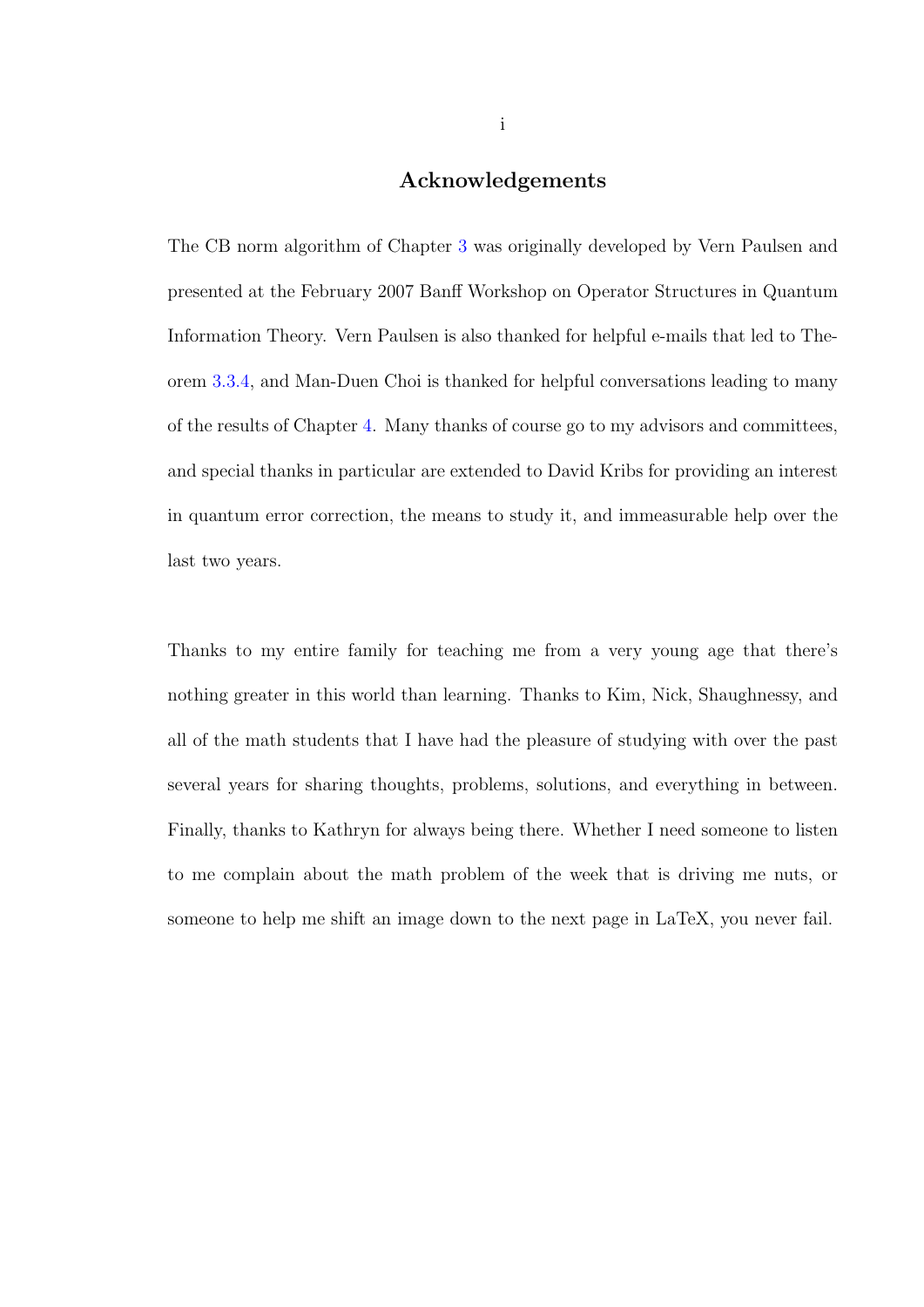# Table of Contents

| $\mathbf{1}$   |               | Introduction                                         |                                                                                                                        | $\mathbf{1}$   |  |  |
|----------------|---------------|------------------------------------------------------|------------------------------------------------------------------------------------------------------------------------|----------------|--|--|
|                | 1.1           |                                                      |                                                                                                                        | $\mathbf{1}$   |  |  |
|                | 1.2           |                                                      |                                                                                                                        | 3              |  |  |
| $\overline{2}$ | Preliminaries |                                                      |                                                                                                                        |                |  |  |
|                | 2.1           |                                                      |                                                                                                                        | $\overline{4}$ |  |  |
|                | 2.2           |                                                      |                                                                                                                        | $\overline{7}$ |  |  |
|                |               | 2.2.1                                                | Positive and Completely Positive Maps                                                                                  | $\overline{7}$ |  |  |
|                |               | 2.2.2                                                |                                                                                                                        | 13             |  |  |
|                | 2.3           |                                                      |                                                                                                                        | 17             |  |  |
|                |               | 2.3.1                                                | Quantum Channels as Completely Positive Maps                                                                           | 18             |  |  |
|                |               | 2.3.2                                                | Differences of Quantum Channels as CB Maps $\ldots \ldots \ldots$                                                      | 21             |  |  |
| 3              |               | Computation and Estimation of the $CB/\Diamond$ Norm |                                                                                                                        |                |  |  |
|                | 3.1           |                                                      |                                                                                                                        | 23             |  |  |
|                | 3.2           | 27                                                   |                                                                                                                        |                |  |  |
|                | 3.3           |                                                      |                                                                                                                        |                |  |  |
|                |               | 3.3.1                                                |                                                                                                                        | 31             |  |  |
|                |               | 3.3.2                                                |                                                                                                                        | 33             |  |  |
|                |               | 3.3.3                                                |                                                                                                                        | 37             |  |  |
|                |               | 3.3.4                                                |                                                                                                                        | 42             |  |  |
|                |               | 3.3.5                                                |                                                                                                                        | 48             |  |  |
| 4              |               |                                                      | <b>Quantum Error Correction</b>                                                                                        | 51             |  |  |
|                | 4.1           |                                                      | Correctable Subspaces<br>$\mathcal{A}$ , and the set of the set of the set of the set of the set of the set of the set | 51             |  |  |
|                |               | 4.1.1                                                |                                                                                                                        | 51             |  |  |
|                |               | 4.1.2                                                | Characterization of Correctable Codes                                                                                  | 55             |  |  |
|                | 4.2           |                                                      |                                                                                                                        | 57             |  |  |
|                |               | 4.2.1                                                |                                                                                                                        | 58             |  |  |
|                |               | 4.2.2                                                | Characterization of Correctable Subsystems $\hfill\ldots\ldots\ldots\ldots$                                            | 63             |  |  |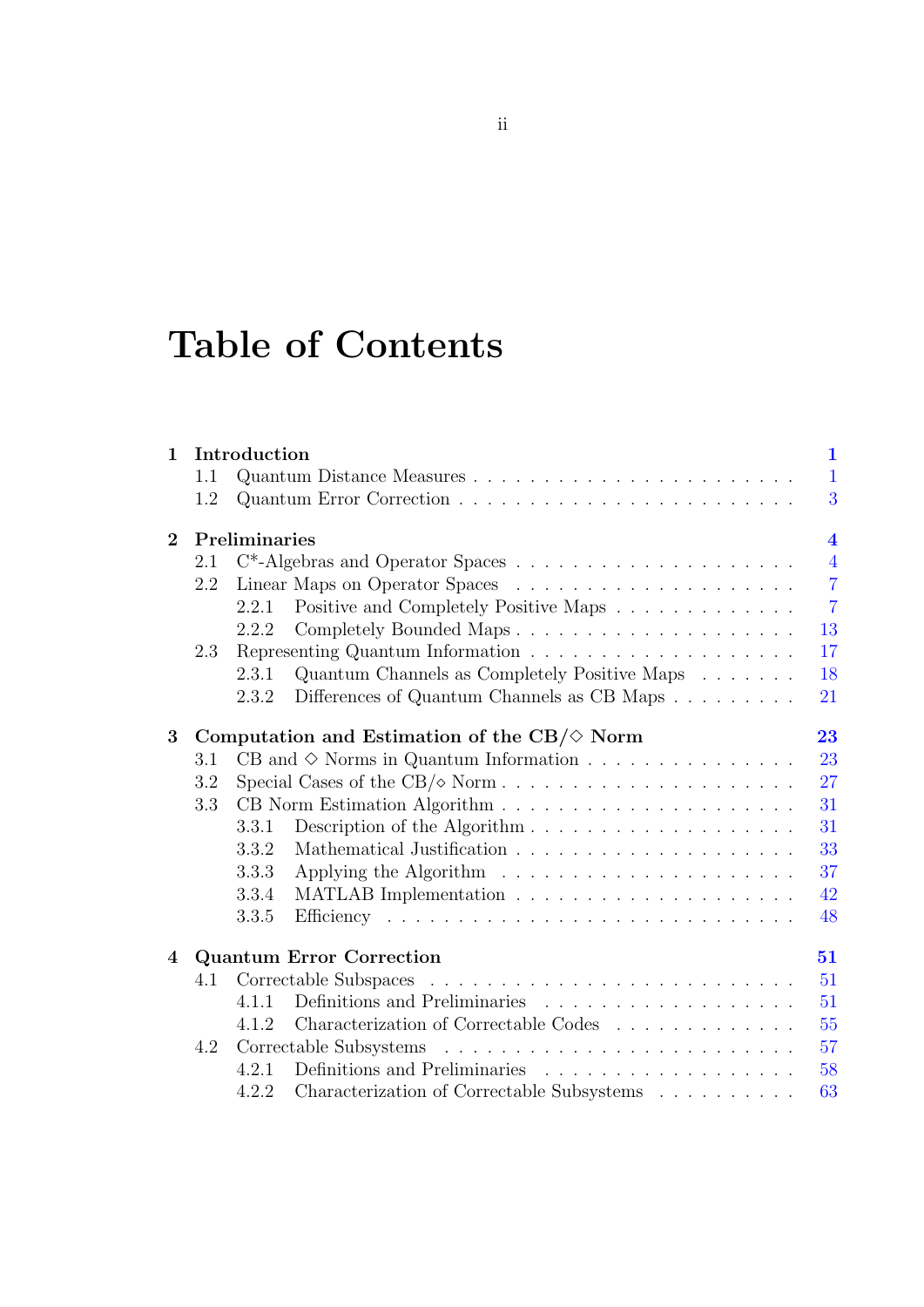| 5 Conclusions and Future Work |                     |    |  |  |
|-------------------------------|---------------------|----|--|--|
|                               |                     |    |  |  |
|                               |                     |    |  |  |
|                               | <b>Bibliography</b> | 71 |  |  |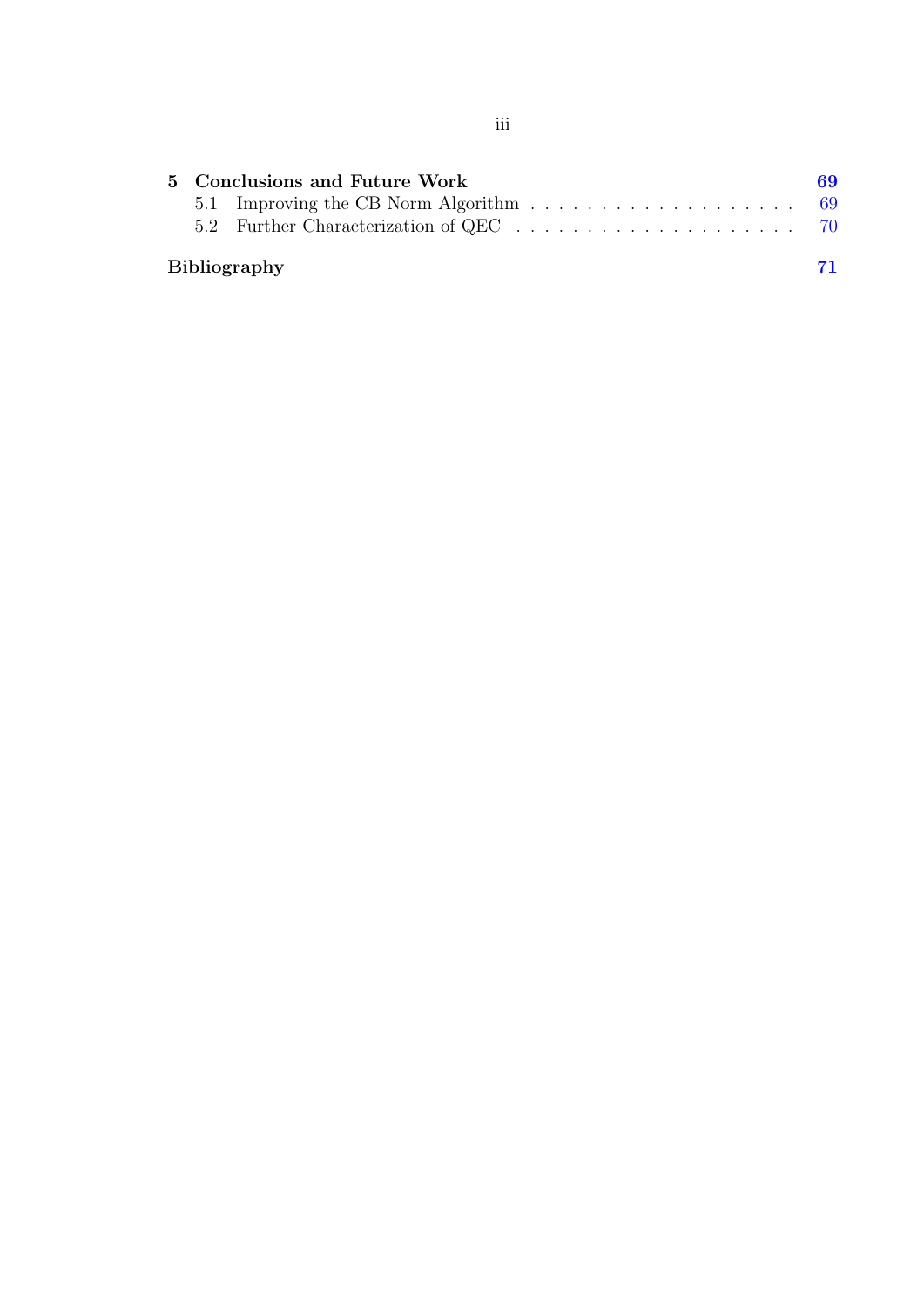# <span id="page-7-0"></span>Chapter 1

# Introduction

## <span id="page-7-1"></span>1.1 Quantum Distance Measures

The need for physically significant and computable distance measures for quantum operations and channels is of fundamental importance in quantum information science [\[31\]](#page-80-0). Most importantly, it is often necessary to determine how far apart two quantum operations, represented by completely positive maps, are from each other in some meaningful sense. The diamond norm was introduced in [\[21\]](#page-79-0) for this purpose. It arises from physical considerations and satisfies the important stability property desired for such measures [\[1,](#page-77-1) [13\]](#page-78-0). Interestingly, the diamond norm is intimately related to the completely bounded norm, a notion that has been studied in operator theory for different reasons over the past four decades [\[33\]](#page-81-0).

On finite dimensional Hilbert spaces, every linear map has a finite completely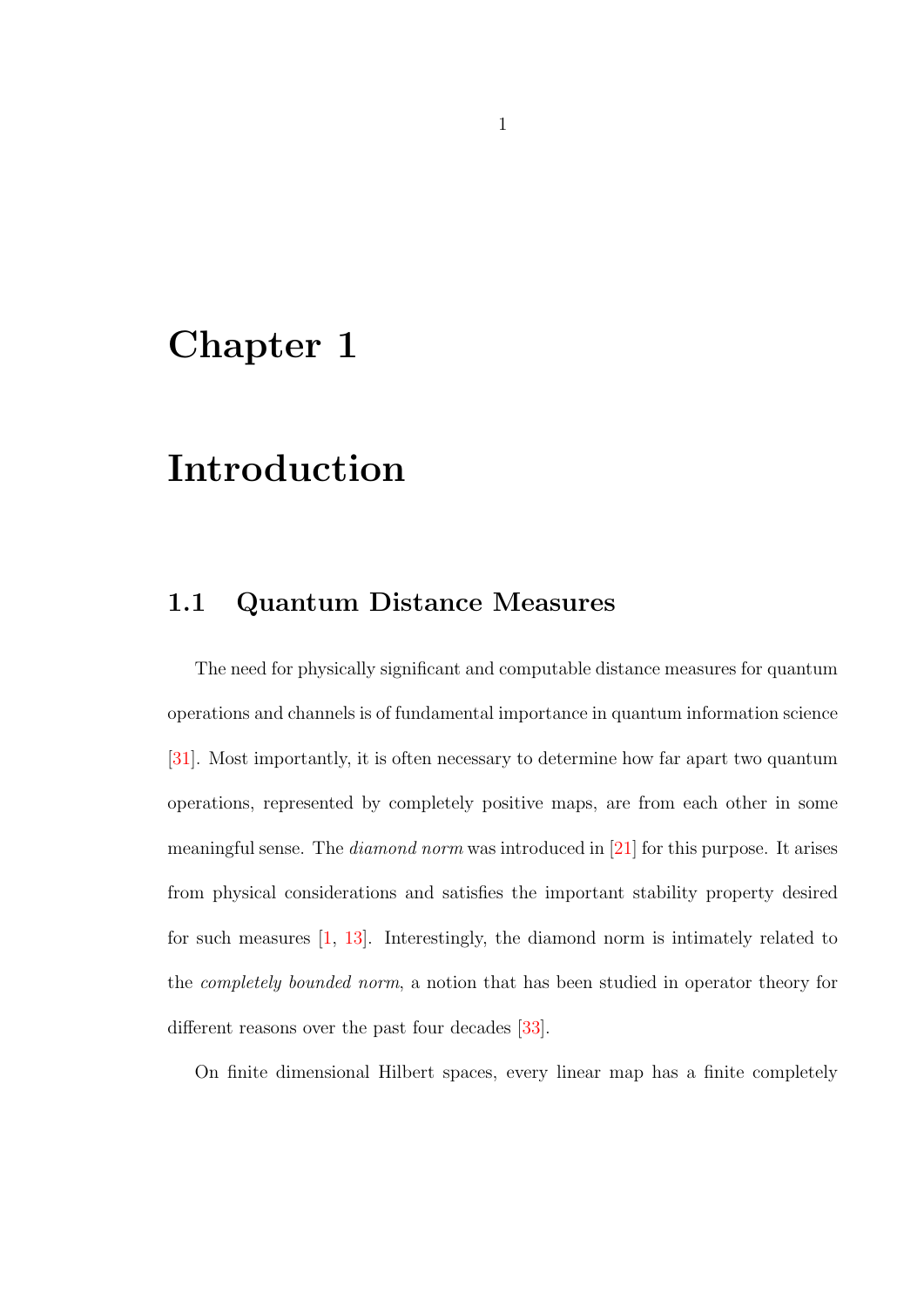bounded (CB) norm. Thus, completely bounded maps are precisely the linear maps in the finite dimensional case. In operator theory, CB maps are the natural maps between operator spaces. Computing the norms of CB maps between certain operator spaces introduced in [\[35\]](#page-81-1) has provided the impetus for recent progress on multiplicativity conjectures for quantum channels [\[10,](#page-78-1) [11,](#page-78-2) [15,](#page-79-1) [43\]](#page-82-0). CB maps and norms have also arisen in a wide variety of other recent investigations in quantum information science, including [\[17,](#page-79-2) [19,](#page-79-3) [22,](#page-79-4) [29,](#page-80-1) [36,](#page-81-2) [38,](#page-81-3) [42\]](#page-81-4), though the CB terminology has not always been used.

In this thesis, based on the classical and contemporary theory of completely bounded maps, an algorithm to compute completely bounded and diamond norms for arbitrary linear maps on finite dimensional Hilbert spaces is derived. Along the way, a brief introduction to completely bounded map theory, including the generalized Stinespring theorem and Choi-Kraus representation for such maps, is provided. An implementation of the algorithm via MATLAB is then presented. Finally, the algorithm's efficiency is discussed and it is noted how it is potentially optimal in some sense. This work has been accepted to appear in Quantum Information and Computation [\[18\]](#page-79-5).

In Chapter [2](#page-10-0) a detailed introduction to operator spaces, completely positive maps, completely bounded maps, the completely bounded norm, and their relationship to quantum information theory is presented. The discussion of completely bounded maps provided in Section [2.2.2](#page-19-0) is of particular importance and is motivated by the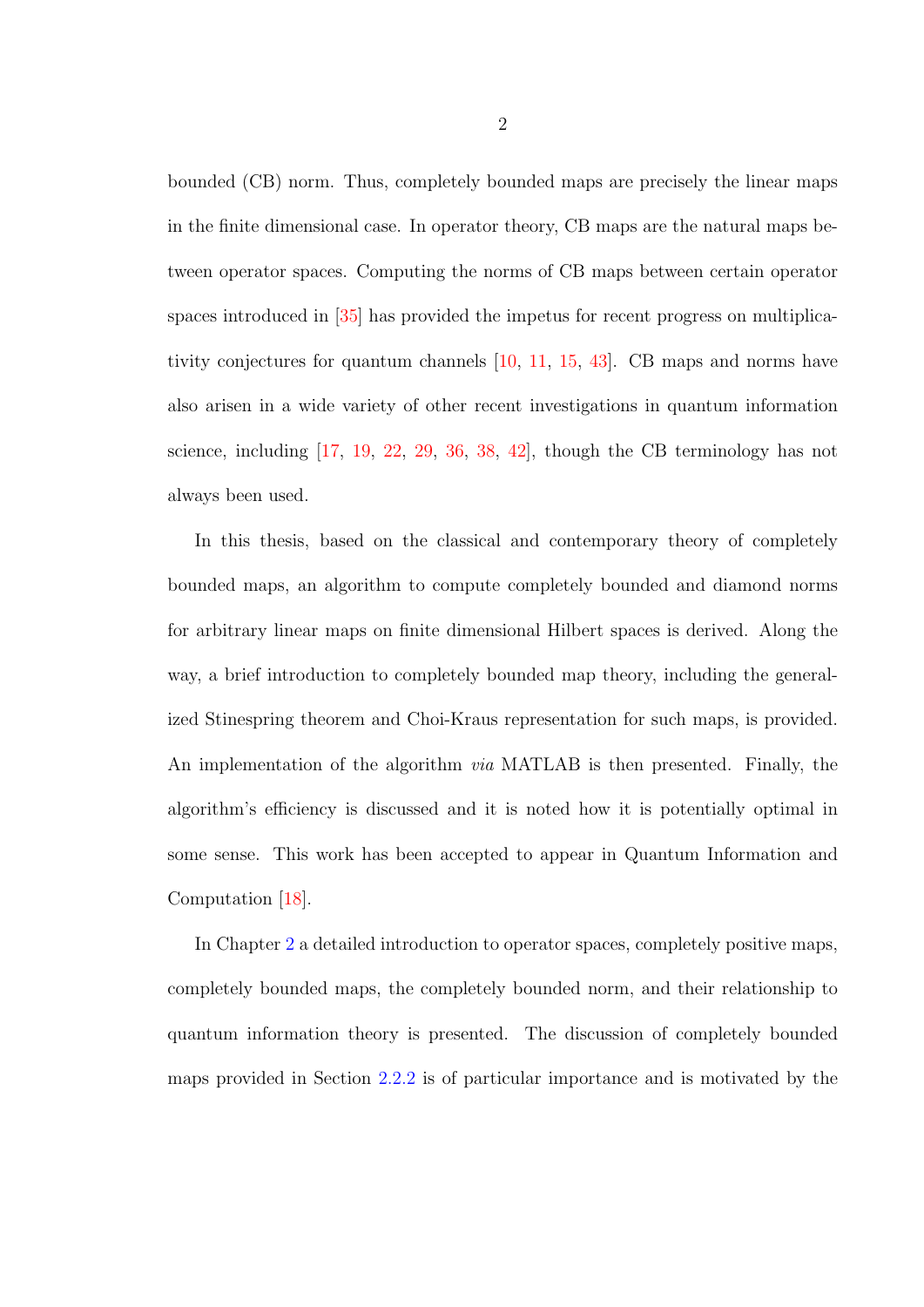presentation given in [\[33\]](#page-81-0). Chapter [3](#page-29-0) develops the theory of completely bounded maps further and introduces an algorithm for computing it. The algorithm is then applied to derive a formula for the CB norm of one particular family of physically important maps. An implementation of the algorithm via MATLAB is provided in Section [3.3.4.](#page-48-0)

## <span id="page-9-0"></span>1.2 Quantum Error Correction

The problem of correcting errors in quantum information to maintain coherence is of paramount importance if quantum computers are to ever become a concrete reality. It has long been known that quantum channels often permit correctable codes  $[2, 14, 23, 37, 40]$  $[2, 14, 23, 37, 40]$  $[2, 14, 23, 37, 40]$  $[2, 14, 23, 37, 40]$  $[2, 14, 23, 37, 40]$  $[2, 14, 23, 37, 40]$  $[2, 14, 23, 37, 40]$  $[2, 14, 23, 37, 40]$  $[2, 14, 23, 37, 40]$  – subspaces of the overlying Hilbert space in which the states may be corrected via another quantum channel. This idea was extended in [\[26,](#page-80-2) [27\]](#page-80-3) to correctable subsystems, which generalize both correctable codes and the well-studied areas of noiseless subsystems and decoherence-free subspaces [\[12,](#page-78-3) [20,](#page-79-8) [24,](#page-80-4) [30,](#page-80-5) [32,](#page-80-6) [44,](#page-82-1) [45\]](#page-82-2).

Chapter [4](#page-57-0) recalls some of the basic ideas of correctable codes and subsystems, while developing a new way of characterizing them. A well-known result about what quantum channels "look like" when restricted to a correctable code is provided and commented on in Section [4.1.1.](#page-57-2) This result is used to characterize correctable codes in terms of representations in Section [4.1.2.](#page-61-0) Finally, Sections [4.2.1](#page-64-0) and [4.2.2](#page-69-0) generalize these results to the subsystem setting.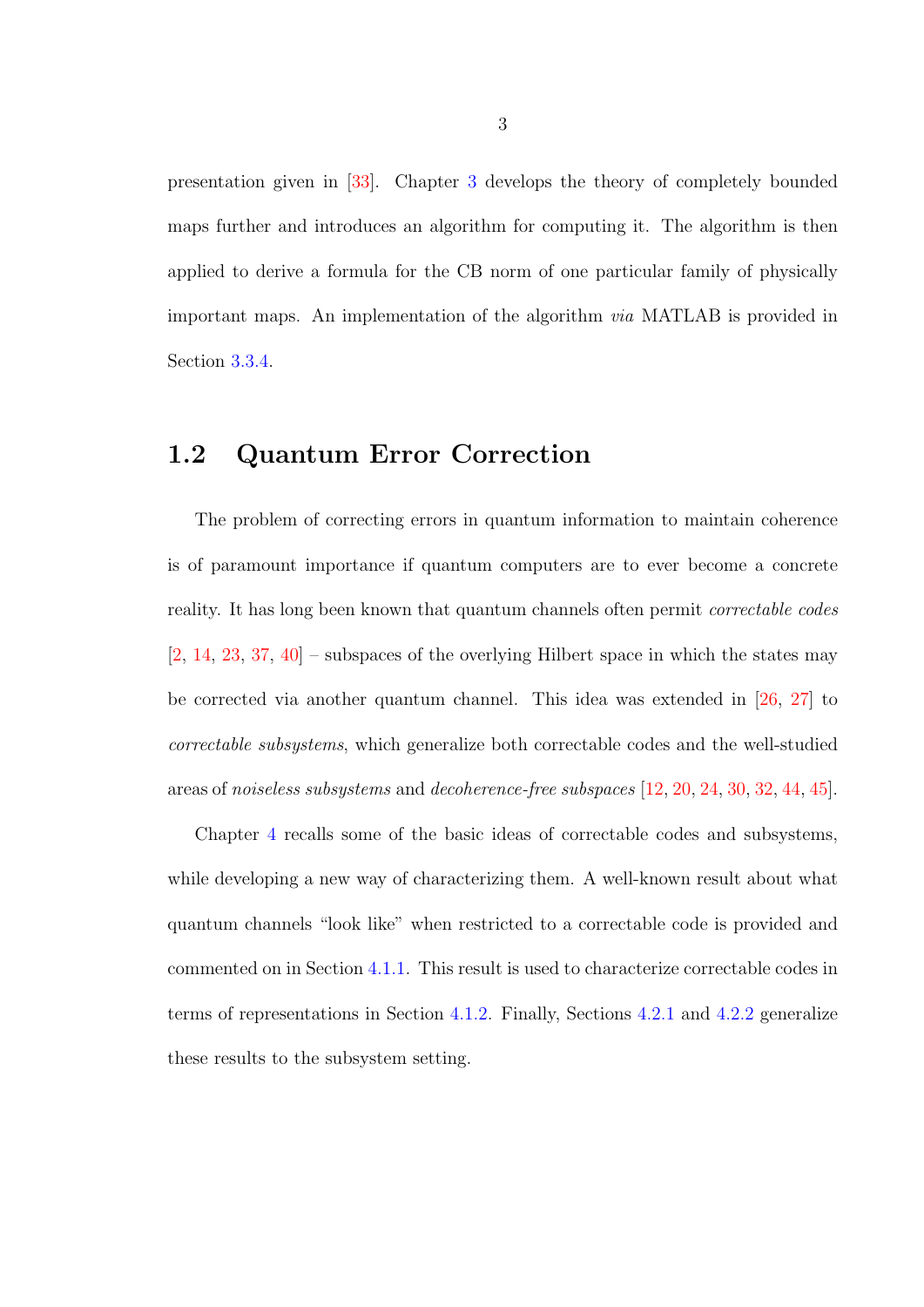# <span id="page-10-0"></span>Chapter 2

# Preliminaries

## <span id="page-10-1"></span>2.1 C\*-Algebras and Operator Spaces

Much of the mathematical formulation of quantum mechanics is based on the theory of Hilbert spaces and C\*-algebras, and a familiarity with both will be assumed throughout this work. The definition of an (abstract) C\*-algebra is provided for completeness, but for basic properties of C\*-algebras, the reader is pointed to [\[9\]](#page-78-4).

Denote the space of  $n \times m$  matrices over some ring V by  $\mathcal{M}_{n,m}(\mathcal{V})$ . When  $\mathcal{V} =$  $\mathbb{C}$ , set  $M_{n,m} = M_{n,m}(\mathbb{C})$  as a notational convenience. Similarly, when  $m = n$  set  $M_n(\mathcal{V}) = M_{n,n}(\mathcal{V})$  and  $M_n = M_{n,n}$ . C\*-algebras can be thought of intuitively as generalizations of  $M_n$ .

**Definition 2.1.1.** A C<sup>\*</sup>-algebra A is a Banach <sup>\*</sup>-algebra such that  $||a^{\dagger}a|| = ||a||^2$ for all  $a \in \mathcal{A}$ .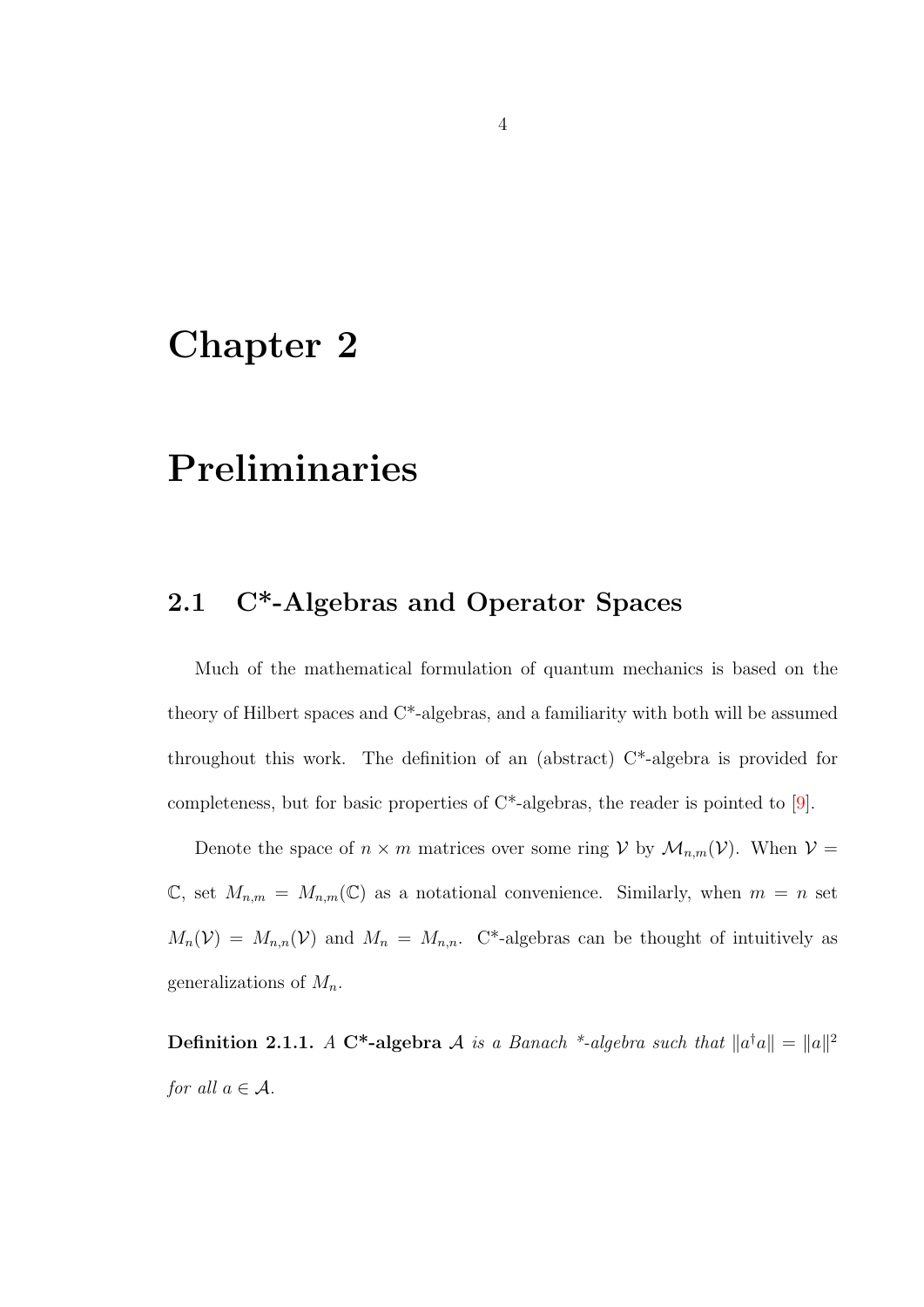It may be worth noting at this point that while the mathematical convention is to use ∗ to represent the adjoint operation, this thesis will favour the † notation instead, as that is the usual convention in quantum information theory.

Given a (separable) Hilbert space  $\mathcal{H}$ , denote the set of bounded linear operators on H by  $\mathcal{B}(\mathcal{H})$ . Given operators  $T_{i,j} \in \mathcal{B}(\mathcal{H}), 1 \leq i \leq m, 1 \leq j \leq n$ , identify the  $m \times n$ matrix of operators,  $(T_{i,j})$ , with an operator from  $\mathcal{H}^{(n)} = \mathcal{H} \oplus \ldots \oplus \mathcal{H}$  (*n* copies) to  $\mathcal{H}^{(m)} = \mathcal{H} \oplus \ldots \oplus \mathcal{H}$  (*m* copies) by regarding vectors in these spaces as columns and performing matrix multiplication. That is, identify  $M_{m,n}(\mathcal{B}(\mathcal{H})) \equiv \mathcal{B}(\mathcal{H}^{(n)}, \mathcal{H}^{(m)})$ . This endows  $M_{m,n}(\mathcal{B}(\mathcal{H}))$  with a norm and this collection of norms on  $\mathcal{B}(\mathcal{H})$  is often referred to as the set of *matrix norms* on  $\mathcal{B}(\mathcal{H})$ .

**Definition 2.1.2.** Let A be a  $C^*$ -algebra and let  $M \subseteq A$  be a subspace. Then the inclusion  $M_{m,n}(\mathcal{M}) \subseteq M_{m,n}(\mathcal{A})$  endows this vector space with a collection of matrix norms and M, together with this collection of matrix norms on  $M_{m,n}(\mathcal{M})$ , is called a (concrete) operator space.

Thus, an operator space carries not just an inherited norm structure, but these additional matrix norms. C\*-algebras are defined abstractly, but every abstract algebra is isomorphic to a concrete C<sup>\*</sup>-algebra given by a subalgebra of some  $B(\mathcal{H})$  that is closed under both the operator norm  $(|| \cdot ||)$  and adjoint (†) operation. If A is any C<sup>\*</sup>-algebra and  $\pi : A \mapsto \mathcal{B}(\mathcal{H})$  is a one-to-one †-homomorphism (and hence an isometry), then the collection of norms on  $M_{m,n}(\pi(\mathcal{A}))$  is independent of the particular representation  $\pi$ , and hence, the operator space structure of a C<sup>\*</sup>-algebra is indepen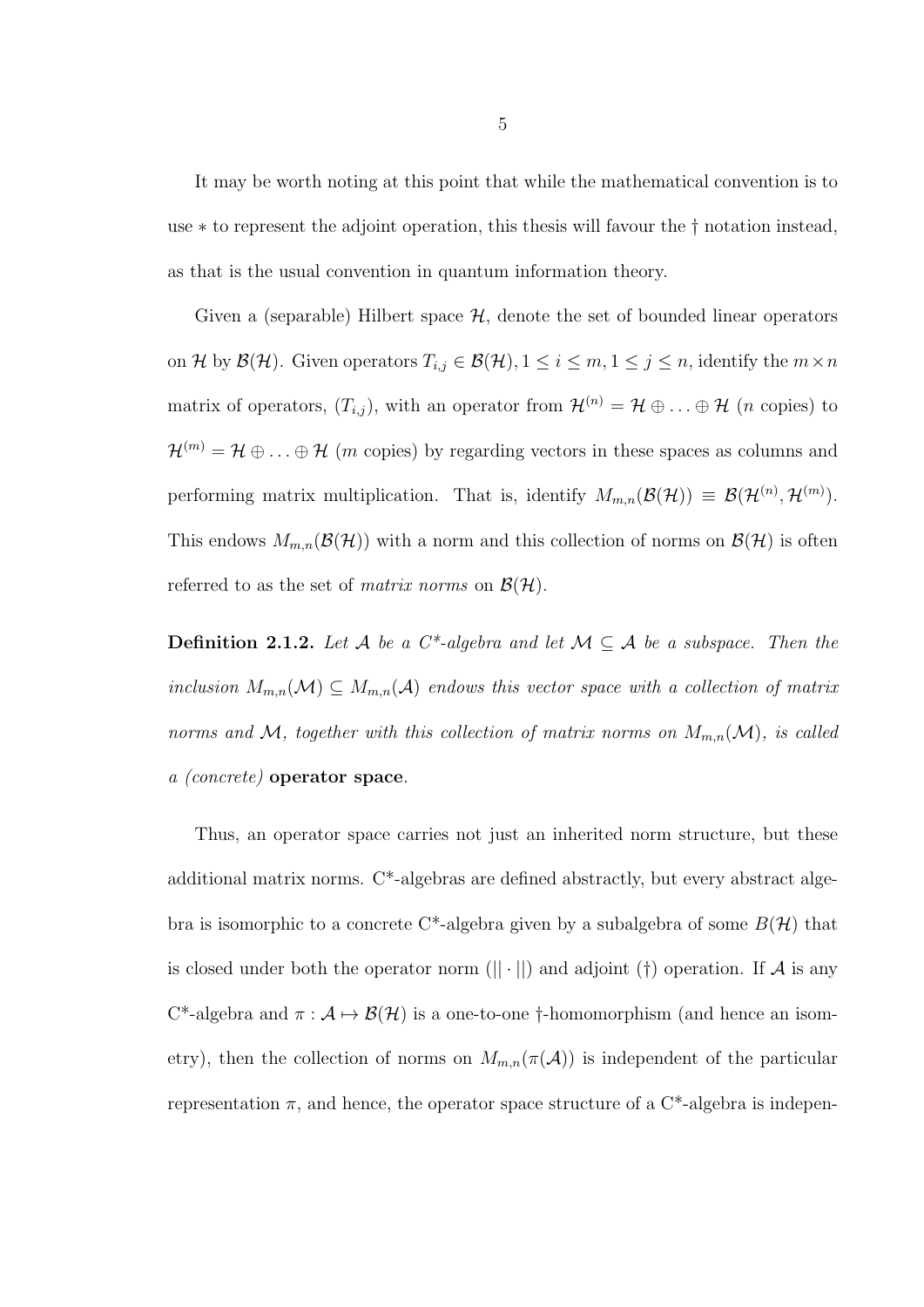dent of the particular representation. Hence, each subspace  $\mathcal{M} \subseteq \mathcal{A}$  is also endowed with a particular collection of matrix norms and so a subspace of a  $C^*$ -algebra is also referred to as an operator space, when its matrix norm structure is to be emphasized.

A self-adjoint variation of operator spaces may also be defined and will be of much use throughout this work.

Definition 2.1.3. If A is a unital C<sup>\*</sup>-algebra, then a  $\dagger$ -closed subspace  $S \subseteq A$  such that  $1 \in S$  is called an operator system.

Thus, operator systems are operator spaces and have matrix norms. But the additional hypotheses guarantee that if  $A^+$  denotes the positive elements of the  $C^*$ algebra A, then S is the span of  $S^+ \equiv S \cap A^+$ , which is a cone in S. It is also the case that  $M_n(\mathcal{S})$  is the span of  $M_n(\mathcal{S})^+ = M_n(\mathcal{S}) \cap M_n(\mathcal{A})^+$ . The vector spaces  $M_n(\mathcal{S})$ together with the cones  $M_n(\mathcal{S})^+$  are often referred to as the *matrix ordering* on  $\mathcal{S}$ .

In order to illustrate these definitions, an operator system that will be of use later is defined here.

<span id="page-12-0"></span>Definition 2.1.4. Let  $A$  be a unital  $C^*$ -algebra and let  $M \subseteq A$  be an operator space. Then define an operator system  $S_M \subseteq M_2(\mathcal{A})$ , by

$$
\mathcal{S}_{\mathcal{M}} \equiv \left\{ \begin{bmatrix} \lambda 1 & a \\ b^{\dagger} & \mu 1 \end{bmatrix} : \lambda, \mu \in \mathbb{C}, a, b \in \mathcal{M} \right\}.
$$

Indeed,  $S_M$  is an operator system because  $\lambda = \mu = 1$  and  $a = b = 0$  gives the unit element of  $M_2(\mathcal{A})$ ,  $\mathcal{S}_\mathcal{M}$  is clearly a subspace (because  $\mathcal M$  is a subspace), and  $\mathcal{S}_\mathcal{M}$  is closed under †.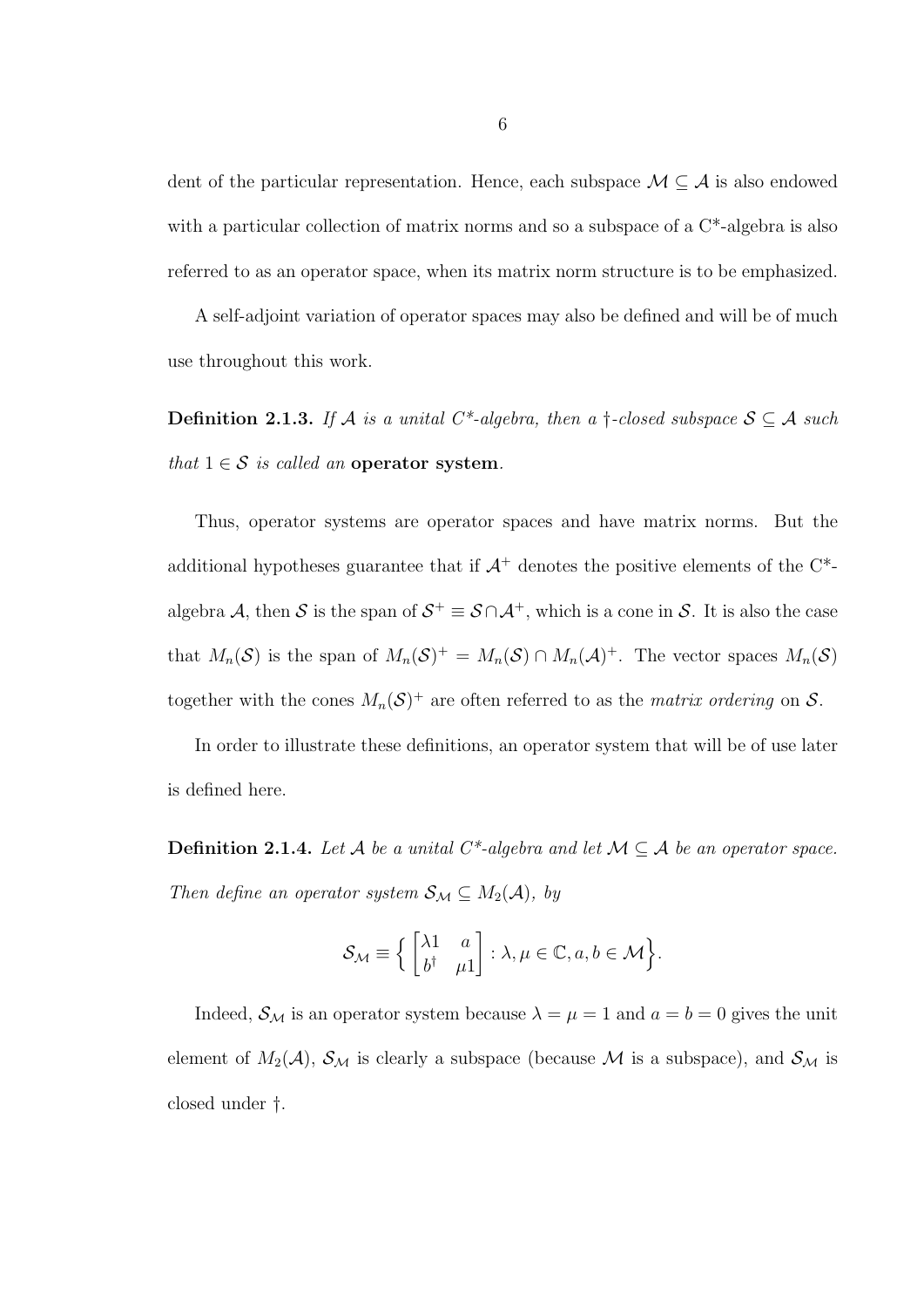## <span id="page-13-0"></span>2.2 Linear Maps on Operator Spaces

Throughout much of the later work of this thesis, attention will restricted to working with linear maps from  $M_n$  to  $M_k$ . Since quantum mechanics is linear, it is not surprising that evolution of quantum states (or observables) is modelled by these types of maps. This section will provide a more broad introduction to some special classes of linear maps in the setting of C\*-algebras and operator spaces, as much of the discussion of completely bounded maps in particular is much more interesting in this more general setting.

#### <span id="page-13-1"></span>2.2.1 Positive and Completely Positive Maps

Let A and B be C<sup>\*</sup>-algebras,  $S \subseteq A$  be an operator system, and  $\phi : S \mapsto B$  be a linear map.  $\phi$  is said to be *positive* if it maps positive elements of S to positive elements of B. From  $\phi$  one can construct a family of maps  $\phi_m : M_m(\mathcal{S}) \mapsto M_m(\mathcal{B})$  $(m \ge 1)$  by letting  $(a_{ij}) \in M_m(\mathcal{S})$  be an  $m \times m$  matrix of operators and setting

$$
\phi_m((a_{ij})) \equiv (\phi(a_{ij})) = \begin{bmatrix} \phi(a_{11}) & \phi(a_{12}) & \cdots & \phi(a_{1m}) \\ \phi(a_{21}) & \phi(a_{22}) & \cdots & \phi(a_{2m}) \\ \vdots & \vdots & \ddots & \vdots \\ \phi(a_{m1}) & \phi(a_{m2}) & \cdots & \phi(a_{mm}) \end{bmatrix}
$$

.

Note that  $\phi_m$  is sometimes written as  $id_m \otimes \phi$  and  $M_m(\mathcal{S})$  is sometimes written as  $M_m \otimes \mathcal{S}$ . Building from these ideas, some new classes of maps can be defined:

<span id="page-13-2"></span>**Definition 2.2.1.** The map  $\phi$  is said to be m-positive if  $\phi_m$  is positive.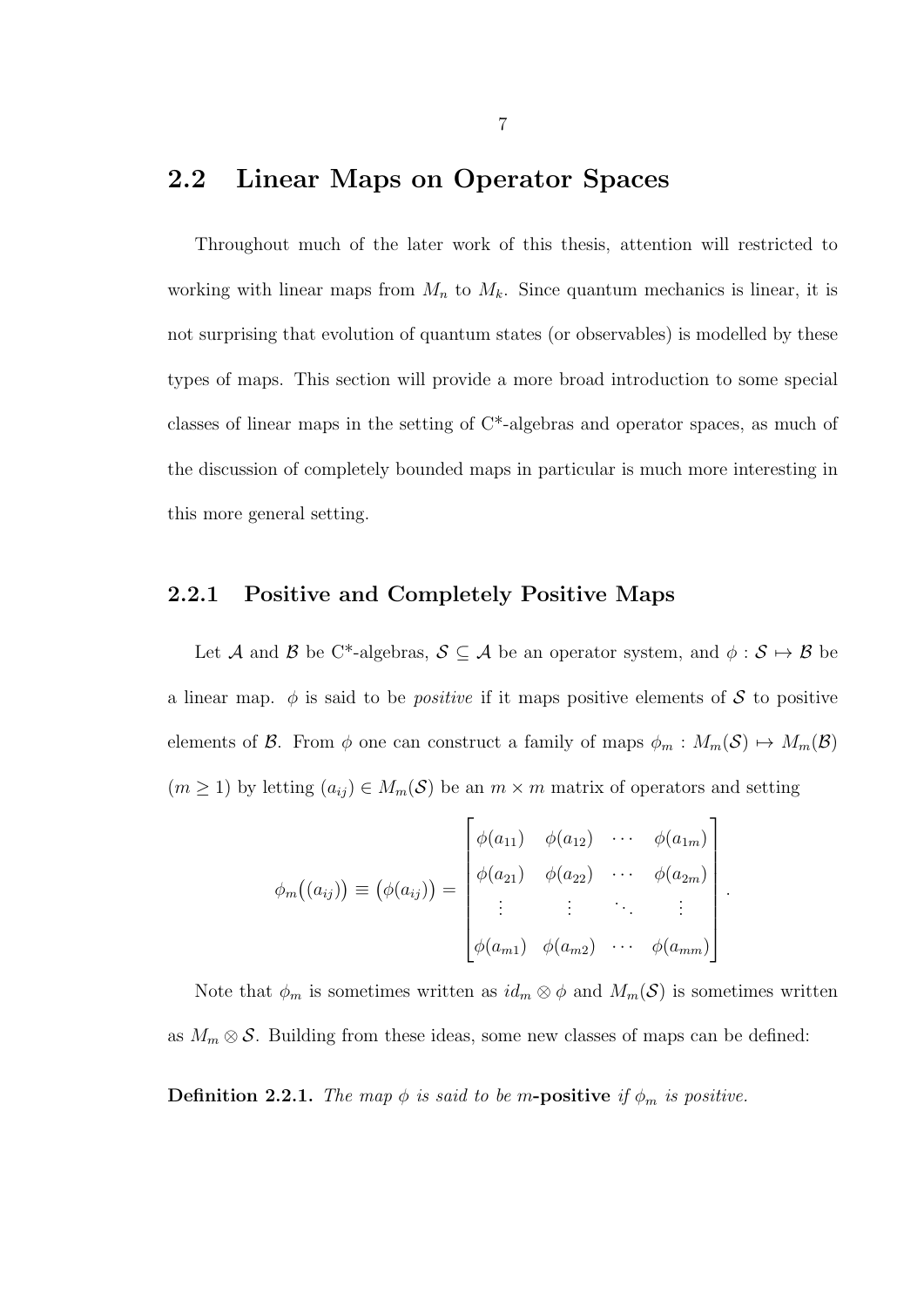<span id="page-14-0"></span>Definition 2.2.2. The map  $\phi$  is said to be completely positive (CP) if it is mpositive  $\forall m \geq 1$ .

An example is now provided to clarify Definitions [2.2.1](#page-13-2) and [2.2.2](#page-14-0) and introduce one important class of completely positive maps.

<span id="page-14-2"></span>**Example 2.2.3.** Let A and B be  $C^*$ -algebras and  $\pi : A \mapsto B$  be a †-homomorphism. If  $(a_{ij}) \in M_n(\mathcal{A})$  is positive, then  $\exists (b_{ij}) \in M_n(\mathcal{A})$  such that  $(a_{ij}) = (b_{ij})^{\dagger} (b_{ij}) =$  $(\sum_{k} b^{\dagger}_{ki} b_{kj})$  and so

$$
\pi_n((a_{ij})) = (\pi(a_{ij})) = (\pi(\sum_k b_{ki}^{\dagger} b_{kj})) = (\sum_k \pi(b_{ki})^{\dagger} \pi(b_{kj})) = (\pi(b_{ij}))^{\dagger} (\pi(b_{ij})),
$$

which is positive. It follows that  $\pi$  is n-positive and is thus completely positive, because n was arbitrary.

Clearly any map that is completely positive must be positive, but it is not immediately clear from the above definitions that there exist maps that are positive but not completely positive. To clarify this point, another example is provided.

<span id="page-14-1"></span>Example 2.2.4. Let  $\phi : M_2 \mapsto M_2$  be the  $2 \times 2$  transpose map. It is easy to see that the eigenvalues of a are exactly the eigenvalues of  $\phi(a) = a^T$  for any  $a \in M_2$ , and thus  $\phi$  is a positive map. To see that  $\phi$  is not completely positive simply note that

$$
\begin{bmatrix} 1 & 0 & 0 & 1 \\ 0 & 0 & 0 & 0 \\ 0 & 0 & 0 & 0 \\ 1 & 0 & 0 & 1 \end{bmatrix}
$$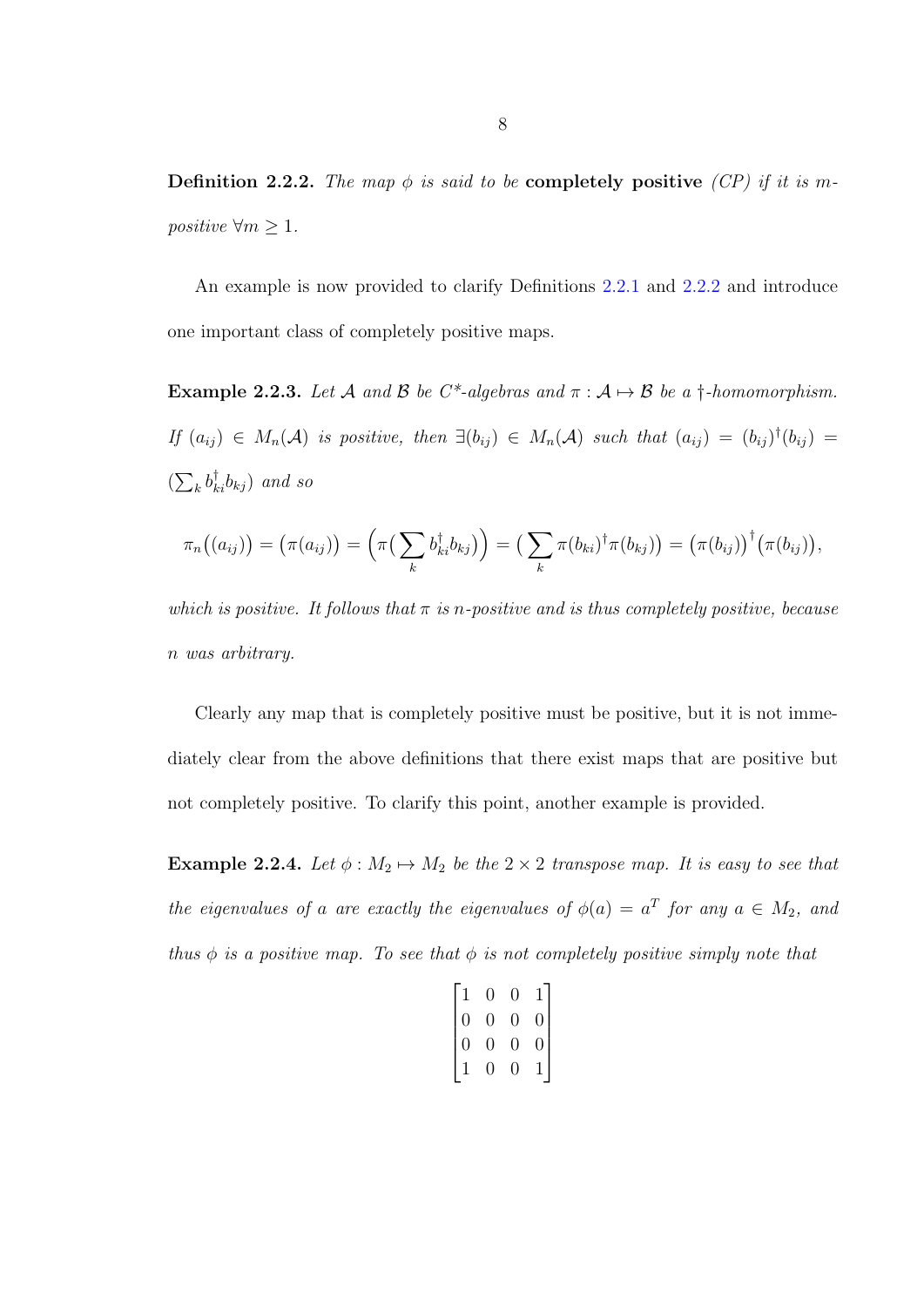is positive (its eigenvalues are 2, 0, 0, and 0) but

$$
\phi_2\begin{pmatrix} 1 & 0 & 0 & 1 \\ 0 & 0 & 0 & 0 \\ 0 & 0 & 0 & 0 \\ 1 & 0 & 0 & 1 \end{pmatrix} = \begin{bmatrix} \phi(\begin{bmatrix} 1 & 0 \\ 0 & 0 \end{bmatrix}) & \phi(\begin{bmatrix} 0 & 1 \\ 0 & 0 \end{bmatrix}) \\ \phi(\begin{bmatrix} 0 & 0 \\ 1 & 0 \end{bmatrix}) & \phi(\begin{bmatrix} 0 & 0 \\ 0 & 0 \end{bmatrix}) \\ \phi(\begin{bmatrix} 0 & 0 \\ 0 & 1 \end{bmatrix}) & \phi(\begin{bmatrix} 0 & 0 \\ 0 & 1 \end{bmatrix}) \end{bmatrix} = \begin{bmatrix} 1 & 0 & 0 & 0 \\ 0 & 0 & 1 & 0 \\ 0 & 1 & 0 & 0 \\ 0 & 0 & 0 & 1 \end{bmatrix}
$$

is not positive (its eigenvalues are 1, 1, 1, and -1). It follows that  $\phi$  is not 2-positive and thus not completely positive.

Example [2.2.4](#page-14-1) shows that there are some very simple positive maps that are not completely positive. One might wonder if there is a simple way to test whether or not a map is completely positive. Theorem [2.2.5](#page-15-0) shows that there is indeed such a method when  $\phi$  maps from  $M_n$  to  $M_k$ , and in particular that the method used in Example [2.2.4](#page-14-1) works not only when a map is not completely positive but also when it is completely positive.

<span id="page-15-0"></span>**Theorem 2.2.5** (Choi [\[7\]](#page-78-5)). Let  $\phi : M_n \mapsto M_k$  be a linear map and let  $\{E_{ij}\}\,$  be the standard matrix units (ie. the  $(i, j)$ -entry of  $E_{ij}$  is 1 and all other entries are 0). Then the following are equivalent:

- 1.  $\phi$  is completely positive.
- 2.  $\phi$  is *n*-positive.
- 3. The matrix  $\phi_n((E_{ij})) = (\phi(E_{ij}))$  is positive.

The  $kn \times kn$  matrix  $\phi_n((E_{ij}))$  of condition 3 above is known as the *Choi matrix* of  $\phi$ , and checking its positivity is usually one of the easiest ways of checking whether or not  $\phi : M_n \mapsto M_k$  is completely positive.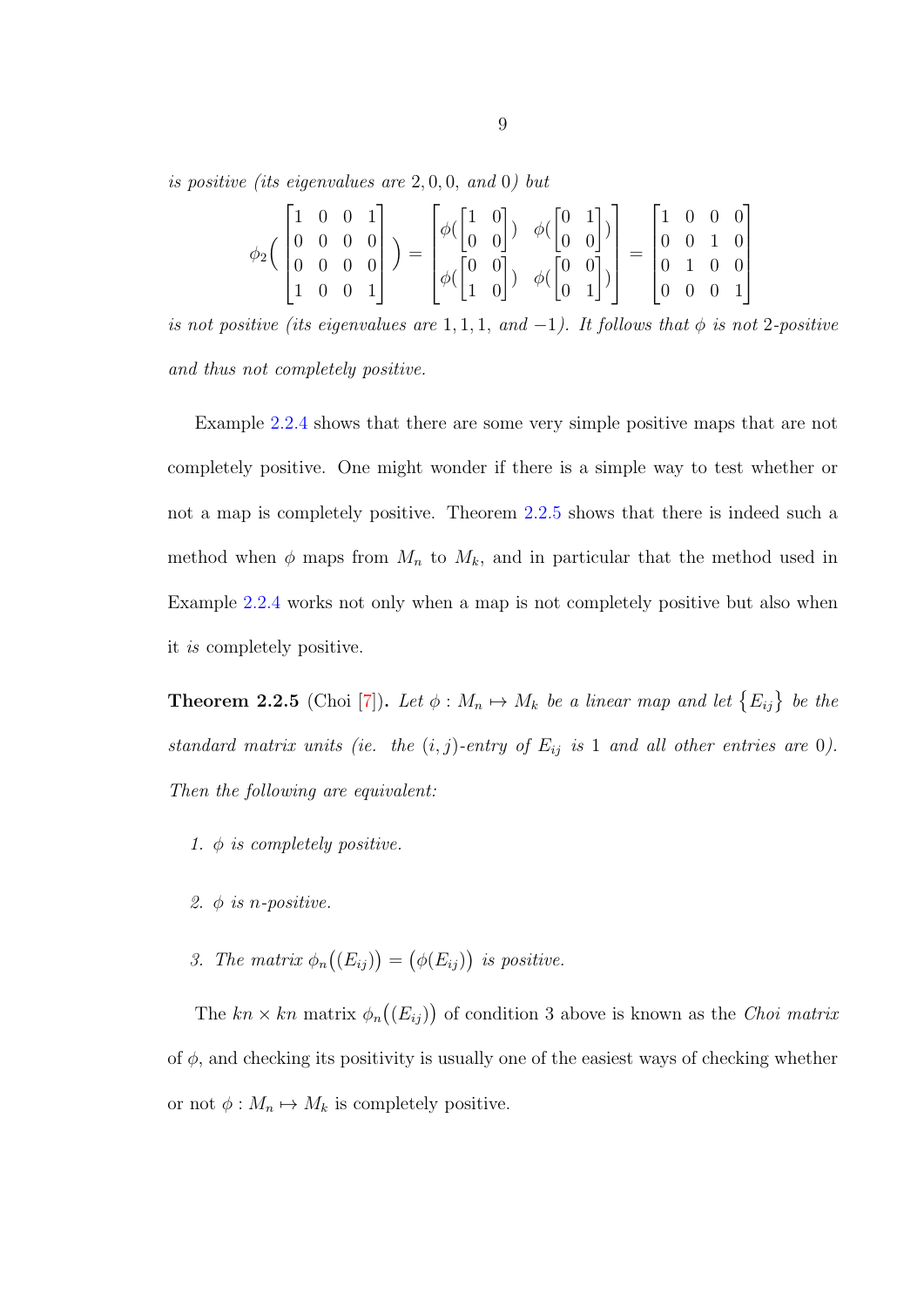A fundamental result for completely positive maps is Stinespring's Representation Theorem, which helps answer the question of what completely positive maps "look like". In order to help motivate this theorem, an example is provided.

<span id="page-16-0"></span>**Example 2.2.6.** Let A be a unital C<sup>\*</sup>-algebra, H and K be Hilbert spaces,  $V : \mathcal{H} \mapsto \mathcal{K}$ be a bounded operator, and  $\pi : A \mapsto \mathcal{B}(\mathcal{K})$  be a unital †-homomorphism. Then define a linear map  $\phi : A \mapsto \mathcal{B}(\mathcal{H})$  by  $\phi(a) = V^{\dagger} \pi(a) V$ . If  $(a_{ij}) \in M_n(\mathcal{A})$  is positive, then

$$
\phi_n((a_{ij})) = (\phi(a_{ij})) = (V^{\dagger} \pi(a_{ij}) V) = (I_n \otimes V)^{\dagger} \pi_n((a_{ij})) (I_n \otimes V),
$$

where  $I_n$  is the  $n \times n$  identity matrix. It was seen in Example [2.2.3](#page-14-2) that  $\dagger$ -homomorphisms are completely positive, and thus it follows from the above work that  $\phi$  is completely positive as well.

Stinespring's Representation Theorem says that not only are maps of the form given in Example [2.2.6](#page-16-0) completely positive, but more importantly that all completely positive maps can be written in that form.

<span id="page-16-1"></span>**Theorem 2.2.7** (Stinespring's Representation Theorem). Let A be a unital  $C^*$ algebra and let  $\phi : A \mapsto \mathcal{B}(\mathcal{H})$  be a completely positive map. Then there exists a Hilbert space  $\mathcal{K}$ , a bounded operator  $V : \mathcal{H} \mapsto \mathcal{K}$ , and a unital †-homomorphism,  $\pi : A \mapsto \mathcal{B}(\mathcal{K})$  such that  $\phi(a) = V^{\dagger} \pi(a)V$ , for every  $a \in \mathcal{A}$ .

Note that in Stinespring's theorem, one also has that  $\|\phi(1)\| = \|V^{\dagger}V\| = \|V\|^2$ . Theorem [3.2.2](#page-34-0) will show that this quantity is also equal to  $\|\phi\|_{cb}$ , where  $\|\cdot\|_{cb}$  is the completely bounded norm, which will be defined in the next section.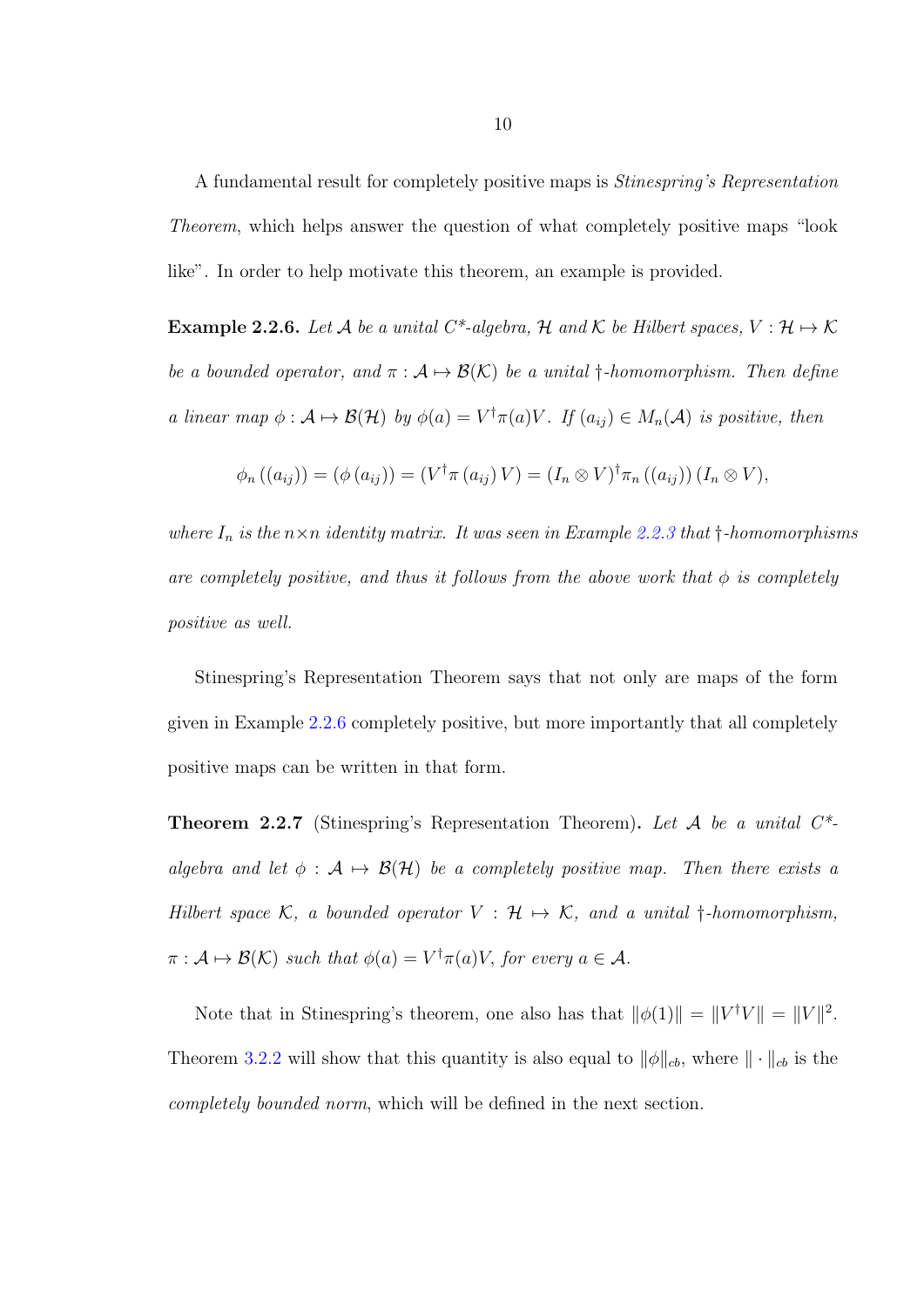Stinespring's representation theorem has a particularly nice form when  $A = M_n$ ,  $\mathcal{B}(\mathcal{H}) = M_k$ , and  $\phi$  is unital (ie.  $\phi(I_n) = I_k$ ). To see why this is the case, note that all representations of  $M_n$  are unitarily equivalent to an ampliation of the identity representation [\[9\]](#page-78-4). Since  $\phi$  is unital, it is the case that  $I_k = \phi(I_n) = V^{\dagger}V$ , and hence V is an isometry. The subspace  $V\mathbb{C}^k \subseteq \mathcal{K}$  can then be identified with  $\mathbb{C}^k$  and so  $\phi$  can be written as  $\phi(a) = V^{\dagger}(I_a \otimes a)V$ , where  $I_a$  is an identity matrix of appropriate size.  $V^{\dagger}$  then can be written as a row block matrix  $V^{\dagger} = [A_1 \ A_2 \ \cdots \ A_d]$ , and it follows that  $\phi(a) = \sum_{i=1}^{d} A_i a A_i^{\dagger}$ . The *Choi-Kraus representation theorem* for completely positive maps from  $M_n$  to  $M_k$  shows that this result holds even if  $\phi$  is not unital.

<span id="page-17-0"></span>**Theorem 2.2.8** (Choi-Kraus Representation Theorem [\[7,](#page-78-5) [25\]](#page-80-7)). Let  $\phi : M_n \mapsto M_k$ be a completely positive map. Then there exist matrices  $A_i \in M_{k,n}, 1 \leq i \leq nk$ , such that  $\phi(a) = \sum_i A_i a A_i^{\dagger}$  for all  $a \in M_n$ .

When speaking about a completely positive map  $\phi : M_n \mapsto M_k$ , a family of matrices  $\{A_i\}$  as described by Theorem [2.2.8](#page-17-0) is called a *Choi-Kraus representation* of  $\phi$ , and the operators themselves are known as its Kraus operators.

<span id="page-17-1"></span>Remark 2.2.9. The Choi-Kraus representation for a given map is not unique, as it can be seen that if  $(u_{ij})$  is a unitary matrix, then setting  $B_i = \sum_j u_{ij} A_j$  gives  ${B_i}$  as another Choi-Kraus representation of  $\phi$ . In fact, it is not difficult to see that if the  $A_i$ 's are linearly independent, then all linearly independent Choi-Kraus representations of  $\phi$  can be obtained in this way – a fact that will be mirrored by the algorithm to be presented in Section [3.3.1.](#page-37-1)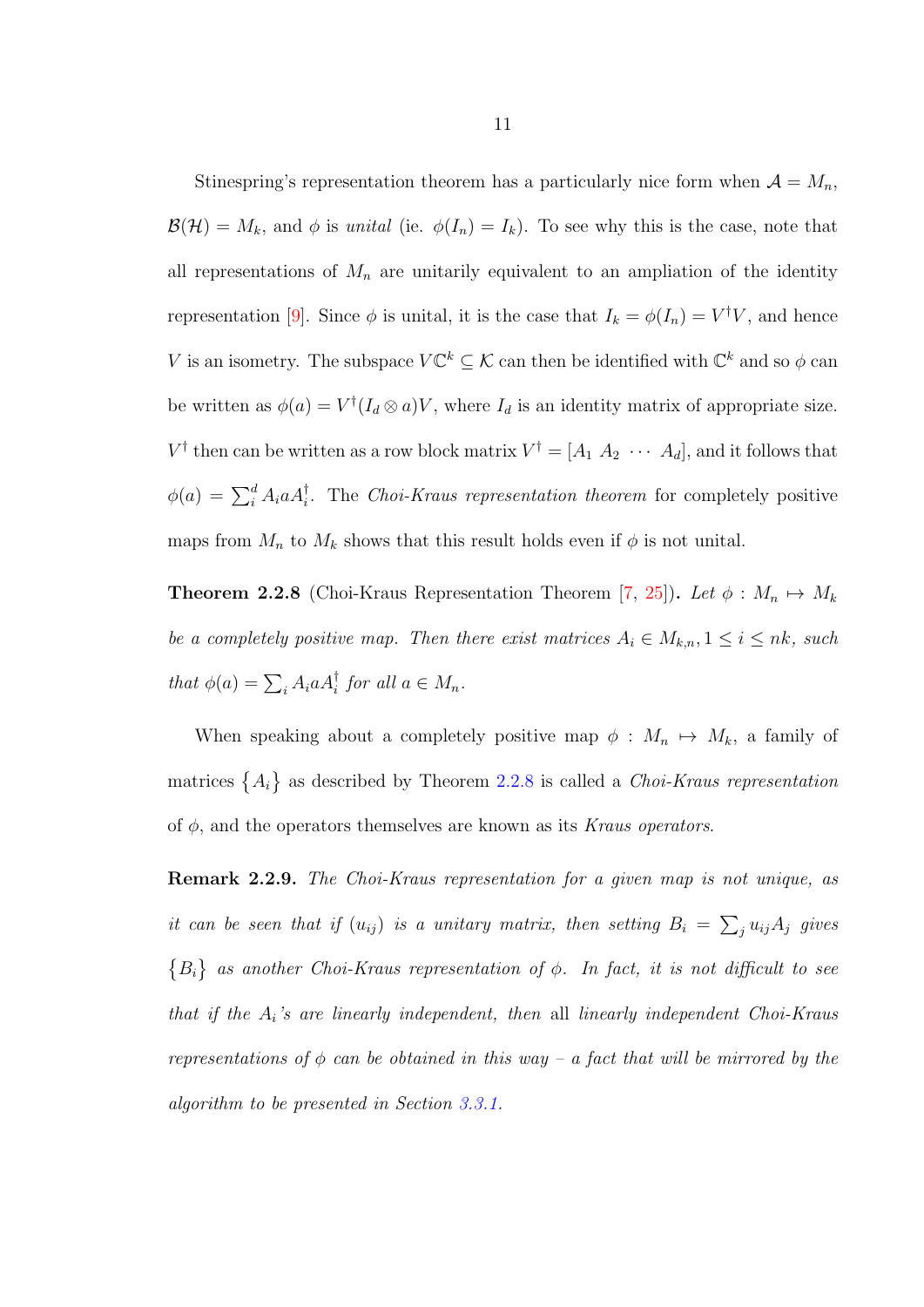In spite of the above remark, when speaking of a completely positive map with a given representation in mind, it may be said that  $\phi = \{A_i\}$  for convenience.

In order to illustrate these results, another example is provided. It will be seen later that the map examined in Example [2.2.10](#page-18-0) represents an important, physically significant quantum operation.

<span id="page-18-0"></span>**Example 2.2.10.** Let  $\phi : M_2 \mapsto M_2$  be defined by  $\phi(a) = \frac{1}{2} \text{Tr}(a) I_2$ , where  $I_2$  is the  $2 \times 2$  identity matrix. By proceeding similarly to Example [2.2.4](#page-14-1) it is easy to see that

$$
\phi_2(\begin{bmatrix} 1 & 0 & 0 & 1 \\ 0 & 0 & 0 & 0 \\ 0 & 0 & 0 & 0 \\ 1 & 0 & 0 & 1 \end{bmatrix}) = \begin{bmatrix} \phi(\begin{bmatrix} 1 & 0 \\ 0 & 0 \end{bmatrix}) & \phi(\begin{bmatrix} 0 & 1 \\ 0 & 0 \end{bmatrix}) \\ \phi(\begin{bmatrix} 0 & 0 \\ 1 & 0 \end{bmatrix}) & \phi(\begin{bmatrix} 0 & 0 \\ 0 & 0 \end{bmatrix}) \\ \phi(\begin{bmatrix} 0 & 0 \\ 0 & 1 \end{bmatrix}) & \phi(\begin{bmatrix} 0 & 0 \\ 0 & 1 \end{bmatrix}) \end{bmatrix} = \frac{1}{2} \begin{bmatrix} 1 & 0 & 0 & 0 \\ 0 & 1 & 0 & 0 \\ 0 & 0 & 1 & 0 \\ 0 & 0 & 0 & 1 \end{bmatrix},
$$

which is clearly positive. It thus follows from Theorem [2.2.5](#page-15-0) that  $\phi$  is completely positive. Theorem [2.2.8](#page-17-0) then says that there exist matrices  $A_i \in M_2, 1 \leq i \leq 4$ , such that  $\phi(a) = \frac{1}{2} \text{Tr}(a) I_2 = \sum_i A_i a A_i^{\dagger}$  for all  $a \in M_2$ . Indeed, if one recalls the  $2 \times 2$ Pauli matrices

$$
X = \begin{bmatrix} 0 & 1 \\ 1 & 0 \end{bmatrix}, \quad Y = \begin{bmatrix} 0 & -i \\ i & 0 \end{bmatrix}, \quad Z = \begin{bmatrix} 1 & 0 \\ 0 & -1 \end{bmatrix},
$$

then it is not difficult to verify that one Choi-Kraus representation of  $\phi$  is given by the 4 matrices  $\{\frac{1}{2}I_2, \frac{1}{2}X, \frac{1}{2}Y, \frac{1}{2}Z\}$ . That is,

$$
\phi(a) = \frac{1}{2}\text{Tr}(a)I_2 = \frac{1}{4}(a + XaX^{\dagger} + YaY^{\dagger} + ZaZ^{\dagger}) \text{ for all } a \in M_2.
$$

Finally, one last famous result about completely positive maps is provided to round out the discussion of this section. It is worth noting that the proof of the following theorem relies on the Hahn-Banach extension theorem of functional analysis.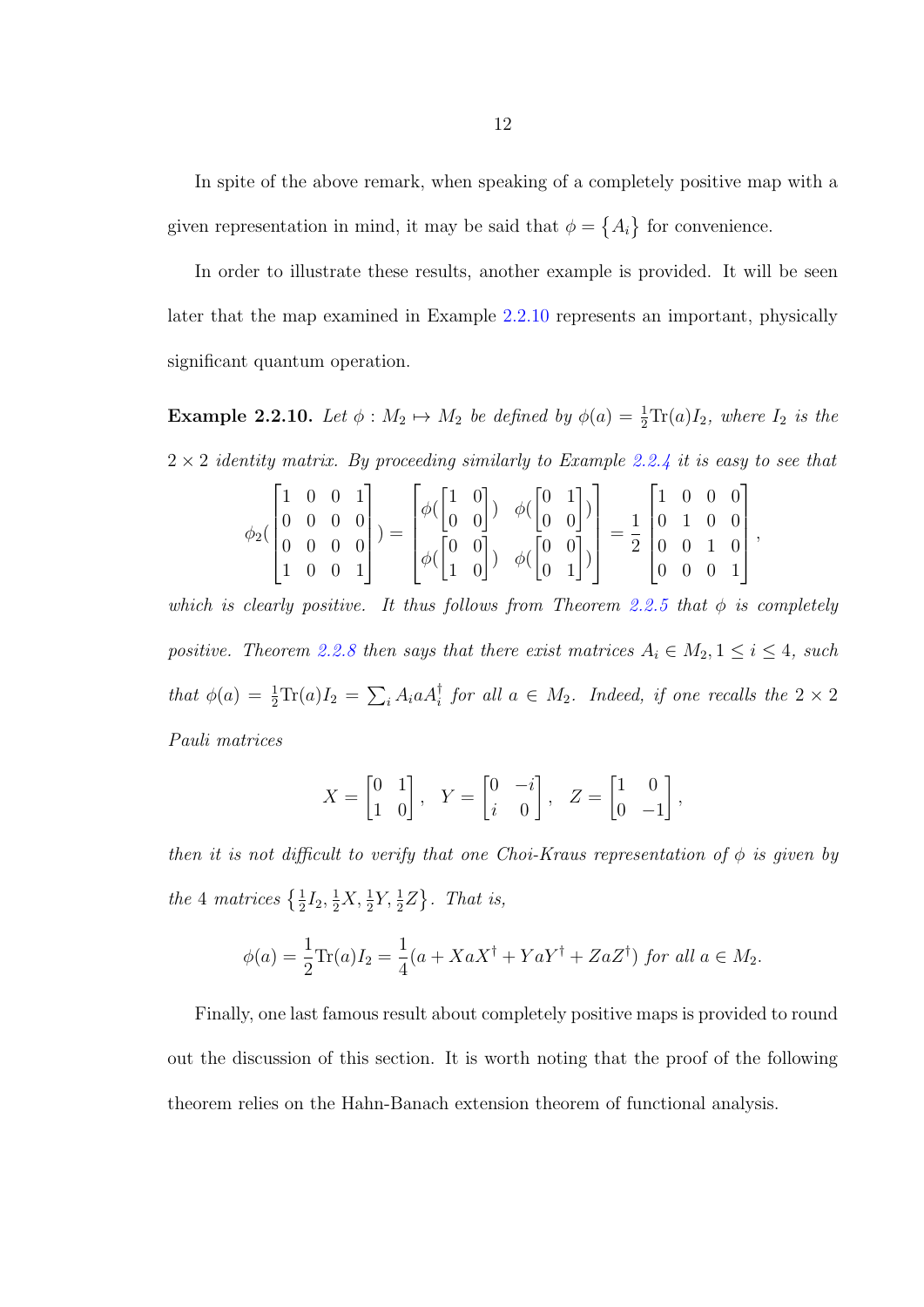**Theorem 2.2.11** (Arveson's Extension Theorem). Let  $S \subseteq A$  be an operator system and let  $\phi : \mathcal{S} \mapsto \mathcal{B}(\mathcal{H})$  be completely positive. Then there exists a completely positive map  $\psi : \mathcal{A} \mapsto \mathcal{B}(\mathcal{H})$  that extends  $\phi$ , that is, such that  $\psi(a) = \phi(a)$  for all  $a \in \mathcal{S}$ .

#### <span id="page-19-0"></span>2.2.2 Completely Bounded Maps

Much of the discussion and many results of this section will mirror those of Section [2.2.1,](#page-13-1) as completely bounded (CB) maps are a generalization of completely positive maps – something that is made explicit by Theorems [2.3.5](#page-27-1) and [3.2.2.](#page-34-0) Also, many of the results of this section are presented merely for completeness and to highlight the role that completely boundedness plays in the realm of operator theory. The focus of much of the later work of this paper will be restricted to CB maps on  $M_n$ , which are exactly the linear maps  $\phi : M_n \to M_k$ ; a fact that will explored in more depth in Section [3.1.](#page-29-1)

<span id="page-19-1"></span>Definition 2.2.12. Given a  $C^*$ -algebra A, an operator space  $\mathcal{M} \subseteq \mathcal{A}$ , and a linear map  $\phi : \mathcal{M} \mapsto \mathcal{B}(\mathcal{H})$ , it is said that  $\phi$  is **completely bounded** if

$$
\|\phi\|_{cb} \equiv \sup_n \|\phi_n\|
$$

is finite. Here  $||\phi_n|| = \sup \{ ||\phi_n((a_{ij}))|| : (a_{ij}) \in M_n(\mathcal{M}), ||(a_{ij})|| \leq 1 \}.$ 

It turns out that  $\|\cdot\|_{cb}$  is a norm and is thus known as the *completely bounded* (CB) norm. More generally, any time that  $\mathcal M$  and  $\mathcal N$  are two spaces, both endowed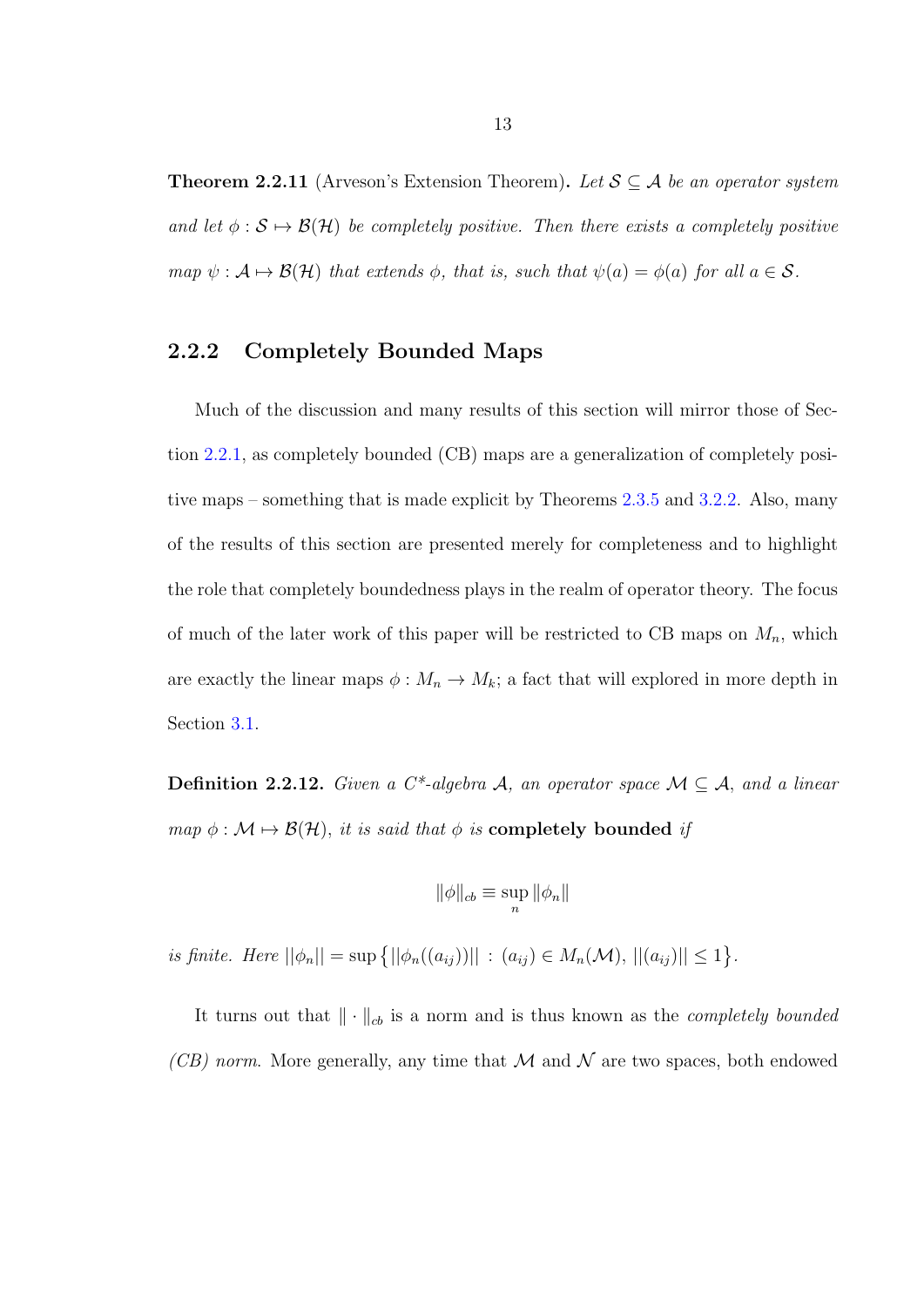with a family of matrix norms, one can define the completely bounded norm of a map  $\phi : \mathcal{M} \mapsto \mathcal{N}$  in analogy with Definition [2.2.12.](#page-19-1)

Similar to Theorems [2.2.7](#page-16-1) and [2.2.8,](#page-17-0) there are representation theorems for completely bounded maps. The generalized Stinespring theorem is presented first, and it will be specialized to the finite-dimensional case subsequently.

<span id="page-20-0"></span>**Theorem 2.2.13** (The Generalized Stinespring Theorem). Let A be a unital  $C^*$ algebra and let  $\phi : A \mapsto \mathcal{B}(\mathcal{H})$  be a completely bounded map. Then there exists a Hilbert space  $K$ , bounded operators  $V, W : H \mapsto K$  and a unital †-homomorphism  $\pi: \mathcal{A} \mapsto \mathcal{B}(\mathcal{K})$ , such that  $\|\phi\|_{cb} = \|V\| \|W\|$  and  $\phi(a) = V^{\dagger} \pi(a)W$  for all  $a \in \mathcal{A}$ .

In the finite dimensional case of a completely bounded map  $\phi : M_n \mapsto M_k$ , the corresponding canonical form arises in a way similar to that described in the completely positive case. Indeed, Theorem [2.2.13](#page-20-0) induces a matrix sum representation of CB maps from  $M_n$  to  $M_k$  as follows.

<span id="page-20-1"></span>**Theorem 2.2.14** (CB Representation Theorem). Let  $\phi : M_n \mapsto M_k$  be a linear map. Then there exist matrices  $A_i \in M_{k,n}, 1 \leq i \leq nk$ , and matrices  $B_i \in M_{n,k}, 1 \leq i \leq nk$ , such that

$$
\phi(a) = \sum_{i=1}^{nk} A_i a B_i,
$$

with  $\|\phi\|_{cb}^2 = \|\sum_i A_i A_i^{\dagger}$  $\frac{\dagger}{i}$ || ||  $\sum_i B_i^{\dagger} B_i$ ||.

When speaking about a linear map  $\phi$ , a representation  $\phi(a) = \sum_i A_i a B_i$  as de-scribed by Theorem [2.2.14](#page-20-1) is called a *generalized Choi-Kraus representation* of  $\phi$ .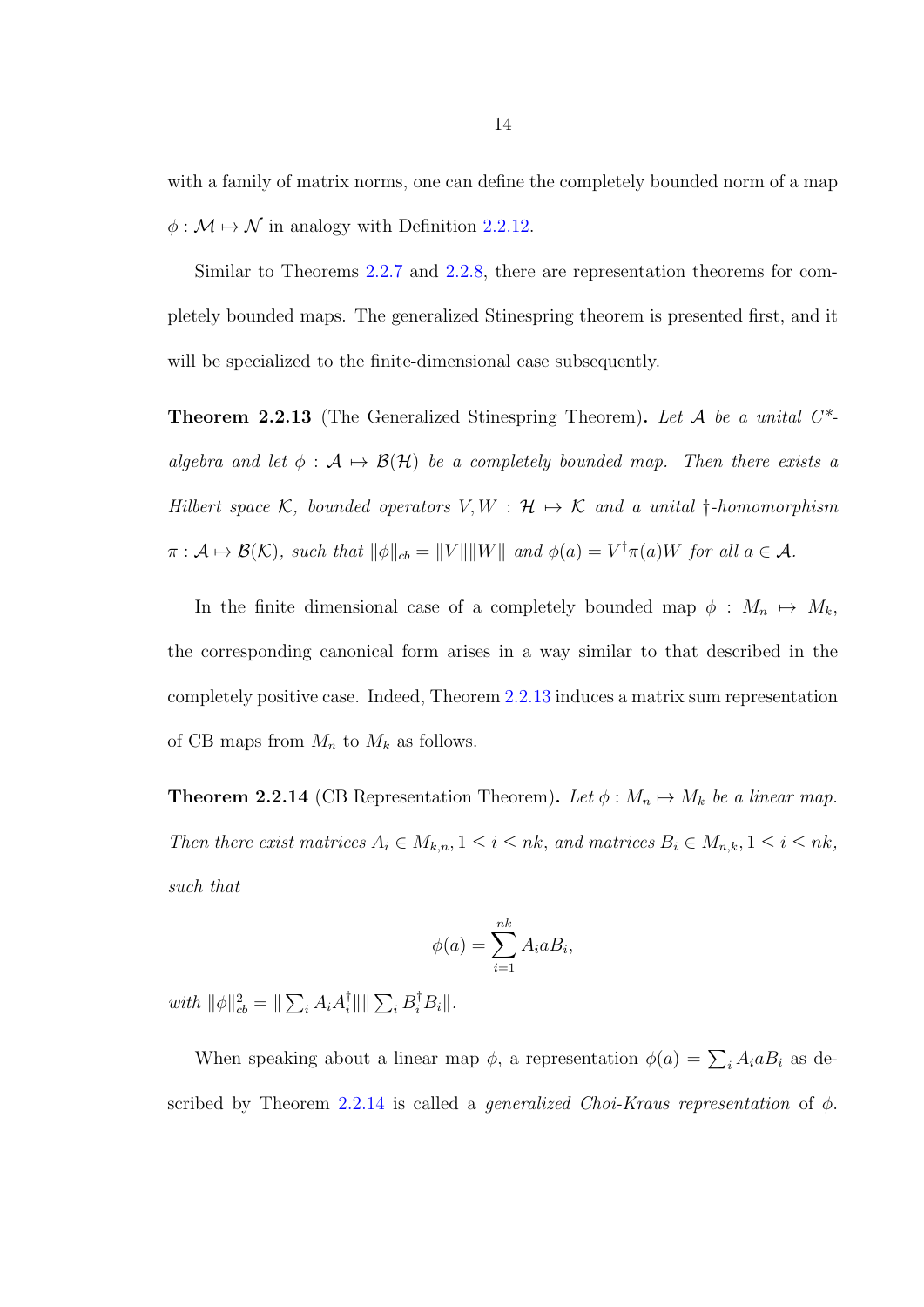Since the Choi-Kraus representation of a given completely positive map is not unique, it is not surprising that the generalized Choi-Kraus representation of a given completely bounded map is also not unique.

In addition to providing a useful representation of arbitrary linear maps between complex matrix spaces, Theorem [2.2.14](#page-20-1) provides a starting point for computing the completely bounded norm of such maps. Although the norm equality described by the theorem does not hold for all generalized Choi-Kraus representations of the map, it will be seen shortly that it is always the case that  $\|\phi\|_{cb}^2 \leq \|\sum_i A_i A_i^{\dagger}$  $\frac{1}{i}$ || ||  $\sum_i B_i^{\dagger} B_i$ ||. This avenue will be explored in some detail in Chapter [3.](#page-29-0)

As a simple example of a completely bounded map, consider again the  $2 \times 2$ transpose map.

Example 2.2.15. Let  $\phi : M_2 \mapsto M_2$  be the  $2 \times 2$  transpose map. It was seen in Example [2.2.4](#page-14-1) that  $\phi$  is not completely positive, but it is indeed completely bounded. Theorem [2.2.14](#page-20-1) says that there must exist matrices  $A_i, B_i \in M_2, 1 \leq i \leq 4$ , such that

$$
\phi(a) = a^T = \sum_i A_i a B_i \quad \forall a \in M_2.
$$

Indeed, if one recalls the  $2 \times 2$  standard matrix units,

$$
E_{11} = \begin{bmatrix} 1 & 0 \\ 0 & 0 \end{bmatrix} \quad E_{12} = \begin{bmatrix} 0 & 1 \\ 0 & 0 \end{bmatrix} \quad E_{21} = \begin{bmatrix} 0 & 0 \\ 1 & 0 \end{bmatrix} \quad E_{22} = \begin{bmatrix} 0 & 0 \\ 0 & 1 \end{bmatrix},
$$

then it is not difficult to verify that  $\phi(a) = \sum_{i,j=1}^{2} E_{ij} a E_{ij}$  defines one generalized Choi-Kraus representation of  $\phi$ . That is,

$$
\phi(a) = a^T = E_{11}aE_{11} + E_{12}aE_{12} + E_{21}aE_{21} + E_{22}aE_{22} \quad \forall a \in M_2.
$$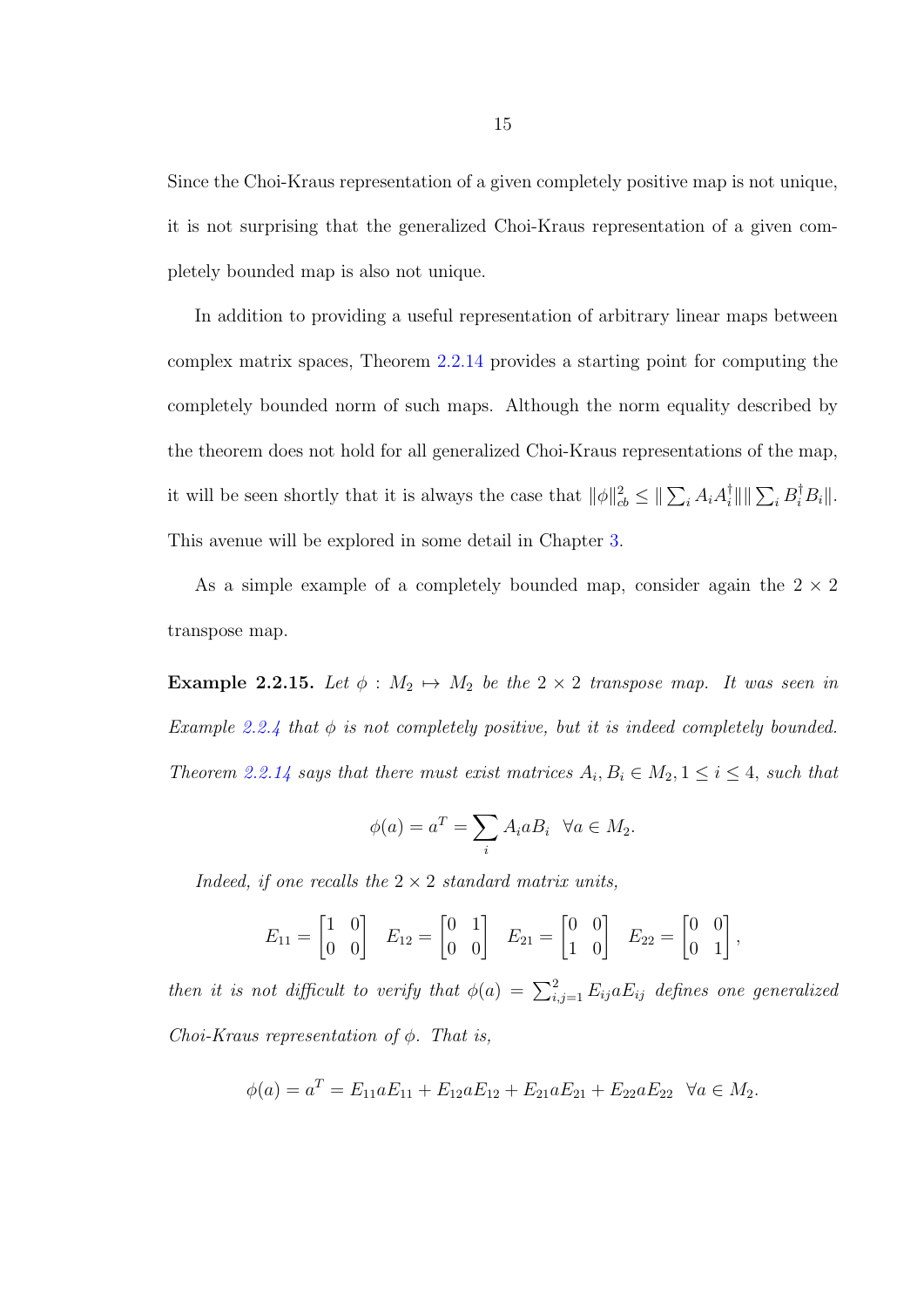In general, the  $n \times n$  transpose map is also completely bounded (but not completely positive) for any  $n \geq 2$ , and it has a generalized Choi-Kraus representation given by  $a^T = \sum_{i,j=1}^n E_{ij} a E_{ij}$ , where  $\{E_{ij}\}$  is any family of matrix units on  $M_n$ . It will be seen in Example [3.2.5](#page-36-0) that this generalized Choi-Kraus representation actually satisfies the norm equality of Theorem [2.2.14.](#page-20-1)

Finally, this section is completed by sketching some of the ideas used in the proof of an extension theorem for completely bounded maps. In order to work up to this theorem, a lemma involving the operator system  $S_M$  of Definition [2.1.4](#page-12-0) is first presented.

**Lemma 2.2.16.** Let A be a unital  $C^*$ -algebra,  $M \subseteq A$  be an operator space and let  $\phi : \mathcal{M} \mapsto \mathcal{B}(\mathcal{H})$  be a linear map. Then  $\|\phi\|_{cb} \leq 1$  if and only if  $\Phi : \mathcal{S}_{\mathcal{M}} \mapsto M_2(\mathcal{B}(\mathcal{H}))$ is completely positive, where

$$
\Phi\begin{pmatrix} \lambda 1 & a \\ b^{\dagger} & \mu 1 \end{pmatrix} = \begin{bmatrix} \lambda I_{\mathcal{H}} & \phi(a) \\ \phi(b)^{\dagger} & \mu I_{\mathcal{H}} \end{bmatrix}.
$$

In particular, using this identification of completely contractive  $(||\phi||_{cb} \leq 1)$  maps with "corners" of unital completely positive maps can be used to derive a version of Arveson's Extension Theorem for completely bounded maps. First scale  $\phi$  so that  $\|\phi\|_{cb} = 1$ , then apply Arveson's Extension Theorem to extend  $\Phi : \mathcal{S}_M \mapsto M_2(\mathcal{B}(\mathcal{H}))$ to  $\Psi : M_2(\mathcal{A}) \mapsto M_2(\mathcal{B}(\mathcal{H}))$ , and finally let  $\psi$  be the corresponding (1, 2) matrix corner of Ψ. It is clear that  $\psi$  extends  $\phi$ , but Wittstock's Extension Theorem goes one step further and says that  $\|\psi\|_{cb} = \|\phi\|_{cb}.$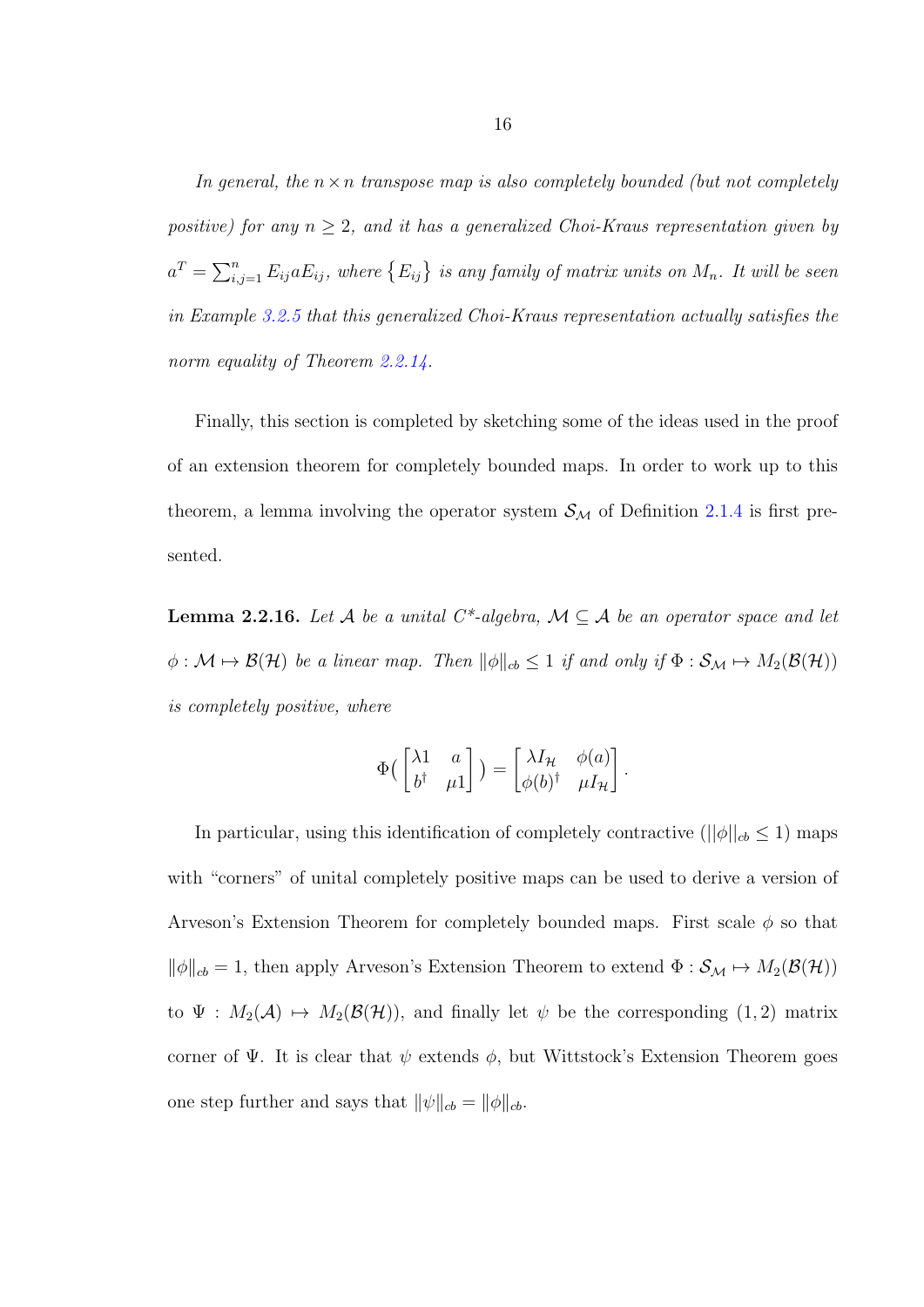**Theorem 2.2.17** (Wittstock's Extension Theorem). Let  $M \subseteq A$  be an operator space and let  $\phi : \mathcal{M} \mapsto \mathcal{B}(\mathcal{H})$  be completely bounded. Then there exists a completely bounded map  $\psi : \mathcal{A} \mapsto \mathcal{B}(\mathcal{H})$  that extends  $\phi$  and satisfies  $\|\psi\|_{cb} = \|\phi\|_{cb}$ .

## <span id="page-23-0"></span>2.3 Representing Quantum Information

In quantum information theory, it is sometimes convenient to represent pure quantum states mathematically as unit vectors  $|\psi\rangle \in \mathbb{C}^n$ . Representing states in this way can become cumbersome, however, as mixed states require ensembles of vectors  $\{(p_i, |\psi_i\rangle)\}\)$  to be represented completely, where  $\{p_i\}$  is a discrete probability distribution. Furthermore, representing quantum states in this way contains redundant information, as  $|\psi\rangle$  and  $e^{i\theta}|\psi\rangle$  represent the same quantum state for any  $\theta \in [0, 2\pi)$ . Thus, quantum states are also often represented by *density matrices*:

**Definition 2.3.1.** A matrix  $\rho \in M_n$  is said to be a **density matrix** if it is Hermitian, positive-semidefinite and has  $Tr(\rho) = 1$ .

The density matrix  $\rho$  for a given pure quantum state can be obtained from its vector representation  $|\psi\rangle$  by the simple formula  $\rho = |\psi\rangle\langle\psi|$ , where  $\langle\psi| \equiv |\psi\rangle^{\dagger}$ . Similarly, the density matrix for a mixed quantum state can be obtained from its ensemble  $\{p_i, |\psi_i\rangle\}$  by the formula  $\rho = \sum_i p_i |\psi_i\rangle \langle \psi_i|$ . Density matrices encompass all of the information contained in their corresponding quantum states, while providing a clean and compact way of writing the information down mathematically.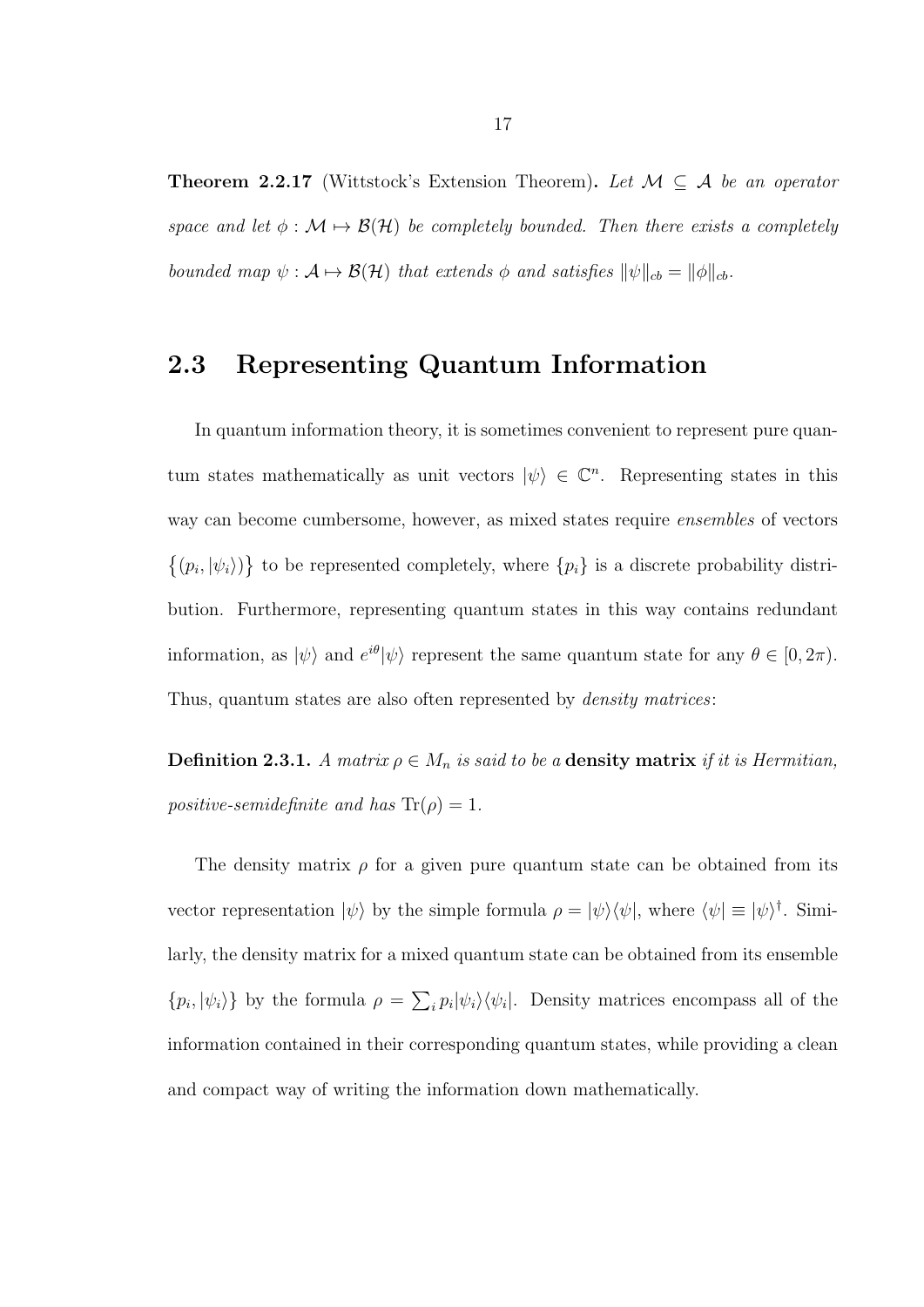In addition to states, quantum systems have *observables*, which are modeled by self-adjoint operators in  $M_n$ . There are two (equivalent) ways of looking at the evolution of quantum information over time – the *Schrödinger picture* and the *Heisenberg* picture. In the Schrödinger picture, states evolve over time, while observables remain fixed. In the Heisenberg picture, just the opposite is true – observables evolve over time and states remain fixed.

#### <span id="page-24-0"></span>2.3.1 Quantum Channels as Completely Positive Maps

In the Schrödinger picture, evolution of a quantum state represented by the density matrix  $\rho$  is represented by a linear map  $\mathcal E$  that maps density matrices to density matrices. It is clear then that  $\mathcal E$  must be positive and trace-preserving. However, it is also required that  $id_n \otimes \mathcal{E}$  be positive for all  $n \geq 1$  so that positivity of  $\rho$  will be preserved even if there is an ancillary quantum system that is independent of the system that  $\rho$  lives in –  $\mathcal E$  must therefore be completely positive. This is the motivation for the following definition.

**Definition 2.3.2.** A completely positive, trace-preserving linear map  $\mathcal{E}: M_n \mapsto M_n$ is called a quantum channel or a quantum operation.

If  ${E_i}$  is a Choi-Kraus representation of  $\mathcal E$  as in Theorem [2.2.8,](#page-17-0) then it is not difficult to see that the trace-preservation requirement of  $\mathcal E$  is equivalent to the requirement that  $\sum_i E_i^{\dagger} E_i = I_n$ .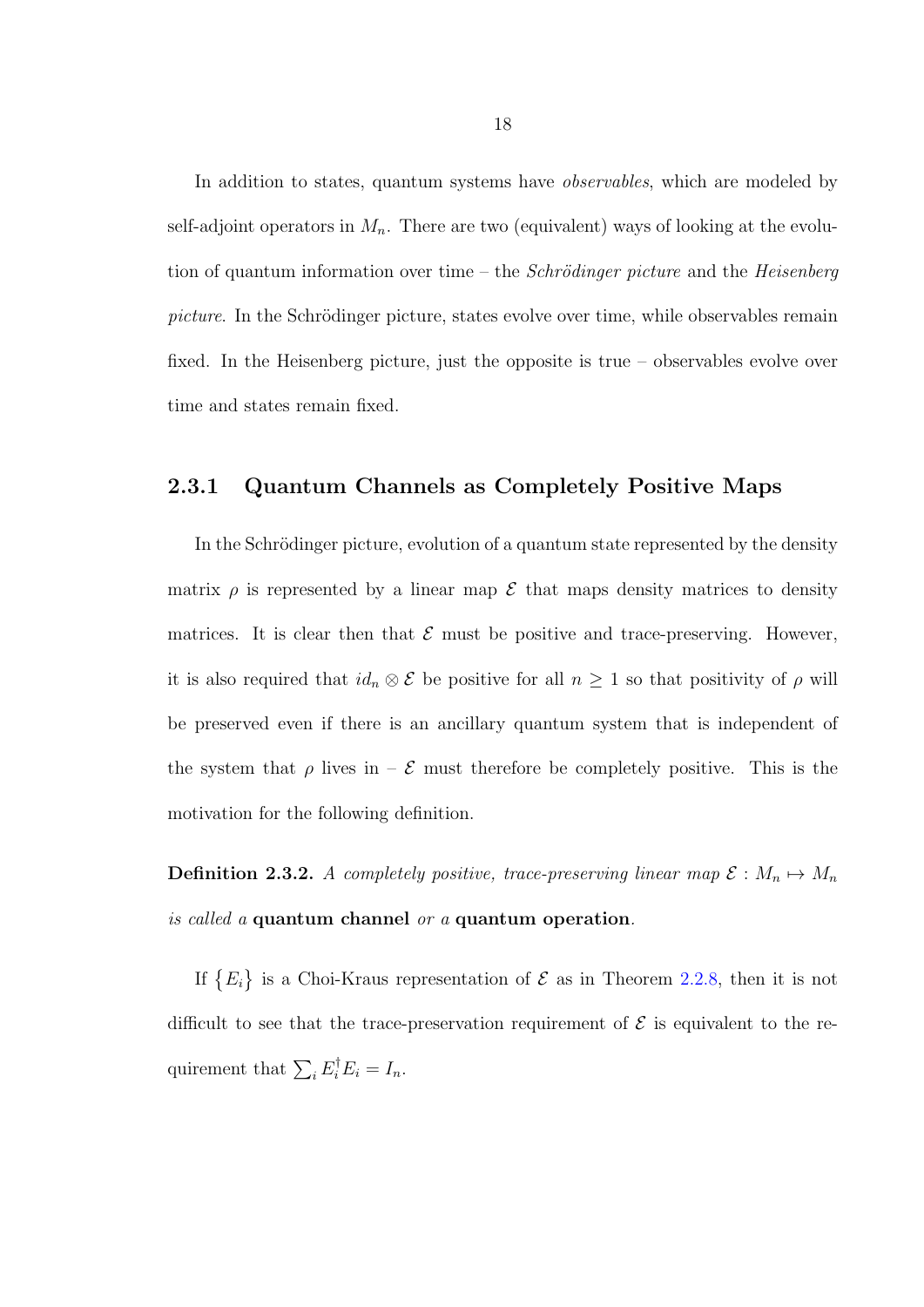To see how the evolution of observables is modelled in the Heisenberg picture, one first must define an inner product on  $M_n$ .

Definition 2.3.3. Let  $a, b \in M_n$ . Then the Hilbert-Schmidt inner product of a and b is given by  $\langle a, b \rangle_{HS} \equiv \text{Tr}(b^{\dagger}a)$ .

It is not difficult to verify that this is in fact a valid inner product, and that it actually induces the familiar Frobenius norm on the space  $M_n$ .

With the Hilbert-Schmidt inner product in mind, one can now construct the dual map  $\mathcal{E}^{\dagger}$  of  $\mathcal{E}$  in the usual way as the unique map such that  $\langle \mathcal{E}(a), b \rangle_{HS} =$  $\langle a, \mathcal{E}^{\dagger}(b) \rangle_{HS}$   $\forall a, b \in M_n$ . It is not difficult to see that if  $\mathcal{E} = \{E_i\}$  then  $\mathcal{E}^{\dagger} = \{E_i^{\dagger}\}$  $\begin{matrix} \phi^\dagger\ \vdots \end{matrix}$ so  $\mathcal{E}^{\dagger}$  is also completely positive. In fact, if  $\phi : M_n \mapsto M_k$  is completely bounded with generalized Choi-Kraus representation  $\phi(a) = \sum_i A_i a B_i$ , then  $\phi^{\dagger} : M_k \mapsto M_n$  is completely bounded and has the representation  $\phi^{\dagger}(b) = \sum_i A_i^{\dagger}$  $i^{\dagger}bB_i^{\dagger}$ .

Now recall that if  $\rho$  is a density matrix and X is an observable, then the expected value is given by  $\text{Tr}(\rho X)$ . Thus, if evolution is given in the Schrödinger picture by the map  $\mathcal{E}$ , the new expected value will be given by  $\text{Tr}(\mathcal{E}(\rho)X)$ . This can be interpreted as the observables evolving rather than the states evolving because  $\text{Tr}(\mathcal{E}(\rho)X)$  =  $\text{Tr}(\rho \mathcal{E}^{\dagger}(X))$ , and so  $\mathcal{E}^{\dagger}$  models evolution in the Heisenberg picture.

It was seen that  $\mathcal E$  is trace-preserving, so there must be some restriction on  $\mathcal E^{\dagger}$ besides complete positivity. Well, note that

$$
\operatorname{Tr}(a) = \operatorname{Tr}(\mathcal{E}(a)) = \operatorname{Tr}(I_n \mathcal{E}(a)) = \operatorname{Tr}(\mathcal{E}^\dagger(I_n)a) \quad \forall \, a \in M_n.
$$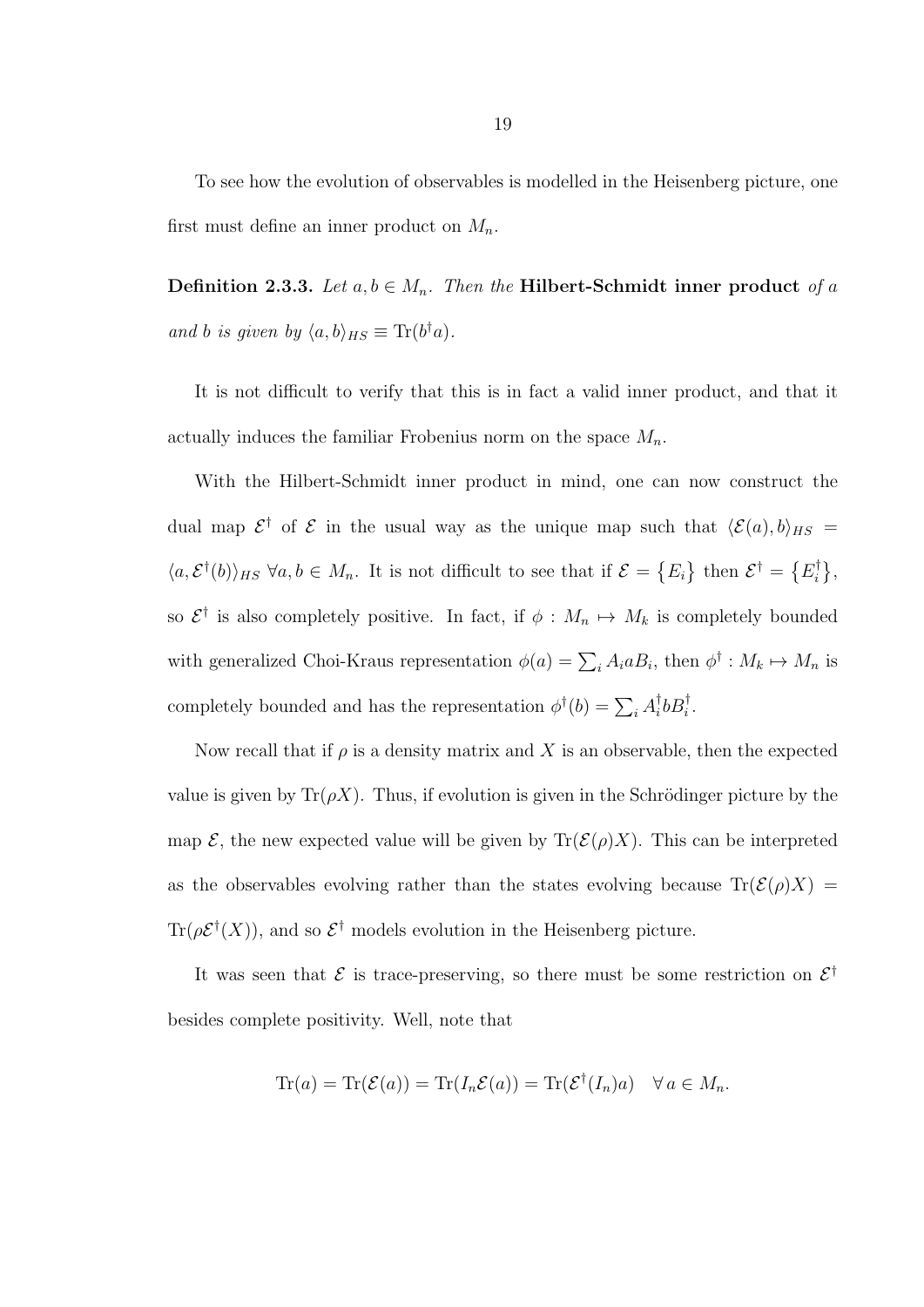It follows that  $\mathcal{E}^{\dagger}(I_n) = I_n$  (ie.  $\mathcal{E}^{\dagger}$  is unital). It similarly follows that if  $\mathcal{E}$  is itself unital, then  $\mathcal{E}^{\dagger}$  is trace-preserving and therefore a quantum channel itself.

In order to illustrate these concepts, recall the completely positive map given in Example [2.2.10.](#page-18-0)

**Example 2.3.4.** Let  $\phi : M_2 \mapsto M_2$  be defined by  $\phi(a) = \frac{1}{2} \text{Tr}(a) I_2$ . It is clear that  $\text{Tr}(\phi(a)) = \text{Tr}(\frac{1}{2}\text{Tr}(a)I_2) = \frac{1}{2}(\text{Tr}(a) + \text{Tr}(a)) = \text{Tr}(a)$  and so  $\phi$  is a valid quantum channel. Indeed,  $\phi$  is known as the completely depolarizing channel because it turns any density matrix into  $\frac{1}{2}I_2$ .

It was seen earlier that one particular Choi-Kraus representation for  $\phi$  is given by  $\{\frac{1}{2}I_2, \frac{1}{2}X, \frac{1}{2}Y, \frac{1}{2}Z\}$ . Much more is true, and what follows will emphasize the nonuniqueness of a given map's Choi-Kraus representation.

Let  $\{A_i\}$  be a family of 4 matrices that form an orthonormal basis for  $M_2$  under the Hilbert-Schmidt inner product. That is,

<span id="page-26-0"></span>
$$
\operatorname{Tr}(A_i^{\dagger} A_j) = \delta_{i,j} \quad \forall \, 1 \le i, j \le 4,\tag{2.1}
$$

where  $\delta_{i,j}$  is the Kronecker delta. It then follows that  $\{\frac{1}{\sqrt{n}}\}$  $\{\overline{z}A_i\}$  is a Choi-Kraus representation of  $\phi$ . To see why this is the case, note that  $\{\frac{1}{\sqrt{2}}\}$  $\frac{1}{2}I_2, \frac{1}{\sqrt{2}}$  $\frac{1}{2}X, \frac{1}{\sqrt{2}}$  $\frac{1}{2}Y, \frac{1}{\sqrt{2}}$  $\{\overline{z}Z\}$  is one such basis of  $M_2$ , so it follows that any other matrix in  $M_2$  can be written as a linear combination of those four matrices. In particular, there exist constants  ${u_{ij}}_{i,j=1}^4$  such that

$$
A_i = \frac{1}{\sqrt{2}} u_{i1} I_2 + \frac{1}{\sqrt{2}} u_{i2} X + \frac{1}{\sqrt{2}} u_{i3} Y + \frac{1}{\sqrt{2}} u_{i4} Z \quad \forall 1 \le i \le 4.
$$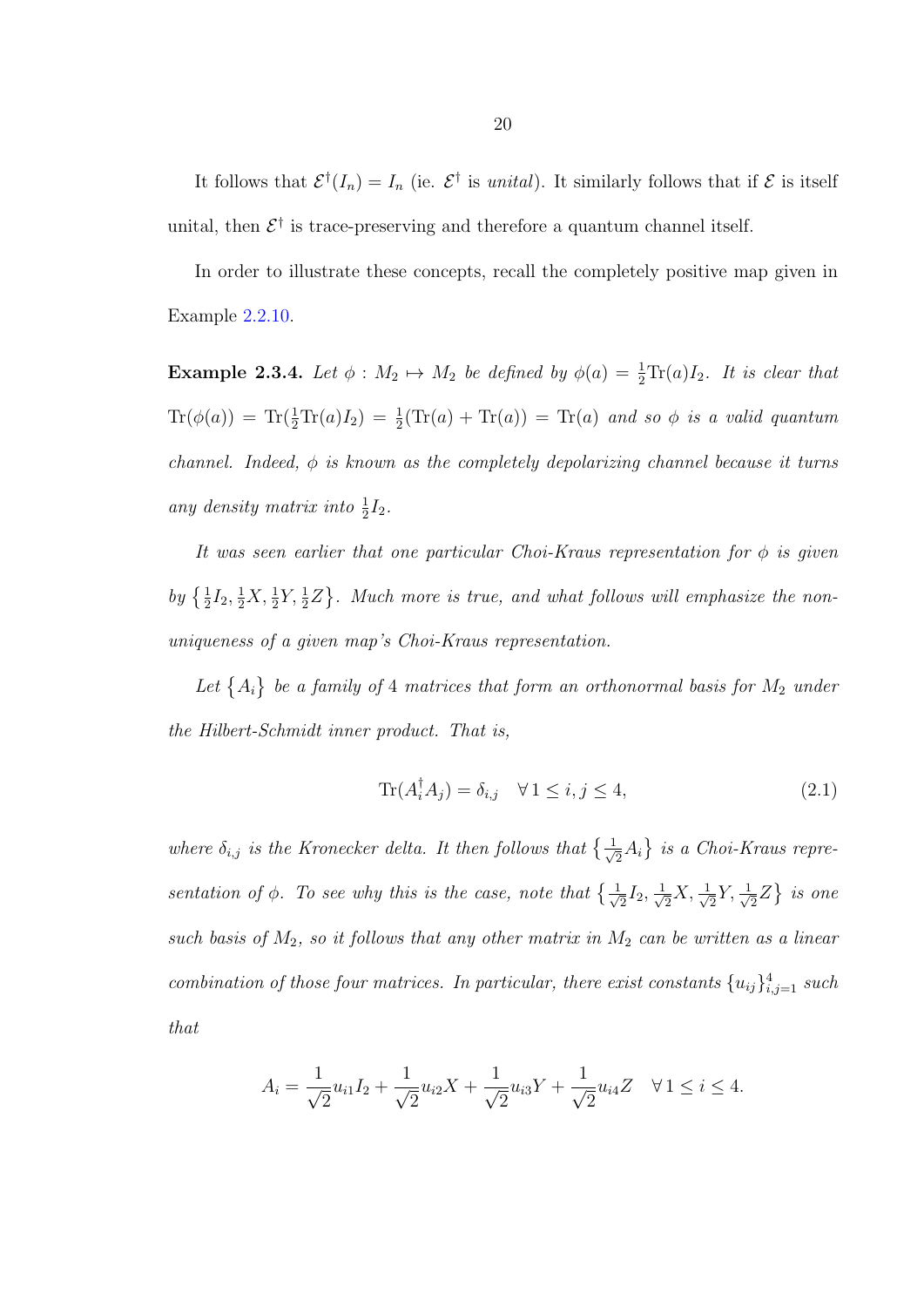It is not difficult to verify then that Equation  $(2.1)$  implies that  $(u_{ij})$  is a unitary matrix, and thus the result follows from Remark [2.2.9.](#page-17-1)

It is not surprising that this result extends quite simply to the completely depolarizing channel on  $M_n$ . That is, if  $\psi : M_n \mapsto M_n$  is defined by  $\psi(a) = \frac{1}{n} \text{Tr}(a) I_n$ , then  $\psi$  is a quantum channel such that if  $\{B_i\}$  is a family of  $n^2$  matrices that form an orthonormal basis for  $M_n$  under the Hilbert-Schmidt inner product, then  $\psi = \{\frac{1}{\sqrt{n}}B_i\}$ defines a Choi-Kraus representation of  $\psi$ .

Finally, it is easy to see that  $\psi = \psi^{\dagger}$ , because

$$
\operatorname{Tr}(\psi(a)b) = \operatorname{Tr}(\frac{1}{n}\operatorname{Tr}(a)b) = \frac{1}{n}\operatorname{Tr}(a)\operatorname{Tr}(b) = \operatorname{Tr}(a(\frac{1}{n}\operatorname{Tr}(b))) = \operatorname{Tr}(a\psi(b)) \quad \forall a, b \in M_n.
$$

#### <span id="page-27-0"></span>2.3.2 Differences of Quantum Channels as CB Maps

In quantum information one is often interested in properties of differences  $\mathcal{E} - \mathcal{F}$ between pairs of quantum channels. Such a difference is still completely bounded, though not necessarily completely positive. Indeed, the linear span of the completely positive maps is exactly the set of completely bounded maps – a fact that is implied by the following theorem.

<span id="page-27-1"></span>**Theorem 2.3.5** (Wittstock's Decomposition Theorem). Let  $A$  be a  $C^*$ -algebra with unit and let  $\phi : A \mapsto \mathcal{B}(\mathcal{H})$  be completely bounded. Then  $\phi$  can be written as a linear combination of four or fewer completely positive maps.

Note that Wittstock's decomposition theorem parallels the corresponding statement about general operators and positive operators on  $H$ , though the proof is more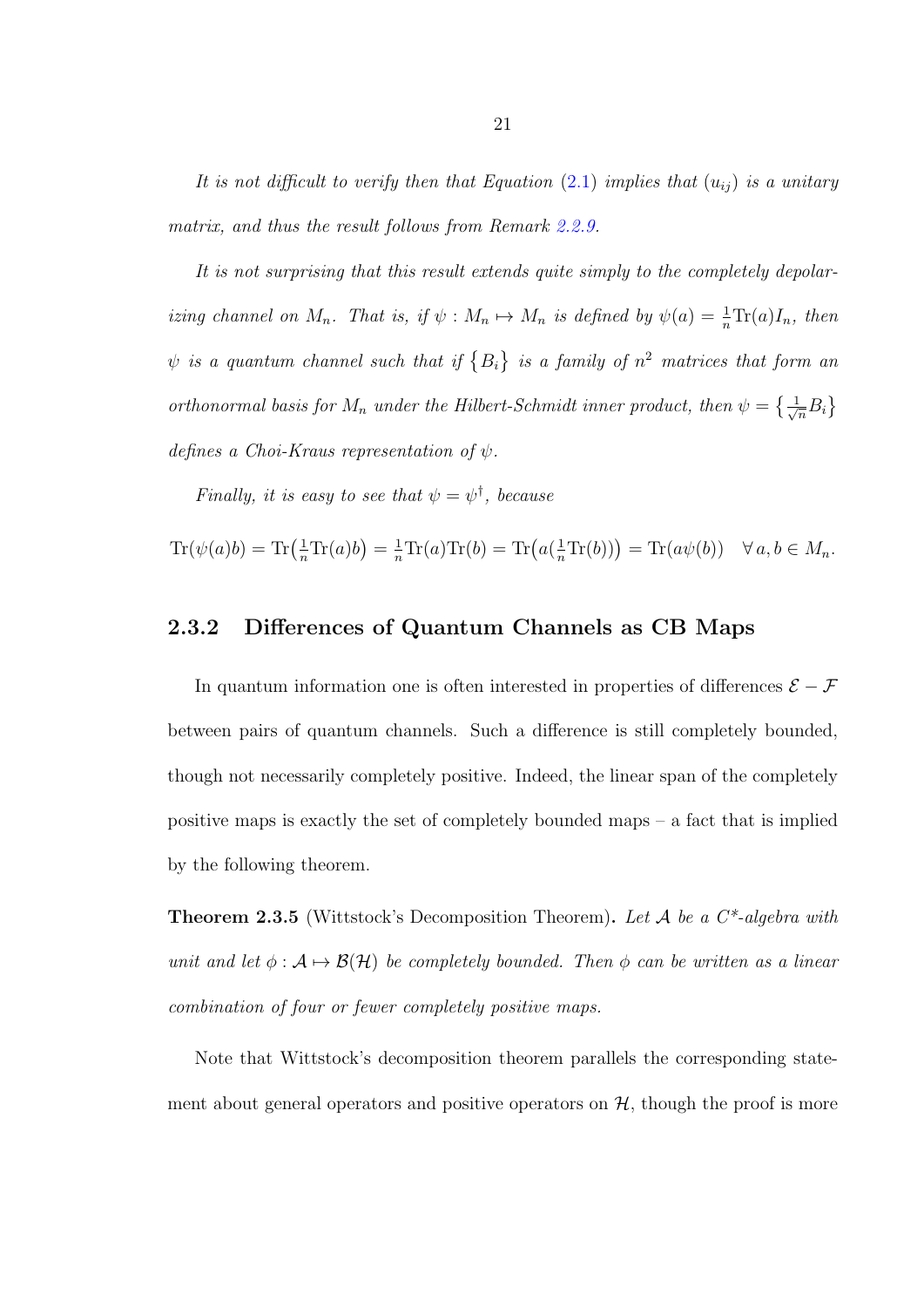delicate and follows as a result of the generalized Stinespring theorem.

In the finite-dimensional case of maps  $\phi : M_n \mapsto M_k$  and  $\psi : M_n \mapsto M_k$  that are given by Choi-Kraus representations  $\phi = \{A_i\}$  and  $\psi = \{B_i\}$ , it is easy to construct a generalized Choi-Kraus representation for  $\phi-\psi$  by noting that

$$
(\phi - \psi)(a) = \sum_i A_i a A_i^{\dagger} + \sum_i B_i a (-B_i^{\dagger}).
$$

If the above representation of  $\phi - \psi$  contains more than  $nk$  summands, the map can be run through Steps 1 through 3 of the algorithm described in Section [3.3.1](#page-37-1) to remove linear dependencies in the representation.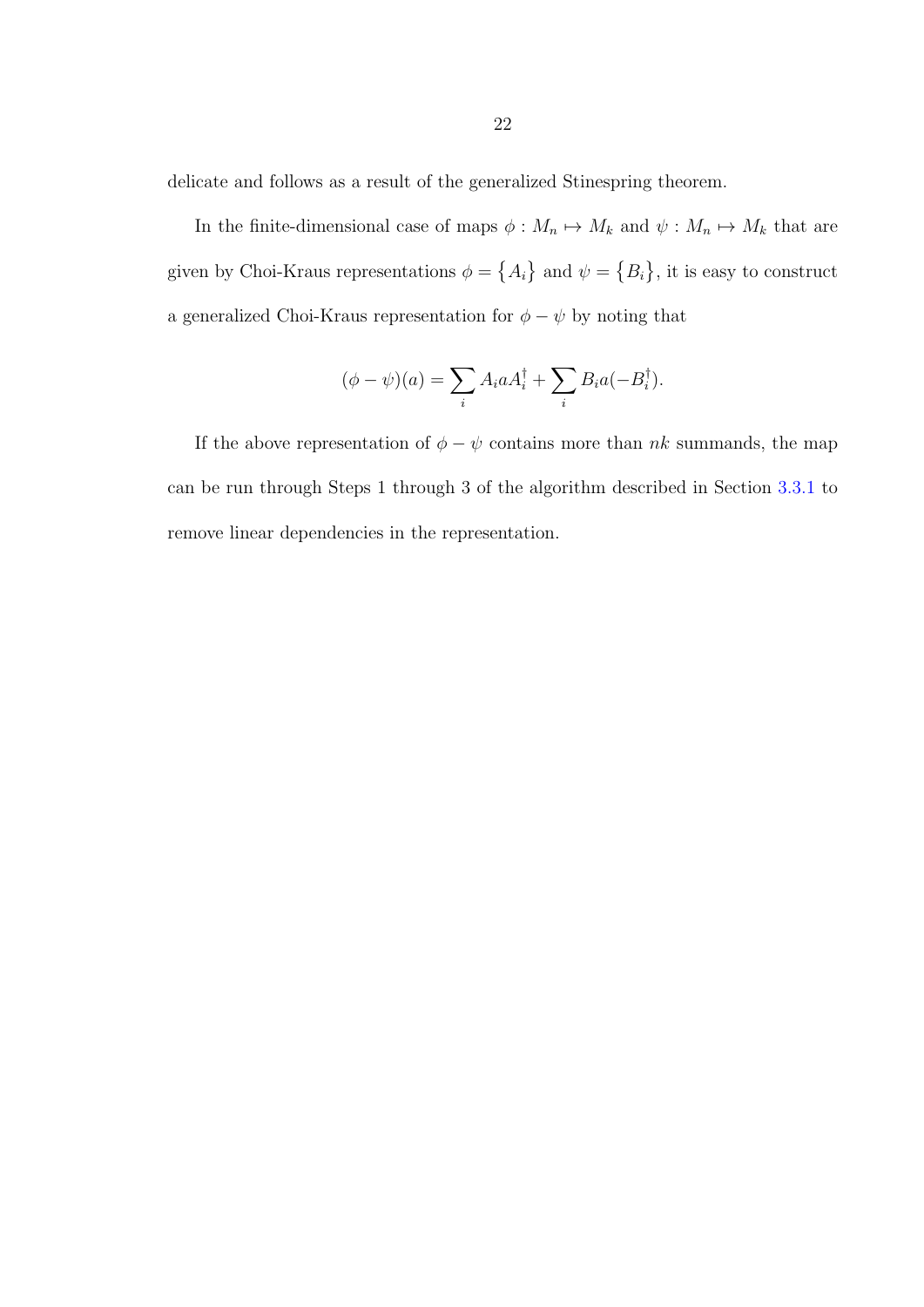# <span id="page-29-0"></span>Chapter 3

# Computation and Estimation of the  $CB/\Diamond$  Norm

## <span id="page-29-1"></span>3.1 CB and  $\diamond$  Norms in Quantum Information

The CB norm has been introduced and some of its basic properties have been examined, but it remains to be seen why it is *useful* in the context of quantum information theory. Certainly it can be used as a measure of distance between quantum channels by defining  $d(\mathcal{E}, \mathcal{F}) \equiv \|\mathcal{E} - \mathcal{F}\|_{cb}$ , but any other norm can define a distance measure between quantum channels in an analogous way. Indeed, there are several other commonly-used norms for linear maps. For example, the 1-norm of a linear map  $\phi$  is given by  $||\phi||_1 = \sup_{||a||_1 \leq 1} ||\phi(a)||_1$ , where  $||a||_1 = \text{Tr}(\sqrt{a^{\dagger}a})$ . The operator norm of  $\phi$  is  $||\phi|| = \sup_{||a|| \le 1} ||\phi(a)||$ , where  $||a|| = \sup_{||\xi|| \le 1} ||a\xi||$ .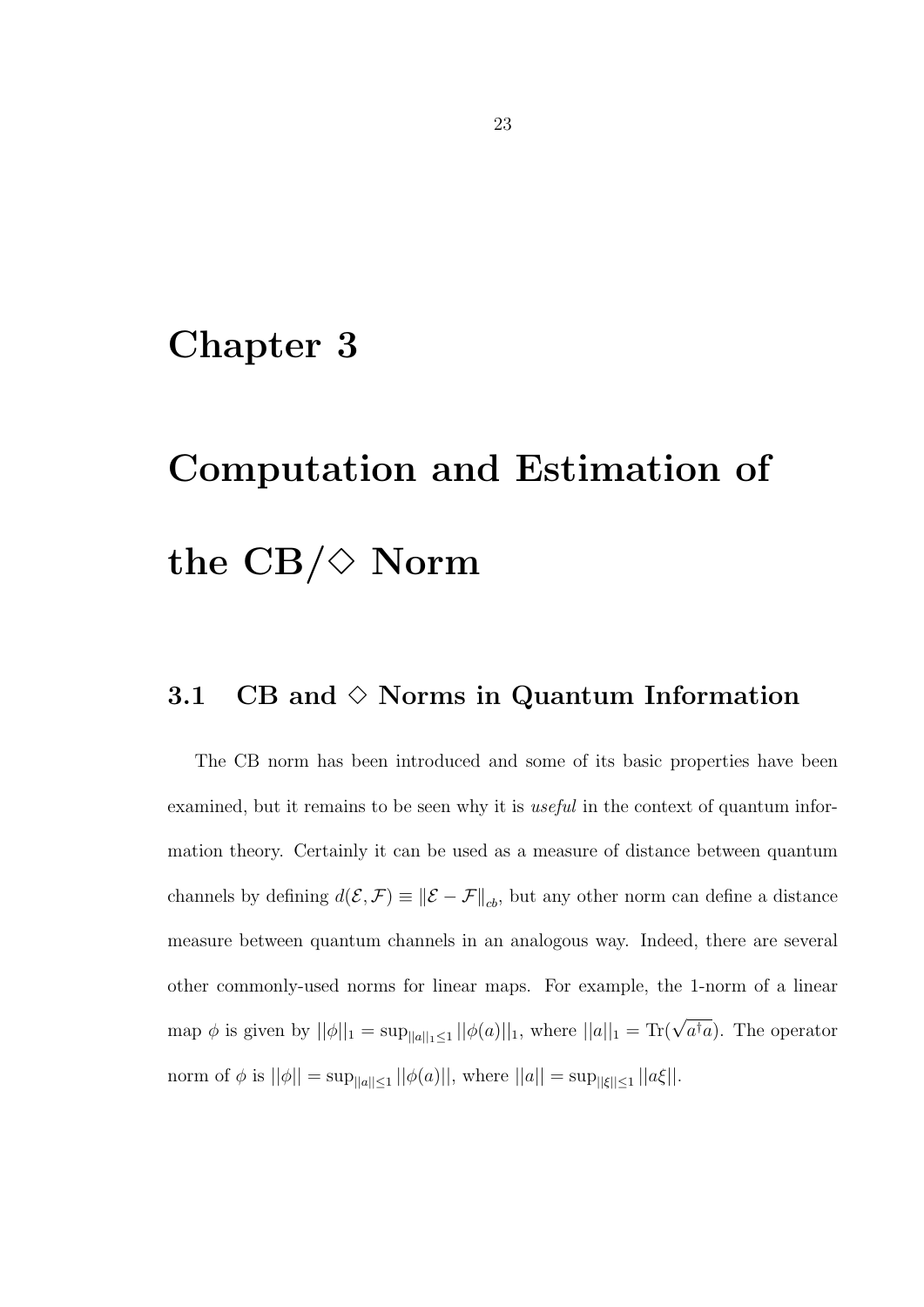The problem with using the 1-norm or the operator norm as a distance measure for quantum channels is that neither of the distance measures defined by these norms satisfies the stabilization property for distance measures of quantum channels [\[1,](#page-77-1) [13,](#page-78-0) [21\]](#page-79-0):

$$
d(id_m \otimes \mathcal{E}, id_m \otimes \mathcal{F}) = d(\mathcal{E}, \mathcal{F}) \quad \forall m \ge 1.
$$

This property is desirable because it implies that the distance between quantum operations is unaffected by any ancillary quantum system that is independent of the original system. The *diamond norm* is defined in  $[1, 21]$  $[1, 21]$  in such a way that it satisfies the stabilization property. Although it was originally defined through partial traces, the following definition was shown to be equivalent.

**Definition 3.1.1.** For a linear map  $\phi : M_n \mapsto M_k$ , the **diamond norm** is given by

$$
||\phi||_{\diamond} \equiv ||\phi_n||_1.
$$

It is not immediately clear from its definition why the diamond norm satisfies the stabilization property. It is the case, however, that the stabilization property is satisfied by the CB norm. To see why the diamond norm satisfies the stabilization property, some auxiliary results are provided that will help establish a link between the diamond norm and the CB norm.

First note that it is easily verified that  $\|\phi_m\| \le \|\phi_{m+1}\|$  and  $\|\phi_m\| \le m\|\phi\|$  for all  $m \ge 1$  $m \ge 1$  $m \ge 1$  ([\[33\]](#page-81-0), Chapter 1). Note also that  $||\mathcal{U}\phi||_{cb} = ||\phi||_{cb} = ||\phi\mathcal{U}||_{cb}$  for every unitarily implemented map  $\mathcal{U}(\cdot) = U(\cdot)U^{\dagger}$ . Furthermore, one has that  $||\phi \otimes \psi||_{cb} = ||\phi||_{cb}||\psi||_{cb}$ ,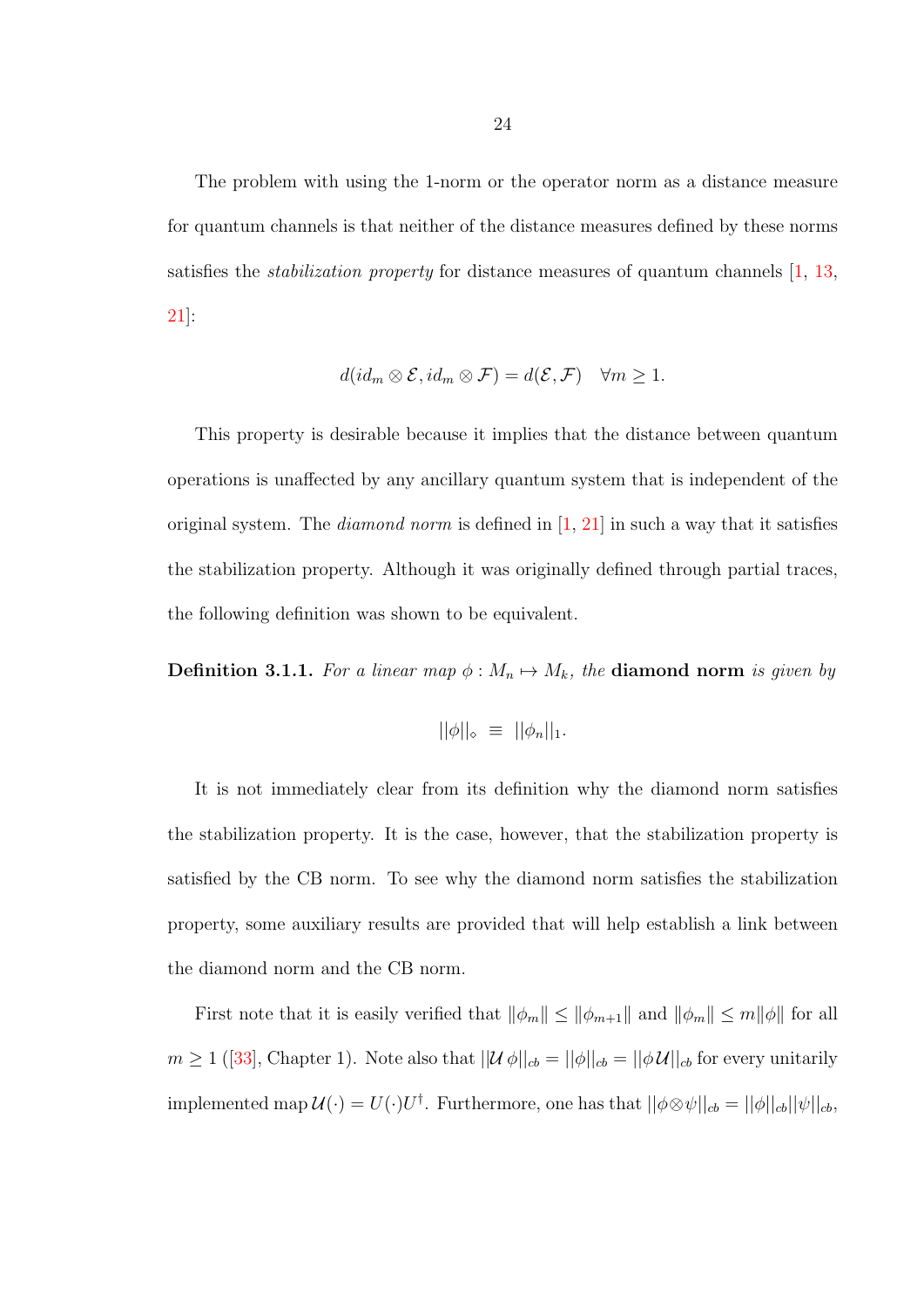and  $||id||_{cb} = 1$ . The identification of Theorem [3.1.2](#page-31-0) shows that the corresponding properties hold for the diamond norm.

In order to establish the link between the completely bounded norm and the diamond norm, note that a theorem of Smith [\[33,](#page-81-0) [39\]](#page-81-7) says that the CB norm stabilizes in the sense that if  $\phi : M_n \mapsto M_k$  then  $||\phi||_{cb} = ||\phi_k||$ . One may then make use of the duality relationship [\[6\]](#page-78-6) given by  $||\phi|| = ||\phi^{\dagger}||_1$ , to see that

$$
||\phi||_{cb} = ||\phi_k|| = ||\phi_k^{\dagger}||_1 = ||\phi^{\dagger}||_{\diamond},
$$

since  $\phi^{\dagger}: M_k \mapsto M_n$ .

Putting these results together yields the following theorem [\[39\]](#page-81-7).

<span id="page-31-0"></span>**Theorem 3.1.2.** Let  $\phi : M_n \mapsto M_k$  be a linear map. Then

$$
\|\phi\|_{cb} = \|\phi^{\dagger}\|_{\diamond} = \|\phi_k\| \le k \|\phi\|.
$$

Using the fact that these maps appear as dual pairs, it is not hard to see that for  $\psi: M_m \mapsto M_j$ , one has that  $\|\psi\|_{\infty} = \|\psi^{\dagger}\|_{cb} \le m\|\psi^{\dagger}\|$  and the stability of the diamond norm [\[1,](#page-77-1) [21\]](#page-79-0) is the dual version of Smith's stability for the CB norm [\[39\]](#page-81-7).

For maps whose domain is  $M_n$  and range is an arbitrary operator space, a result of Haagerup shows that, in general,  $\|\phi\|_{cb} \neq \|\phi_m\|$ , no matter how large one takes  $m$  ([\[33\]](#page-81-0), p. 114). However, there is an upper bound that can derived. To this end, it is enough to know that given a finite dimensional normed space  $X$ , there exists a constant  $\alpha(X)$  called the *alpha constant* of the space, with the property that

$$
\|\phi\|_{cb} \le \alpha(X)\|\phi\|
$$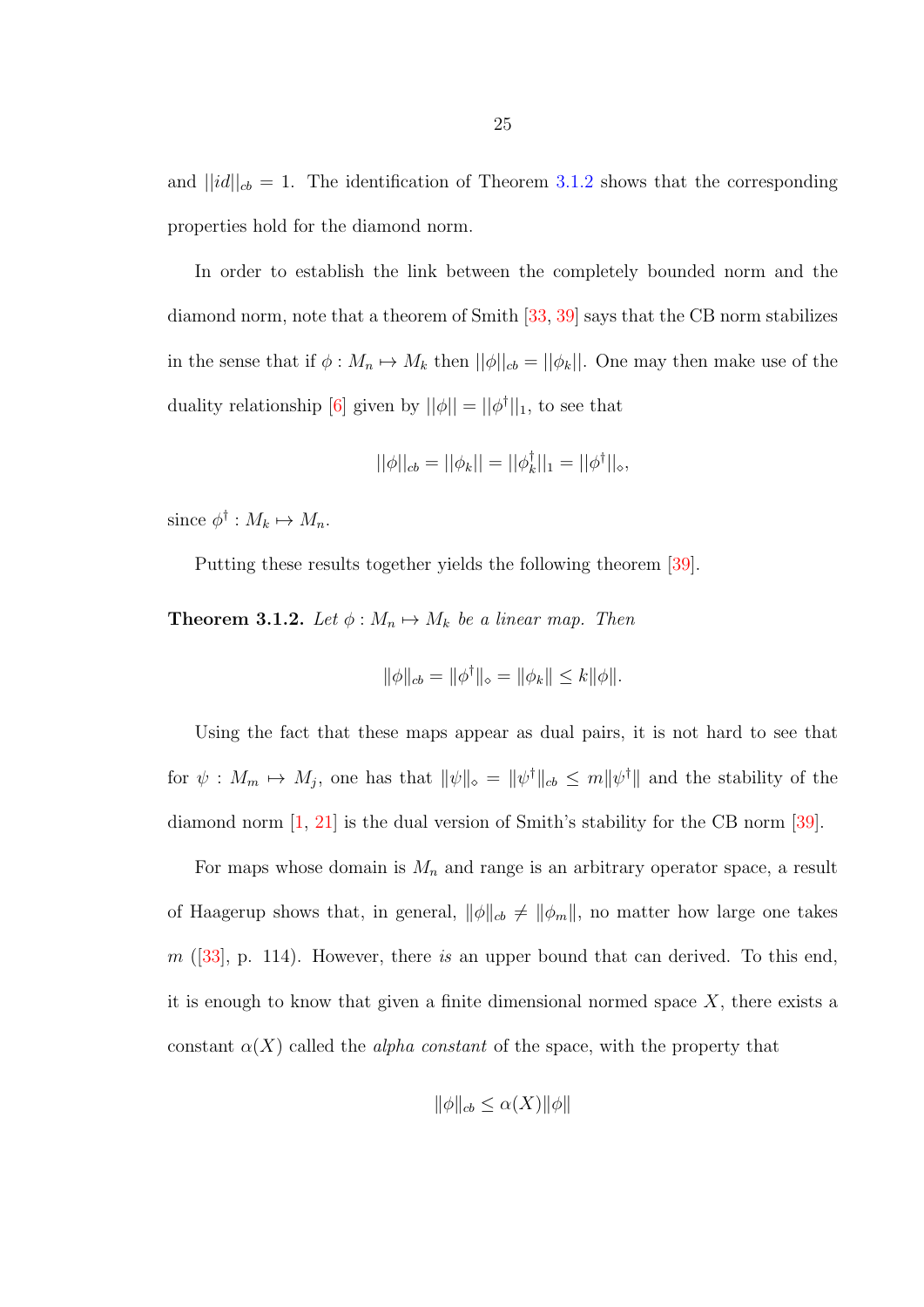for any map with domain that is an operator space that is isometrically isomorphic to X as normed spaces. Given two finite dimensional normed spaces  $X, Y$  of the same dimension one has

$$
\alpha(X) \le d(X, Y)\alpha(Y),
$$

where  $d(X, Y)$  denotes the *Banach-Mazur distance* between the spaces. These concepts and results are explained in more detail in [\[34\]](#page-81-8).

**Theorem 3.1.3.** Let M be an operator space and let  $\phi : M_n \mapsto M$  be a linear map. Then  $\|\phi\|_{cb} \leq$ √  $n^3\|\phi\|.$ 

*Proof.* Let  $||a||_2$  denote the Frobenius norm of a matrix  $a \in M_n$ . Note that  $M_n$  with the Frobenius norm is isometrically isomorphic to  $\mathbb{C}^{n^2}$  with the standard 2-norm. It is well-known that  $||a|| \le ||a||_2 \le$ √  $\overline{n}||a||$ , and thus the Banach-Mazur distance satisfies  $d(M_n,\mathbb{C}^{n^2}) \leq$ √  $\overline{n}$ .

Hence,  $\alpha(M_n) \leq d(M_n, \mathbb{C}^{n^2}) \alpha(\mathbb{C}^{n^2}) \leq$  $\sqrt{n}\alpha(\mathbb{C}^{n^2})$ . Finally, it was shown in [\[34\]](#page-81-8) that  $\alpha(\mathbb{C}^m) \leq \sqrt{m}$ , from which the result follows.

Combining this result with Theorem [3.1.2](#page-31-0) gives the following corollary.

**Corollary 3.1.4.** Let  $\phi : M_n \to M_k$  be a linear map. Then  $\|\phi\|_{cb} \le \min\{k, \sqrt{n^3}\}\|\phi\|$ and  $\|\phi\|_{\infty} \leq \min\{n, \sqrt{k^3}\} ||\phi^{\dagger}||.$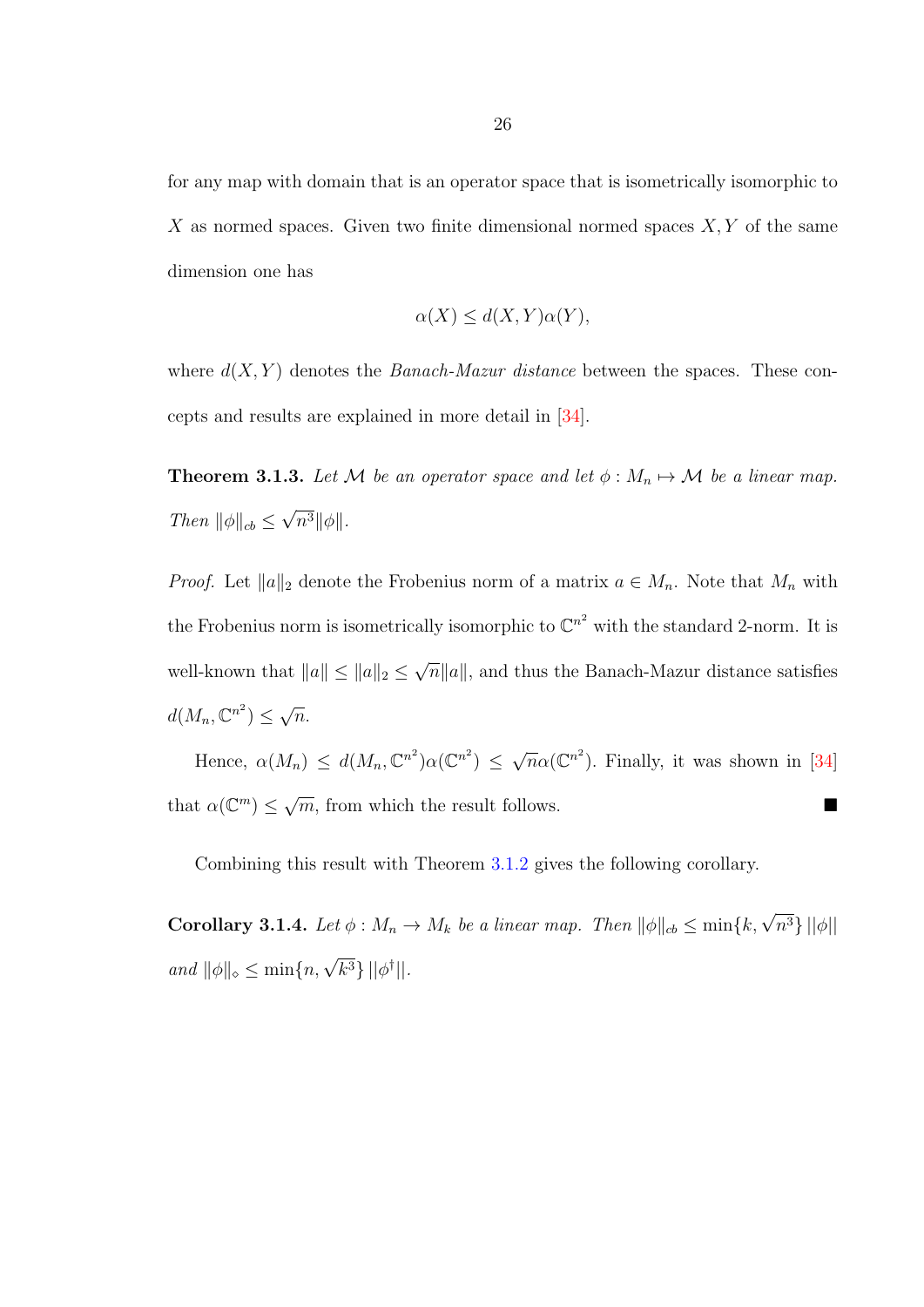## <span id="page-33-0"></span>3.2 Special Cases of the CB/ $\diamond$  Norm

It will be seen that exactly computing the CB norm of a general CB map seems to be a very difficult task, so attention in this section will be restricted to certain classes of CB maps. Perhaps one of the most obvious classes of completely bounded maps to look at is the class of completely positive maps, and it turns out that there is indeed a simple way of calculating the CB norm of these maps.

It can be seen by combining the Choi-Kraus representation theorem and Theo-rem [2.2.14](#page-20-1) that if  $\phi : M_n \mapsto M_k$  is completely positive, then

$$
\|\phi\|_{cb} = \|\sum_i A_i A_i^{\dagger} \|^{\frac{1}{2}} \|\sum_i A_i A_i^{\dagger} \|^{\frac{1}{2}} = \|\sum_i A_i A_i^{\dagger} \| = \|\phi(I_n)\|.
$$

It turns out that this result holds no matter what the domain and range of  $\phi$ are, and a proof of this fact is provided for completeness. A technical lemma is first presented.

<span id="page-33-1"></span>**Lemma 3.2.1.** Let H be a Hilbert space and let  $A, P \in \mathcal{B}(\mathcal{H})$  such that  $P \ge 0$ . Then  $\lceil P \quad A$  $A^*$  F 1  $\geq 0$  implies that  $||A|| \leq ||P||$ . Furthermore, if  $P = I$  then the converse also holds.

*Proof.* To show the forward implication, note that if  $\begin{bmatrix} P & A \\ A^* & D \end{bmatrix}$  $A^*$  F 1  $\geq 0$  then it follows that  $\left\langle \begin{array}{cc} P & A \\ \frac{1}{2} & P \end{array} \right\rangle$  $A^*$  F  $\lceil x \rceil$  $-y$  $\Big] \Big|$  $\lceil x \rceil$  $-y$  $\left| \begin{array}{c} \end{array} \right| \geq 0 \,\forall x,y \in \mathcal{H} \text{ s.t. } \|x\| = \|y\| = 1. \text{ Thus, } \langle Px|x \rangle +$  $\langle Py|y\rangle \ge \langle Ay|x\rangle + \langle x|Ay\rangle = 2Re(\langle Ay|x\rangle)$ . Also, the Cauchy-Schwarz Inequality says that  $\langle Px|x\rangle + \langle Py|y\rangle \le ||Px|| \, ||x|| + ||Py|| \, ||y|| \le 2 ||P||$  since  $||x|| = ||y|| = 1$ . Thus,  $||P|| \ge Re \left( \langle Ay | x \rangle \right) \forall x, y \in \mathcal{H}$  s.t.  $||x|| = ||y|| = 1$ . A little thought reveals that this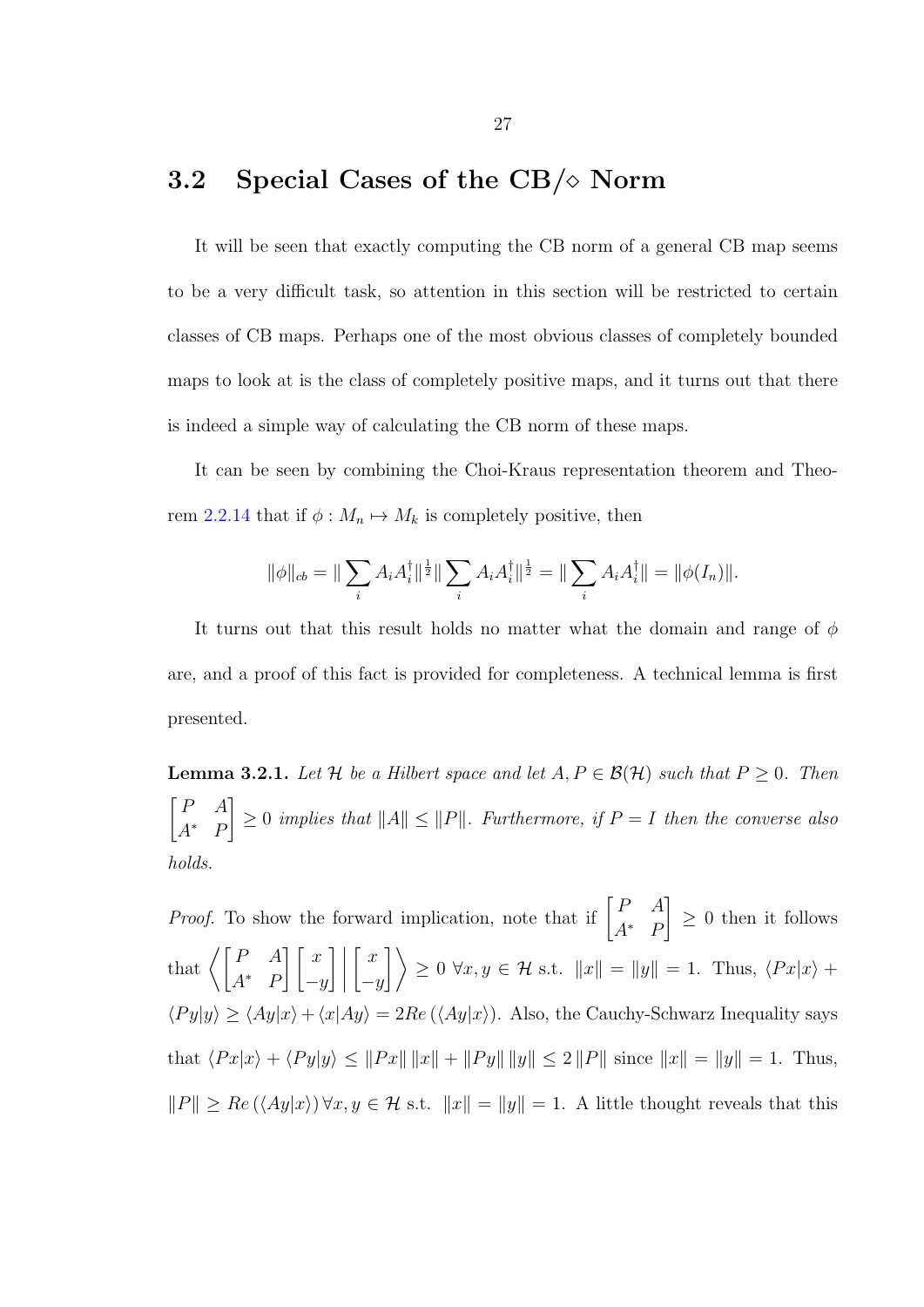is equivalent to  $||P|| \ge |\langle Ay|x\rangle| \forall x, y \in \mathcal{H}$  s.t.  $||x|| = ||y|| = 1$ , which immediately implies that  $||A|| \leq ||P||$ .

To show the converse when  $P = I$ , build a contradiction by assuming that  $||A|| \leq$  $||I|| = 1$  and that  $\exists x, y \in \mathcal{H}$  such that  $\left\langle \begin{array}{cc} I & A \\ A^* & I \end{array} \right\rangle$  $A^*$  I  $\bigcap x$  $-y$  $\Big] \, \Big|$  $\lceil x \rceil$  $-y$  $\Big\}$  < 0. It then follows that  $||x||^2 + ||y||^2 < \langle Ay|x\rangle + \langle x|Ay\rangle$ .

The Cauchy-Schwarz Inequality then says that  $\langle Ay|x\rangle + \langle x|Ay\rangle \le ||Ay|| ||x|| +$  $||x|| ||Ay|| \leq 2 ||A|| ||x|| ||y|| \leq 2 ||x|| ||y||.$  Thus,  $||x||^2 + ||y||^2 < 2 ||x|| ||y||$  and so  $(||x|| - ||y||)^2 < 0$ , completing the contradiction.

As a result of Lemma [3.2.1,](#page-33-1) the following theorem is readily proved. Note that Theorem [3.2.2](#page-34-0) provides confirmation once more that completely bounded maps generalize completely positive maps.

<span id="page-34-0"></span>**Theorem 3.2.2.** Let  $S \subseteq A$  be an operator system, let B be a  $C^*$ -algebra, and let  $\phi : S \rightarrow B$  be a completely positive map. Then  $\phi$  is completely bounded and  $\|\phi\|_{cb} = \|\phi\| = \|\phi(1)\|.$ 

*Proof.* First note that  $\|\phi(1)\| \le \|\phi\| \le \|\phi\|_{cb}$ , so it is only necessary to show that  $\|\phi\|_{cb} \le \|\phi(1)\|.$ 

Fix n and let  $A \in \mathcal{M}_n(\mathcal{S})$  be such that  $||A|| \leq 1$ , and let  $I_n$  be the unit of  $\mathcal{M}_n(\mathcal{A})$ . Then Lemma [3.2.1](#page-33-1) tells us that  $\begin{bmatrix} I_n & A \\ A_{n-1} & A_{n-1} \end{bmatrix}$  $A^*$   $I_n$ 1  $\geq 0$ . Since  $\phi$  is completely positive, it then follows that  $\phi_{2n}(\begin{bmatrix} I_n & A \\ A & I \end{bmatrix})$  $A$   $I_n$  $\Big\}$ ) =  $\lceil \phi_n(I_n) \quad \phi_n(A) \rceil$  $\phi_n(A)^*$   $\phi_n(I_n)$ 1  $\geq$  0. Making use of Lemma [3.2.1](#page-33-1) again shows that  $\|\phi_n(A)\| \le \|\phi_n(I_n)\| = \|\phi(1)\|$ . Since this inequality holds for any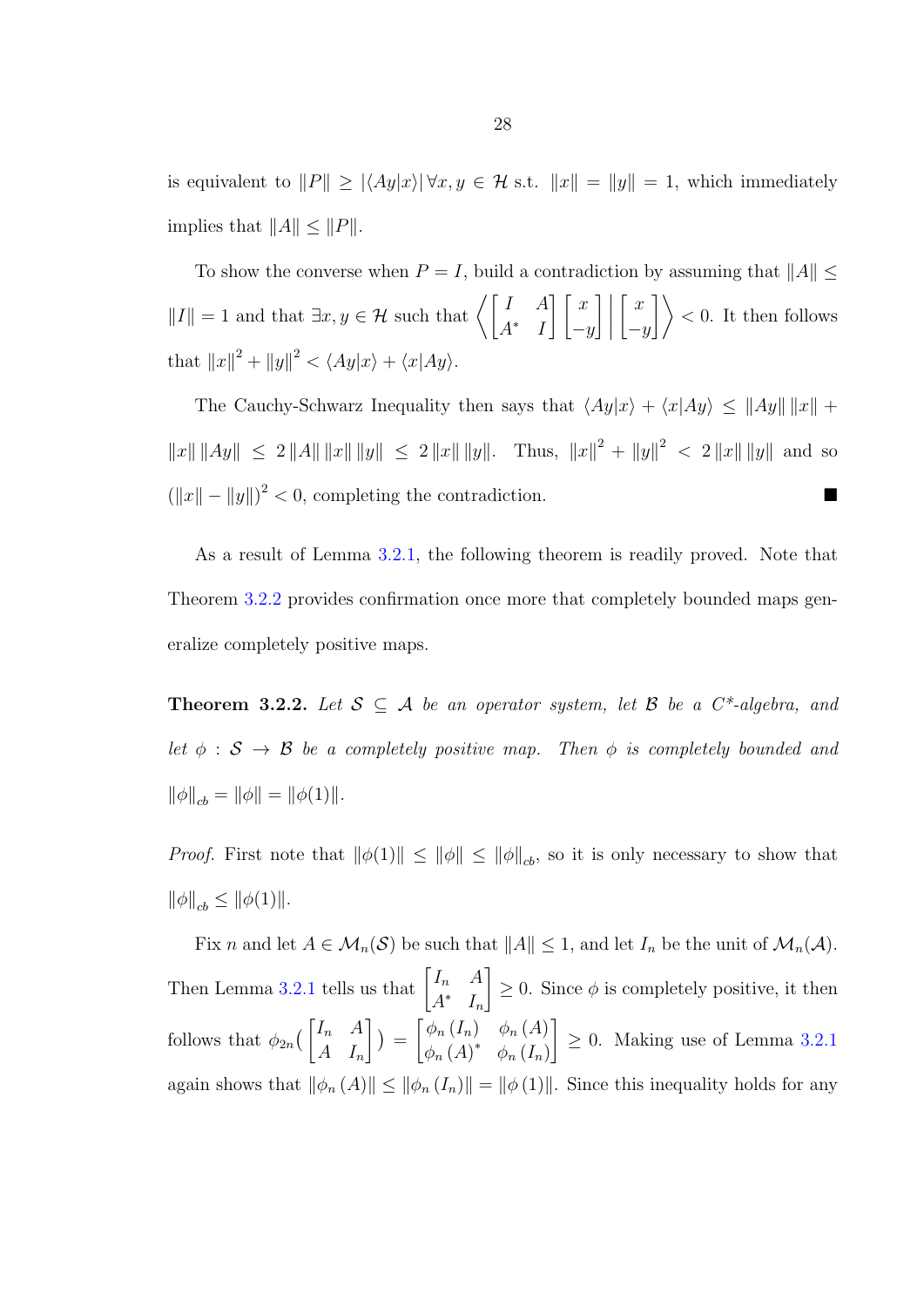such A, the proof is complete.

Theorem [3.2.2](#page-34-0) can now be used to determine the diamond norm of completely positive maps by using the dual relationship of Theorem [3.1.2](#page-31-0) and recalling that if  $\phi: M_n \mapsto M_k$  is completely positive then  $\phi^{\dagger}$  is also completely positive. The following corollary follows from the fact that if  $\mathcal E$  is a quantum channel then  $\mathcal E^{\dagger}$  is unital.

**Corollary 3.2.3.** Let  $\mathcal{E}: M_n \mapsto M_n$  be a quantum channel. Then  $||\mathcal{E}||_{\infty} = ||\mathcal{E}^{\dagger}||_{cb} = 1$ .

Before proceeding to try to calculate the CB norm of other types of maps, first suppose that a particular generalized Choi-Kraus representation of some CB map  $\phi$ is given by  $\phi(a) = \sum_{i=1}^{m} A_i a B_i$ . It then follows that

$$
\phi_n((a_{ij})) = \left[ (I_n \otimes A_1) \cdots (I_n \otimes A_m) \right] (I_m \otimes (a_{ij})) \begin{bmatrix} (I_n \otimes B_1) \\ \vdots \\ (I_n \otimes B_m) \end{bmatrix}.
$$

Hence,

$$
\|\phi\|_{cb} \leq \left\| \left[ A_1 \cdots A_m \right] \right\| \right\| \left[ \left[ \begin{matrix} B_1 \\ \vdots \\ B_m \end{matrix} \right] \right\| = \left\| \sum_{i=1}^m A_i A_i^{\dagger} \right\| ^{\frac{1}{2}} \left\| \sum_{i=1}^m B_i^{\dagger} B_i \right\| ^{\frac{1}{2}}.
$$

This also leads to the following extremely useful corollary of Theorem [2.2.14.](#page-20-1)

Corollary 3.2.4. Let  $\phi : M_n \mapsto M_k$  be a linear map. Then

$$
\|\phi\|_{cb} = \|\phi^{\dagger}\|_{\diamond} = \inf \left\{ \left\| \sum_{i} A_{i} A_{i}^{\dagger} \right\|^{\frac{1}{2}} \right\| \sum_{i} B_{i}^{\dagger} B_{i} \right\|^{\frac{1}{2}} \right\},\
$$

where the infimum is taken over all generalized Choi-Kraus representations of  $\phi$ .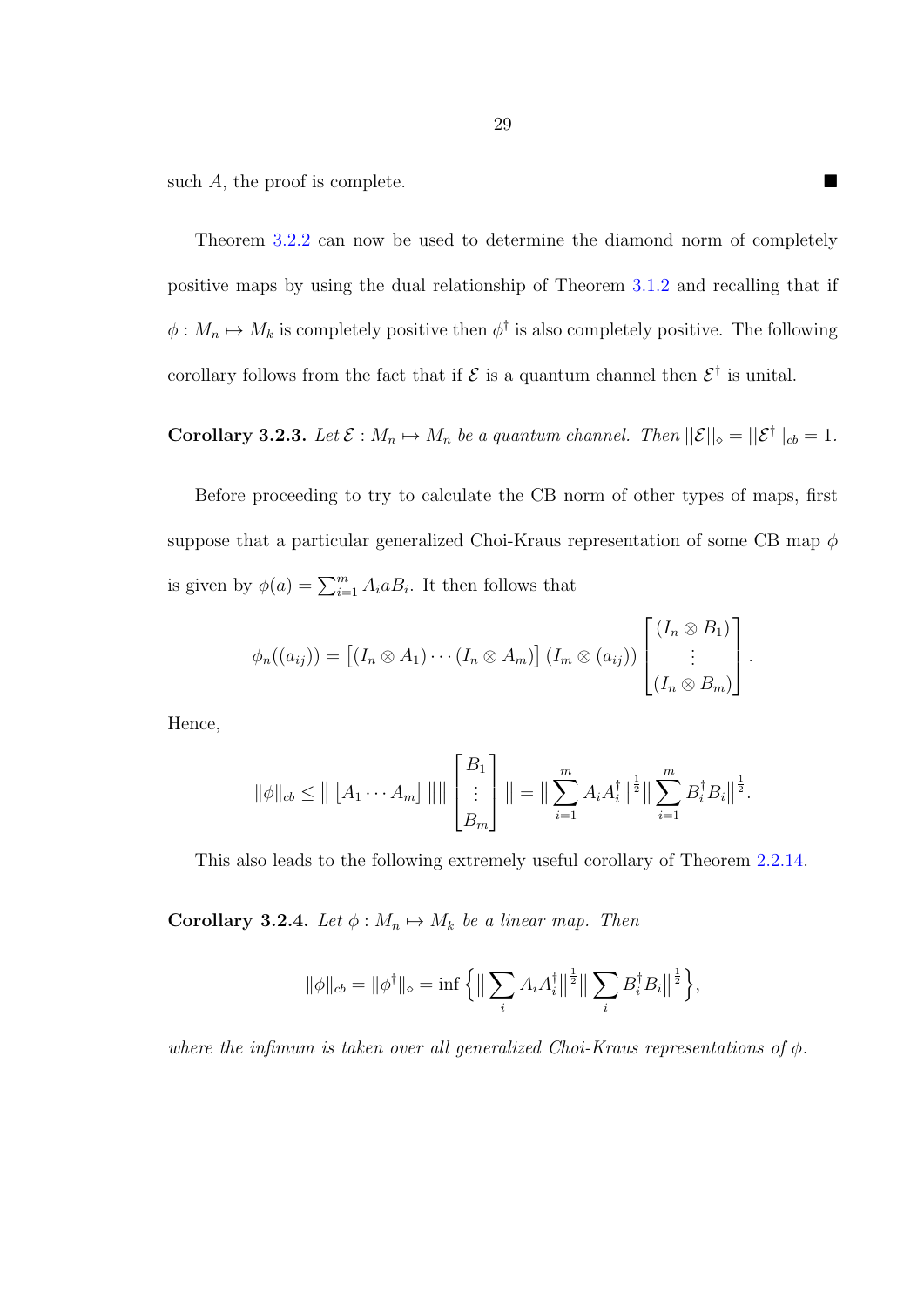By taking advantage of the above corollary, it may be possible to calculate the exact CB norm of a given map even if it is not completely positive. As a simple example, consider again the  $2 \times 2$  transpose map.

Example 3.2.5. Let  $\phi : M_2 \mapsto M_2$  be the  $2 \times 2$  transpose map. It was seen in Example [2.2.15](#page-21-0) that one generalized Choi-Kraus representation of  $\phi$  is given by the matrices

$$
A_1 = B_1 = E_{11} \qquad A_2 = B_2 = E_{12} \qquad A_3 = B_3 = E_{21} \qquad A_4 = B_4 = E_{22},
$$

where  ${E_{ij}}$  are the standard  $2 \times 2$  matrix units. It then follows from Corollary [3.2.4](#page-35-0) that

$$
\|\phi\|_{cb} \le \Big\|\sum_{i,j=1}^{2} E_{i,j} E_{i,j}^{\dagger}\Big\|^{\frac{1}{2}} \Big\|\sum_{i,j=1}^{2} E_{i,j}^{\dagger} E_{i,j}\Big\|^{\frac{1}{2}} = \Big\|\begin{bmatrix} 2 & 0 \\ 0 & 2 \end{bmatrix}\Big\|^{\frac{1}{2}} \Big\|\begin{bmatrix} 2 & 0 \\ 0 & 2 \end{bmatrix}\Big\|^{\frac{1}{2}} = 2
$$
  
Also, it is not difficult to verify that  $\Big\|\begin{bmatrix} E_{11} & E_{21} \\ E_{12} & E_{22} \end{bmatrix}\Big\| = 1$  and  

$$
\Big\|\phi_2\Big(\begin{bmatrix} E_{11} & E_{21} \\ E_{12} & E_{22} \end{bmatrix}\Big)\Big\| = \Big\|\begin{bmatrix} \phi(E_{11}) & \phi(E_{21}) \\ \phi(E_{12}) & \phi(E_{22}) \end{bmatrix}\Big\| = \Big\|\begin{bmatrix} E_{11} & E_{12} \\ E_{21} & E_{22} \end{bmatrix}\Big\| = 2.
$$

It thus follows that  $\|\phi\|_{cb} = 2$ . Also, it is not difficult to see that  $\phi^{\dagger} = \phi$  here, so it follows from Theorem [3.1.2](#page-31-0) that  $\|\phi\|_{\infty} = 2$  as well. This same method can be used to show that if  $\psi : M_n \mapsto M_n$  is the  $n \times n$  transpose map, then  $\|\psi\|_{cb} = \|\psi\|_{cb} = n$ .

There is one final family of completely bounded maps whose CB norm is exactly calculable that will be presented in this paper – those of the form  $\phi = \mathcal{U} - \mathcal{V}$ , where  $U$  and  $V$  are unitarily-implemented maps. Because the techniques used to derive the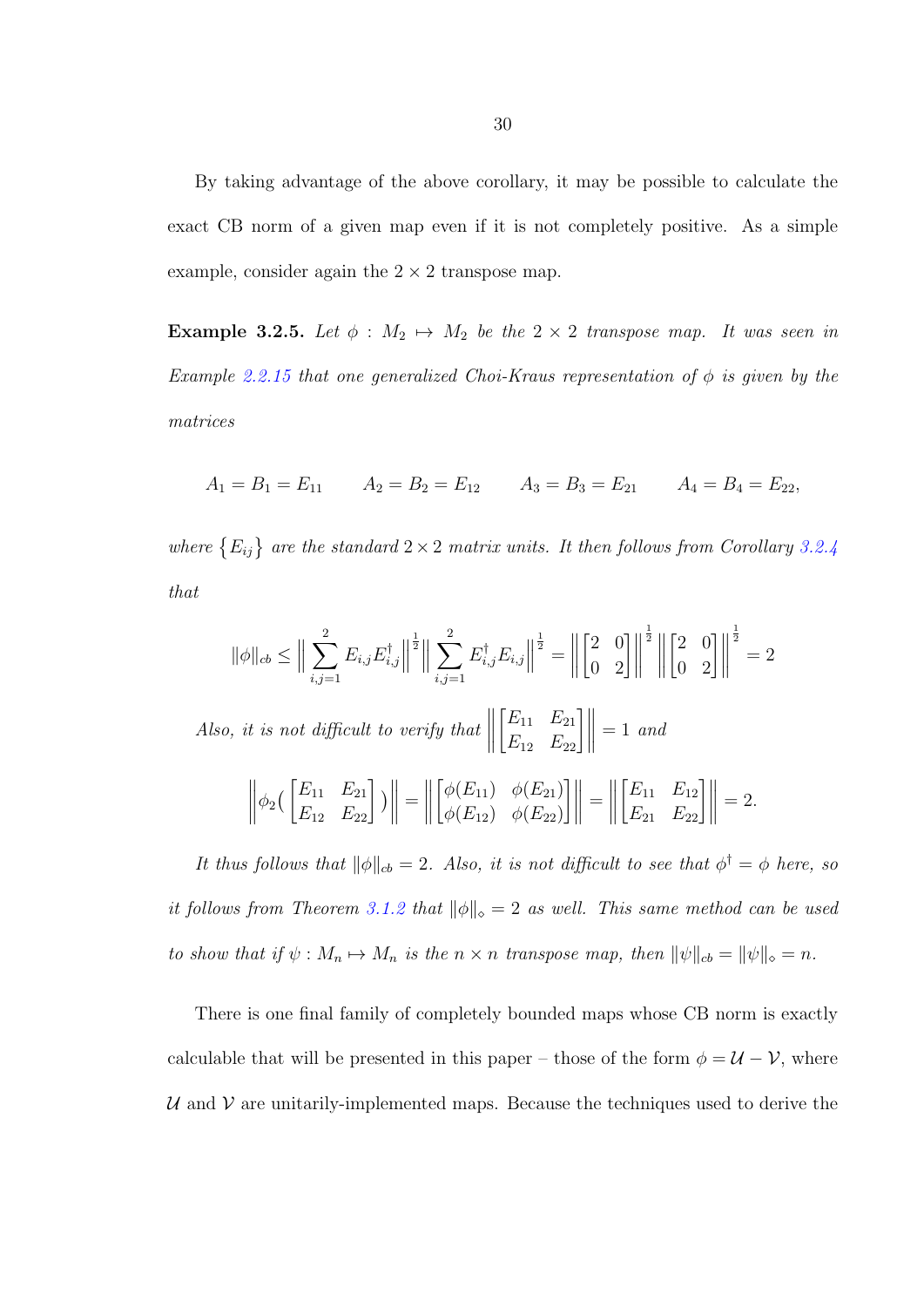CB norm of such maps have not yet been presented, further discussion of such maps is deferred to Section [3.3.3.](#page-43-0)

## 3.3 CB Norm Estimation Algorithm

Although it has been seen that the CB norm of certain maps can be easily calculated, exactly calculating the CB norm of a general CB map seems to require computing a complicated infimum over families of matrices. CB norms can be estimated, however, and Corollary [3.2.4](#page-35-0) provides the starting point for an algorithm that does exactly that.

### <span id="page-37-0"></span>3.3.1 Description of the Algorithm

Let  $\phi: M_n \mapsto M_k$  be a linear map with some given generalized Choi-Kraus representation  $\phi(a) = \sum_{i=1}^{m} A_i a B_i$ . By Corollary [3.2.4](#page-35-0) it follows that one way to compute the CB norm  $\phi$  is to do a minimization of the quantity  $\|\sum_i A_i A_i^{\dagger}$  $\frac{1}{i}$  $\frac{1}{2} \left\| \sum_i B_i^{\dagger} B_i \right\|$  $rac{1}{2}$  over all generalized Choi-Kraus representations of  $\phi$ . This turns out to be somewhat more attainable than might be imagined and an algorithm for estimating the  $CB/\diamond$ -norm of such maps is presented here. The algorithm is described first – its mathematical justification is saved for Section [3.3.2.](#page-39-0)

**Step 1.** Find a basis,  $\{C_1, ..., C_l\}$  for the span of  $\{B_1, ..., B_m\}$  and express

$$
B_i = \sum_j d_{i,j} C_j.
$$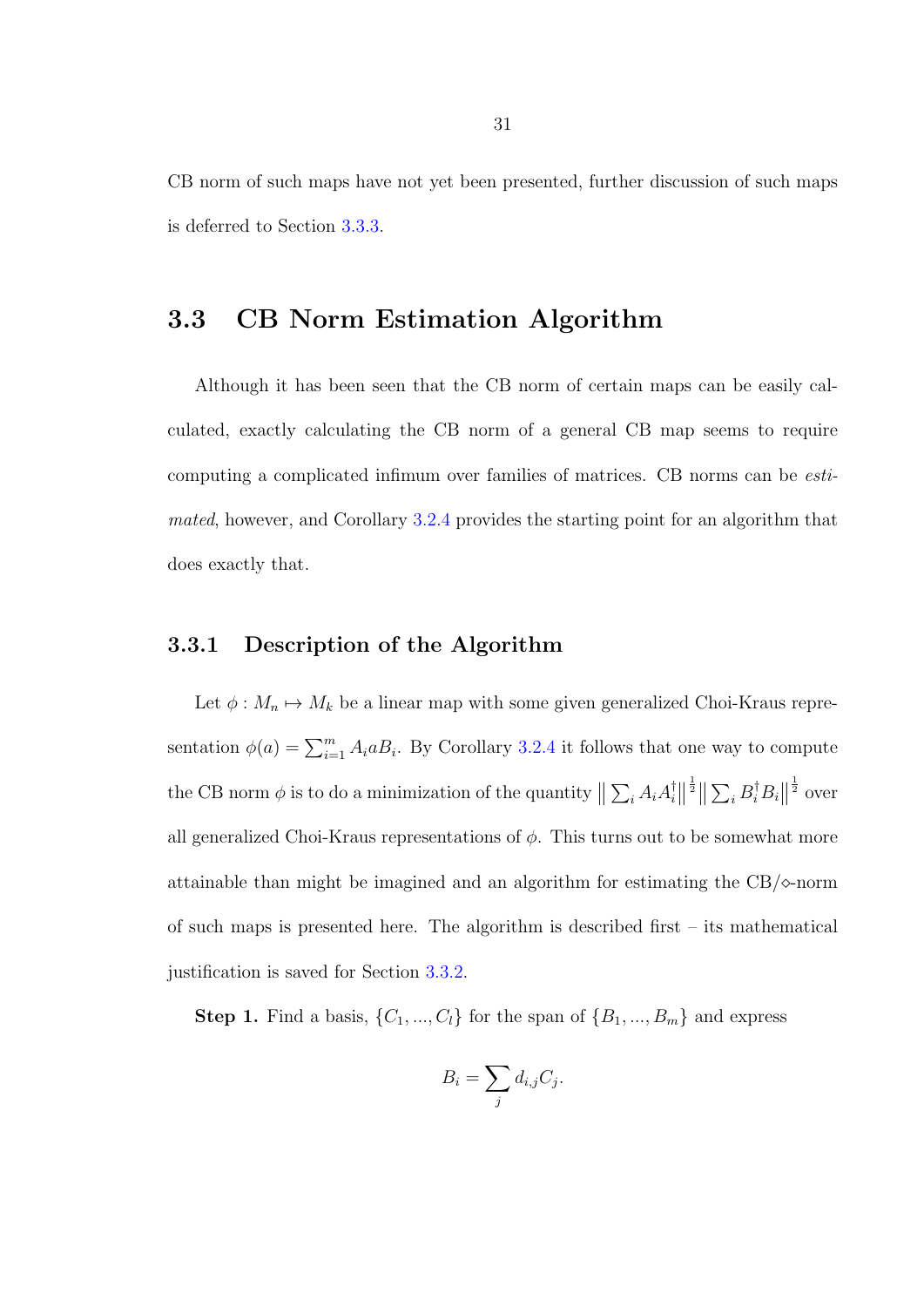**Step 2.** Using the expressions for each  $B_i$  as a linear combination of  $C_j$  one may re-write  $\phi(a) = \sum_{j=1}^{l} D_j a C_j$ . In fact,

$$
\phi(a) = \sum_i A_i a \Big( \sum_j d_{i,j} C_j \Big) = \sum_j \Big( \sum_i d_{i,j} A_i \Big) a C_j.
$$

Thus,

$$
D_j = \sum_i d_{i,j} A_i.
$$

**Step 3.** Find a basis  $\{E_1, ..., E_p\}$  for the span of  $\{D_1, ..., D_l\}$  and express each  $D_j$  as a linear combination of  $E_i$ 's. Repeat Step 2 to obtain

$$
\phi(a) = \sum_{i=1}^p E_i a F_i,
$$

where the  $F_i$ 's are the corresponding linear combinations of the  $C_j$ 's.

Remarkably, at this stage Proposition [3.3.3](#page-42-0) says that the sets  $\{E_1, ..., E_p\}$  and  ${F_1, ..., F_p}$  are linearly independent, and hence this process terminates.

**Step 4.** Given an invertible  $S = (s_{i,j}) \in M_p$  with inverse  $S^{-1} = (t_{i,j}) \in M_p$ , let  $H_i = \sum_j s_{i,j} F_j$ , and  $G_j = \sum_i t_{i,j} E_i$ . Then

$$
\|\phi\|_{cb} = \inf \left\{ \left\| \sum_{i} G_{i} G_{i}^{\dagger} \right\|^{\frac{1}{2}} \right\| \sum_{i} H_{i}^{\dagger} H_{i} \right\|^{\frac{1}{2}} \right\},\
$$

where the infimum is taken over all invertible matrices  $S$ .

This algorithm reduces the computation of  $\|\phi\|_{cb}$  to a series of matrix computations and only the last step might involve a difficult minimization. Theorem [3.3.4](#page-44-0) shows how to perform this minimization for one particular family of maps, and the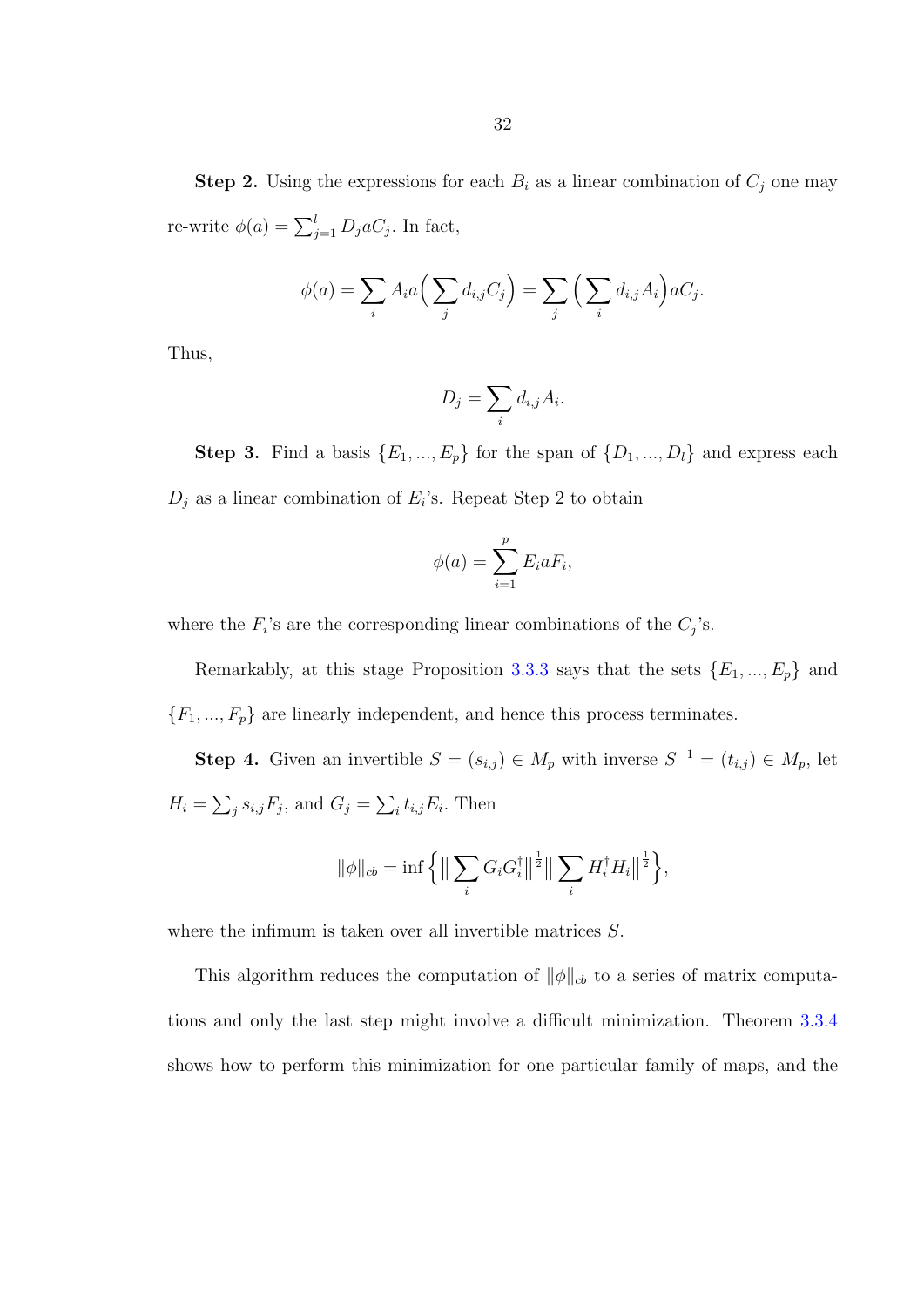implementation via MATLAB provided in Section [3.3.4](#page-48-0) approximates this minimization in general by randomly selecting several invertible matrices S and taking the smallest resulting norm estimate.

Note that in Step 4 of the algorithm, it is not necessary to consider all invertible matrices S because it may sometimes happen that two different matrices lead to the same generalized Choi-Kraus representation. Indeed, the minimization of Step 4 can be re-written as

$$
\inf \left\{ \parallel \begin{bmatrix} E_1 & \cdots & E_p \end{bmatrix} \left( (S^{\dagger} S)^{-1} \otimes I_n \right) \begin{bmatrix} E_1^{\dagger} \\ \vdots \\ E_p^{\dagger} \end{bmatrix} \parallel^{\frac{1}{2}} \parallel \begin{bmatrix} F_1^{\dagger} & \cdots & F_p^{\dagger} \end{bmatrix} \left( S^{\dagger} S \otimes I_n \right) \begin{bmatrix} F_1 \\ \vdots \\ F_p \end{bmatrix} \parallel^{\frac{1}{2}} \right\},\right\}
$$

where the infimum is taken over all invertible matrices  $S$ . Since this quantity only depends on  $S^{\dagger}S$ , it may be assumed without loss of generality that S is Hermitian and positive-definite. Alternatively, the Cholesky decomposition says that any Hermitian positive-definite matrix can be decomposed as  $U^{\dagger}U$ , where U is an upper triangular matrix with positive real entries along the diagonal. It may thus be assumed that  $S$ is upper-triangular and has positive real diagonal entries.

It can be further assumed that the eigenvalues of  $S$  are in the interval  $(0, 1]$  because it is not difficult to see that multiplying  $S$  by a constant does not change the resulting norm estimate.

### <span id="page-39-0"></span>3.3.2 Mathematical Justification

To begin to justify the algorithm, begin with the last step. It was mentioned earlier that that if  $\phi = \{A_i\}$  is a completely positive map, then setting  $B_i = \sum_j u_{ij} A_j$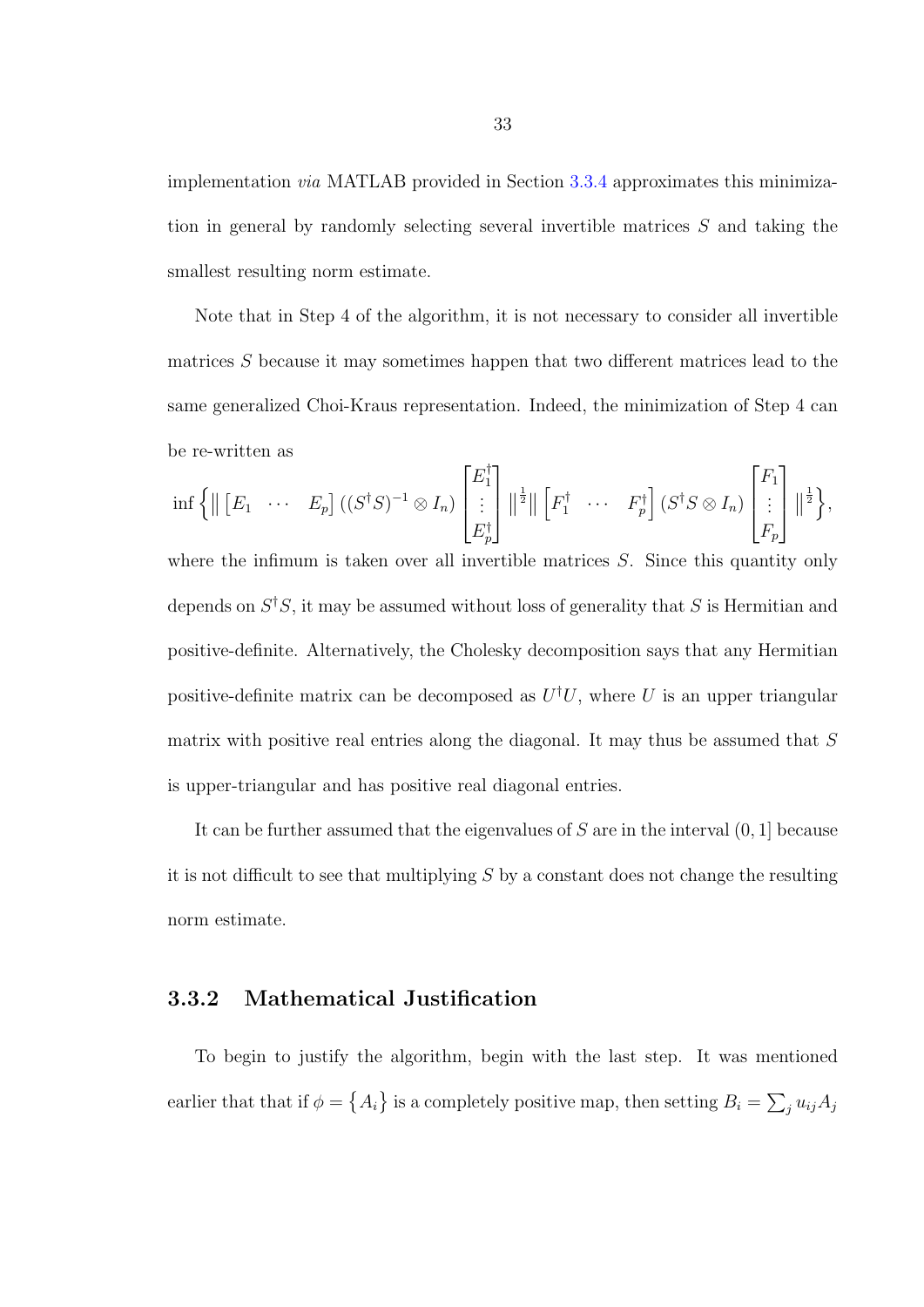gives  ${B_i}$  as another Choi-Kraus representation for the same map, provided  $(u_{ij})$  is unitary. Step 4 of the algorithm can be thought of as a generalization of this fact to CB maps. Indeed, it is not difficult to see that  $\phi(a) = \sum_i G_i a H_i$ , because

$$
\sum_{i} G_i a H_i = [G_1 \cdots G_p] (I_p \otimes a) \begin{bmatrix} H_1 \\ \vdots \\ H_p \end{bmatrix}
$$
  
=  $[E_1 \cdots E_p] (S^{-1} \otimes I_n) (I_p \otimes a) (S \otimes I_n) \begin{bmatrix} F_1 \\ \vdots \\ F_p \end{bmatrix} = \sum_{i} E_i a F_i = \phi(a),$ 

since the three tensor products above mutually commute. Note that the scalar matrices S and  $S^{-1}$  behave like "environmental operators", that is, they are operators that act exclusively on the environment of an open quantum system. Note also that all linearly-independent generalized Choi-Kraus representations of  $\phi$  can be obtained in this way, because this process in effect takes arbitrary linear combinations of the  $E_i$ 's and then modifies the  $F_i$ 's accordingly – a process that Proposition [3.3.2](#page-42-1) guarantees is sufficient.

Next it must be seen that the linear maps from  $M_n$  to  $M_k$ , which are denoted by  $\mathcal{L}(M_n, M_k)$ , can be identified with the tensor product  $M_{k,n} \otimes M_{n,k}$  via the map that sends an elementary tensor,  $A \otimes B$ , to the map  $\phi(a) = A a B$ . It is easily seen that this extends to a linear map,  $\Gamma : M_{k,n} \otimes M_{n,k} \mapsto \mathcal{L}(M_n, M_k)$ . A simple dimension-counting argument shows that  $\Gamma$  is one-to-one and onto (both spaces have dimension  $k^2n^2$ ).

Now endow  $M_{k,n} \otimes M_{n,k}$  with a norm so that  $\Gamma$  will be an isometry when  $\mathcal{L}(M_n, M_k)$ is endowed with the CB norm. By the CB representation theorem, it is easy to see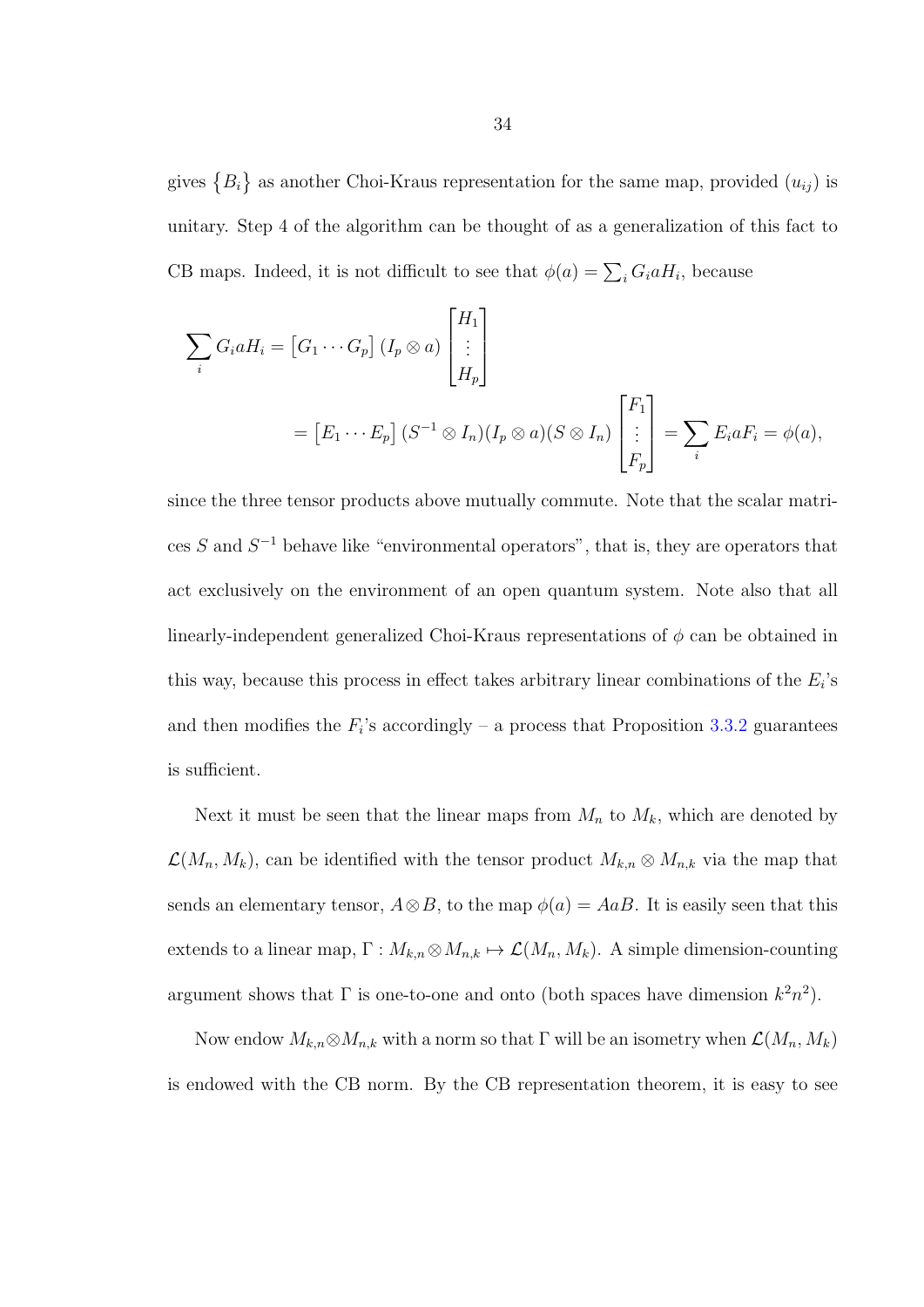that defining a norm  $\|\cdot\|_h$  for  $U \in M_{k,n} \otimes M_{n,k}$  by

$$
||U||_h = \inf \left\{ \left\| \sum_i A_i A_i^{\dagger} \right\|^{\frac{1}{2}} \right\| \sum_i B_i^{\dagger} B_i \left\|^{\frac{1}{2}} \right\},\
$$

where the infimum is taken over all ways to represent  $U = \sum_i A_i \otimes B_i$  as a sum of elementary tensors, gives  $||U||_h = ||\Gamma(U)||_{cb}$ .

The above tensor norm is called the *Haagerup tensor norm* in honor of U. Haagerup who was the first to notice the above identification. Write  $M_{k,n} \otimes_h M_{n,k}$  to denote the tensor product endowed with this norm and note that the preceding few paragraphs act as a simple proof of the following theorem.

<span id="page-41-0"></span>**Theorem 3.3.1** (Haagerup). The map  $\Gamma : M_{k,n} \otimes_h M_{n,k} \to CB(M_n, M_k)$  defined by  $\Gamma(A \otimes B)(a) = A a B$  is an isometric isomorphism.

Here  $CB(M_n, M_k)$  denotes the space of linear maps from  $M_n$  to  $M_k$  endowed with the completely bounded norm. The above isomorphism was greatly extended in work of Haagerup and Effros-Kishimoto to other identifications between spaces of completely bounded maps and Haagerup tensor products.

Theorem [3.3.1](#page-41-0) reduces the justification of the estimation algorithm to showing that if  $\phi = \Gamma(U)$ , then the algorithm correctly computes  $||U||_h$ . The fact that this algorithm correctly computes  $||U||_h$  for any operator space is proved in [\[5\]](#page-77-0). The key ideas of this proof are outlined below. To this end, some results about the tensor product of vector spaces are provided.

Recall that if  $V$  and  $W$  are vector spaces, then every element of  $V \otimes W$  is a finite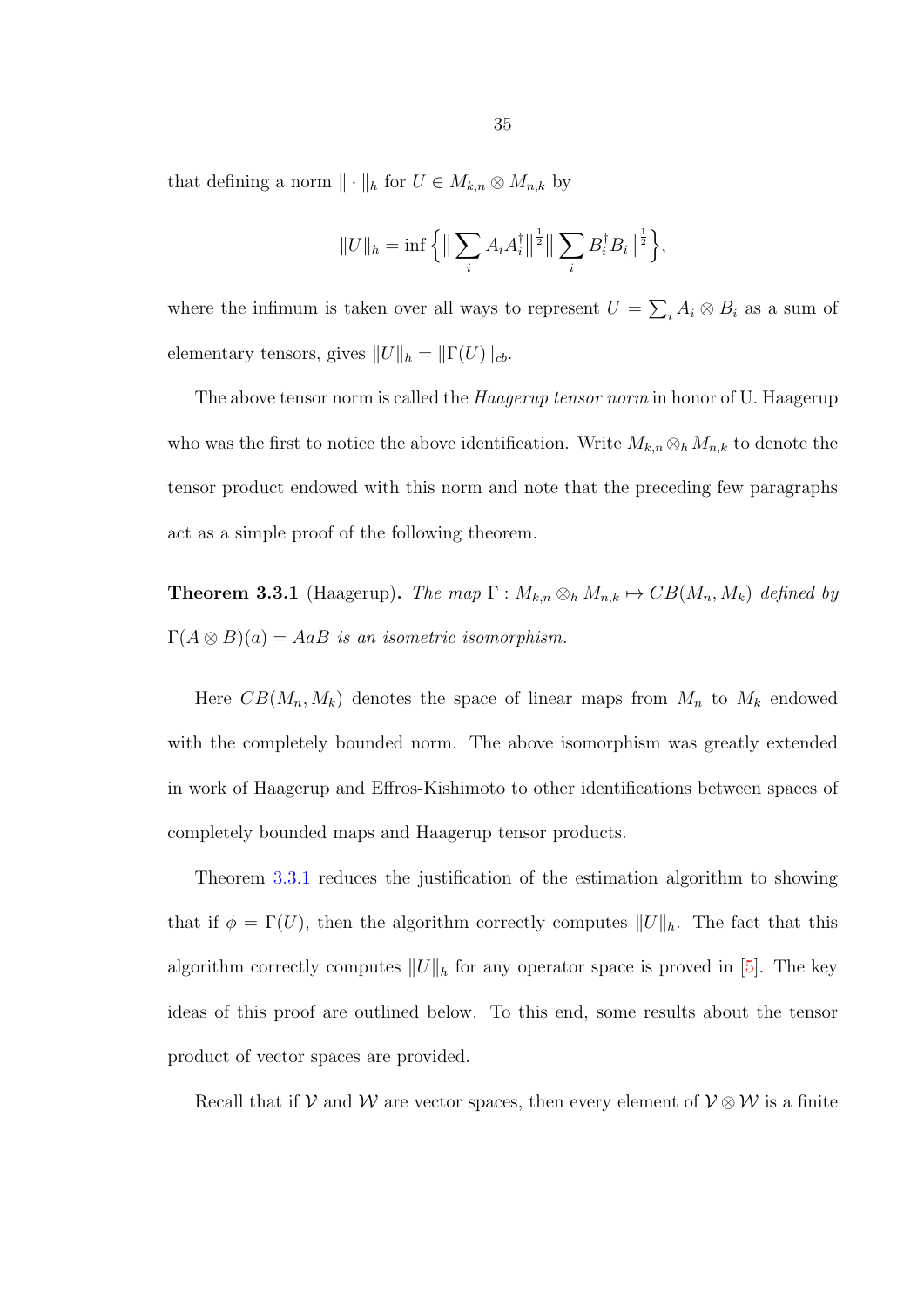sum of elementary tensors. The least number of elementary tensors that can be used to represent an element  $U \in V \otimes W$  is called the *rank* of U and is denoted by rank  $(U)$ . The following two propositions described in [\[5\]](#page-77-0) are readily proved by applying maps of the form  $f \otimes id_W$  and  $id_V \otimes g$  to U, where f and g are linear functionals.

<span id="page-42-1"></span>**Proposition 3.3.2.** Let  $U \in V \otimes W$ . If  $U = \sum_{i=1}^{p} A_i \otimes B_i$  then  $p = rank(U)$  if and only if  $\{A_1, \ldots, A_p\}$  is a linearly independent set and  $\{B_1, \ldots, B_p\}$  is a linearly independent set. Moreover, if  $U = \sum_{i=1}^{p} E_i \otimes F_i$  is another way to represent U as a sum of elementary tensors, then

$$
span{A_1,\ldots,A_p}=span{E_1,\ldots,E_p}
$$

and

$$
span\{B_1,\ldots,B_p\}=span\{F_1,\ldots,F_p\}.
$$

<span id="page-42-0"></span>**Proposition 3.3.3.** Let  $U \in V \otimes W$ . If Steps 1 and Step 2 of the estimation algorithm are applied to  $U = \sum_{i=1}^{m} A_i \otimes B_i$ , to obtain  $U = \sum_{i=1}^{p} E_i \otimes F_i$ , then  $\{E_1, \ldots, E_p\}$  and  $\{F_1, \ldots, F_p\}$  will be linearly independent sets and hence  $rank(U) = p$ .

The remainder of the proof of the justification of the algorithm is to show that at each stage, removing the linear dependencies among the elements in the sum for U reduces the Haagerup norm. Attention here will be restricted to an examination of Step 1 and Step 2 of the algorithm, as Step 3 behaves symmetrically. Upon choosing the basis  $\{C_1, \ldots, C_l\}$  and expressing  $B_i = \sum_j d_{i,j} C_j$ , one may write the polar decomposition of the matrix  $(d_{i,j}) = (w_{i,j})(p_{i,j})$ , where  $W = (w_{i,j})$  is an  $m \times l$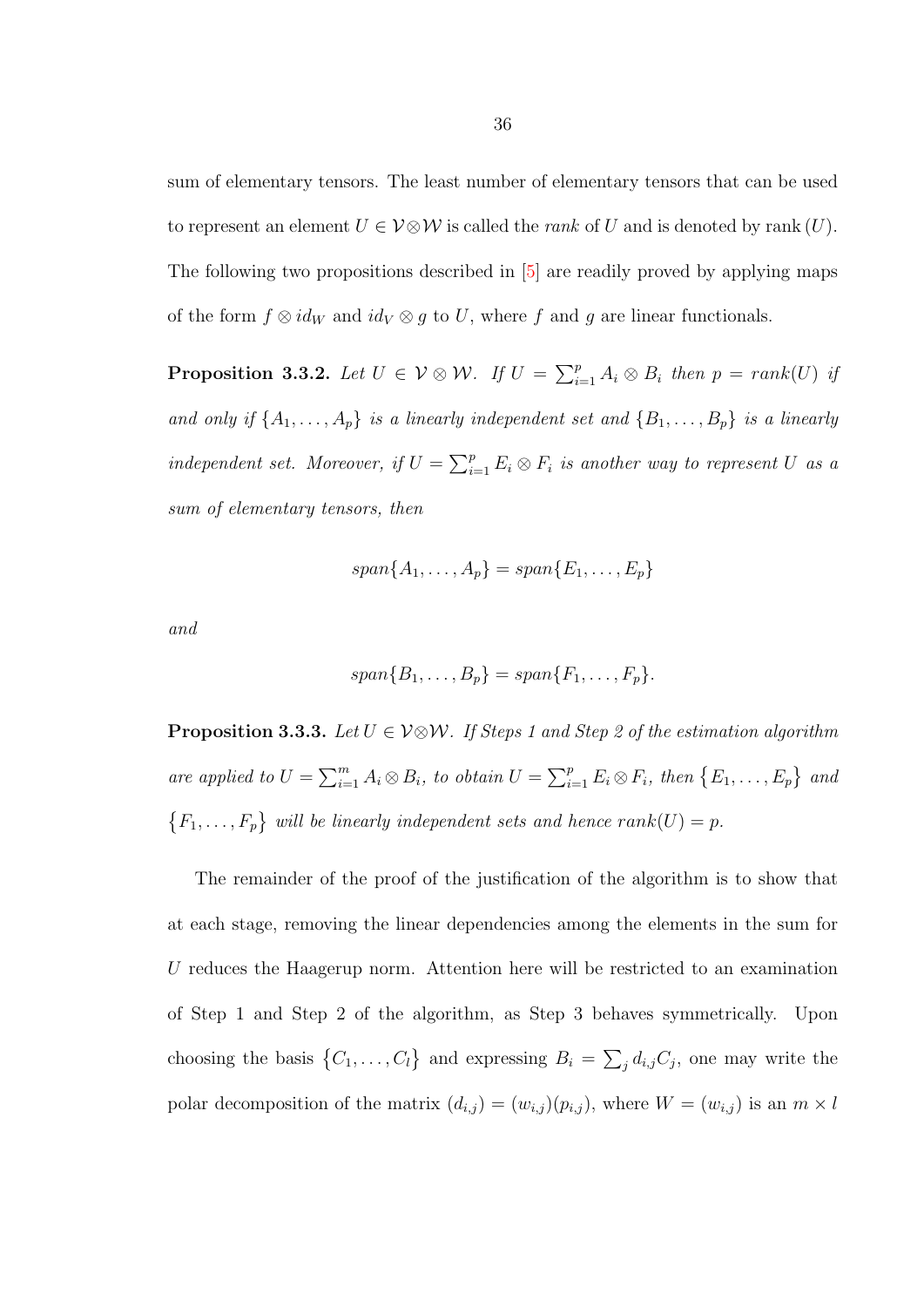partial isometry and  $P = (p_{i,j})$  is an invertible  $l \times l$  positive matrix. It then follows that  $B_i = \sum_i w_{i,j} \tilde{C}_j$ , where  $\tilde{C}_i = \sum_j p_{i,j} C_j$ . In this case, the set  $\{\tilde{C}_1, \ldots, \tilde{C}_l\}$  is another basis for the span of  $\{C_1, \ldots, C_l\}$  and  $\sum_i \tilde{C}_i$ <sup>†</sup> $\tilde{C}_i = \sum_i C_i^{\dagger} C_i$ . Moreover, using this basis, one can obtain another representation for  $\phi(a) = \sum_{j=1}^{l} \tilde{D}_j a \tilde{C}_j$ , where  $\tilde{D}_j = \sum_i w_{i,j} A_i$ . Again, since P is invertible, the span of  $\{ \tilde{D}_1, \ldots, \tilde{D}_l \}$  is the same as the span of  $\{D_1, \ldots, D_l\}$ . Moreover, since W is a partial isometry, one finds that  $\sum_i \tilde{D}_i \tilde{D}_i$  $\big\vert^{\dagger} \leq \sum_{i} A_{i} A_{i}^{\dagger}$  $\overline{i}$ . Hence, removing linear dependencies among the elements in the sum for  $u$  can never increase the norm quantity inside the definition of the Haagerup tensor norm. It thus follows that it is sufficient to take the infimum over all ways to represent  $U = \sum_i^p A_i \otimes B_i$  where  $\{A_1, \ldots, A_p\}$  and  $\{B_1, \ldots, B_p\}$  are linearly independent sets.

This proves that the quantity defining the Haagerup tensor norm (which is the same as the CB norm) must be attained when the coefficients of the generalized Choi-Kraus representation are linearly independent, and hence represented by some choice of basis for  $span\{E_1, ..., E_p\}$  and  $span\{F_1, ..., F_p\}$ .

### <span id="page-43-0"></span>3.3.3 Applying the Algorithm

In quantum information, maps given by the difference of two (distinct) unitary maps form the most elementary class of linear, non-completely positive maps of interest. The proof of the theorem to follow shows how the algorithm can be used to derive a simple geometric technique that computes the exact stabilized norm for maps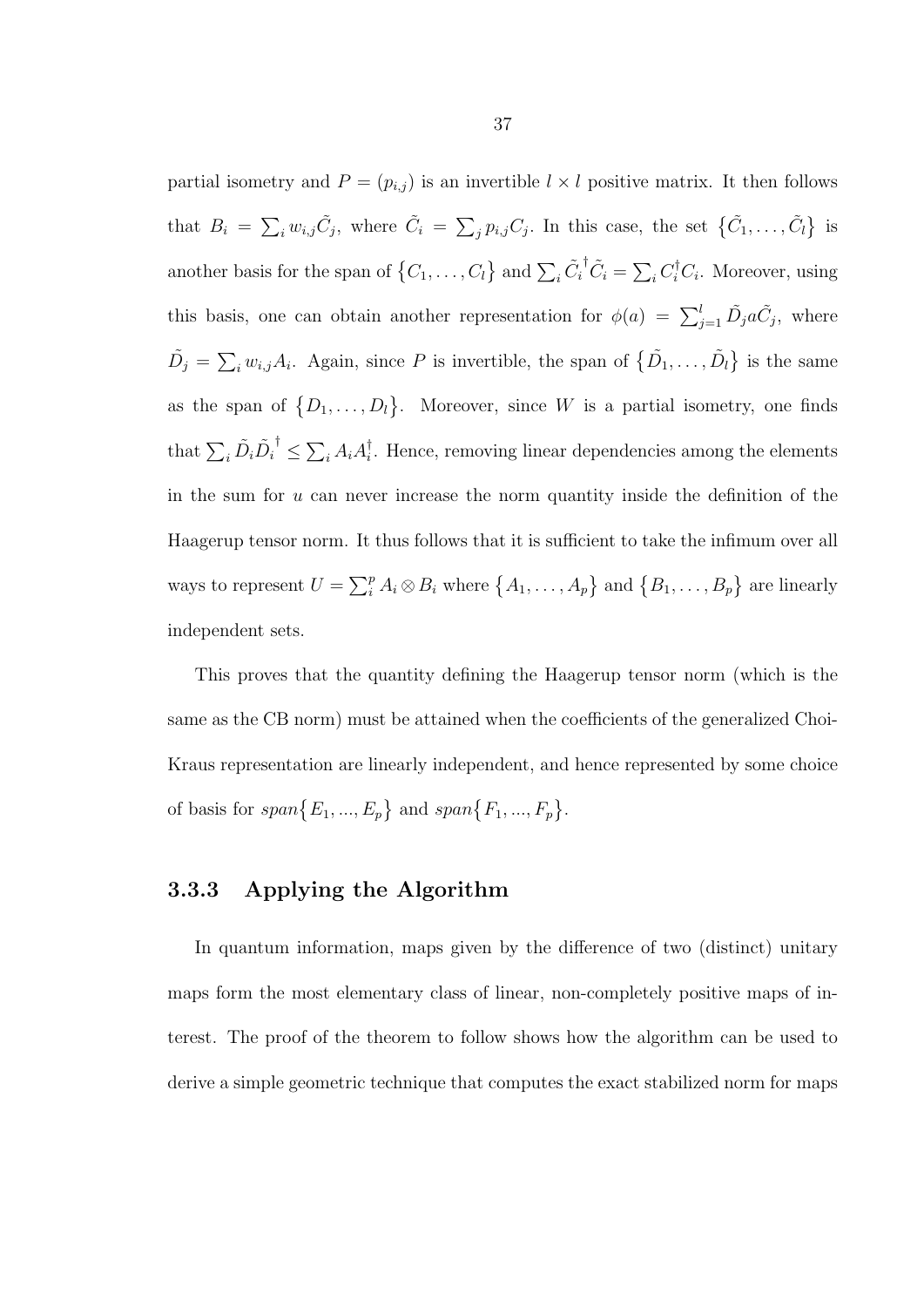in this class. Note that this result can be derived from a technical result of Herrero ([\[16\]](#page-79-0), Theorem 3.31), which is proved using operator theoretic machinery. Moreover, the result is also stated more recently in [\[1\]](#page-77-1) without proof. This proof is new and elementary and gives a good illustration of the algorithm at work. By the unitary invariance of the  $CB/\diamond$  norm, observe that one can compute the norm of any map  $U - V$  once it is known how to compute it for any map of the form  $U - id$ .

<span id="page-44-0"></span>**Theorem 3.3.4.** Let  $U \in M_n$  be a unitary operator and let  $\phi : M_n \mapsto M_n$  be given by  $\phi(a) = U a U^{\dagger} - a$ . Then  $\|\phi\|_{cb} = \|\phi^{\dagger}\|_{cb} = \|\phi\|_{cb} = \|\phi^{\dagger}\|_{cb}$  is equal to the diameter of the smallest closed disc in  $\mathbb C$  that contains all of the eigenvalues of  $U$ .

*Proof.* If U is a scalar multiple of I then  $\phi \equiv 0$  so the result immediately follows. Thus, assume from here on that  $U$  is not a scalar multiple of  $I$ . It then follows from Step 4 of the algorithm that

$$
\|\phi\|_{cb} = \inf \left\{ \left\| \begin{bmatrix} U^{\dagger} & I \end{bmatrix} \begin{bmatrix} a & b \\ c & d \end{bmatrix}^{-1} \right\| \left\| \begin{bmatrix} a & b \\ c & d \end{bmatrix} \begin{bmatrix} U \\ -I \end{bmatrix} \right\| \right\},\
$$

where the infimum is over all invertible  $2 \times 2$  scalar matrices. Now let  $\mathbf{v} = \begin{bmatrix} a & c \end{bmatrix}^T$ and  $\mathbf{w} = \begin{bmatrix} b & d \end{bmatrix}^T$  so that

$$
\left\| \begin{bmatrix} a & b \\ c & d \end{bmatrix} \begin{bmatrix} U \\ -I \end{bmatrix} \right\|^2 = \left\| \begin{bmatrix} aU - bI \\ cU - dI \end{bmatrix} \right\|^2
$$
  
=  $||(|a|^2 + |b|^2 + |c|^2 + |d|^2)I - (\bar{a}b + \bar{c}d)U^{\dagger} - (a\bar{b} + c\bar{d})U||$   
=  $||(||\mathbf{v}||^2 + ||\mathbf{w}||^2)I - 2Re(\langle \mathbf{v}, \mathbf{w} \rangle U)||.$ 

Let  $D = ad - bc$  be the determinant of the matrix. Then a similar calculation shows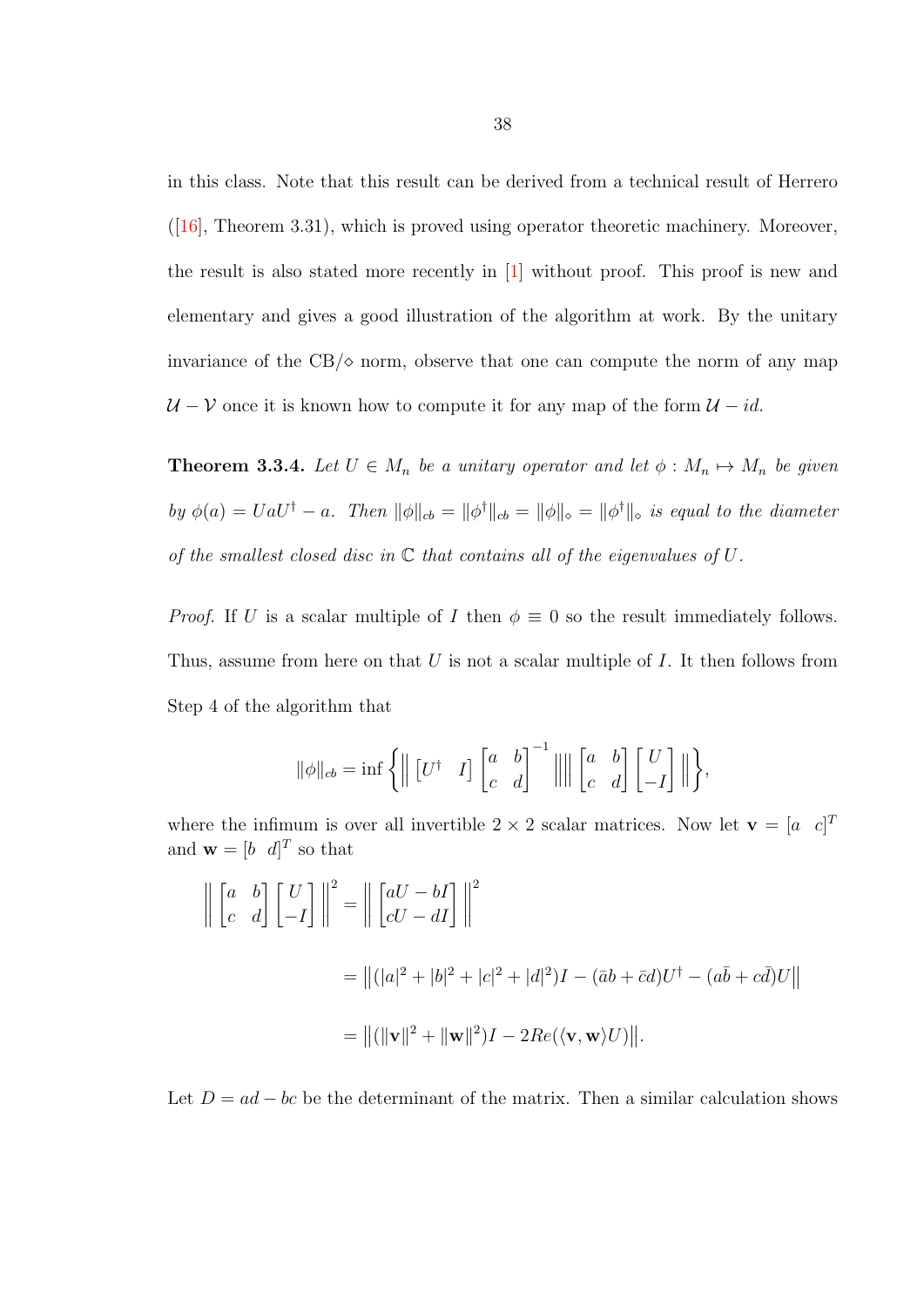that

$$
\left\| D^{-1} \begin{bmatrix} U^{\dagger} & I \end{bmatrix} \begin{bmatrix} d & -b \\ -c & a \end{bmatrix} \right\|^2 = |D|^{-2} \| (\|\mathbf{v}\|^2 + \|\mathbf{w}\|^2) I - 2Re(\langle \mathbf{v}, \mathbf{w} \rangle U) \|.
$$

It thus follows that

$$
\|\phi\|_{cb} = \inf \left\{ |D|^{-1} \| (\|\mathbf{v}\|^2 + \|\mathbf{w}\|^2) I - 2Re(\langle \mathbf{v}, \mathbf{w} \rangle U) \| \right\},\
$$

where the infimum is taken over all  $2 \times 1$  complex vectors **v** and **w**.

Now it is clear that this minimum will be attained when  $\bf{v}$  and  $\bf{w}$  are rotated such that  $\min_i \{Re(\langle \mathbf{v}, \mathbf{w} \rangle \lambda_i)\}\)$  is as large as possible (while keeping **v** and **w** of fixed length), where  $\lambda_i$  ranges over all eigenvalues of U. Thus, since multiplying **w** by  $e^{i\alpha}$ will not change  $|D|$ , it follows that

$$
\|\phi\|_{cb} = \inf \left\{ |D|^{-1} \big\| (\|\mathbf{v}\|^2 + \|\mathbf{w}\|^2) I - 2 Re(\langle \mathbf{v}, \mathbf{w} \rangle e^{i\alpha} U) \big\| \right\},\
$$

where  $\alpha$  is such that the minimum real part of the eigenvalues of  $e^{i\alpha}U$  is as large as possible. Define r to be this largest minimum real eigenvalue part.

Now, similar to before, w can be multiplied by  $e^{i\beta}$  so that  $|\langle v, w \rangle| = \langle v, e^{i\beta}w \rangle$ , and so it follows that

$$
\|\phi\|_{cb} = \inf \left\{ |D|^{-1} \left\| (\|\mathbf{v}\|^2 + \|\mathbf{w}\|^2) I - 2 |\langle \mathbf{v}, \mathbf{w} \rangle | rI| \right\} \right\},\
$$

where the infimum is now taken over all  $2 \times 1$  real vectors **v** and **w**. It is now clear that it can be assumed without loss of generality that  $||\mathbf{v}||^2 + ||\mathbf{w}||^2 = 1$ . It also follows from some simple algebra that, given any two vectors  $\bf{v}$  and  $\bf{w}$  such that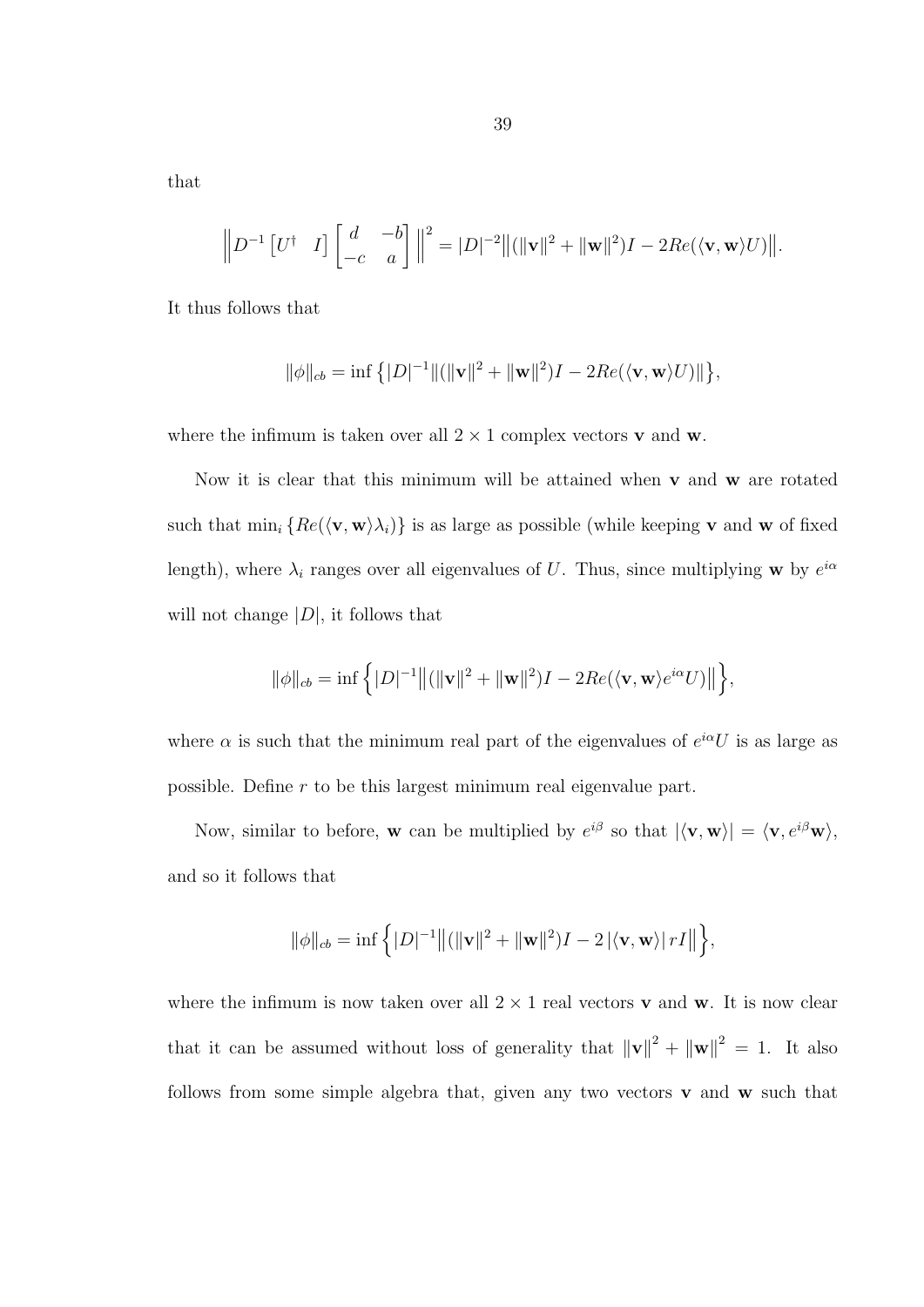$\|\mathbf{v}\| \neq \|\mathbf{w}\|$ , the value within this infimum will be made smaller by scaling **v** and **w** so that  $\|\mathbf{v}\|^2 = \|\mathbf{w}\|^2 = \frac{1}{2}$  $\frac{1}{2}$ .

It then immediately follows from expanding out the terms within the infimum that this is equivalent to the following minimization problem:

$$
\|\phi\|_{cb} = \min\left\{\frac{1 - 2|ab + cd|r}{|ad - bc|}\right\}
$$
  
subject to  $a^2 + c^2 = b^2 + d^2 = \frac{1}{2}$ .

Now, if  $r \leq 0$  then it is easy to see that this minimum is equal to 2 by setting  $a = d = \frac{1}{\sqrt{2}}$  $\frac{1}{2}$  and  $b = c = 0$ . Thus, it only remains to prove the result in the case when  $r > 0$ . If  $r > 0$  then it is clear that this minimization problem is equivalent to the one obtained by removing the absolute value bars in the numerator. To proceed, form the Lagrangian of this problem:

$$
\Lambda = \frac{1 - 2(ab + cd)r}{|ad - bc|} + \lambda_1 \left( a^2 + c^2 - \frac{1}{2} \right) + \lambda_2 \left( b^2 + d^2 - \frac{1}{2} \right)
$$

Setting  $\frac{\partial \Lambda}{\partial b} = \frac{\partial \Lambda}{\partial d}$  produces the equation

$$
\langle \mathbf{v} | \mathbf{w} \rangle = ab + cd = 2 (a^2 + c^2) (b^2 + d^2) r = \frac{r}{2}
$$

This, however, implies that  $\theta = \arccos(r)$ , where  $\theta$  is the angle between **v** and **w**. Thus, this problem is minimized by vectors **v** and **w** that are each of length  $\frac{1}{\sqrt{2}}$  $\overline{2}$  and separated by an angle  $arccos(r)$ . This in turn implies that  $|D| = ||\mathbf{v}|| \, ||\mathbf{w}|| \sin \theta =$ 1 2 √  $\overline{1-r^2}$ . Plugging this and  $ab+cd = \frac{r}{2}$  $\frac{r}{2}$  into the formula to be minimized, one obtains the formula

$$
\|\phi\|_{cb} = 2\sqrt{1 - r^2}.
$$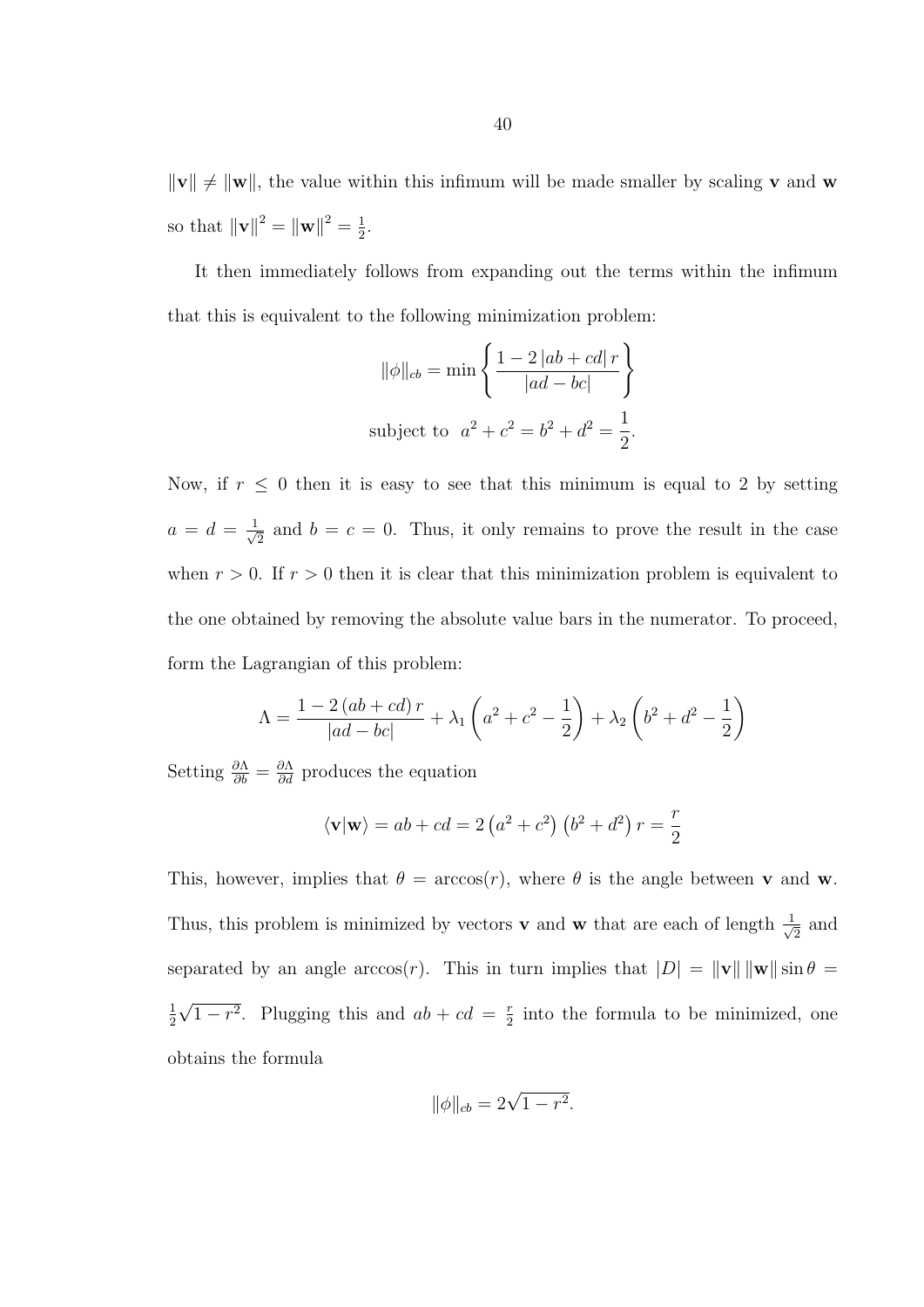It now is a simple geometric argument (see Figure [3.1\)](#page-47-0) that finally shows that this value is equal to the diameter of the smallest closed disc enclosing the eigenvalues of U, completing the proof.



<span id="page-47-0"></span>Figure 3.1: The unit ball of  $\mathbb C$  with the eigenvalues  $\lambda_1, \ldots, \lambda_n$  of U rotated such that their minimum real part is as large as possible. It is simply the Pythagorean theorem that shows that  $2\sqrt{1-r^2}$  is equal to the diameter of the smallest closed disc that contains all of the eigenvalues of U.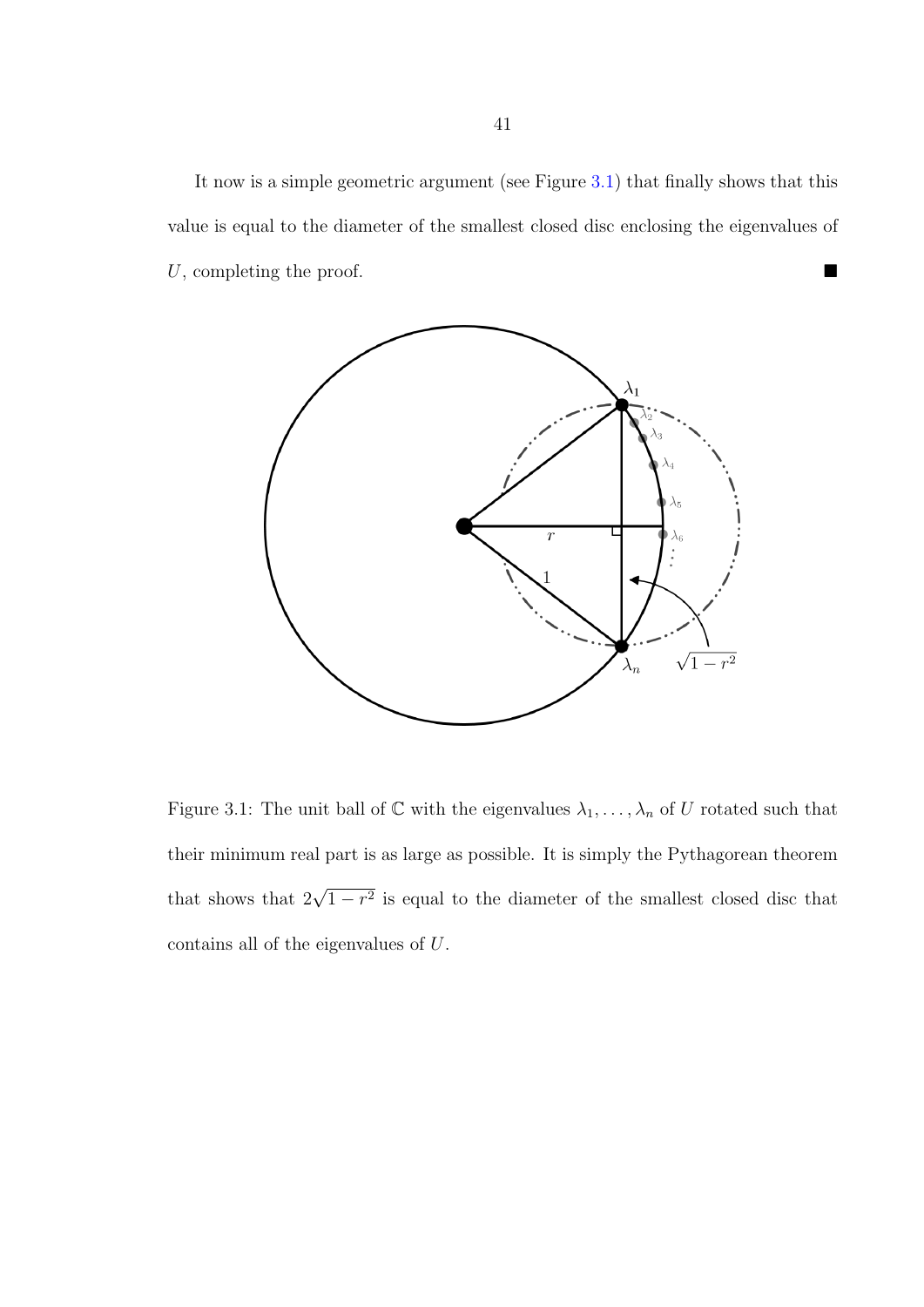### <span id="page-48-0"></span>3.3.4 MATLAB Implementation

The implementation of the algorithm *via* MATLAB that is presented here is split up into several functions, which will be described as their code is presented. Variable names within the code have been kept as close as possible to their counterparts presented in Section [3.3.1.](#page-37-0) After the code has been presented and briefly explained, an example that shows how the code is used is provided and the results of the algorithm are compared to the result of Theorem [3.3.4.](#page-44-0)

The main function of this implementation is CBNorm; it calls upon the other functions to estimate the CB norm of the given map. CBNorm begins by determining whether or not the given map is completely positive, and if so returns the map's exact CB norm, using the result of Theorem [3.2.2.](#page-34-0) If the map is not completely positive, the algorithm described in Section [3.3.1](#page-37-0) begins to run.

The inputs to the function are A, an array of the map's A operators in one of its generalized Choi-Kraus representations; B, an array of the map's B operators in the same representation; and its, the number of random matrices to be used to estimate the norm (a higher number will on average produce a more accurate estimate of the CB norm but will take longer to compute).

```
function [res] = CBNorm(A, B, its)
```

```
k = size(A, 1);n = size(A, 2);m = size(A,3);if IsCPMap(A,B,m,n,k)
```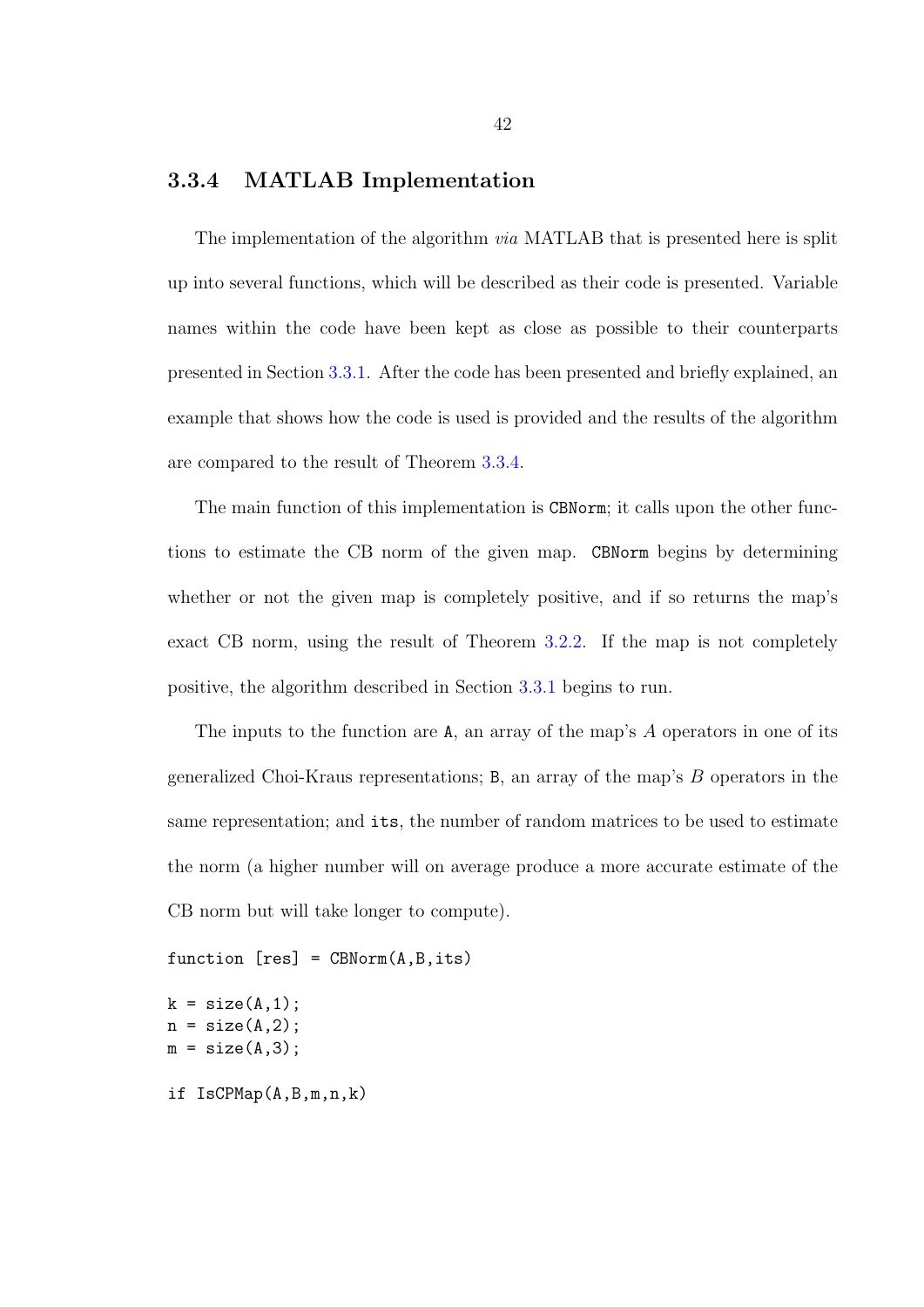```
c = n*m;
  res = norm(reshape(A, n, c)*reshape(permute(B, [2, 1, 3]), n, c)');
else
  res = min(k, n^{(3/2)});[E,F,v] = MakeLinIndep(A,B,m,n,k);ST1 = eye(v);
  ST2 = eye(v);
  for j = 1: its
    H = zeros(n,k,v);G = zeros(k, n, v);for x = 1: vfor y = 1:vH(:,:,x) = H(:,:,x) + ST1(x,y) * F(:,:,y);G(:,:x) = G(:,:x) + ST2(y,x) *E(:,:y);end
    end
    HHCB = reshape(permute(H, [2, 1, 3]), k, n*v);GGCB = reshape(G, k, n*v);res = min([sqrt(norm(GGCB*GGCB')*norm(HHCB*HHCB')),res]);
    [ST1, ST2] = RandomPositive(v);end
end
```
The procedures IsCPMap and IsPosMatrix jointly determine whether or not the completely bounded map that it is given is actually a completely positive map by determining whether or not its Choi matrix is positive. These procedures are optional for the algorithm; they simply serve to allow the algorithm to compute the CB norm of completely positive maps more quickly and more accurately than it otherwise could.

```
function [res]=IsCPMap(A,B,m,n,k)
```

```
if ^{\sim} (n == k)
  res = 0;else
  C = zeros(n, n, n, n);
```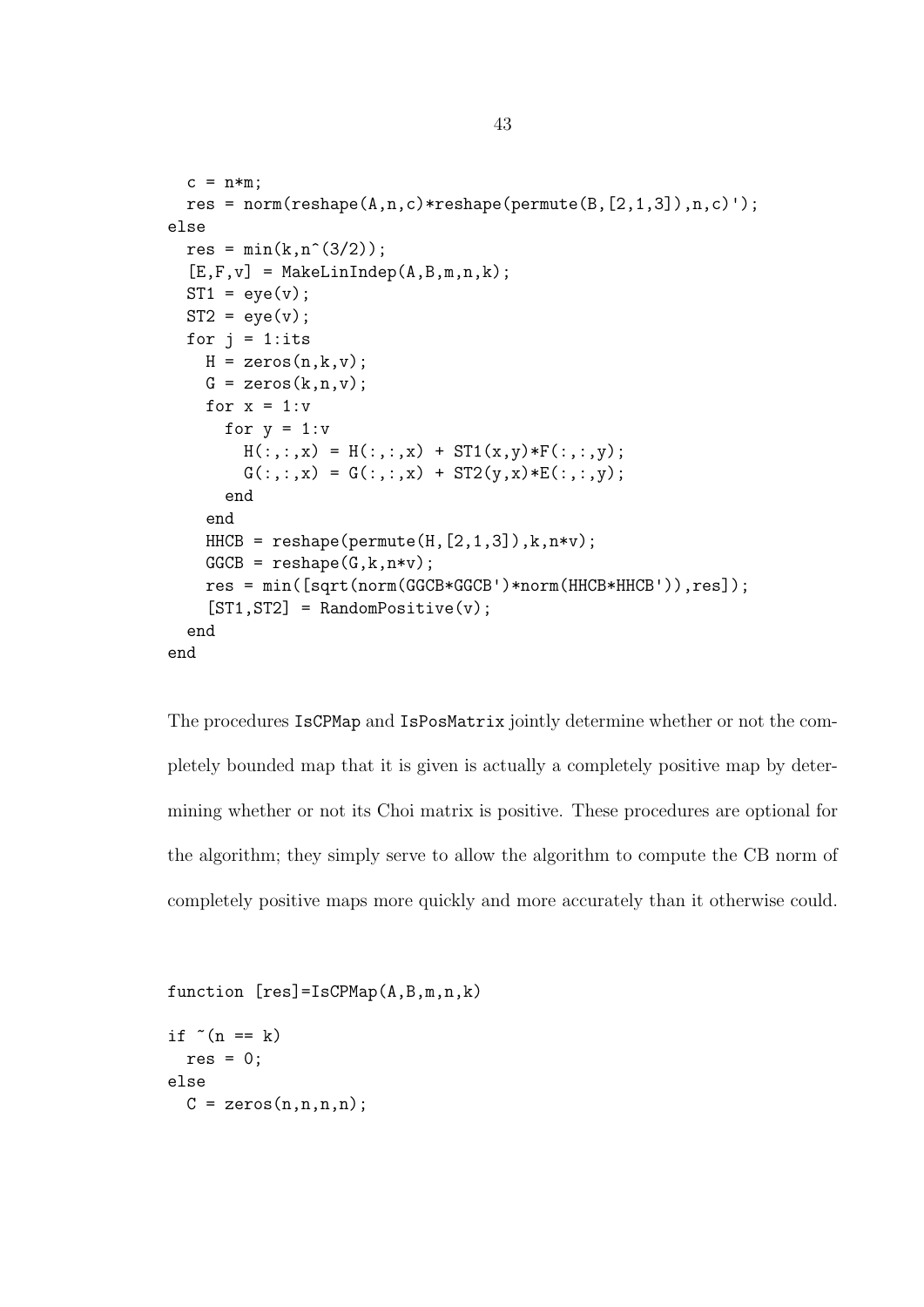```
for i = 1:nfor j = 1:nMU = zeros(n);MU(i, j) = 1;for l = 1:mC(:,:,i,j) = C(:,:,i,j) + (A(:,:,i,1) * MU * B(:,:,i));
      end
    end
 end
 res = IsPosMatrix(reshape(permute(C,[1,3,2,4]),n^2,n^2));
end
```

```
function [res]=IsPosMatrix(A)
res = (min(eig(A+A')) > -(max([max(max(A)),size(A,1)])*eps));
```
The procedures MakeLinIndep and NextIndex perform Steps 1 through 3 of the algorithm. They are reasonably straightforward and follow the theoretical discussion earlier quite closely.

```
function [E, F, v] = MakeLinIndep(A, B, m, n, k)BM = reshape(B, n*k, m)';
[d, u, z] = ModGaussElim(BM);for x = 1:uC(:,:x) = B(:,:,NextIndex(z,x));D(:,:,x) = zeros(k,n);
  for y = 1:mD(:,:x) = D(:,:x) + d(y,NextIndex(z,x)) * A(:,:,y);end
end
DM = reshape(D, n*k, u)';
[g, v, w] = ModGaussElim(DM);for x = 1: vE(:,:,x) = D(:,:,NextIndex(w,x));
 F(:,:,x) = zeros(n,k);
  for y = 1:uF(:,:x) = F(:,:x) + g(y,NextIndex(w,x)) * C(:,:,y);
```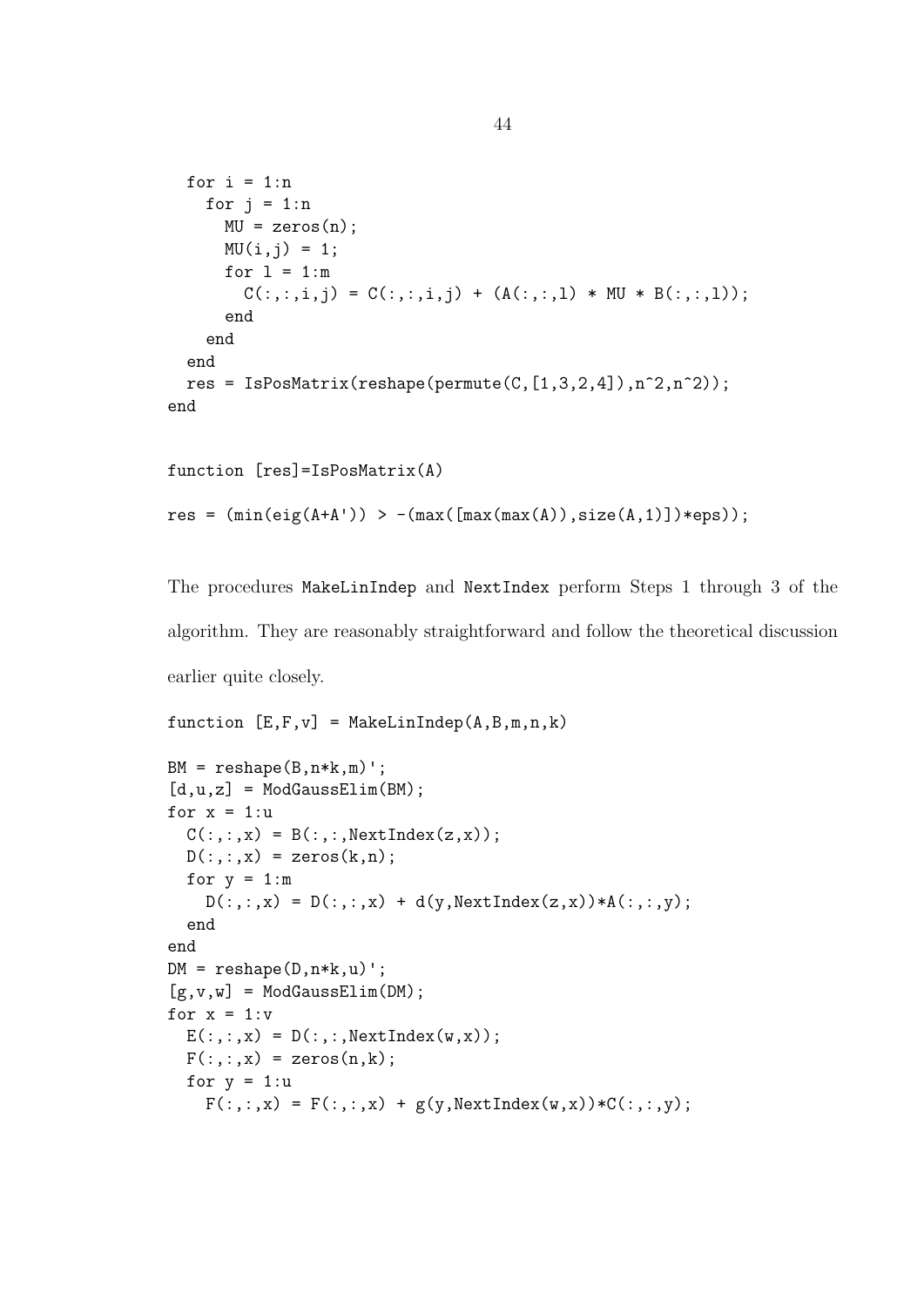```
end
end
function [res] = NextIndex(z, x)if (min(size(z)) > 0)res = 0;j = 1;while j \leq xres = res + 1;adj = (max (z == res));j = j + (1 - adj);end
else
   res = x;end
```
The procedure ModGaussElim performs Gaussian elimination and returns detailed information about the linear dependencies of the rows of the input matrix. The purpose of writing an implementation of Gaussian elimination rather than using MATLAB's built-in rref function is so that the  $d_{i,j}$  values described in Step 2 of the algorithm may be extracted at the same time. This reduces the order of Steps 1 through 3 from  $\mathcal{O}(k^4 n^4)$  to  $\mathcal{O}(k^3 n^3)$ .

```
function [B, r, z] = ModGaussElim(A)
```

```
thresh = max([max(max(A)),size(A,1)]) * eps;
m = size(A, 1);n = size(A, 2);z = \text{find}(\max(\text{abs}(A')) < \text{thresh});r = m - sum(z > 0);A = [A eye(m)],i = 1;j = 1;while ((i \leq m) \& (j \leq n))
```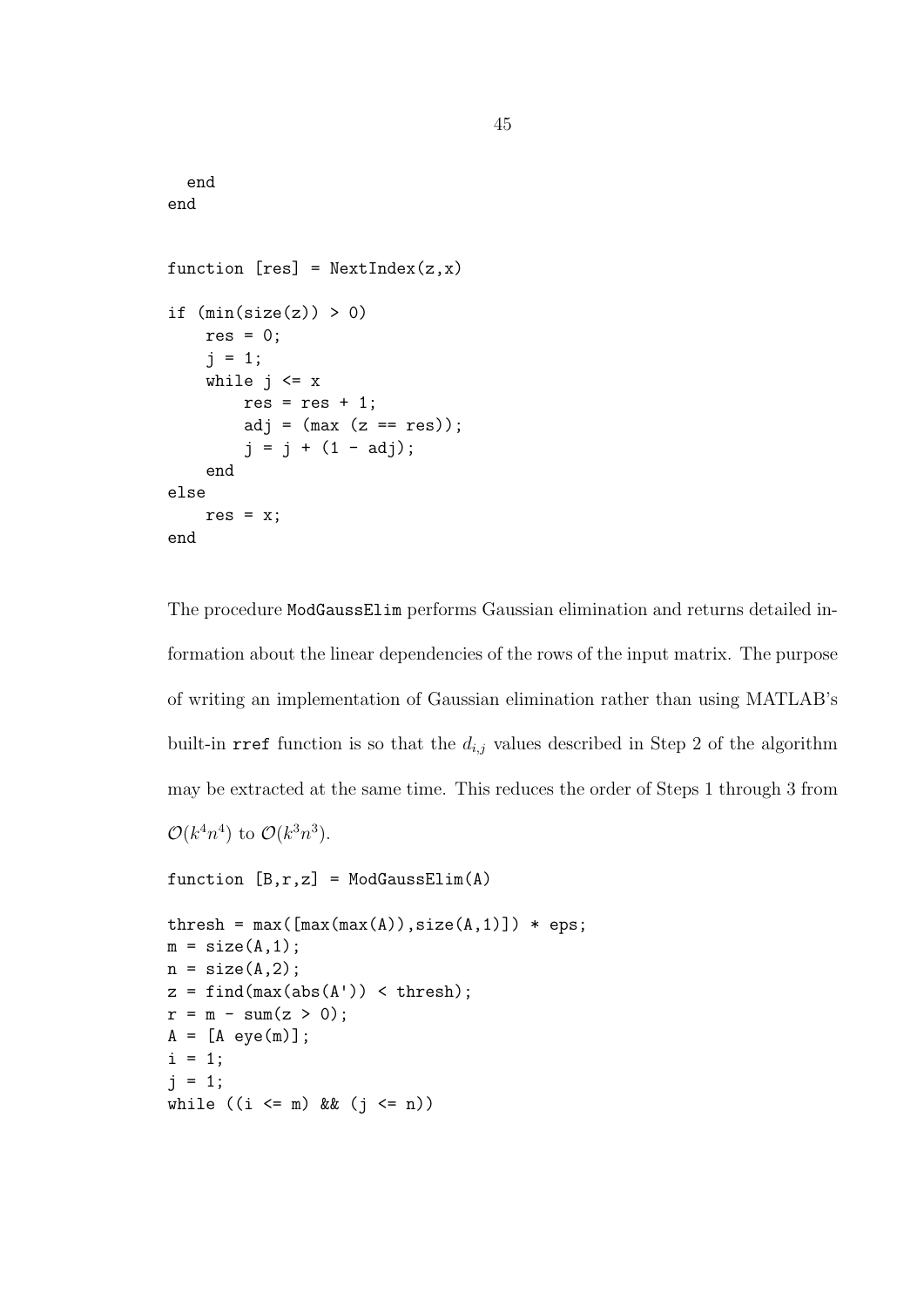```
i = 1;
  maxi = 0;maxval = 0;for k = 1:mif (abs(A(k,j)) > maxval) && ...
        ((j == 1) || (min(A(k,1:max([j-1,1])) == 0) == 1))maxi = k;
      maxval = abs(A(maxi,j));end
  end
  if *(maxi == 0)if \tilde{ } (abs(A(maxi,j)) < thresh)
      i = maxi;TA = A(i,:)./A(i,j);for u = 1:mif \tilde{f} == u) & \tilde{f} (abs(A(u,j)) < thresh)
          A(u,:) = A(u,:) - A(u,j)*TA;if (min((abs(zeros(1, n) - A(u, 1:n))) < thresh) == 1)r = r - 1;z(m - r) = u;end
        end
      end
    else
      i = m + 1;end
  end
  j = j + 1;end
B = eye(m);for i = 1:(m - r)B(z(i),:) = -conj(A(z(i), (n+1):(n+m)));
  B(z(i),z(i)) = 0;end
```
The minimization in Step 4 of the algorithm is approximated by repeatedly calling on the function RandomPositive, which generates a random positive-definite matrix (and its inverse) with eigenvalues in the interval (0, 1]. This is achieved by generating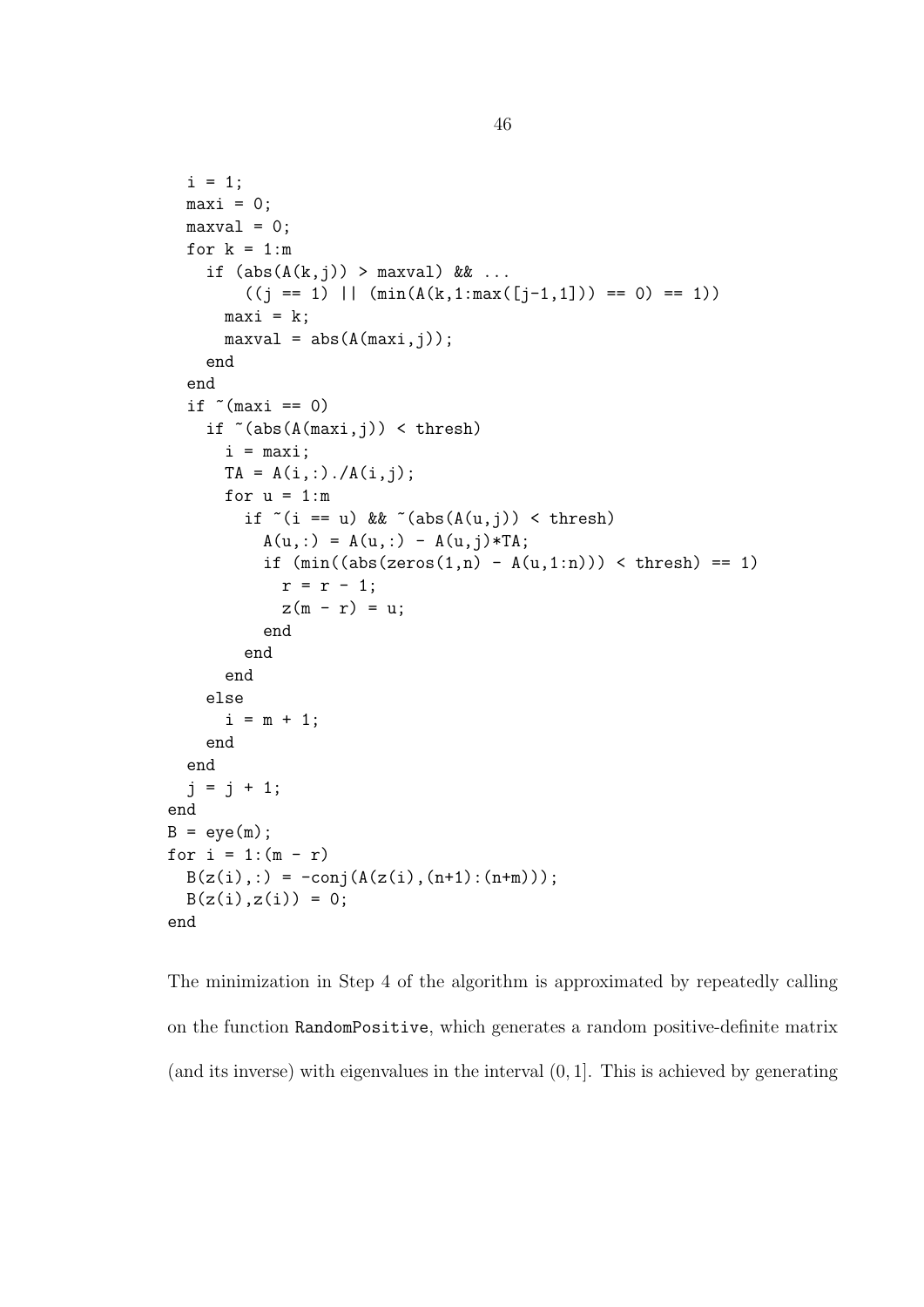a diagonal matrix with entries contained in that interval and conjugating by a random unitary matrix. The random unitary matrix is constructed by generating a matrix with uniformly random entries from the square with corners at 0 and  $1 + i$  and then orthonormalizing its columns via MATLAB's orth function.

```
function [P1, P2] = RandomPositive(n)
```

```
r = 0;
RD = diag(rand(1, n)+eps);
while (r < n)RM = rand(n) + i*rand(n);r = \text{round}(\text{rank}(RM));
end
U = \operatorname{orth}(RM);
P1 = U * RD * U';P2 = inv(P1);
```
To use the provided code, first copy all of the above functions into a single file and save it under the name CBNorm.m in your MATLAB scripts directory. As an illustration of how this implementation of the algorithm may be used, consider a special case of the class of maps described by Theorem [3.3.4.](#page-44-0)

**Example 3.3.5.** Let U be a  $3 \times 3$  unitary matrix with eigenvalues  $e^{(\frac{5i\pi}{4})}$ ,  $e^{(i\pi)}$ , and  $e^{\left(\frac{3i\pi}{4}\right)}$ . Then the following code runs 1000 iterations of the algorithm to estimate the CB norm of the map  $\phi(a) = U^{\dagger} a U - a$ .

```
>> A(:,:,1) = diag([exp(-5 * i * pi / 4), exp(-i * pi), exp(-3 * i * pi / 4)]);\gg A(:,:,2) = eye(3);>> B(:,:,1) = diag([exp(5*ikp)/4),exp(i*pi,kp)/3*ikp)/4]);
\gg B(:,:,2) = -eye(3);>> CBNorm(A,B,1000)
```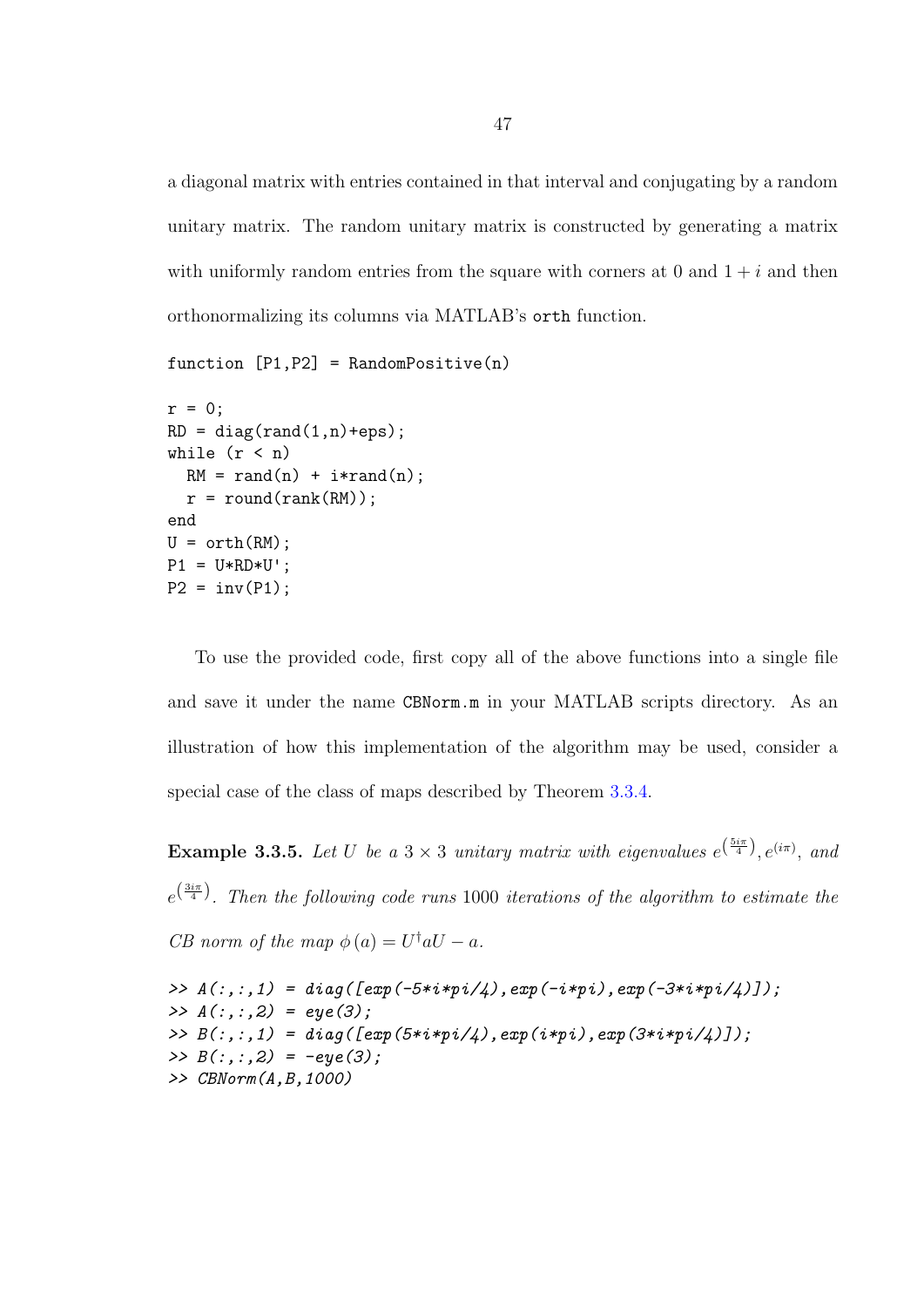Running this code gave an output of 1.4390 in about half of a second on laptop with a 1.60GHz processor and 2Gb of RAM. Theorem [3.3.4](#page-44-0) says however that  $\|\phi\|_{cb} =$ √ 2, so the computed estimate has a relative error of about 1.75%. To get a more accurate estimate, one could of course increase the number of iterations from 1000, and it should be clear how to modify this code to find the CB norm of other maps.

### 3.3.5 Efficiency

To look at the efficiency of the algorithm, consider Steps 1 - 3 separately from Step 4, as Steps 1 - 3 need only be run once for a given map, while the implementation of the algorithm via MATLAB given in Section [3.3.4](#page-48-0) requires that Step 4 be run multiple times for the same map.

First note that the most efficient algorithm that could possibly exist for computing the CB norm of a general completely bounded map is  $\mathcal{O}(k^2n^2)$ , which can be seen by observing that a general completely bounded map will have about kn linearly independent generalized Choi-Kraus operators, each of which will have kn entries that must each be read at least once. One can observe, however, that the efficiency of Steps 1 - 3 of this algorithm is  $\mathcal{O}(k^3 n^3)$ , as Gaussian elimination must be applied to a matrix of dimension about  $kn \times kn$ .

After the generalized Choi-Kraus operators of the map are made to be linearly independent by Steps 1 - 3 of the algorithm, one can proceed to the given implementation of Step 4, which (for a fixed number of iterations) has efficiency that can be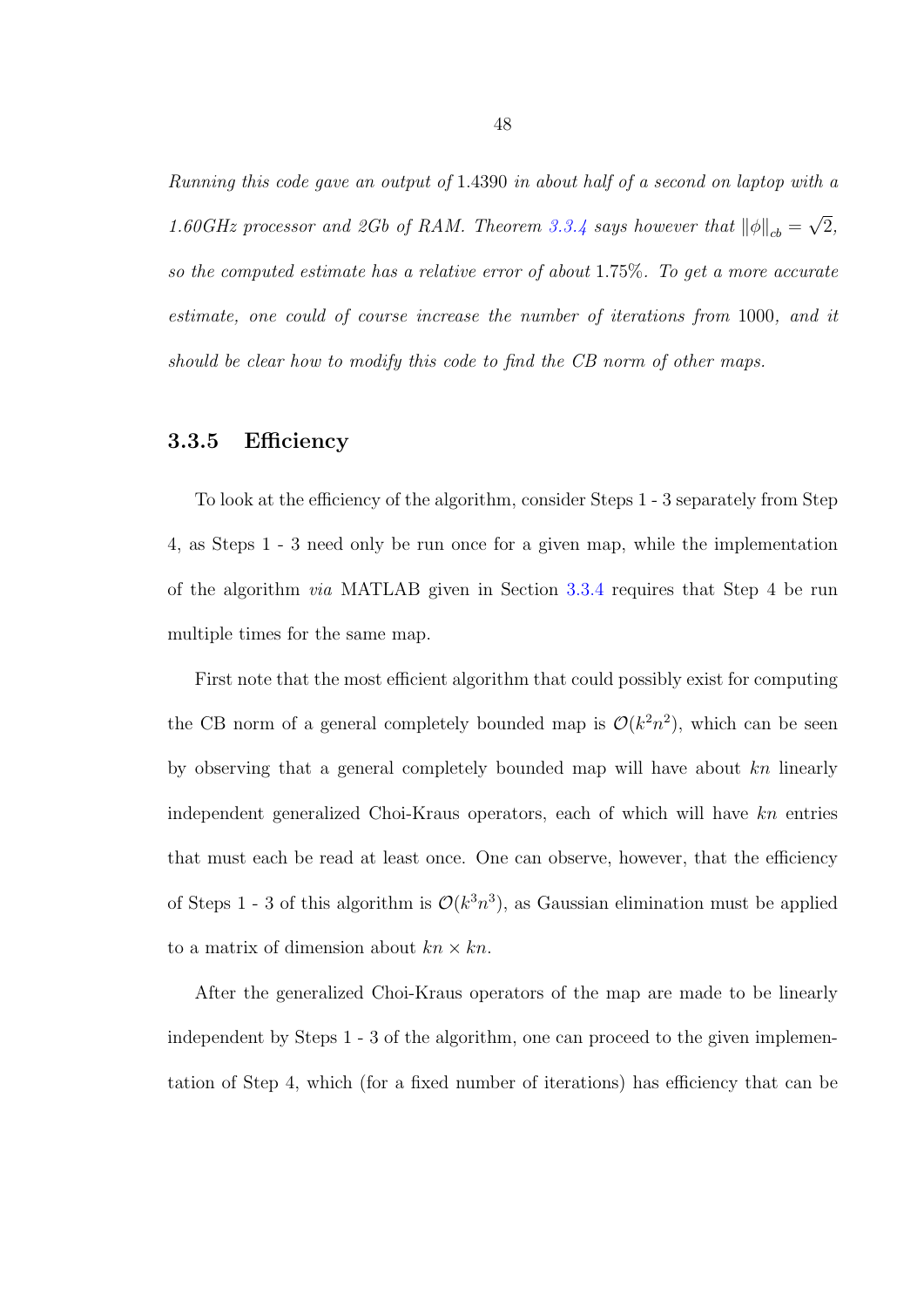seen to be  $\mathcal{O}(k^3 n^2)$  if one performs matrix multiplication using the standard matrix multiplication algorithm. This result follows from the facts that computing  $\sum_i G_i G_i^{\dagger}$ i and  $\sum_i H_i^{\dagger} H_i$  "naively" from the families of matrices  $\{G_i\}$  and  $\{H_i\}$  takes  $\mathcal{O}(k^3 n^2)$ time, and all of the other operations in Step 4 are at least as efficient as  $\mathcal{O}(k^2n^2)$ .

As a bit of an aside, note that the method of randomly generating matrices im-plemented in Section [3.3.4](#page-48-0) actually has a running time of  $\mathcal{O}(k^3 n^3)$  because it requires orthonormalizing a set of about kn vectors of dimension about kn. However, it is not difficult to implement a method of generating random matrices of appropriate size in  $\mathcal{O}(k^2n^2)$  time – simply generate a  $kn \times kn$  upper triangular matrix with entries uniformly chosen at random from the square with corners at 0 and  $1+i$ . This matrix can be both generated and inverted in  $\mathcal{O}(k^2n^2)$  time. The slower method of generating matrices that is implemented is used because it seems to provide better CB norm estimates in practice.

It may be beneficial (particularly if  $n = k$ ) to make use of faster matrix multiplication algorithms such as the Strassen Algorithm [\[41\]](#page-81-0) to perform the matrix multiplications required in Step 4. The use of fast matrix multiplication algorithms reduces the running time of Step 4 to  $\mathcal{O}(kn \cdot \max\{k,n\}^{\omega})$ , where  $\omega$  is the *exponent* of matrix multiplication [\[8\]](#page-78-0). As a result of this, it follows that if either of the two conjectures in [\[8\]](#page-78-0) that imply that  $\omega = 2$  hold, then for a given fixed number of iterations, the implementation of Step 4 provided in Section [3.3.4](#page-48-0) can be made as close to  $\mathcal{O}(kn \cdot \max\{k,n\}^2)$  as desired. In particular, if  $n = k$ , then this becomes  $\mathcal{O}(n^4)$ ,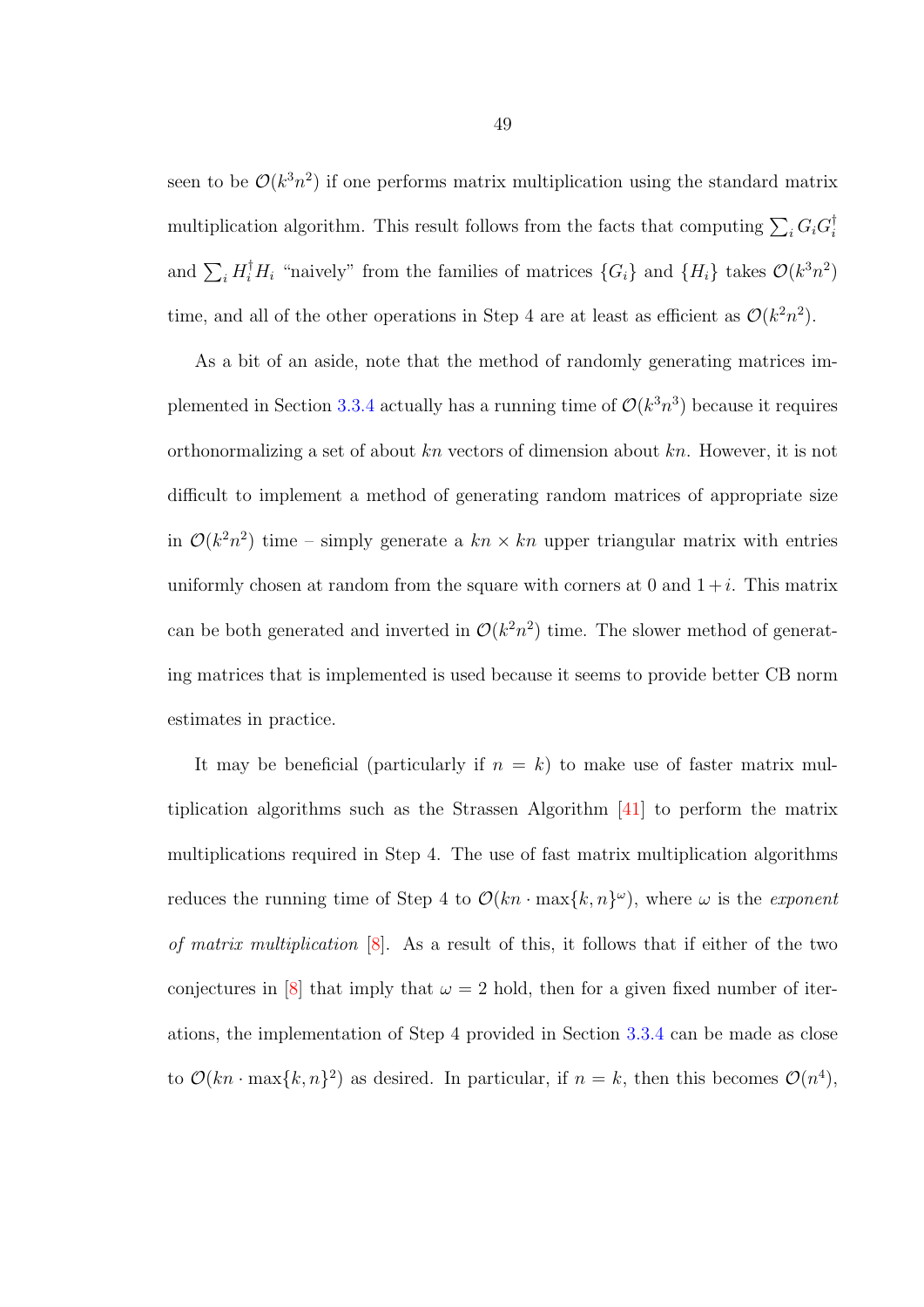which is optimal in the sense of big-O notation.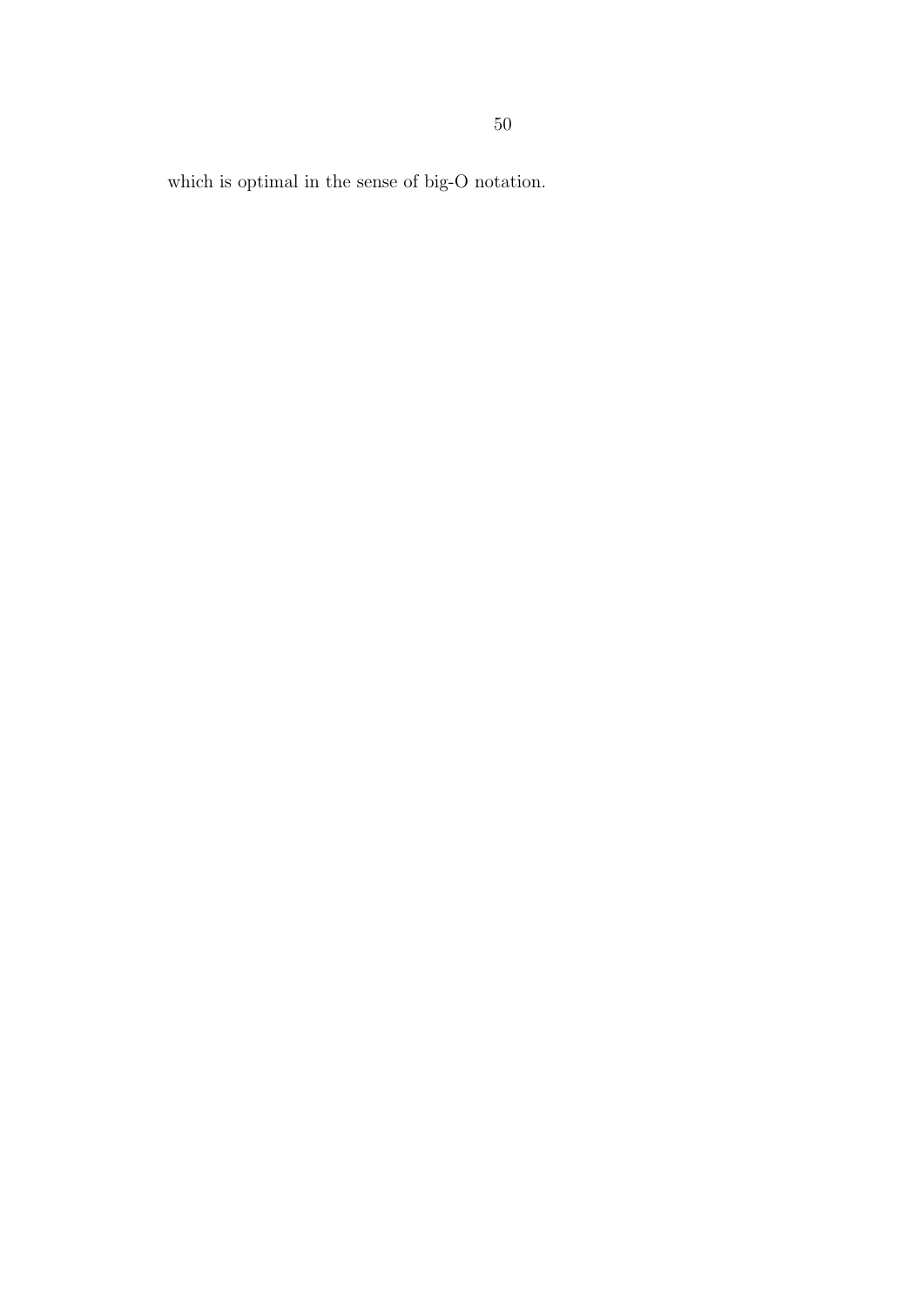## Chapter 4

# Quantum Error Correction

## 4.1 Correctable Subspaces

Throughout this chapter, instead of assuming that the quantum system of interest is represented on  $M_n$ , focus will be shifted slightly to  $\mathcal{B}(\mathcal{H})$ , where  $\mathcal H$  is a general finitedimensional Hilbert space. All of the results from Sections [2.2](#page-13-0) and [2.3](#page-23-0) regarding maps from  $M_n \mapsto M_k$  carry over to this new setting; the switch is made merely to retain consistency with the relevant literature.

### 4.1.1 Definitions and Preliminaries

Given a quantum system S represented on a Hilbert space  $\mathcal{H}^S \equiv \mathcal{H}$ , let  $\mathcal{E}$ :  $\mathcal{B}(\mathcal{H}) \mapsto \mathcal{B}(\mathcal{H})$  be a quantum channel. If  $\mathcal{C} \subseteq \mathcal{H}$  is a subspace, then  $\mathcal{C}$  is said to be a correctable code or correctable subspace if there exists another quantum channel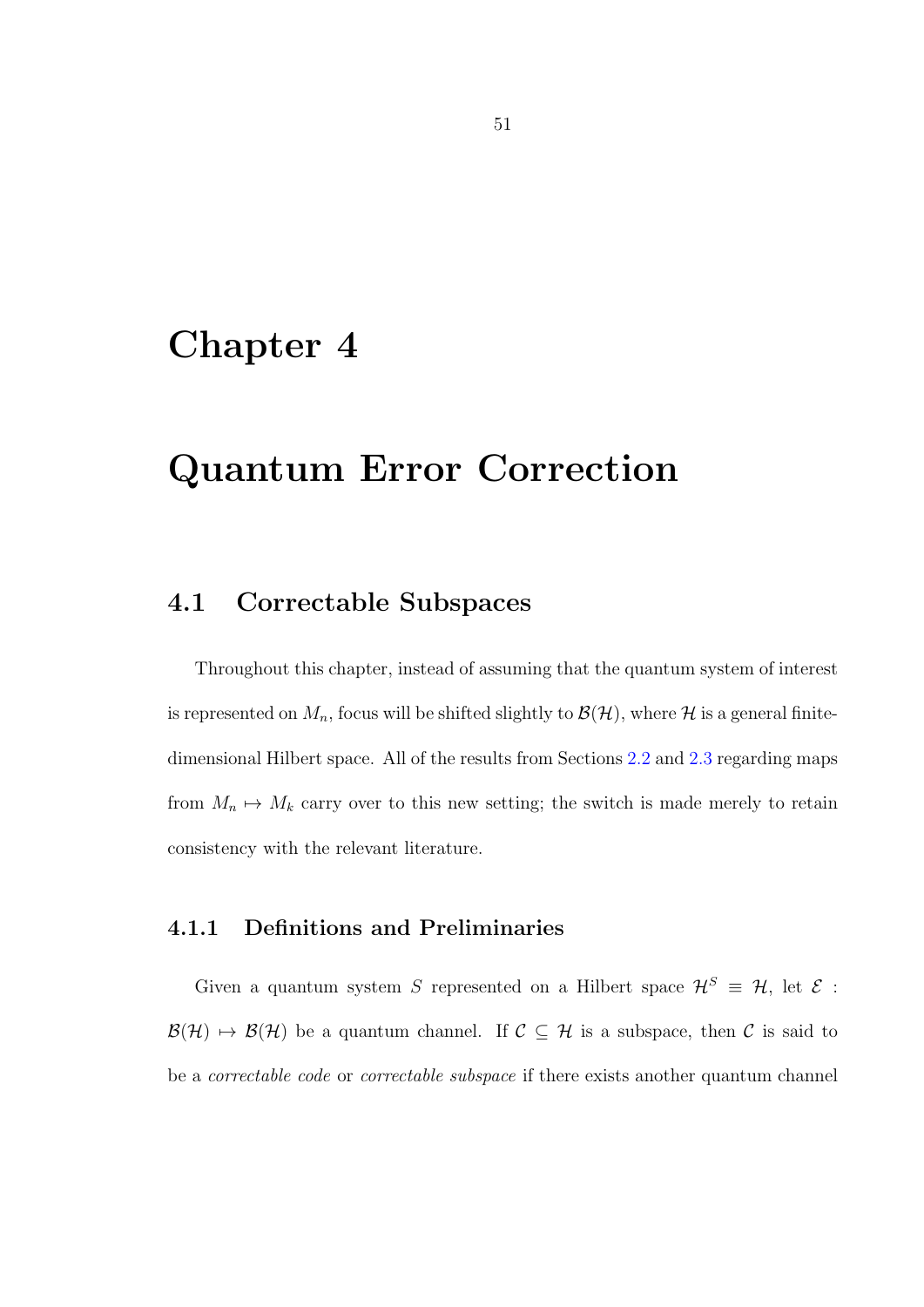$\mathcal{R}: \mathcal{B}(\mathcal{H}) \mapsto \mathcal{B}(\mathcal{H})$  such that

$$
(\mathcal{R} \circ \mathcal{E})(\rho) = \rho \quad \forall \rho \in \mathcal{B}(\mathcal{C}).
$$

In this situation,  $R$  is called a *correction operation*. If  $R = id_H$  is a valid correction operation, then  $\mathcal C$  is called a *decoherence-free subspace* [\[12,](#page-78-1) [30,](#page-80-0) [44\]](#page-82-0).

It is well-known that  $\mathcal C$  being correctable is equivalent to the existence of a matrix  $(\lambda_{ij})$  such that [\[2,](#page-77-2) [23\]](#page-79-1):

<span id="page-58-0"></span>
$$
P_{\mathcal{C}}E_i^{\dagger}E_jP_{\mathcal{C}} = \lambda_{ij}P_{\mathcal{C}} \quad \forall i, j,
$$
\n(4.1)

where  $P_{\mathcal{C}}$  is the orthogonal projection onto  $\mathcal{C}$  and  $\{E_i\}$  is a Choi-Kraus representation of  $\mathcal{E}$ . These matrix equations are known as the Knill-Laflamme conditions and are easily checked once a given subspace  $\mathcal C$  is proposed as correctable. Also, Remark [2.2.9](#page-17-0) implies that the existence of the matrix  $(\lambda_{ij})$  is independent of the particular Choi-Kraus representation used, although the matrix itself depends on that representation.

<span id="page-58-1"></span>**Lemma 4.1.1.** Let H be a Hilbert space, let  $\mathcal{E} : \mathcal{B}(\mathcal{H}) \mapsto \mathcal{B}(\mathcal{H})$ , and let  $\mathcal{C} \subseteq \mathcal{H}$  be a subspace. Then C is correctable for E if and only if there is a randomized unitary channel  $\mathcal{F} = \left\{ \sqrt{p_i} U_i \right\}$  such that  $\mathcal{E}(\rho) = \mathcal{F}(\rho)$  for all  $\rho \in \mathcal{B}(\mathcal{C})$  and  $P_c U_i^{\dagger} U_j P_c = 0$  for all  $i \neq j$ .

*Proof.* To prove the "only if" direction, first note that if C is correctable for  $\mathcal E$  then the Knill-Laflamme conditions [\(4.1\)](#page-58-0) imply that there exists a matrix  $(\lambda_{ij})$  such that

$$
(I_m \otimes P_{\mathcal{C}}) [E_1 \quad E_2 \quad \cdots \quad E_m]^{\dagger} [E_1 \quad E_2 \quad \cdots \quad E_m] (I_m \otimes P_{\mathcal{C}}) = (\lambda_{ij}) \otimes P_{\mathcal{C}}.
$$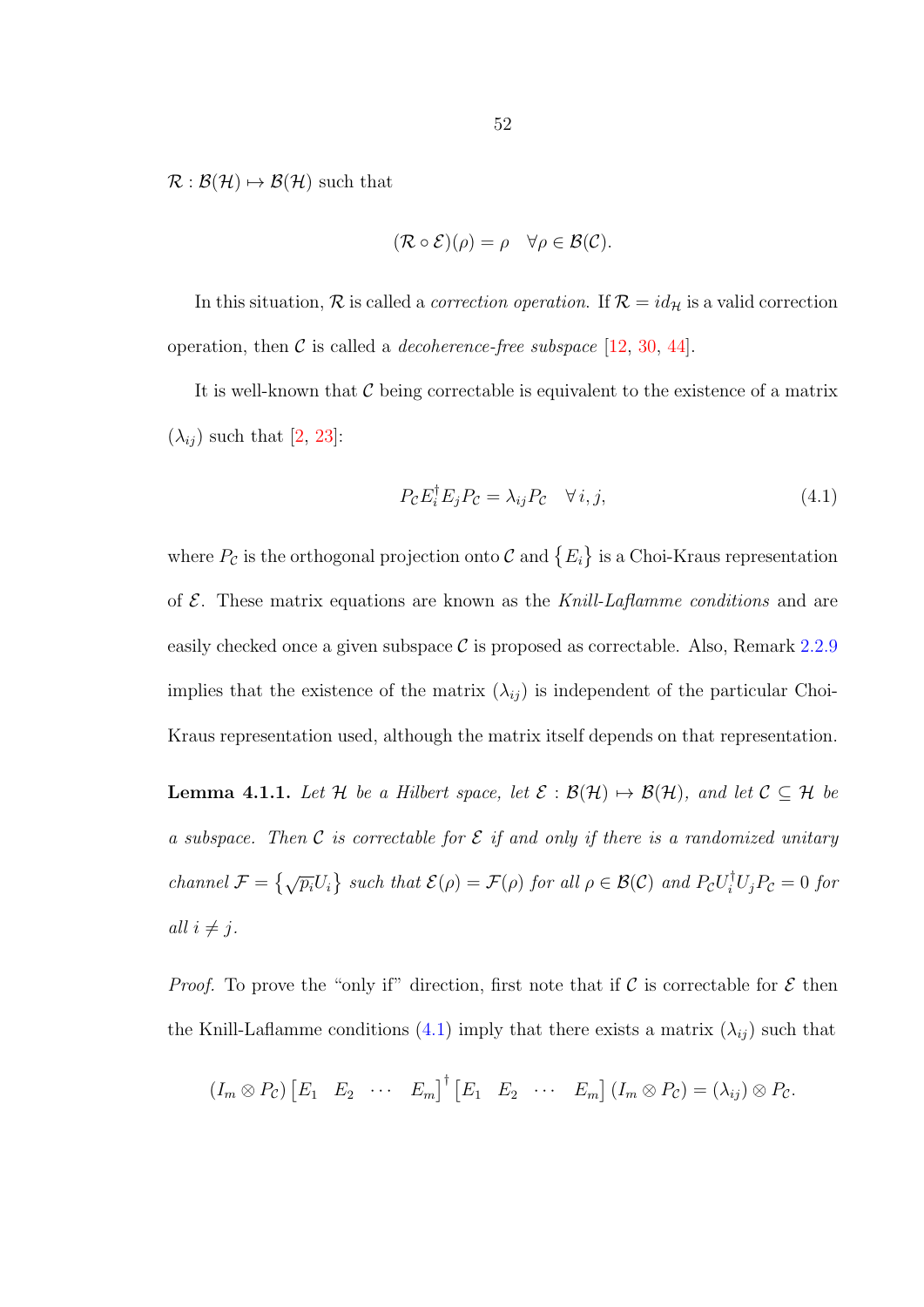Thus, the matrix  $(\lambda_{ij})$  is positive-semidefinite and has trace 1 (and is thus a density matrix). It follows that there is a unitary matrix  $U = (u_{ij})$  such that  $U(\lambda_{ij})U^{\dagger}$  is diagonal (call this diagonal matrix  $D = (d_{ij})$ ). Then define a quantum channel  $\mathcal{F} = \{F_i\}$  where

$$
F_i = \sum_j \overline{u_{ij}} E_j.
$$

Indeed, Remark [2.2.9](#page-17-0) says that  $\mathcal{E} = \mathcal{F}$ . Moreover, for all *i*, *j*,

$$
P_{\mathcal{C}}F_i^{\dagger}F_jP_{\mathcal{C}} = \sum_{k,l} u_{ik}\overline{u_{jl}}P_{\mathcal{C}}E_k^{\dagger}E_lP_{\mathcal{C}}
$$

$$
= \sum_{k,l} u_{ik}\overline{u_{jl}}\lambda_{kl}P_{\mathcal{C}}
$$

$$
= d_{ij}P_{\mathcal{C}}.
$$

Thus  $P_{\mathcal{C}}F_i^{\dagger}F_jP_{\mathcal{C}}=0$  for all  $i \neq j$ . Setting  $p_i = d_{ii}$  and extending  $\frac{1}{\sqrt{p_i}}F_i$  outside of  $\mathcal C$  to a unitary  $U_i$  completes this direction of the proof.

To see the other implication, simply note that if  $\mathcal{R} = \{P_{\mathcal{C}}U_i^{\dagger}$  $\{\vec{r}_i^{\dagger}\}\right\}$  then  $\mathcal{R}\circ\mathcal{E}(\rho)=\rho$ for all  $\rho \in \mathcal{B}(\mathcal{H})$ . This correction operation will be discussed in more detail at the end of the proof of Theorem [4.1.3.](#page-61-0)

To illustrate Lemma [4.1.1](#page-58-1) and the Knill-Laflamme conditions, a simple example is provided.

<span id="page-59-0"></span>**Example 4.1.2.** Let  $I_2$  be the  $2 \times 2$  identity matrix, let  $U \in M_2$  and  $V \in M_2$  be unitary matrices, and let  $q \in [0, 1)$ . Then consider the channel  $\mathcal{E}: M_4 \mapsto M_4$  given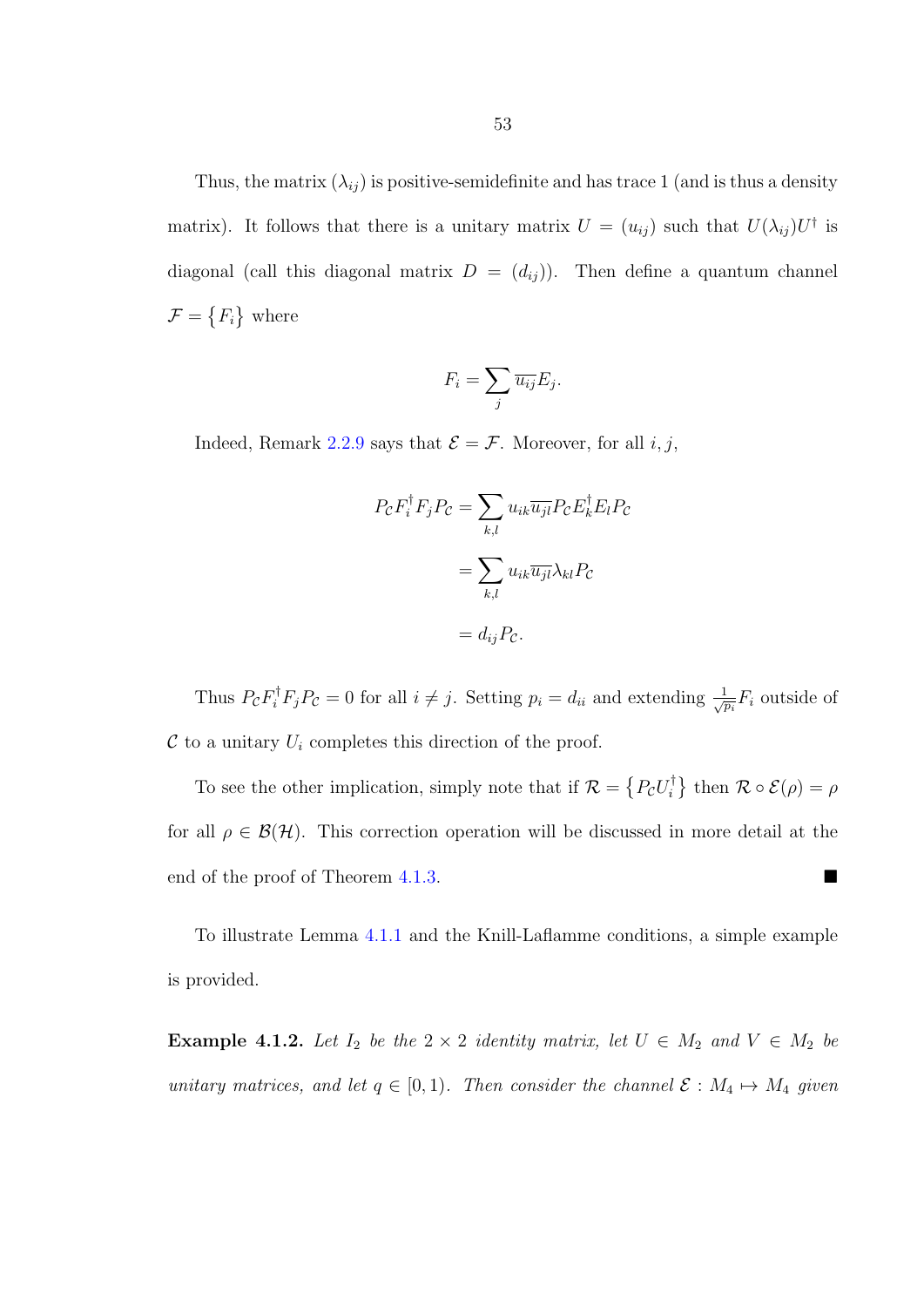by the 4 Kraus operators in the standard basis

$$
E_1 = \alpha \begin{bmatrix} I_2 & U \\ 0 & 0 \end{bmatrix} \qquad E_2 = \alpha \begin{bmatrix} I_2 & -U \\ 0 & 0 \end{bmatrix} \qquad E_3 = \beta \begin{bmatrix} I_2 & V \\ I_2 & V \end{bmatrix} \qquad E_4 = \beta \begin{bmatrix} I_2 & -V \\ -I_2 & V \end{bmatrix},
$$

where  $\alpha = \sqrt{\frac{q}{2}}$  and  $\beta =$  $\sqrt{1-q}$  $\frac{1-q}{2}$ . It is straightforward to see that  ${\cal E}$  preserves traces and is thus a valid quantum channel. One can also verify that one correctable subspace for  $\mathcal E$  is defined by  $\mathcal C \equiv span\{ \begin{bmatrix} 1 & 0 & 0 & 0 \end{bmatrix}^T, \begin{bmatrix} 0 & 1 & 0 & 0 \end{bmatrix}^T \}$  because

$$
P_{\mathcal{C}} = \begin{bmatrix} I_2 & 0 \\ 0 & 0 \end{bmatrix}
$$

and so

$$
P_{\mathcal{C}}E_3^{\dagger}E_4P_{\mathcal{C}} = 0
$$

$$
P_{\mathcal{C}}E_3^{\dagger}E_3P_{\mathcal{C}} = P_{\mathcal{C}}E_4^{\dagger}E_4P_{\mathcal{C}} = \left(\frac{1-q}{2}\right)P_{\mathcal{C}}
$$

$$
P_{\mathcal{C}}E_1^{\dagger}E_1P_{\mathcal{C}} = P_{\mathcal{C}}E_2^{\dagger}E_2P_{\mathcal{C}} = P_{\mathcal{C}}E_1^{\dagger}E_2P_{\mathcal{C}} = \frac{q}{2}P_{\mathcal{C}}
$$

$$
P_{\mathcal{C}}E_1^{\dagger}E_3P_{\mathcal{C}} = P_{\mathcal{C}}E_1^{\dagger}E_4P_{\mathcal{C}} = P_{\mathcal{C}}E_2^{\dagger}E_3P_{\mathcal{C}} = P_{\mathcal{C}}E_2^{\dagger}E_4P_{\mathcal{C}} = \left(\frac{\sqrt{q-q^2}}{2\sqrt{2}}\right)P_{\mathcal{C}},
$$

which verifies that the Knill-Laflamme conditions are satisfied. Lemma  $4.1.1$  then says that there exists a randomized unitary channel F such that  $\mathcal{E}|_{\mathcal{C}} = \mathcal{F}|_{\mathcal{C}}$ .

Indeed, if one recalls the Pauli X matrix  $X =$  $\begin{bmatrix} 0 & 1 \\ 1 & 0 \end{bmatrix}$ then it is not difficult to verify that  $\mathcal{F} = \left\{ \frac{\sqrt{1+q}}{\sqrt{2}} I_2 \otimes I_2, \right.$  $\sqrt{1-q} X \otimes I_2$  is such a channel because for all  $\rho \in M_2$ it is the case that

$$
\mathcal{E}\begin{pmatrix} \begin{bmatrix} \rho & 0 \\ 0 & 0 \end{bmatrix} \end{pmatrix} = \begin{bmatrix} \begin{pmatrix} \frac{1+q}{2} \end{pmatrix} \rho & 0 \\ 0 & \begin{pmatrix} \frac{1-q}{2} \end{pmatrix} \rho \end{bmatrix} = \mathcal{F}\begin{pmatrix} \begin{bmatrix} \rho & 0 \\ 0 & 0 \end{bmatrix} \end{pmatrix}.
$$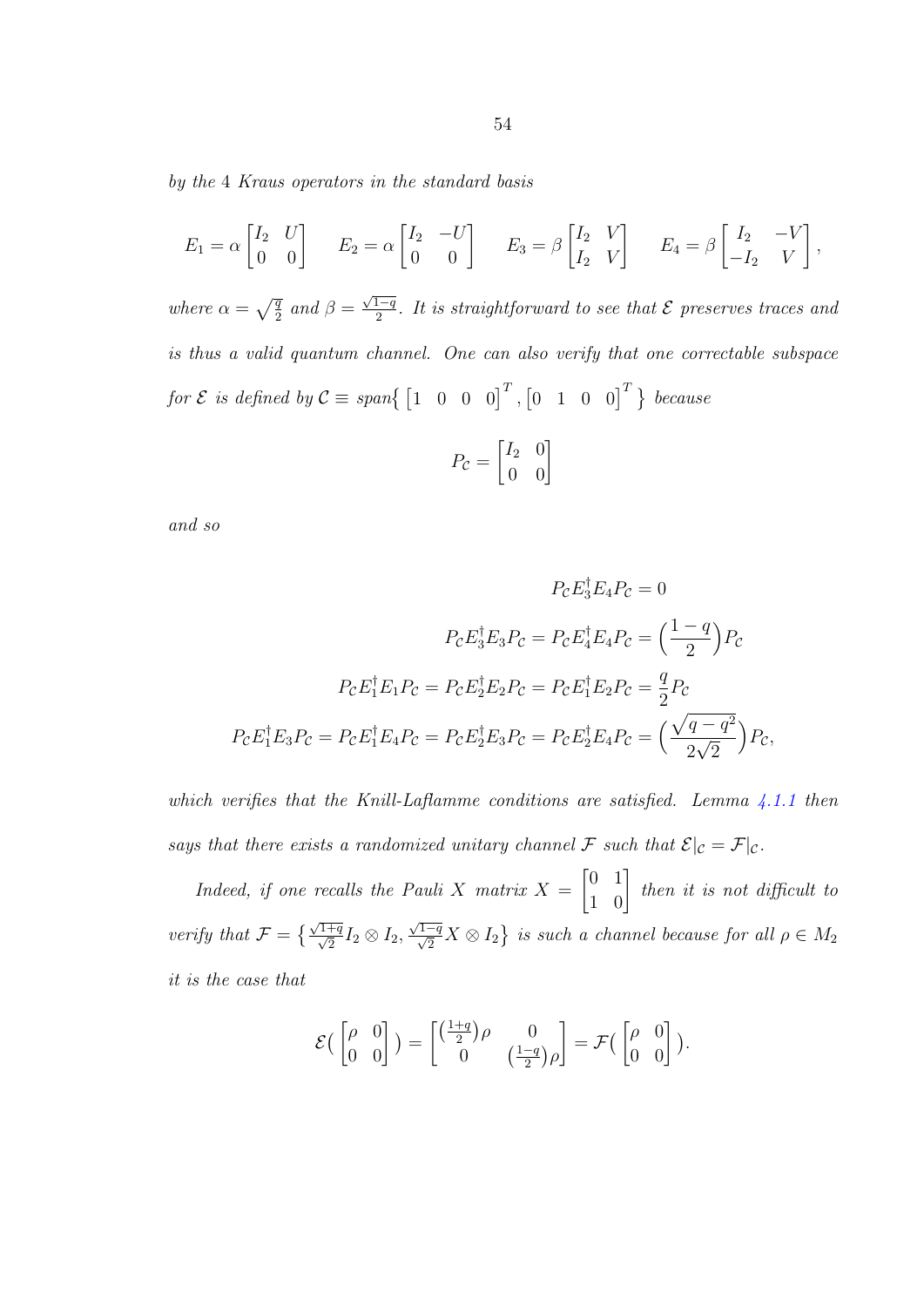### <span id="page-61-0"></span>4.1.2 Characterization of Correctable Codes

**Theorem 4.1.3.** Let H be a Hilbert space, let  $\mathcal{E}: \mathcal{B}(\mathcal{H}) \mapsto \mathcal{B}(\mathcal{H})$ , and let  $\mathcal{C} \subseteq \mathcal{H}$  be a subspace. Then the following are equivalent:

- 1. C is a correctable code for  $\mathcal{E}$ .
- 2.  $\exists$  a  $\dagger$ -homomorphism  $\pi : \mathcal{B}(\mathcal{C}) \mapsto \mathcal{B}(\mathcal{H})$  such that

$$
\mathcal{E}(\rho) = \pi(\rho)\mathcal{E}(P_{\mathcal{C}}) = \mathcal{E}(P_{\mathcal{C}})\pi(\rho) \quad \forall \rho \in \mathcal{B}(\mathcal{C}).
$$

Furthermore, the correction operation looks like  $\pi^{\dagger}$  when restricted to  $\mathcal{E}(\mathcal{B}(\mathcal{C}))$ .

*Proof.* Begin by proving the implication  $1 \Rightarrow 2$ . Since C is correctable for E, it follows that Lemma [4.1.1](#page-58-1) says that there exists a randomized unitary channel  $\mathcal{F} = \{ \sqrt{p_i} U_i \}$ such that  $\mathcal{F}(\rho) = \mathcal{E}(\rho)$  for all  $\rho \in \mathcal{B}(\mathcal{C})$  and  $P_{\mathcal{C}}U_i^{\dagger}U_jP_{\mathcal{C}} = 0$  whenever  $i \neq j$ .

Let  $V_i = U_i P_c$  and define a †-homomorphism  $\pi : \mathcal{B}(\mathcal{C}) \mapsto \mathcal{B}(\mathcal{H})$  by  $\pi(\rho) =$  $\sum_j V_j \rho V_j^{\dagger}$ . It then follows that

$$
\mathcal{E}(P_{\mathcal{C}})\pi(\rho) = \left(\sum_i p_i V_i V_i^{\dagger}\right) \left(\sum_j V_j \rho V_j^{\dagger}\right) = \sum_i p_i V_i \rho V_i^{\dagger} = \mathcal{E}(\rho) \quad \forall \rho \in \mathcal{B}(\mathcal{C}).
$$

A similar argument shows that  $\mathcal{E}(\rho) = \pi(\rho)\mathcal{E}(P_C)$  for all  $\rho \in \mathcal{B}(\mathcal{C})$ .

To see why  $2 \Rightarrow 1$ , note that if  $\mathcal{E}(\rho) = \pi(\rho)\mathcal{E}(P_C)$  for all  $\rho \in \mathcal{B}(\mathcal{C})$ , then

$$
\operatorname{Tr}(\rho) = \operatorname{Tr}(\mathcal{E}(\rho)) = \operatorname{Tr}(\pi(\rho)\mathcal{E}(P_{\mathcal{C}})) = \operatorname{Tr}(\rho\pi^{\dagger}(\mathcal{E}(P_{\mathcal{C}}))) \quad \forall \rho \in \mathcal{B}(\mathcal{C}).
$$

From this it immediately follows that

<span id="page-61-1"></span>
$$
P_{\mathcal{C}} = \pi^{\dagger}(\mathcal{E}(P_{\mathcal{C}})). \tag{4.2}
$$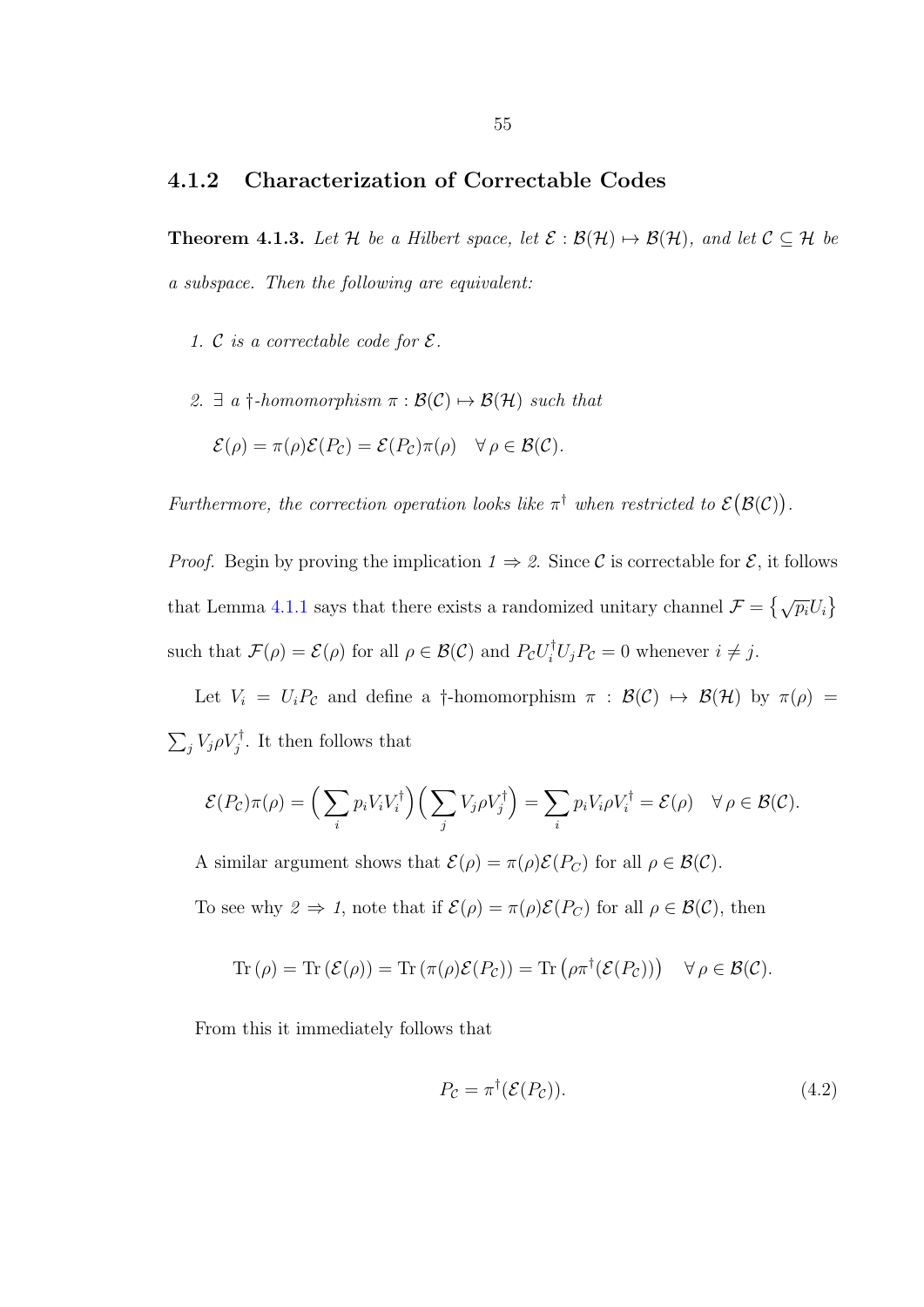Similarly,  $\text{Tr}(\pi^{\dagger}(\alpha)\beta\gamma) = \text{Tr}(\alpha\pi(\beta\gamma)) = \text{Tr}(\alpha\pi(\beta)\pi(\gamma)) = \text{Tr}(\pi^{\dagger}(\alpha\pi(\beta))\gamma)$  for all  $\alpha \in \mathcal{B}(\mathcal{H}), \beta, \gamma \in \mathcal{B}(\mathcal{C})$ . Since this equation holds for all  $\gamma \in \mathcal{B}(\mathcal{C})$  in particular, it follows that

<span id="page-62-0"></span>
$$
\pi^{\dagger}(\alpha)\beta = \pi^{\dagger}(\alpha\pi(\beta)) \quad \forall \alpha \in \mathcal{B}(\mathcal{H}), \beta \in \mathcal{B}(\mathcal{C}). \tag{4.3}
$$

Multiplying Equation [\(4.2\)](#page-61-1) on the right by an arbitrary  $\rho \in \mathcal{B}(\mathcal{C})$  now shows that  $\rho = \pi^{\dagger}(\mathcal{E}(P_C))\rho$ . If Equation [\(4.3\)](#page-62-0) is then applied with  $\alpha = \mathcal{E}(P_C)$  and  $\beta = \rho$ , it then follows that  $\rho = \pi^{\dagger}(\mathcal{E}(P_{\mathcal{C}})\pi(\rho)) = \pi^{\dagger}(\mathcal{E}(\rho))$  for all  $\rho \in \mathcal{B}(\mathcal{C})$ .

To complete the proof, note that although  $\pi^{\dagger}$  is not in general trace-preserving (and thus not a valid quantum channel), it can easily be modified to be tracepreserving by extending its family of Kraus operators  $\{V_i^{\dagger}$  $\{t_i^{\dagger}\}$  to a full set of partial isometries such that  $V_i^{\dagger} V_j = 0$  for all  $i \neq j$ . This works because it is then the case that  $\left\{V_iV_i^{\dagger}\right\}$  $\{i \atop i\}$  is a maximal family of mutually orthogonal projections, so they sum to the identity.

By following along through the proofs presented thus far in this chapter, a method for explicitly computing the correction operation given a correctable subspace for  $\mathcal E$ immediately becomes clear. Indeed, the matrix  $(\lambda_{ij})$  described by the Knill-Laflamme conditions is trivial to compute, and constructing the randomized unitary channel of Lemma [4.1.1](#page-58-1) was shown to be nothing more than a linear algebra exercise. If  $\mathcal{F} = \{\sqrt{p_i}U_i\}$  is that randomized unitary channel, then the the correction operation described by Theorem [4.1.3](#page-61-0) is given by  $\mathcal{R} = \{V_i^{\dagger}$  $\{V_i^{\dagger}\}\$  (where  $V_i = U_i P_c$ ), possibly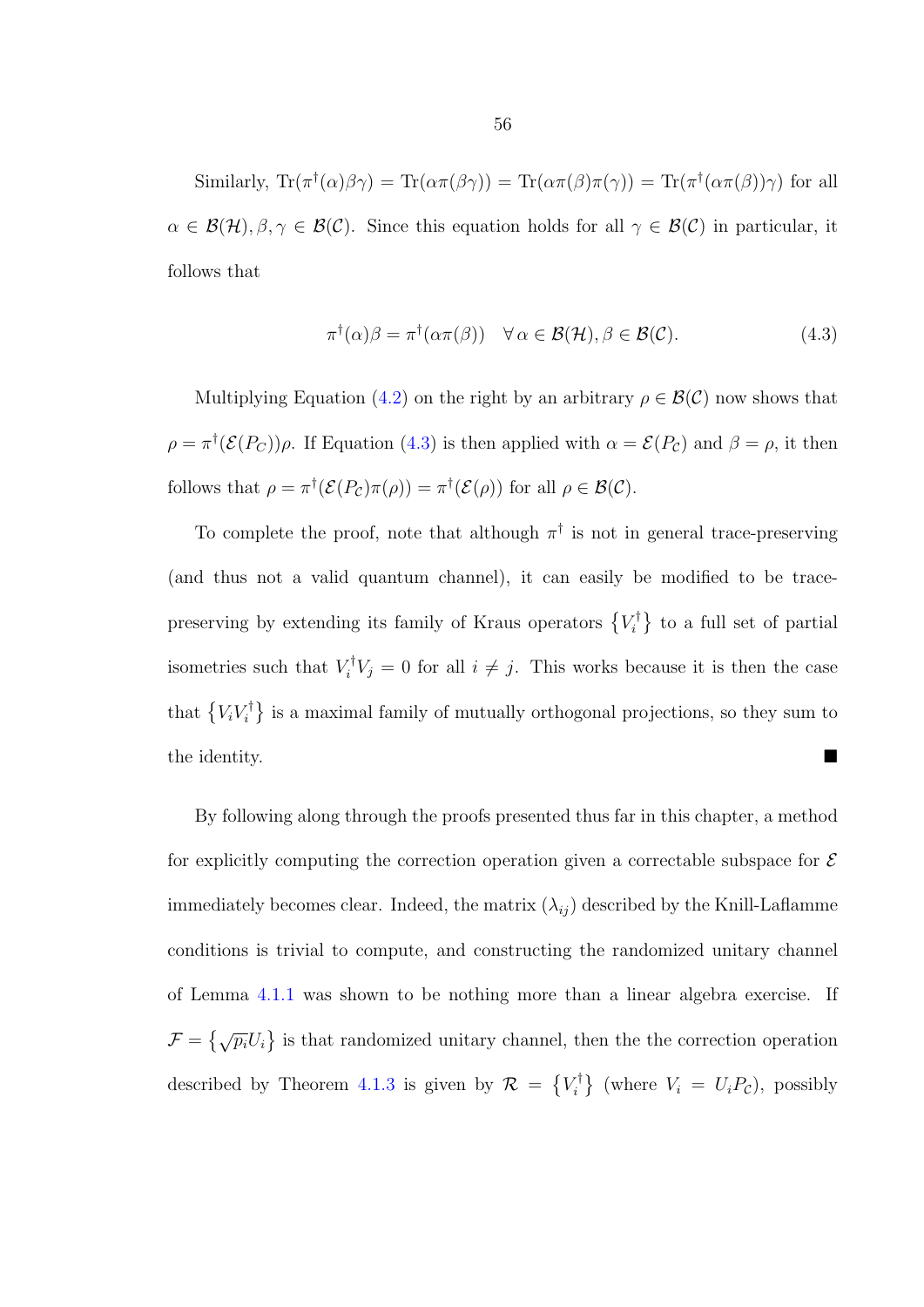with some extra partial isometries to ensure that it preserves traces. Similarly, the †-homomorphism described by Theorem [4.1.3](#page-61-0) is given by  $\pi = \{V_i\}.$ 

To briefly illustrate these ideas, return to the channel introduced in Example [4.1.2.](#page-59-0)

**Example 4.1.4.** Recall that  $C = span\{ \begin{bmatrix} 1 & 0 & 0 & 0 \end{bmatrix}^T, \begin{bmatrix} 0 & 1 & 0 & 0 \end{bmatrix}^T \}$  and that the randomized unitary channel given by Lemma [4.1.1](#page-58-1) is  $\mathcal{F} = \left\{ \frac{\sqrt{1+q}}{\sqrt{2}} I_2 \otimes I_2, \right.$  $\frac{\sqrt{1-q}}{\sqrt{2}}X \otimes I_2$ . From this it immediately follows that

$$
\mathcal{R}(\sigma) = \begin{bmatrix} I_2 & 0 \\ 0 & 0 \end{bmatrix} \sigma \begin{bmatrix} I_2 & 0 \\ 0 & 0 \end{bmatrix} + \begin{bmatrix} 0 & I_2 \\ 0 & 0 \end{bmatrix} \sigma \begin{bmatrix} 0 & 0 \\ I_2 & 0 \end{bmatrix} = \begin{bmatrix} \text{Tr}_1(\sigma) & 0 \\ 0 & 0 \end{bmatrix} \quad \forall \sigma \in M_4
$$

and

$$
\pi(\rho) = \begin{bmatrix} I_2 \\ 0 \end{bmatrix} \rho \begin{bmatrix} I_2 & 0 \end{bmatrix} + \begin{bmatrix} 0 \\ I_2 \end{bmatrix} \rho \begin{bmatrix} 0 & I_2 \end{bmatrix} = \begin{bmatrix} \rho & 0 \\ 0 & \rho \end{bmatrix} \quad \forall \rho \in M_2,
$$

where  $Tr_1$  denotes the partial trace over the first system when  $M_4$  is written as the tensor product  $M_2 \otimes M_2$  and  $M_2$  is considered in the standard basis.

Note that  $R$  is indeed a valid correction operation for this channel on the subspace  $\mathcal C$  because  $\mathcal R\circ\mathcal E\big(\begin{bmatrix} \rho & 0 \ 0 & 0 \end{bmatrix}\big)=\mathcal R\big(\begin{bmatrix} \frac{(1+q)}{2} \ 0 \end{bmatrix}$  $(\frac{+q}{2})\rho = 0$ 0  $\left(\frac{1-q}{2}\right)$  $\frac{-q}{2}\big) \rho$  $\Big\}$ ) =  $\begin{bmatrix} \rho & 0 \\ 0 & 0 \end{bmatrix}$  for all  $\rho \in M_2$ .

## 4.2 Correctable Subsystems

One inherent shortcoming of the correctable subspace notion of correctability is that it does not allow for nontrivial evolution of an ancillary quantum system. There is no physical reason why one should care about the state of the ancillary quantum system – if the state that needs to be recovered is  $\rho$  and the channel takes the input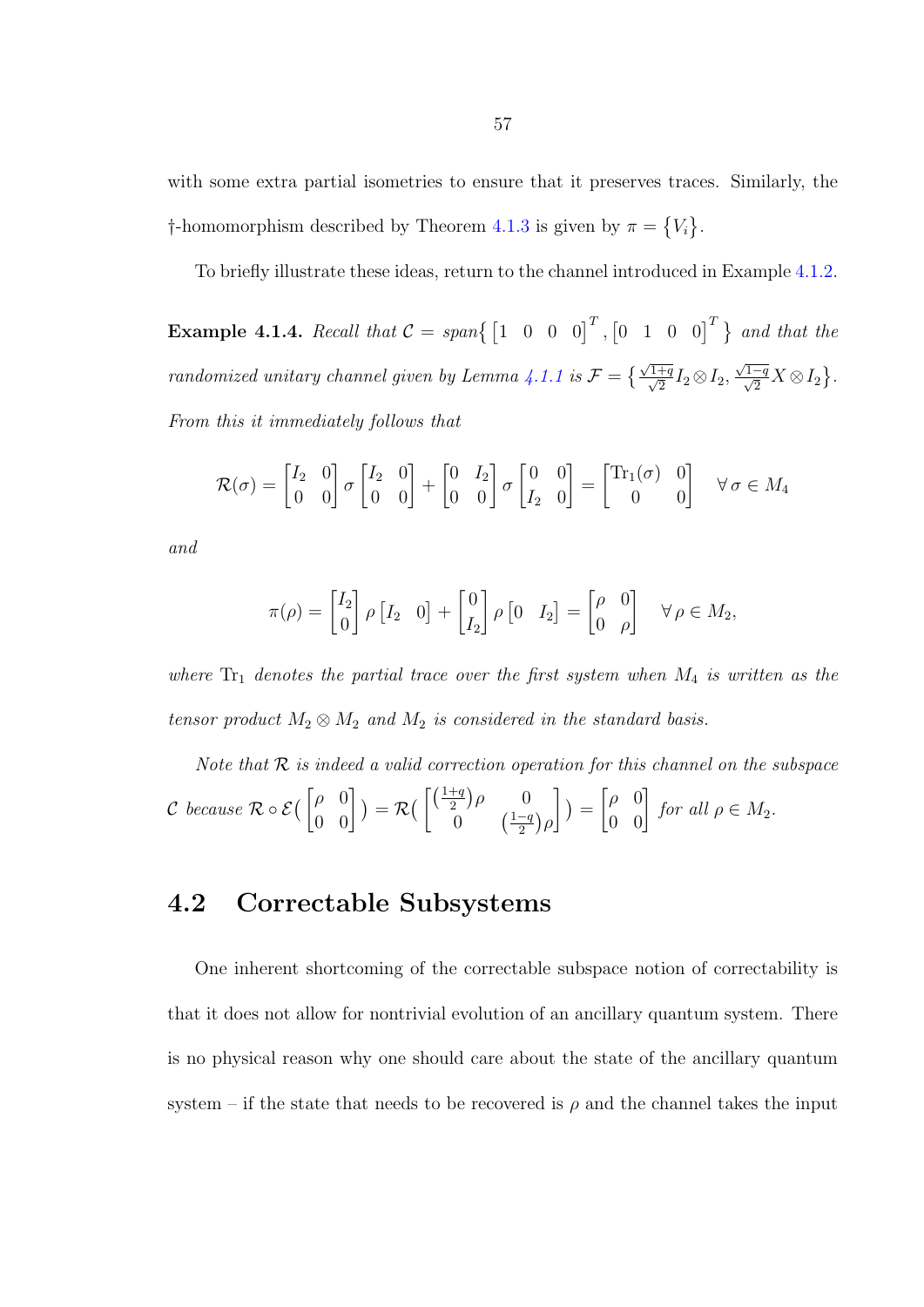state  $\sigma \otimes \rho$ , then an output state of  $\tau \otimes \rho$  is just as useful as an output state of  $\sigma \otimes \rho$ , regardless of the state  $\tau$ . This is the motivation for defining *correctable subsystems* for quantum channels.

### 4.2.1 Definitions and Preliminaries

Let S be a quantum system represented on a (finite-dimensional) Hilbert space  $\mathcal{H}^S \equiv \mathcal{H}$  and let  $\mathcal{E} : \mathcal{B}(\mathcal{H}) \mapsto \mathcal{B}(\mathcal{H})$  be a quantum channel as before. It is said that a quantum system  $B$  is a *subsystem* of  $S$  if there is a representation of  $B$  on a Hilbert space  $\mathcal{H}^B$  such that

<span id="page-64-0"></span>
$$
\mathcal{H}^S = \left(\mathcal{H}^A \otimes \mathcal{H}^B\right) \oplus \left(\mathcal{H}^A \otimes \mathcal{H}^B\right)^\perp,\tag{4.4}
$$

where A is another subsystem of S represented on the Hilbert space  $\mathcal{H}^A$ . Define  $C = H^A \otimes H^B$  and let  $P_{\mathcal{C}}$  be the orthogonal projection onto C. What follows is the definition of the correctable subsystem notion of correctability.

**Definition 4.2.1.** Given a Hilbert space  $\mathcal{H}^S$  and a decomposition as in Equation [\(4.4\)](#page-64-0), B is said to be a **correctable subsystem** if there exists a quantum channel  $\mathcal{R}$  such that

$$
\forall \rho^A \ \forall \rho^B, \exists \tau^A \ \text{such that } \mathcal{R} \circ \mathcal{E}(\rho^A \otimes \rho^B) = \tau^A \otimes \rho^B.
$$

Note that correctable subsystems generalize correctable subspaces, as the correctable subspace case is recovered exactly when  $\dim(A) = 1$ . As was the case with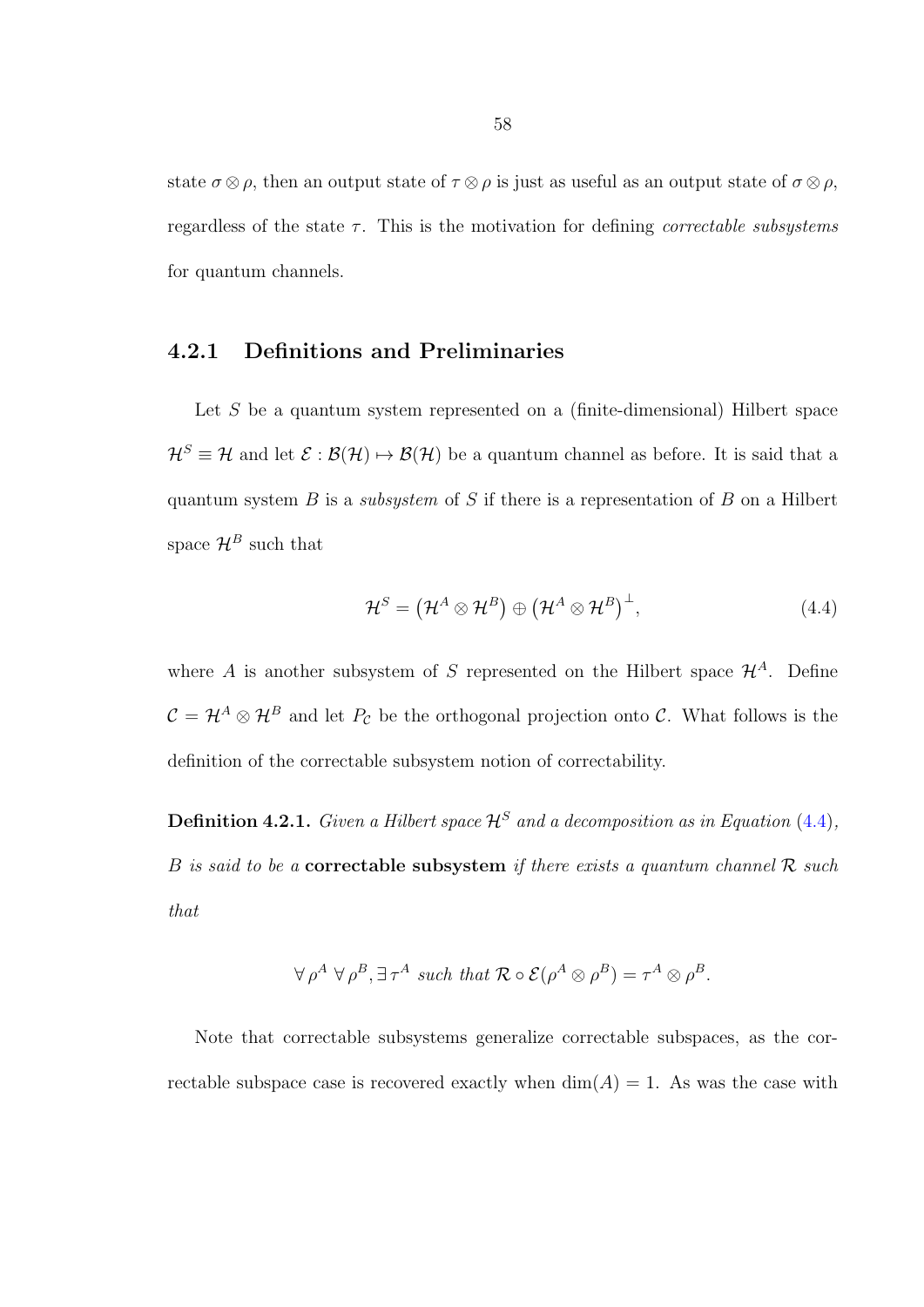subspaces, the channel  $\mathcal R$  is called a *correction operation*. Also, if  $id_{\mathcal H}$  is a valid correction operation then  $B$  is said to be a *noiseless subsystem*.

One can also define approximately correctable subsystems by making use of the diamond norm introduced in Section [3.1.](#page-29-0)

Definition 4.2.2. Given  $\varepsilon \geq 0$ , B is said to be an  $\varepsilon$ -correctable subsystem for  $\varepsilon$ if there is a channel  $\mathcal{R} : \mathcal{B}(\mathcal{H}) \mapsto \mathcal{B}(\mathcal{H})$  and a channel  $\mathcal{N}_A : \mathcal{B}(\mathcal{H}^A) \mapsto \mathcal{B}(\mathcal{H}^A)$  such that

$$
\left\| \mathcal{R} \circ \mathcal{E} \circ \mathcal{P}_{\mathcal{C}} - \mathcal{N}_A \otimes id_B \right\|_{\diamond} \leq \varepsilon,
$$

where  $P_c$  is the map with the single Kraus operator  $\{P_c\}$ .

The notions of approximately correctable subspaces and approximately noiseless subsystems arise in ways analogous to those given earlier. Also, note that if  $\varepsilon = 0$ then the original definition of correctable subsystems is recovered.

It was also shown in [\[26,](#page-80-1) [27\]](#page-80-2) that B being correctable for  $\mathcal{E} = \{E_i\}_{i=1}^m$  is equivalent to the existence of a family of operators  $\{F_{ij}\}\$  on  $\mathcal{H}^A$  such that

<span id="page-65-0"></span>
$$
P_{\mathcal{C}}E_i^{\dagger}E_jP_{\mathcal{C}} = F_{ij} \otimes I_B \quad \forall i, j. \tag{4.5}
$$

These equations are known as the testable conditions and they generalize the Knill-Laflamme conditions given earlier. Based on this family of matrix equations, a subsystem version of Lemma [4.1.1](#page-58-1) can be derived that shows what channels look like on correctable subsystems.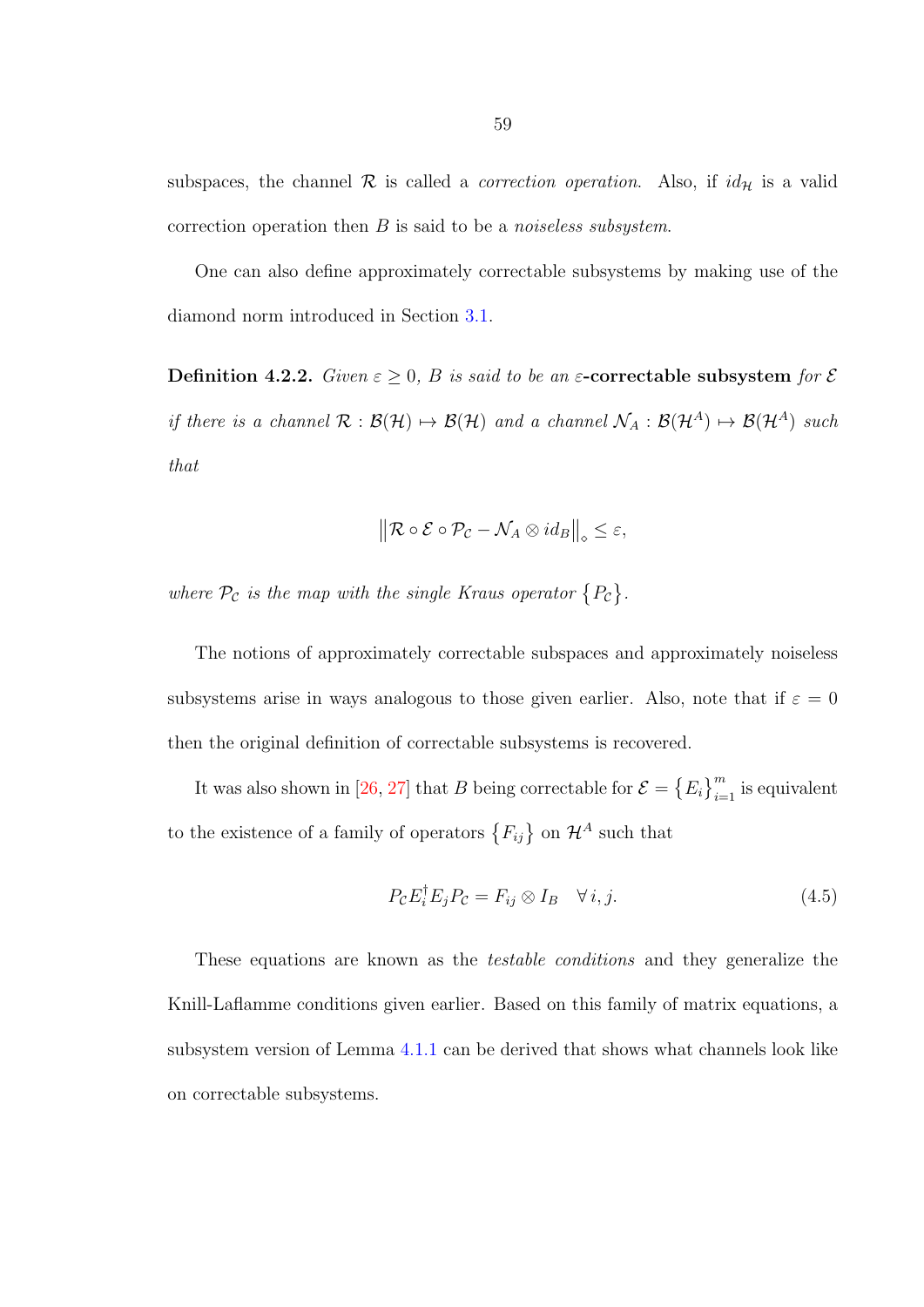<span id="page-66-2"></span>**Lemma 4.2.3** ([\[28\]](#page-80-3), Appendix A). Let H be a Hilbert space, let  $\mathcal{E}: \mathcal{B}(\mathcal{H}) \mapsto \mathcal{B}(\mathcal{H})$ be a channel, and let  $C \equiv \mathcal{H}^A \otimes \mathcal{H}^B \subseteq \mathcal{H}$  be a subspace. Then B is correctable for  $\mathcal E$  if and only if there is a CP map  $\mathcal G = \{U_i(D_i \otimes I_B)\}\$  with  $U_i$  unitary for all i such that  $\mathcal{E}(I_A \otimes \rho^B) = \mathcal{G}(I_A \otimes \rho^B)$  for all  $\rho^B \in \mathcal{B}(\mathcal{H}^B)$ ,  $P_{\mathcal{C}}U_i^{\dagger}U_jP_{\mathcal{C}} = 0$  for all  $i \neq j$ , and  $D_i$  is a positive diagonal operator for all i.

Proof. To prove the "only if" direction, begin by noting that the testable conditions [\(4.5\)](#page-65-0) imply that operator block matrix  $F = (F_{ij})$  is positive because

$$
(I_m \otimes P_{\mathcal{C}}) [E_1 \quad E_2 \quad \cdots \quad E_m]^{\dagger} [E_1 \quad E_2 \quad \cdots \quad E_m] (I_m \otimes P_{\mathcal{C}}) = F \otimes I_B.
$$

Next let U be a unitary such that  $UFU^{\dagger} = D$  is diagonal and let  $U = (U_{ij})$  and  $D = (D_{ij})$  be the associated block decompositions. Then

<span id="page-66-0"></span>
$$
\sum_{k,l} U_{ik} F_{kl} U_{jl}^{\dagger} = D_{ij} \quad \forall i, j,
$$
\n(4.6)

and

<span id="page-66-1"></span>
$$
\sum_{k} U_{ki}^{\dagger} U_{kj} = \delta_{ij} I_A \quad \forall i, j. \tag{4.7}
$$

Define the CP map  $\mathcal{G} = \{G_i\}$  where for all *i*,

$$
G_i = E_i P_C^{\perp} + \sum_j E_j (U_{ij}^{\dagger} \otimes I_B) P_C.
$$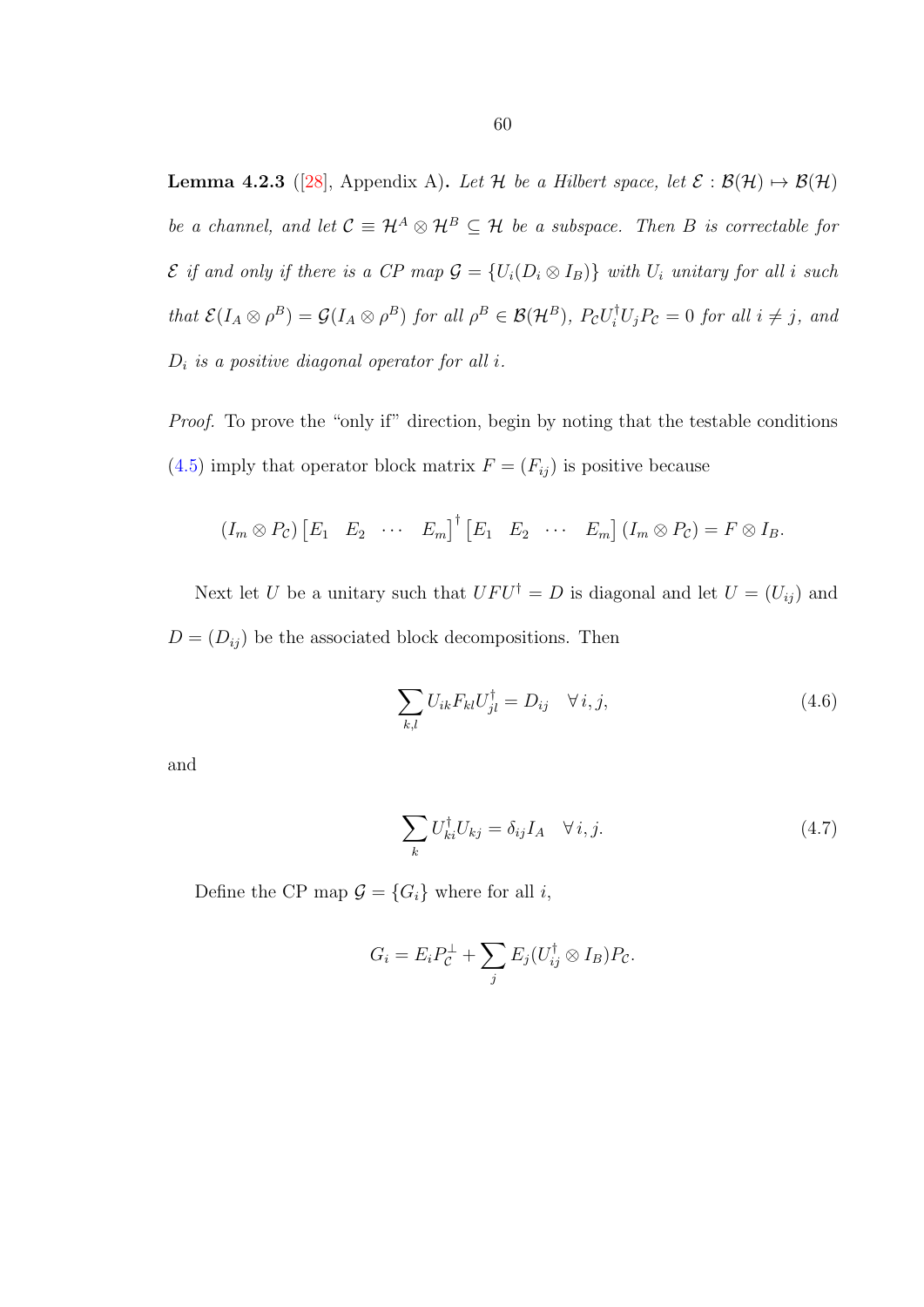Then by Equations [\(4.5\)](#page-65-0) and [\(4.6\)](#page-66-0), it follows that for all  $i, j$ ,

$$
P_{\mathcal{C}}G_i^{\dagger}G_jP_{\mathcal{C}} = P_{\mathcal{C}}(P_{\mathcal{C}}^{\perp}E_i^{\dagger} + \sum_k P_{\mathcal{C}}(U_{ik} \otimes I_B)E_k^{\dagger})(E_jP_{\mathcal{C}}^{\perp} + \sum_l E_l(U_{jl}^{\dagger} \otimes I_B)P_{\mathcal{C}})P_{\mathcal{C}}
$$
  
\n
$$
= \sum_{k,l} P_{\mathcal{C}}(U_{ik} \otimes I_B)E_k^{\dagger}E_l(U_{jl}^{\dagger} \otimes I_B)P_{\mathcal{C}}
$$
  
\n
$$
= \sum_{k,l} (U_{ik} \otimes I_B)P_{\mathcal{C}}E_k^{\dagger}E_lP_{\mathcal{C}}(U_{jl}^{\dagger} \otimes I_B)
$$
  
\n
$$
= \left(\sum_{k,l} U_{ik}F_{kl}U_{jl}^{\dagger}\right) \otimes I_B
$$
  
\n
$$
= D_{ij} \otimes I_B.
$$

Note in particular that this means that  $P_{\mathcal{C}}G_i^{\dagger}G_jP_{\mathcal{C}}=0$  whenever  $i \neq j$ . Moreover, Equation [\(4.7\)](#page-66-1) yields for all  $\rho^B \in \mathcal{B}(\mathcal{H}^B)$  that

$$
\mathcal{G}(I_A \otimes \rho^B) = \sum_i G_i (I_A \otimes \rho^B) G_i^{\dagger}
$$
  
\n
$$
= \sum_i \left( E_i P_C^{\perp} + \sum_j E_j (U_{ij}^{\dagger} \otimes I_B) \right) (I_A \otimes \rho^B) \left( P_C^{\perp} E_i^{\dagger} + \sum_j (U_{ij} \otimes I_B) E_j^{\dagger} \right)
$$
  
\n
$$
= \sum_{i,j,k} \left( E_j (U_{ij}^{\dagger} \otimes I_B) P_C \right) (I_A \otimes \rho^B) \left( P_C (U_{ik} \otimes I_B) E_k^{\dagger} \right)
$$
  
\n
$$
= \sum_{j,k} E_j \left( \sum_i U_{ij}^{\dagger} U_{ik} \right) \otimes \rho^B) E_k^{\dagger}
$$
  
\n
$$
= \sum_j E_j (I_A \otimes \rho^B) E_j^{\dagger}
$$
  
\n
$$
= \mathcal{E}(I_A \otimes \rho^B).
$$

By the polar decomposition applied to each  $G_iP_{\mathcal{C}}$  and the fact that these operators have mutually orthogonal ranges, there are partial isometries  $V_i$  with mutually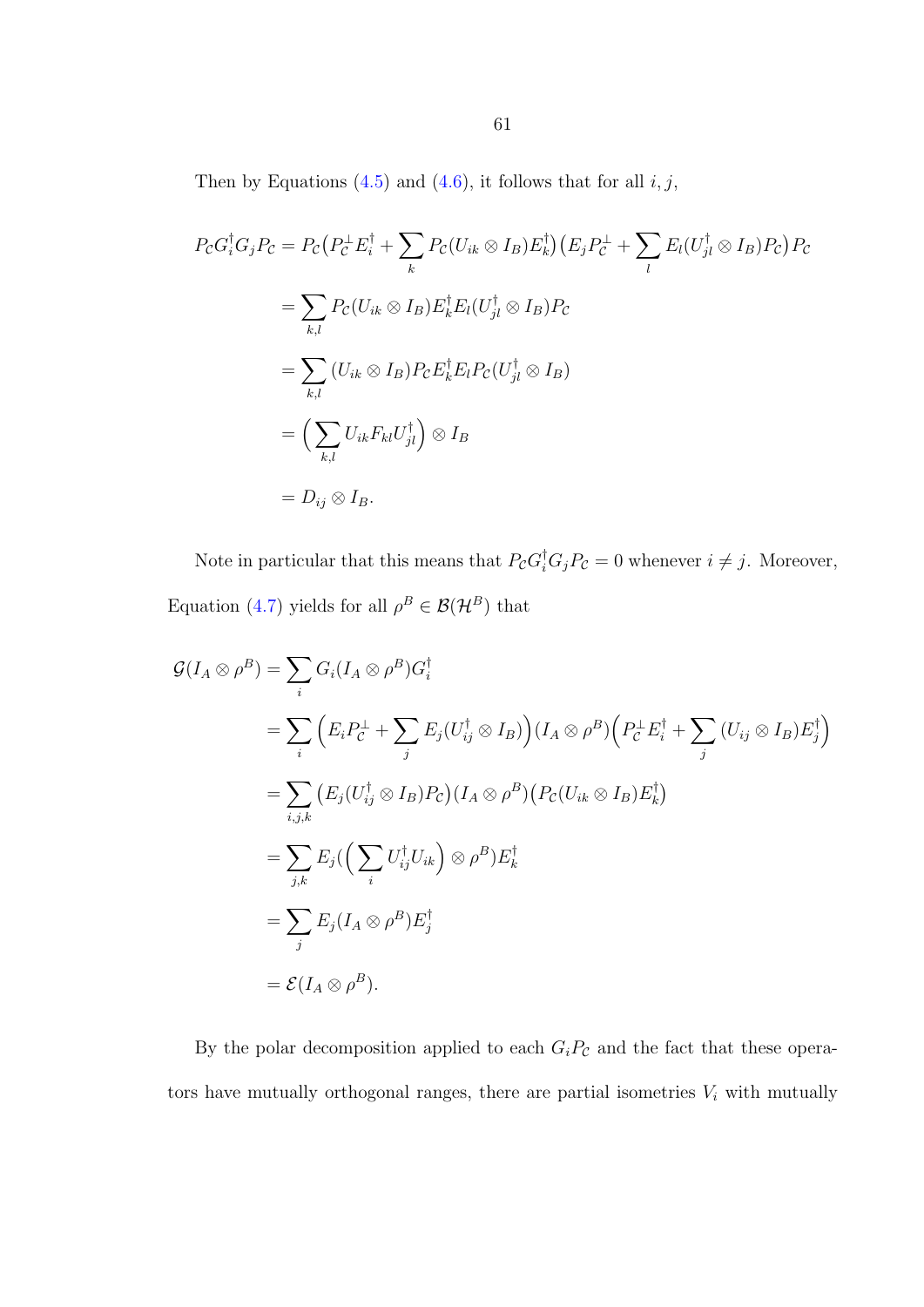orthogonal ranges for distinct i such that

$$
G_i P_{\mathcal{C}} = V_i \sqrt{P_{\mathcal{C}} G_i^{\dagger} G_i P_{\mathcal{C}}} = V_i (\sqrt{D_{ii}} \otimes I_B).
$$

Letting  $D_i =$ √  $\overline{D_{ii}}$  and extending each  $V_i$  to a unitary  $U_i$  on the whole space completes this direction of the proof.

To see the other implication, note that the map given by the Kraus operators  $\{P_{\mathcal{C}}U_i^{\dagger}$  $\binom{1}{i}$  can be slightly modified to be a valid correction operation in exactly the same manner as was done in the subspace case.

To illustrate Lemma [4.2.3](#page-66-2) and the testable conditions, another example is presented.

<span id="page-68-0"></span>**Example 4.2.4.** Let  $U, V \in M_2$  be unitary matrices and let  $q \in [0, 1)$ . Then consider the channel  $\mathcal{E}: M_4 \mapsto M_4$  given by the 2 Kraus operators in the standard basis

$$
E_1 = \frac{1}{\sqrt{2}} \begin{bmatrix} \alpha U & i \beta U \\ -i \beta V & \alpha V \end{bmatrix} \qquad E_2 = \frac{1}{\sqrt{2}} \begin{bmatrix} \alpha U & -i \beta U \\ i \beta V & \alpha V \end{bmatrix},
$$

where  $\alpha = \sqrt{q}$  and  $\beta = \sqrt{q}$  $\overline{1-q}$ . Proceeding similarly to the subspace example earlier, it can be verified that if  $M_4$  is decomposed as  $M_4 = M_2 \otimes M_2$ , then the second  $M_2$  is a correctable subsystem for  $\mathcal E$  because  $P_{\mathcal C} = I_4$  and so

$$
P_{\mathcal{C}}E_1^{\dagger}E_1P_{\mathcal{C}} = \frac{1}{2} \begin{bmatrix} 1 & 2i\alpha\beta \\ -2i\alpha\beta & 1 \end{bmatrix} \otimes I_2
$$

$$
P_{\mathcal{C}}E_1^{\dagger}E_2P_{\mathcal{C}} = \frac{1}{2} \begin{bmatrix} 2q - 1 & 0 \\ 0 & 2q - 1 \end{bmatrix} \otimes I_2
$$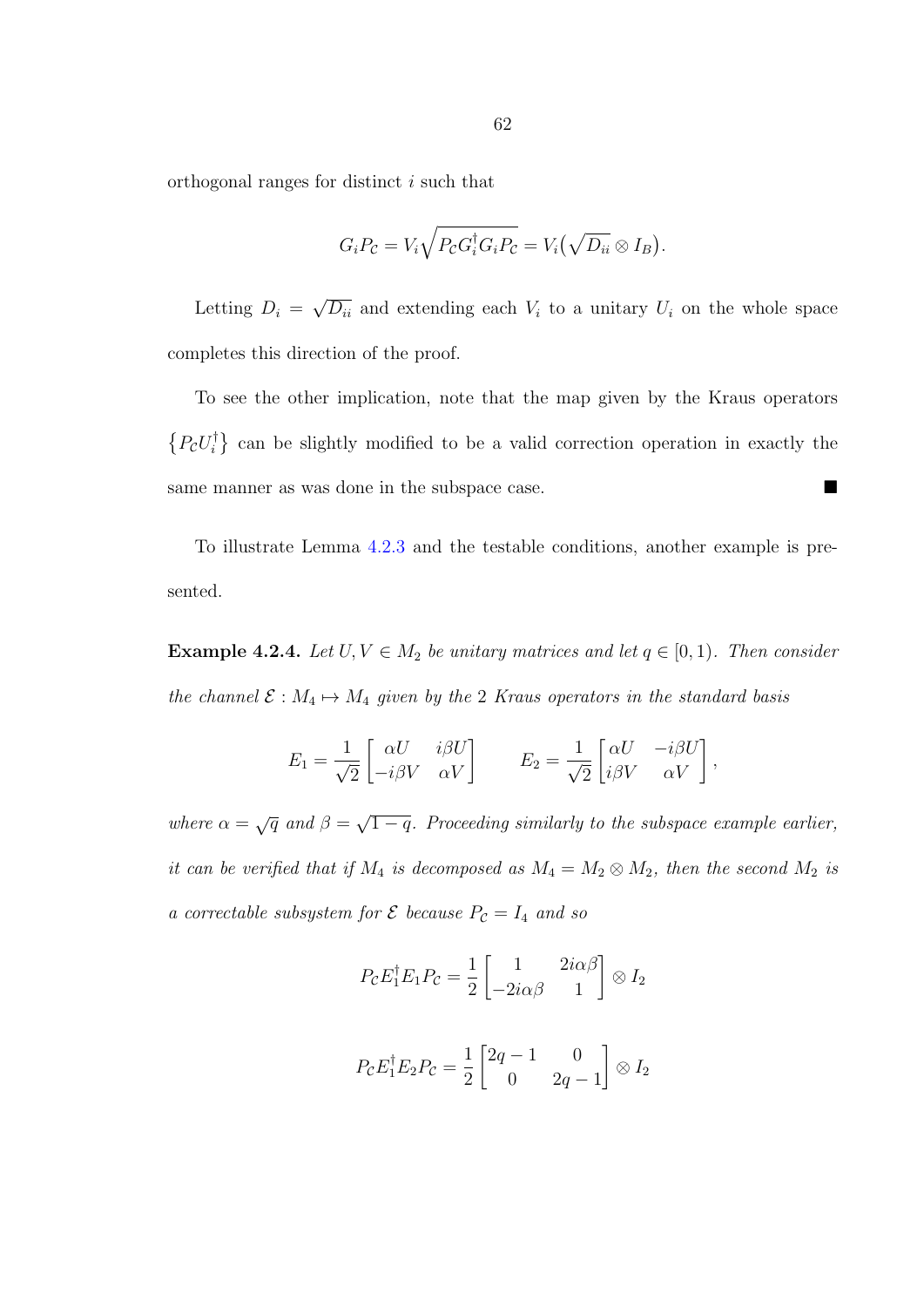$$
P_{\mathcal{C}}E_2^{\dagger}E_2P_{\mathcal{C}} = \frac{1}{2} \begin{bmatrix} 1 & -2i\alpha\beta \\ 2i\alpha\beta & 1 \end{bmatrix} \otimes I_2,
$$

which shows that the testable conditions are satisfied. There must then exist a channel G of the form described by Lemma [4.2.3](#page-66-2) such that  $\mathcal{E}(I_2 \otimes \rho) = \mathcal{G}(I_2 \otimes \rho)$  for all  $\rho \in M_2$ .

Indeed, it is not difficult to verify that one such channel is given by the single Kraus operator  $\begin{bmatrix} U & 0 \\ 0 & V \end{bmatrix}$  $0 V$  $\begin{bmatrix} I_2 \otimes I_2 \end{bmatrix} = \begin{bmatrix} U & 0 \\ 0 & V \end{bmatrix}$  $0 V$  $\left[\begin{array}{cc} because & \mathcal{E}(I_2 \otimes \rho) = \begin{bmatrix} U \rho U^{\dagger} & 0 \\ 0 & V \end{bmatrix}\right]$  $0 \qquad V \rho V^{\dagger}$ 1 for all  $\rho \in M_2$ . The fact that the "D" matrix of the first subsystem described by Lemma [4.2.3](#page-66-2) is equal to  $I_2$  should not be misinterpreted as implying that there is no non-trivial evolution on that subsystem. Indeed, it can be shown that another Choi-Kraus representation of  $\mathcal E$  is given by the two Kraus operators

$$
E_1 = \begin{bmatrix} U & 0 \\ 0 & V \end{bmatrix} (\alpha I_2 \otimes I_2) \qquad E_2 = \begin{bmatrix} U & 0 \\ 0 & V \end{bmatrix} (\beta Y \otimes I_2),
$$

where Y is the Pauli Y matrix. The fact that  $\mathcal E$  can be written in this way, which highlights the correctability of the B subsystem and the evolution of the ancillary A subsystem, is a general result that will be presented in Theorem [4.2.7.](#page-72-0)

#### <span id="page-69-0"></span>4.2.2 Characterization of Correctable Subsystems

**Theorem 4.2.5.** Let H be a Hilbert space, let  $\mathcal{E}: \mathcal{B}(\mathcal{H}) \mapsto \mathcal{B}(\mathcal{H})$  be a channel, and let  $C = H^A \otimes H^B \subseteq \mathcal{H}$  be a subspace. Then the following are equivalent:

- 1. B is a correctable subsystem for  $\mathcal{E}$ .
- 2.  $\exists$  a  $\dagger$ -homomorphism  $\pi : \mathcal{B}(\mathcal{C}) \mapsto \mathcal{B}(\mathcal{H})$  such that

$$
\mathcal{E}(I_A \otimes \rho^B) = \pi(I_A \otimes \rho^B)\mathcal{E}(P_{\mathcal{C}}) = \mathcal{E}(P_{\mathcal{C}})\pi(I_A \otimes \rho^B) \quad \forall \rho^B \in \mathcal{B}(\mathcal{H}^B).
$$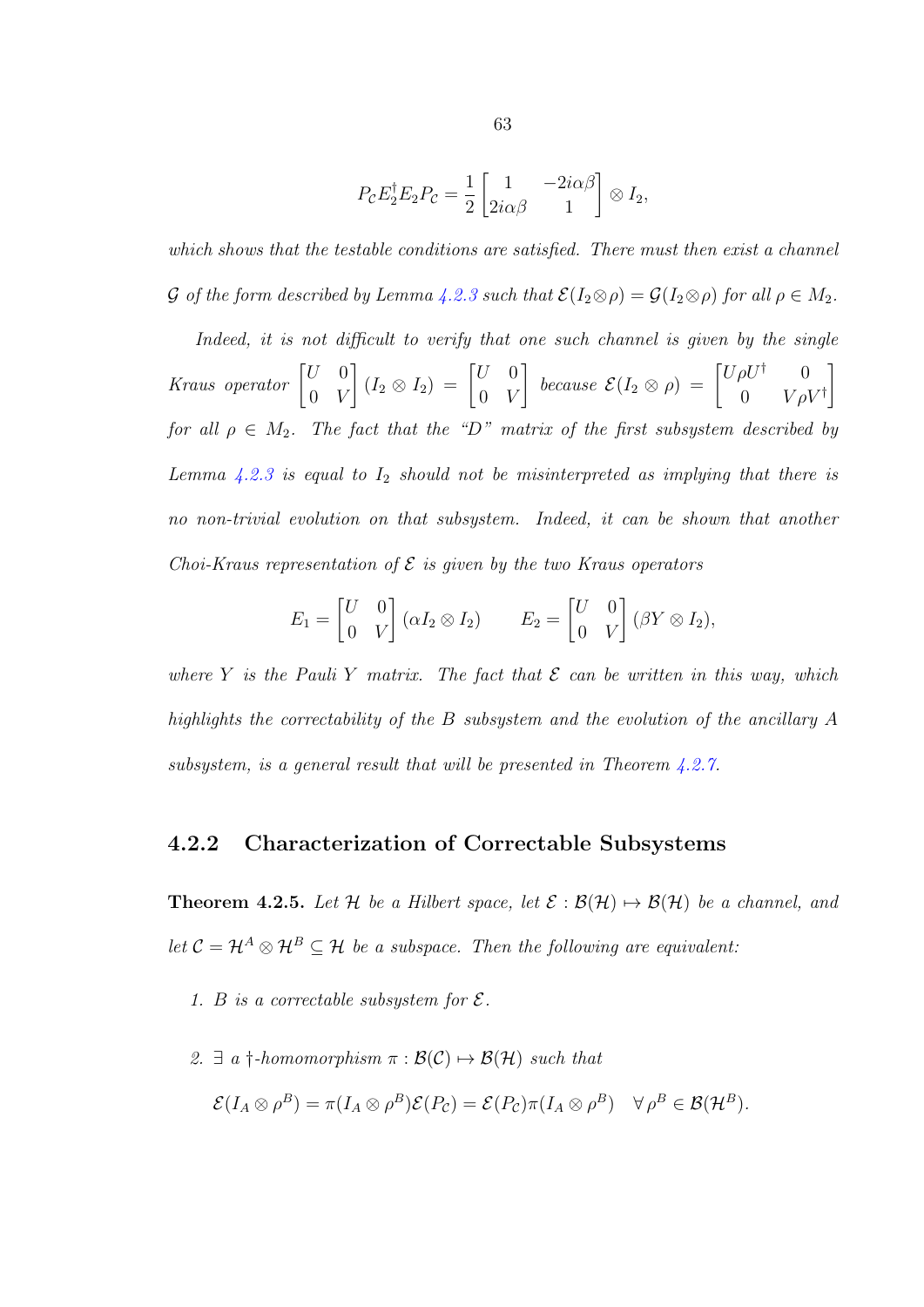Furthermore, the correction operation looks like  $\pi^{\dagger}$  when restricted to  $\mathcal{E}(\mathcal{B}(\mathcal{C}))$ .

*Proof.* Begin by proving the implication  $1 \Rightarrow 2$ . Since B is correctable for  $\mathcal{E}$ , Lemma [4.2.3](#page-66-2) says that there exists a channel  $\mathcal{G} = \{U_i(D_i \otimes I_B)\}\$  such that  $\{U_i\}$ is a family of unitaries such that  $P_{\mathcal{C}}U_i^{\dagger}U_jP_{\mathcal{C}}=0$  whenever  $i \neq j$ , and  $\mathcal{G}(I_A \otimes \rho^B)=$  $\mathcal{E}(I_A \otimes \rho^B)$  for all  $\rho^B$ .

Let  $V_i = U_i P_c$  and define a †-homomorphism  $\pi : \mathcal{B}(\mathcal{C}) \mapsto \mathcal{B}(\mathcal{H})$  by  $\pi(\rho) =$  $\sum_i V_i \rho V_i^{\dagger}$ . It then follows that for all  $\rho^B \in \mathcal{B}(\mathcal{H}^B)$ ,

$$
\mathcal{E}(P_{\mathcal{C}})\pi(I_A \otimes \rho^B) = \Big(\sum_i V_i(D_i \otimes I_B)P_{\mathcal{C}}(D_i^{\dagger} \otimes I_B)V_i^{\dagger}\Big) \Big(\sum_j V_j(I_A \otimes \rho^B)V_j^{\dagger}\Big)
$$
  

$$
= \sum_i V_i(D_i \otimes I_B)P_{\mathcal{C}}(D_i^{\dagger} \otimes I_B)(I_A \otimes \rho^B)V_i^{\dagger}
$$
  

$$
= \sum_i V_i(D_i \otimes I_B)(I_A \otimes \rho^B)(D_i^{\dagger} \otimes I_B)V_i^{\dagger}
$$
  

$$
= \mathcal{E}(I_A \otimes \rho^B).
$$

A similar argument shows that  $\mathcal{E}(I_A \otimes \rho^B) = \pi(I_A \otimes \rho^B)\mathcal{E}(P_{\mathcal{C}}) \quad \forall \rho^B \in \mathcal{B}(\mathcal{H}^B)$ .

To see why  $2 \Rightarrow 1$ , we show that the subsystem  $\beta$  is correctable. First note that the representation  $\pi$  defines a subspace and subsystems  $\mathcal{C}' = \mathcal{A}' \otimes \mathcal{B}'$  with  $\mathcal{B}'$  the same dimension as  $\mathcal{B}$  and an isometry  $V : \mathcal{B} \to \mathcal{B}'$  such that

$$
\pi(I_{\mathcal{A}}\otimes\rho_{\mathcal{B}})=I_{\mathcal{A}'}\otimes\mathcal{V}(\rho_{\mathcal{B}})\quad\forall\rho_{\mathcal{B}},
$$

where  $V(\rho_B) = V \rho_B V^{\dagger}$ . Further, as  $\mathcal{E}(P_{\mathcal{C}})$  commutes with  $\pi(I_A \otimes \rho^B)$  for all  $\rho^B$ , it follows that  $P_{\mathcal{C}'}\mathcal{E}(P_{\mathcal{C}})P_{\mathcal{C}'} = \sigma_{\mathcal{A}'} \otimes I_{\mathcal{B}'}$  for some positive operator  $\sigma_{\mathcal{A}'} \in \mathcal{L}(\mathcal{A}')$  with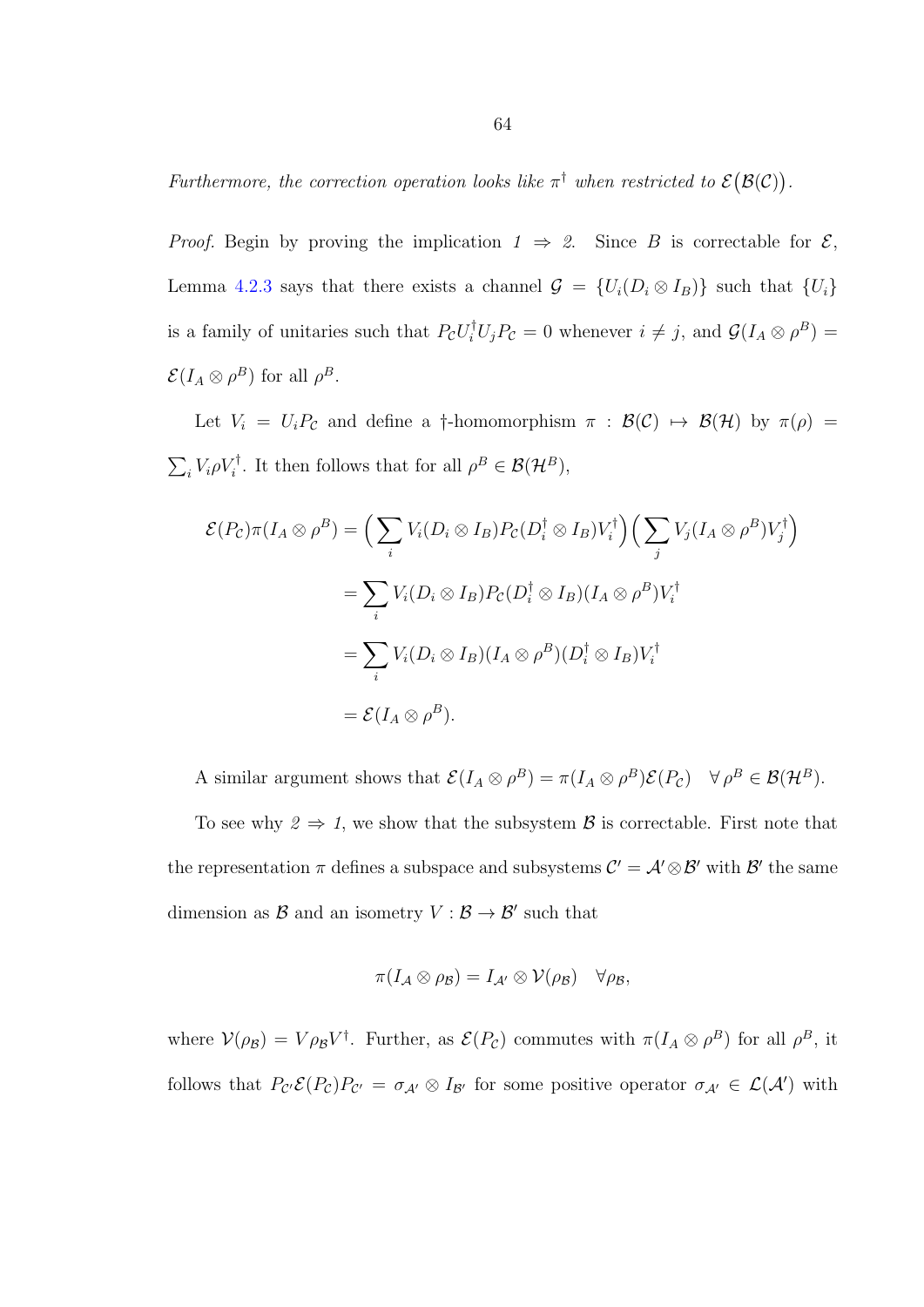trace equal to  $\dim {\mathcal C}.$  Thus we have for all  $\rho_{{\mathcal B}},$ 

$$
\mathcal{E}(I_{\mathcal{A}} \otimes \rho_{\mathcal{B}}) = \pi(I_{\mathcal{A}} \otimes \rho_{\mathcal{B}}) \mathcal{E}(P_{\mathcal{C}})
$$
  

$$
= (I_{\mathcal{A}'} \otimes \mathcal{V}(\rho_{\mathcal{B}})) (\sigma_{\mathcal{A}'} \otimes I_{\mathcal{B}'})
$$
  

$$
= \sigma_{\mathcal{A}'} \otimes \mathcal{V}(\rho_{\mathcal{B}}).
$$

Now define a channel R on H such that  $\mathcal{R} \circ \mathcal{P}_{\mathcal{C}'} = (\mathcal{D}_{\mathcal{A}|\mathcal{A}'} \otimes \mathcal{V}^{\dagger}) \circ \mathcal{P}_{\mathcal{C}'},$  where  $\mathcal{D}_{\mathcal{A}|\mathcal{A}'}$  is the complete depolarizing channel from A' to A, and it follows that  $(\mathcal{R} \circ \mathcal{E})(I_A \otimes \rho_B) =$  $I_A \otimes \rho_B$  for all  $\rho_B$ . This shows that B is a correctable subsystem, and completes the proof.

Just as was the case in the subspace situation, these proofs can be followed to give a method for computing the correction operation given a correctable subsystem for  $\mathcal E$ . In order to illustrate this theorem, consider again the channel and correctable subsystem of Example [4.2.4.](#page-68-0)

**Example 4.2.6.** It trivially follows from the proof of Theorem  $4.2.5$  that the correction operation and the †-homomorphism described are given by

$$
\mathcal{R}(\sigma) = \begin{bmatrix} U^{\dagger} & 0 \\ 0 & V^{\dagger} \end{bmatrix} \sigma \begin{bmatrix} U & 0 \\ 0 & V \end{bmatrix} \quad \forall \sigma \in M_4
$$

and

$$
\pi(\rho) = \begin{bmatrix} U & 0 \\ 0 & V \end{bmatrix} \rho \begin{bmatrix} U^{\dagger} & 0 \\ 0 & V^{\dagger} \end{bmatrix} \quad \forall \rho \in M_4.
$$

It is easy to see that  $R$  is indeed a valid correction operation in light of the various ways of writing  $\mathcal E$  given in the previous example.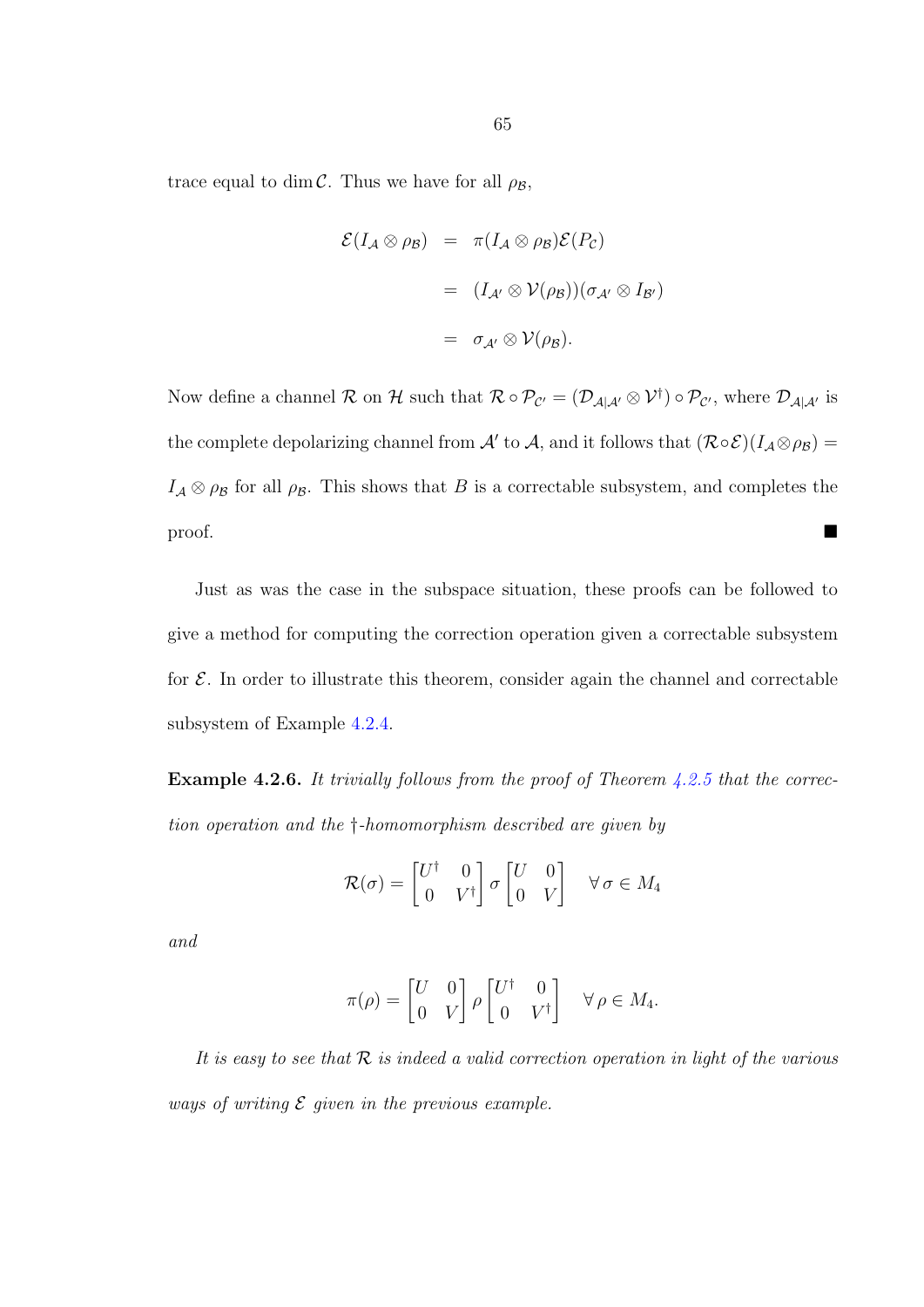It was seen in Lemma [4.2.3](#page-66-0) that when B is a correctable subsystem for  $\mathcal{E}$ , there is a channel  $\mathcal G$  whose Kraus operators have mutually orthogonal ranges such that  $\mathcal{E}(I_A \otimes \rho^B) = \mathcal{G}(I_A \otimes \rho^B)$ . The following theorem extends this result to all of  $A \otimes B$ and provides a simple way of looking at correctable subsystems.

<span id="page-72-0"></span>**Theorem 4.2.7.** Let H be a Hilbert space, let  $\mathcal{E}: \mathcal{B}(\mathcal{H}) \mapsto \mathcal{B}(\mathcal{H})$  be a channel, and let  $C \equiv \mathcal{H}^A \otimes \mathcal{H}^B \subseteq \mathcal{H}$  be a subspace. Then B is correctable for  $\mathcal{E}$  if and only if there is a family of unitary operators  $\{U_i\}$  with  $P_{\mathcal{C}}U_i^{\dagger}U_jP_{\mathcal{C}}=0$  for all  $i \neq j$  and a quantum channel  $\mathcal{N}_A : \mathcal{B}(\mathcal{H}^A) \mapsto \mathcal{B}(\mathcal{H}^A)$  with Kraus operators  $\{N_{i,j}\}\$  such that  $\mathcal{E}(\rho) = \mathcal{F}(\rho)$ for all  $\rho \in \mathcal{B}(\mathcal{C})$ , where  $\mathcal{F} : \mathcal{B}(\mathcal{H}) \mapsto \mathcal{B}(\mathcal{H})$  is the quantum channel given by the Kraus operators  $\{U_i(N_{i,j} \otimes I_B)\}.$ 

Proof. As with two previous proofs in this work, the "if" direction follows by constructing a correction operation  $\mathcal{R} = \{P_{\mathcal{C}}U_i^{\dagger}$  $\binom{1}{i}$  and extending its Kraus operators to a full set of partial isometries with mutually orthogonal initial subspaces.

To prove the "only if" direction, first let  $|\psi\rangle \in \mathcal{H}^B$  be a unit vector and set  $P =$  $|\psi\rangle\langle\psi|$ . Suppose that  $\{|\alpha_k\rangle\}$  is an orthonormal basis for  $\mathcal{H}^A$  and set  $A_k = |\alpha_k\rangle\langle\alpha_k|$ .

Now define  $Q_i = U_i (I_A \otimes P) U_i^{\dagger}$  $\{U_i\}$  is the family of unitary operators given by Lemma [4.2.3.](#page-66-0) Note that each  $Q_i$  is an orthogonal projection. Furthermore, it is not difficult to verify that

$$
0 \leq \sum_i Q_i \mathcal{E}(A_k \otimes P) Q_i \leq \mathcal{E}(A_k \otimes P) \leq \mathcal{E}(I_A \otimes P) = \sum_i U_i (D_i^2 \otimes P) U_i^{\dagger},
$$

where  $\{D_i\}$  is the family of positive diagonal operators given by Lemma [4.2.3.](#page-66-0) Since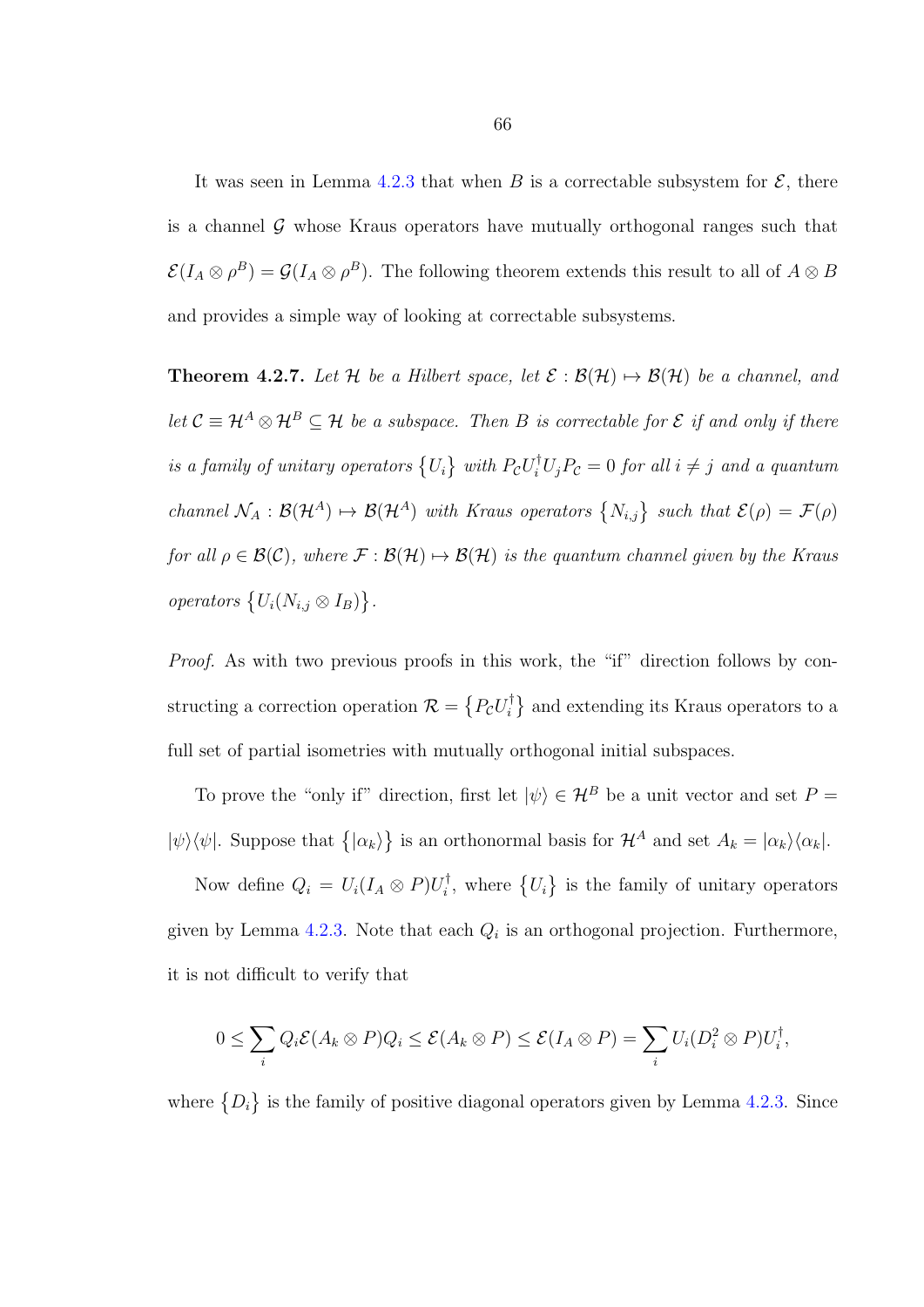the above inequalities hold for all k and

$$
\mathcal{E}(I_A \otimes P) = \sum_{k} \mathcal{E}(A_k \otimes P) = \sum_{i,k} Q_i \mathcal{E}(A_k \otimes P) Q_i,
$$

it follows that  $\sum_i Q_i \mathcal{E}(A_k \otimes P) Q_i = \mathcal{E}(A_k \otimes P)$  for all k. A simple dimension-counting argument then shows that  $\mathcal{E}(A_k \otimes P)$  must be of the form

$$
\mathcal{E}(A_k \otimes P) = \sum_i U_i(\sigma_{i,k,\psi} \otimes P) U_i^{\dagger}.
$$

It can also be shown that the operators  $\{\sigma_{i,k,\psi}\}\$  do not depend on  $|\psi\rangle$ . To this end, assume that  $\dim(\mathcal{H}^B) = 2$  for clarity. The general case follows analogously.

Let  $|\psi_l\rangle$ ,  $l = 1, 2$  be an orthonormal basis for  $\mathcal{H}^B$ . Let  $P_l = |\psi_l\rangle \langle \psi_l|$  and set  $P_{\pm} = |\pm\rangle\langle\pm|$ , where  $|\pm\rangle = \frac{1}{\sqrt{2}}$  $\frac{1}{2}(|\psi_1\rangle \pm |\psi_2\rangle)$ . Then by the above argument, there are positive operators  $\{\sigma_{i,k,l}\}\$ and  $\{\sigma_{i,k,\pm}\}\$ on  $\mathcal{H}^A$  such that

$$
\mathcal{E}(A_k \otimes P_l) = \sum_i U_i(\sigma_{i,k,l} \otimes P_l) U_i^{\dagger} \quad \text{and} \quad \mathcal{E}(A_k \otimes P_{\pm}) = \sum_i U_i(\sigma_{i,k,\pm} \otimes P_{\pm}) U_i^{\dagger}.
$$

It then follows that

$$
\mathcal{E}(A_k \otimes I_B) = \sum_i U_i(\sigma_{i,k,1} \otimes P_1) U_i^{\dagger} + \sum_i U_i(\sigma_{i,k,2} \otimes P_2) U_i^{\dagger}
$$
  
= 
$$
\sum_i U_i(\sigma_{i,k,+} \otimes P_+) U_i^{\dagger} + \sum_i U_i(\sigma_{i,k,-} \otimes P_-) U_i^{\dagger}
$$

Multiplying this equation on the left by  $(I_A \otimes P_1)U_i^{\dagger}$  $i_i^{\dagger}$  and on the right by  $U_i(I_A \otimes P_1)$ shows that

$$
\sigma_{i,k,1}\otimes P_1=\frac{1}{2}(\sigma_{i,k,+}+\sigma_{i,k,-})\otimes P_1.
$$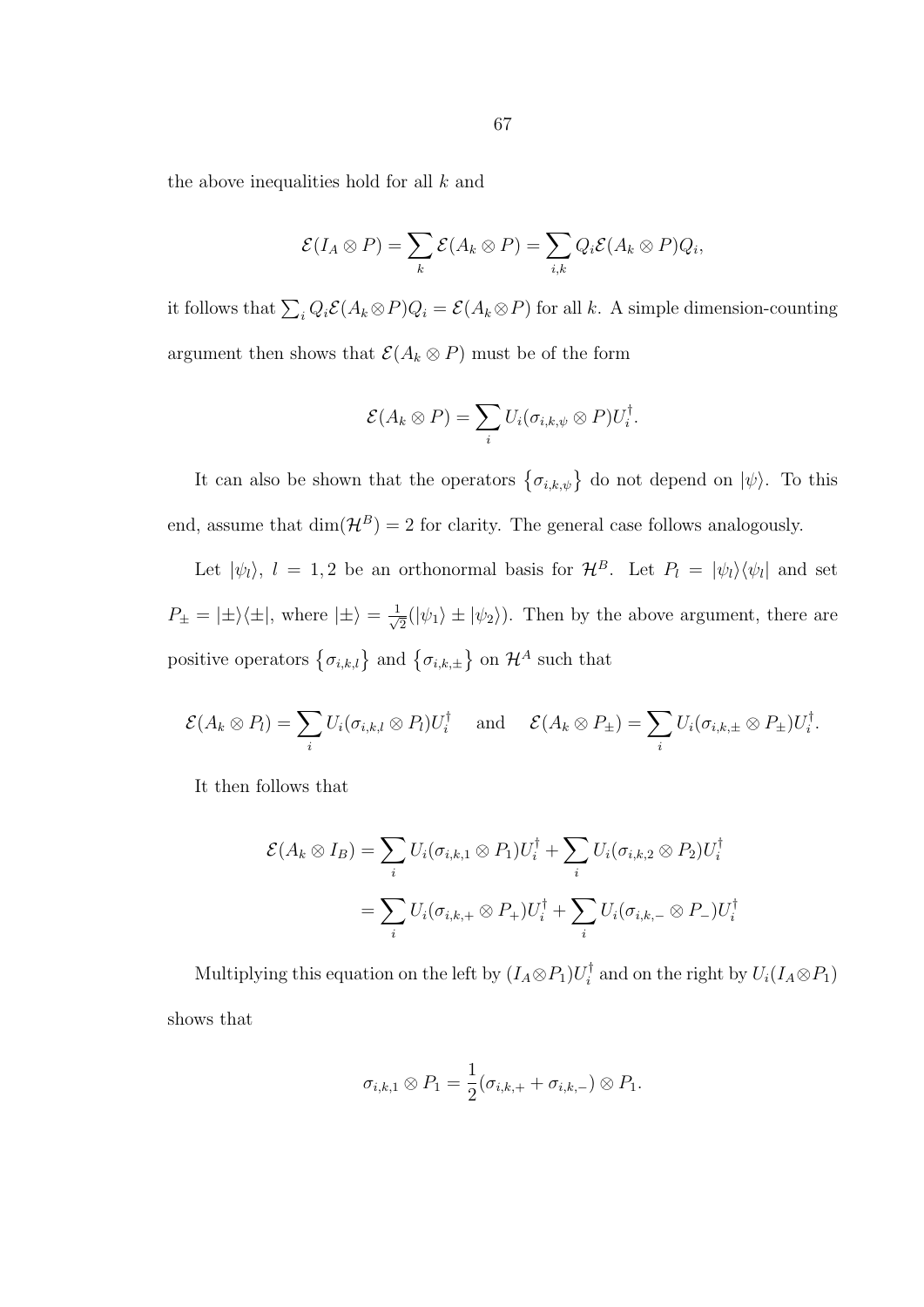Similarly, multiplying on the left by  $(I_A \otimes P_2)U_i^{\dagger}$  $i_i^{\dagger}$  and on the right by  $U_i(I_A \otimes P_2)$ shows that the same equation holds with  $P_2$ . Thus,  $\sigma_{i,k,1} = \sigma_{i,k,2}$ . Furthermore, this equality holds regardless of i and k, and  $|\psi_1\rangle$  and  $|\psi_2\rangle$  were chosen arbitrarily. It thus follows that the  $\{\sigma_{i,k,\psi}\}\$  operators do not depend on  $\psi$ , and so linearity of  $\mathcal E$  shows that for all  $\sigma^A$  there exist positive operators  $\{\tau_i^A\}$  such that

$$
\mathcal{E}(\sigma^A \otimes \rho^B) = \sum_i U_i (\tau_i^A \otimes \rho^B) U_i^{\dagger} \quad \forall \rho^B,
$$

which completes the proof.

Note that the proof of Theorem [4.2.7](#page-72-0) provides no indication of how to find the channel  $\mathcal{N}_A$  acting on the ancillary subsystem. However, the unitary operators that it describes are exactly the unitary operators described by Lemma [4.2.3,](#page-66-0) which are not difficult to compute.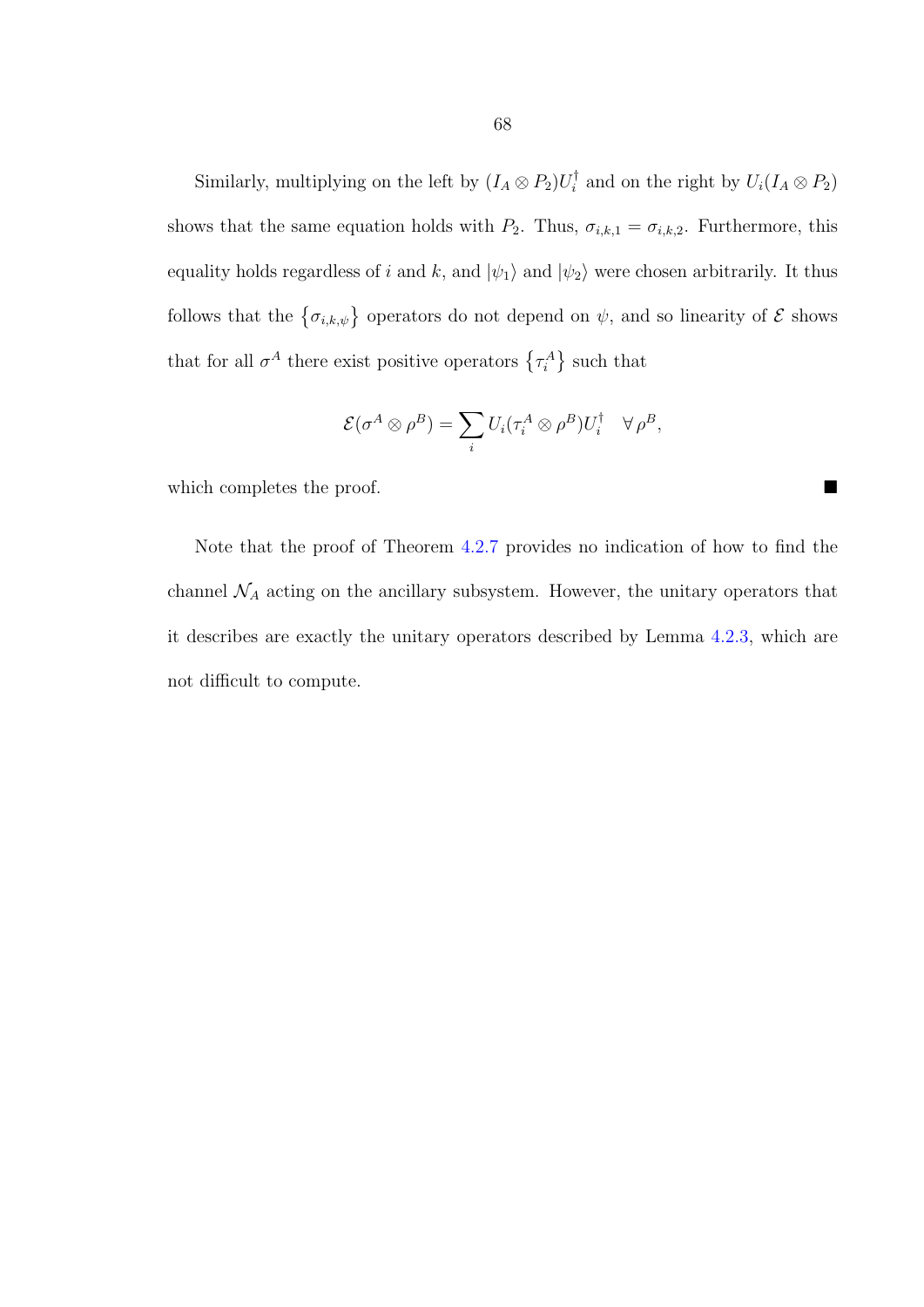### Chapter 5

## Conclusions and Future Work

#### 5.1 Improving the CB Norm Algorithm

The algorithm presented in Section [3.3](#page-37-0) for computing the  $CB/\diamond$  norm of linear maps provides a means for easily estimating the CB norm of an arbitrary CB map between complex matrix spaces. The algorithm was used to derive a formula for the CB norm of difference of unitary maps, and it has been seen that the algorithm is optimal in some (admittedly loose) sense.

Although the algorithm works well for low-dimensional examples and certain "nice" maps such as those of Theorem [3.3.4,](#page-44-0) exactly computing the minimization of Step 4 is still a very difficult problem in general. One obvious open problem is to build on this algorithm to find a method to compute the exact CB norm of an arbitrary linear map. Failing that, there is still room for improvement in the estimation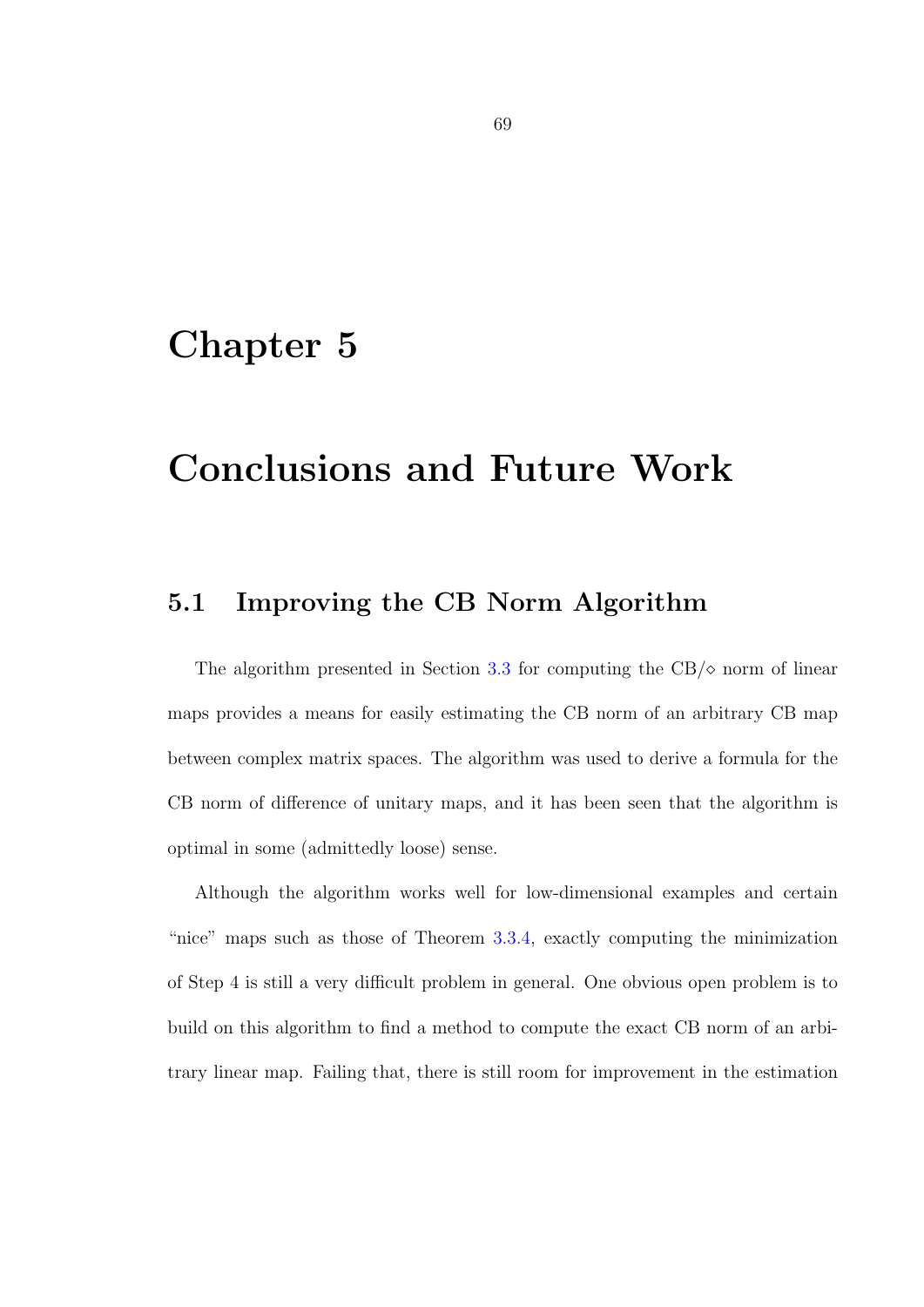<span id="page-76-0"></span>algorithm.

Indeed, the implementation of Step 4 in particular has room for improvement, as no in-depth analysis of the matrices used in the minimization has been carried out. Can matrices that lead to similar CB norm estimates be characterized in any way? Are there families of matrices that can be ruled out before being used, as they would lead to high estimates? Are there other methods of choosing matrices (such as evolutionary algorithms) that lead to better estimates, on average? Is there a way to compute the estimate in  $\mathcal{O}(k^2n^2)$  time?

### 5.2 Further Characterization of QEC

Lemma [4.2.3](#page-66-0) and Theorem [4.2.7](#page-72-0) of Section [4.2](#page-63-0) provide a simple way of picturing correctable subsystems; the correctability of the channel comes from what looks like a randomized unitary channel along with some evolution on the ancillary subsystem. Similarly, Theorem [4.2.5](#page-69-0) provides a way of thinking about correctable subsystems in terms of representations. It could be enlightening to connect theses results with the Heisenberg picture of correctability developed in [\[3,](#page-77-0) [4\]](#page-77-1).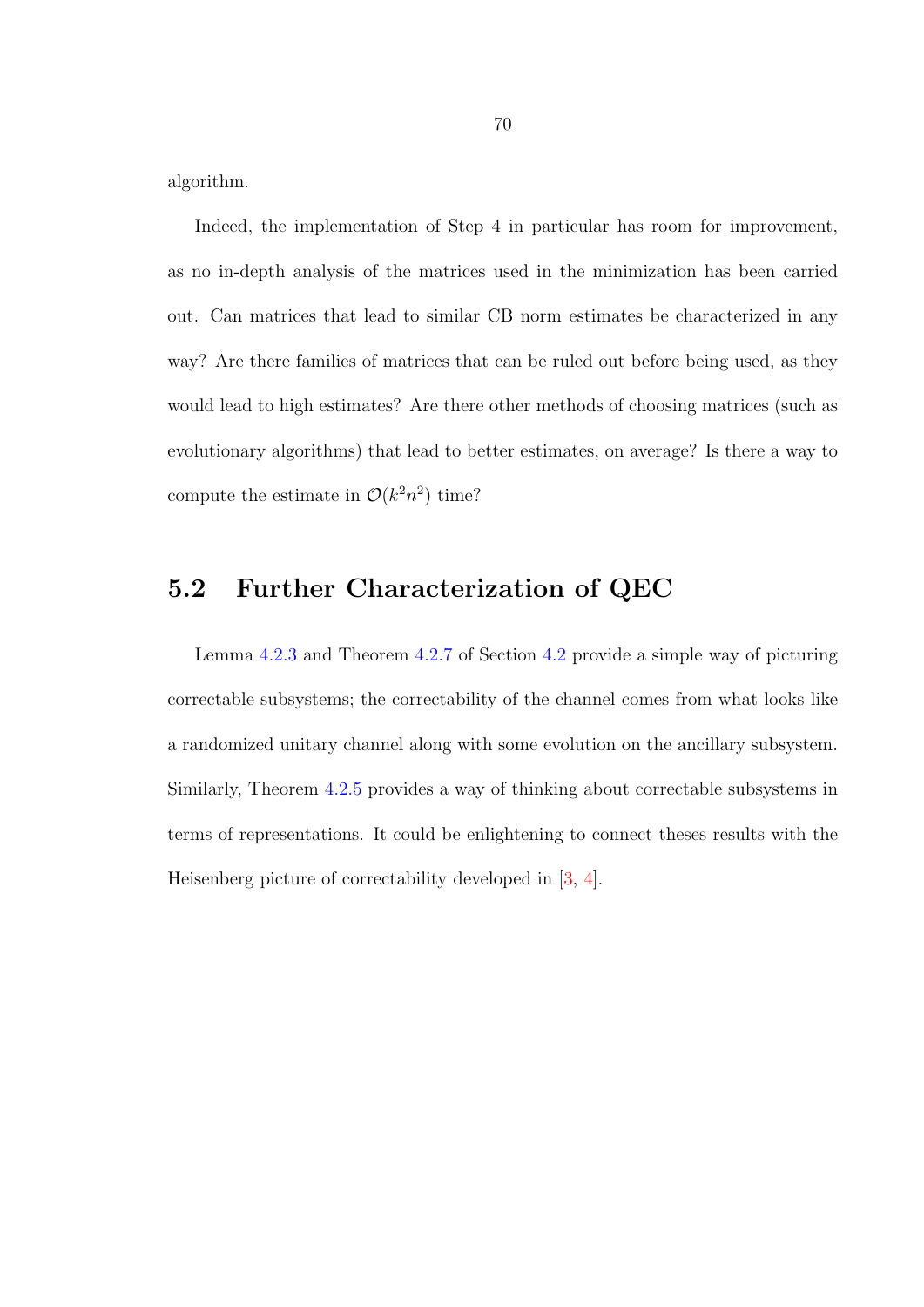# Bibliography

- [1] D. Aharonov, A. Kitaev, N. Nisan, Quantum circuits with mixed states, Proc. 30th ACM Symposium on Theory of Computation (STOC) (1997), 20-30. [1,](#page-0-0) [24,](#page-30-0) [25,](#page-31-0) [38](#page-44-1)
- [2] C. H. Bennett, D. P. DiVincenzo, J. A. Smolin, and W. K. Wootters, Physical Review A 54, 3824 (1996). [3,](#page-9-0) [52](#page-58-0)
- <span id="page-77-0"></span>[3] C. Beny, A. Kempf, D.W. Kribs, Generalization of quantum error correction via the Heisenberg picture, Physical Review Letters, 98, 100502 (2007). Eprint:arxiv.org/quant-ph/0608071. [70](#page-76-0)
- <span id="page-77-1"></span>[4] C. Beny, A. Kempf, D.W. Kribs, Quantum error correction of observables, Physical Review A, 76, 042303 (2007). E-print:arxiv.org/0705.1574. [70](#page-76-0)
- [5] D.P. Blecher and V.I. Paulsen, Tensor products of operator spaces, J. Funct. Anal. 99 (1991), 262-292. [35,](#page-41-0) [36](#page-42-0)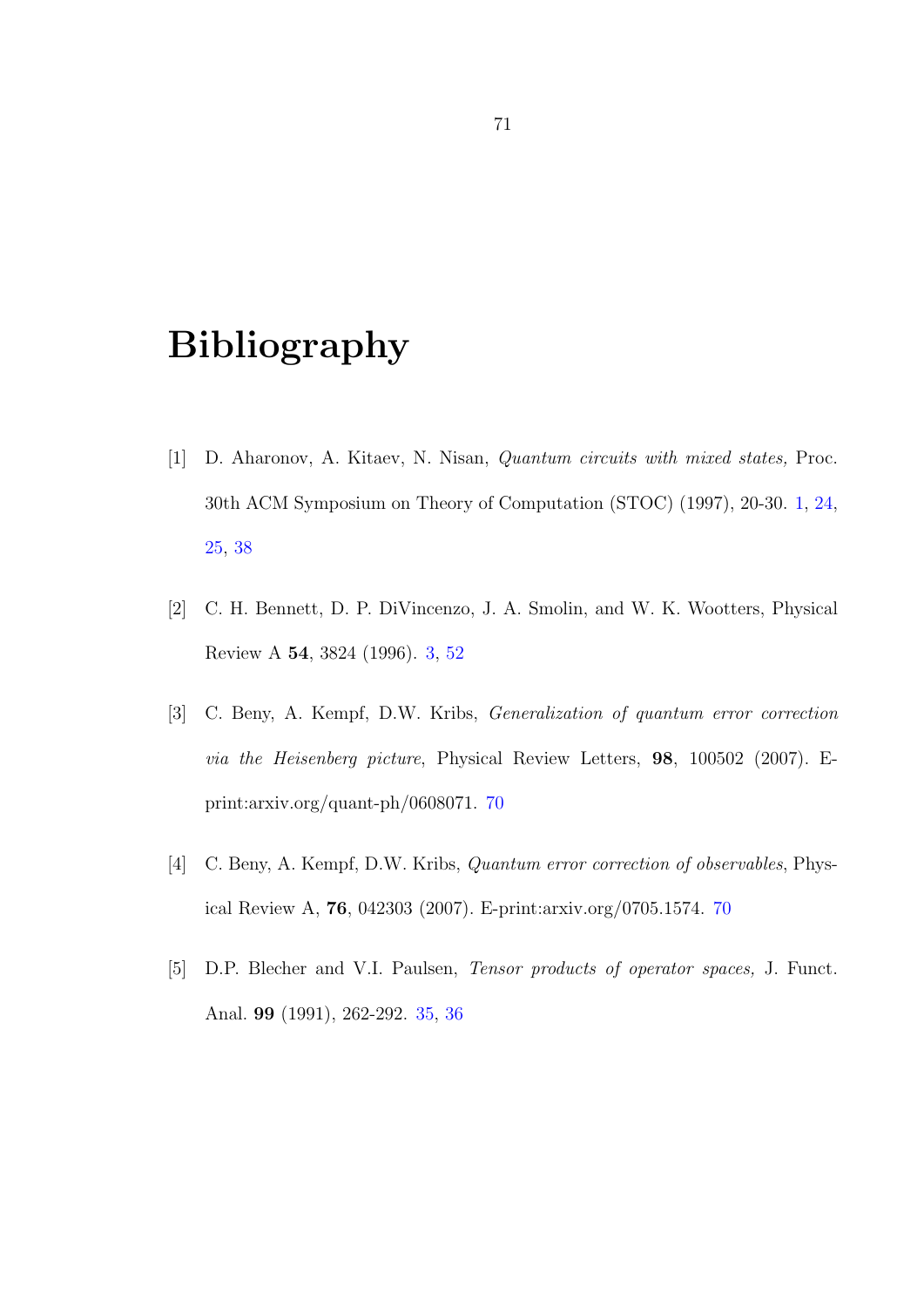- [6] O. Bratteli, D.W. Robinson, Operator Algebras and Quantum Statistical Mechanics 1, 2nd edition (Springer, Berlin, 1987). [25](#page-31-0)
- [7] M. Choi, Completely Positive Linear Maps on Complex matrices, Linear Algebra and Its Applications 10 (1975), 285-290. [9,](#page-15-0) [11](#page-17-0)
- [8] H. Cohn, C. Umans, R. Kleinberg, B. Szegedy, Group-theoretic Algorithms for Matrix Multiplication, Proceedings of the 46th Annual IEEE Symposium on Foundations of Computer Science 2005, IEEE Computer Society, 2005, 438-449. [49](#page-55-0)
- [9] K. R. Davidson, C<sup>\*</sup>-algebras by example, Fields Institute Monographs Amer. Math. Soc., Providence, 1996. [4,](#page-10-0) [11](#page-17-0)
- [10] F. Dupuis, P. Hayden, D. Leung, A. Winter, The maximal p-norm multiplicativity conjecture is really, really false, in preparation, 2007. [2](#page-8-0)
- [11] I. Devetak, M. Junge, C. King, M.B. Ruskai, Multiplicativity of completely bounded p-norms implies a new additivity result, arXiv:quant-ph/0506196 (2005). [2](#page-8-0)
- [12] L.-M. Duan, G.-C. Guo, Preserving coherence in quantum computation by pairing quantum bits, Physical Review Letters 79 1953 (1997). [3,](#page-9-0) [52](#page-58-0)
- [13] A. Gilchrist, N.K. Langford, M. Nielsen, Distance measures to compare real and *ideal quantum processes*, Physical Review A  $71$ , 062310 (2005). [1,](#page-0-0) [24](#page-30-0)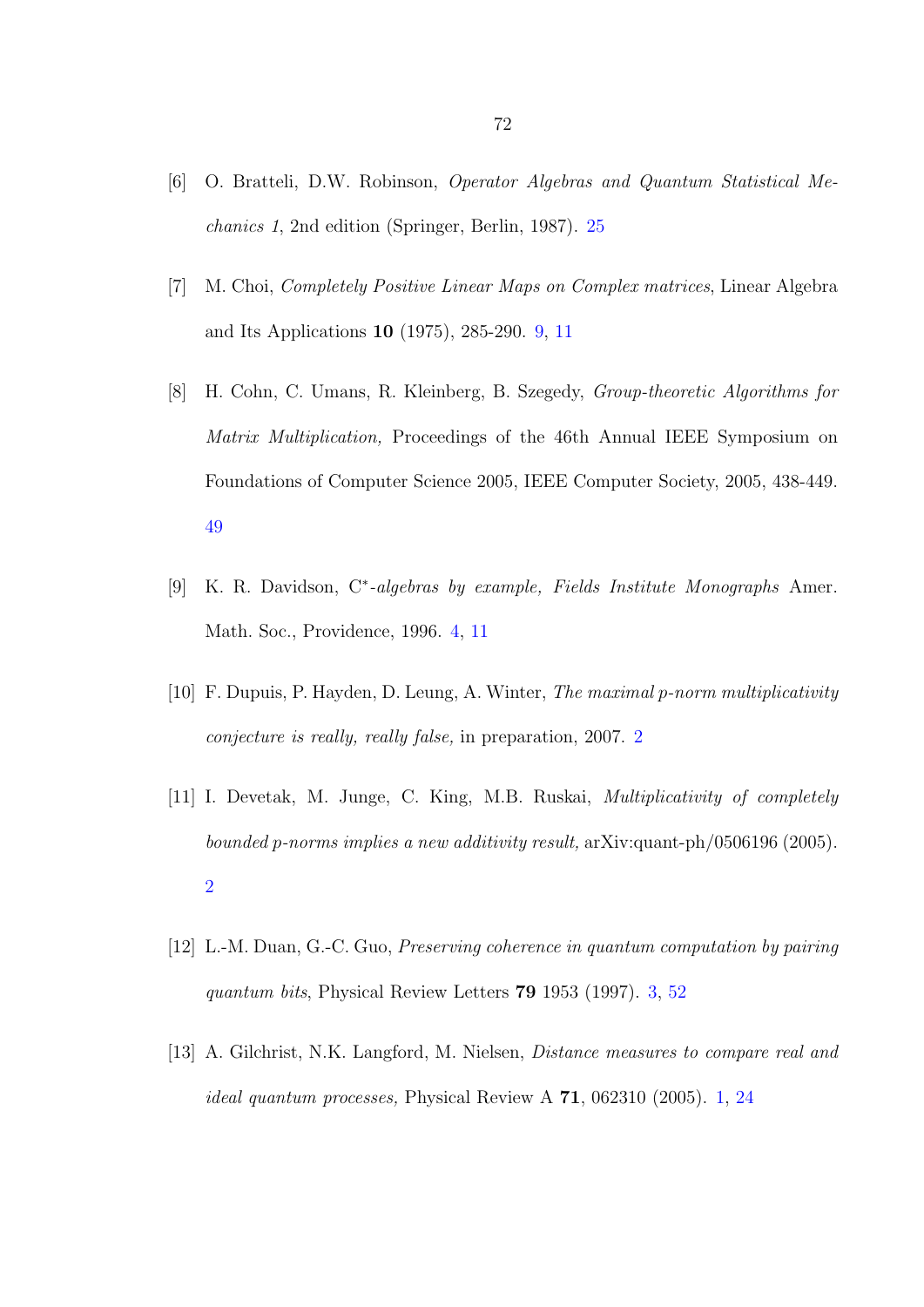- [14] D. Gottesman, Physical Review A 54 1862 (1996). [3](#page-9-0)
- [15] P. Hayden, The maximal p-norm multiplicativity conjecture is false, arXiv:0707.3291 (2007). [2](#page-8-0)
- [16] D.A. Herrero, Approximation of Hilbert space operators, Volume 1 Second edition, Longman Scientific & Technical 224, Essex, 1989. [38](#page-44-1)
- [17] A. Jencova, A relation between completely bounded norms and conjugate channels, arXiv:quant-ph/0601071 (2006). [2](#page-8-0)
- [18] N. Johnston, D.W. Kribs, V.I. Paulsen, Computing stabilized norms for quantum operations via the theory of completely bounded maps, to appear in QIC. [2](#page-8-0)
- [19] T.F. Jordan, A. Shaji, E.C.G. Sudarshan, Dynamics of initially entangled open quantum systems, Phys. Rev. A 70, 052110 (2004). [2](#page-8-0)
- [20] J. Kempe, D. Bacon, D. A. Lidar, and K. B. Whaley, Physical Review A 63, 42307 (2001). [3](#page-9-0)
- [21] A.Yu. Kitaev, Quantum computations: algorithms and error correction, Russian Math. Surveys 52 (1997), 1191-1249. [1,](#page-0-0) [24,](#page-30-0) [25](#page-31-0)
- [22] D. Kretschmann, D. W. Kribs, R. Spekkens, Complementarity of correctable and private subsystems, in preparation, 2007. [2](#page-8-0)
- [23] E. Knill and R. Laflamme, Physical Review A 55, 900 (1997). [3,](#page-9-0) [52](#page-58-0)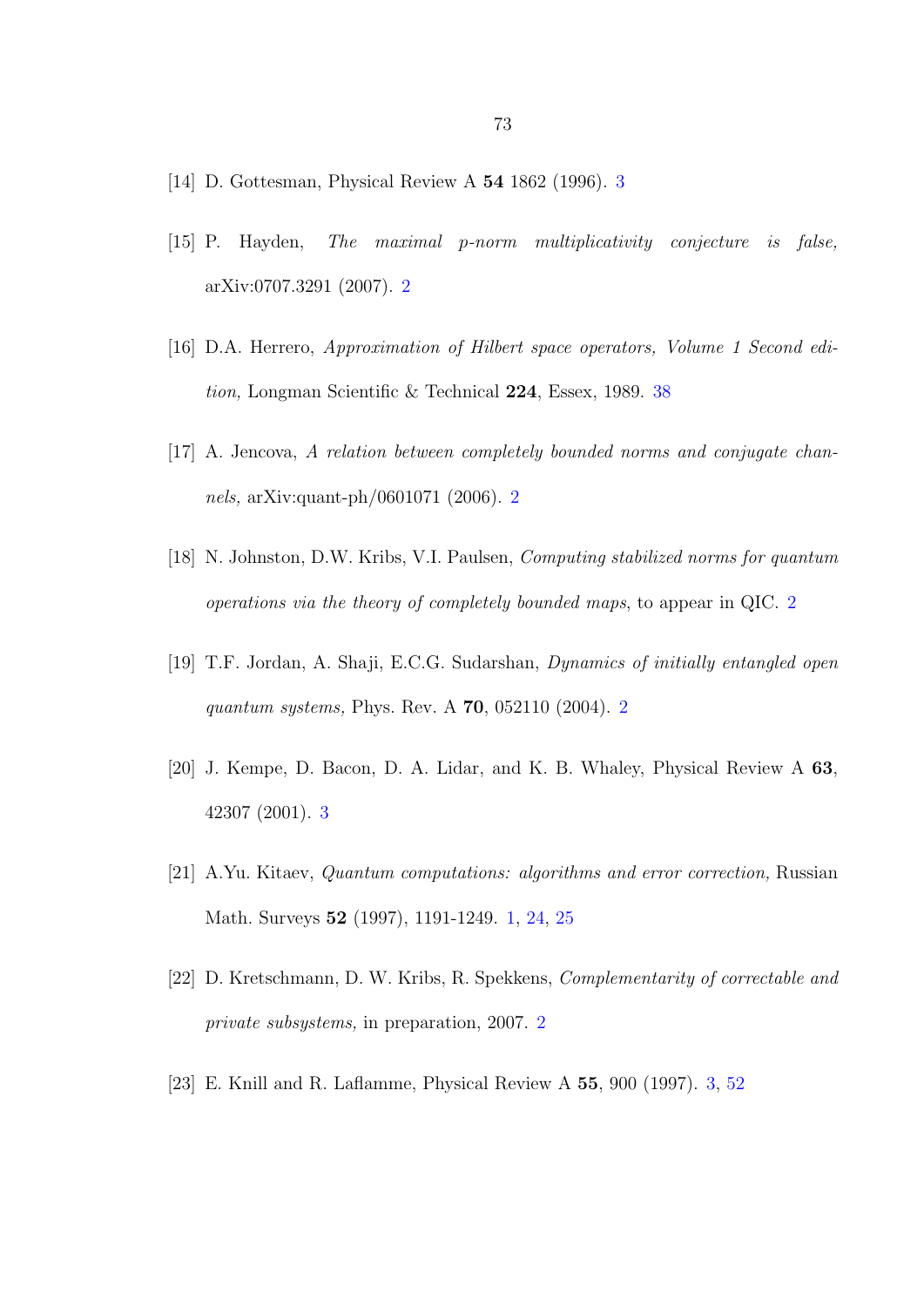- [24] E. Knill, R. Laflamme, and L. Viola, Physical Review Letters 84, 2525 (2000). [3](#page-9-0)
- [25] K. Kraus, General state changes in quantum theory, Ann. Physics 64 (1971), 311-335. [11](#page-17-0)
- [26] D.W. Kribs, R. Laflamme, D. Poulin, A unified and generalized approach to quantum error correction, Physical Review Letters, 94, 180501 (2005). [3,](#page-9-0) [59](#page-65-0)
- [27] D.W. Kribs, R. Laflamme, D. Poulin, M. Lesosky, Operator quantum error correction, Quantum Information & Computation, 6 (2006), 382–399. [3,](#page-9-0) [59](#page-65-0)
- [28] D.W. Kribs, R.W. Spekkens, Quantum error correcting subsystems are unitarily recoverable subsystems, Physical Review A, 74, 042329 (2006). [60](#page-66-1)
- [29] D. Kretschmann, D. Schlingemann, R. F. Werner, The information-disturbance tradeoff and the continuity of Stinespring's representation, arXiv:quantph/0605009 (2006). [2](#page-8-0)
- [30] D. A. Lidar, I. L. Chuang, K. B.Whaley, Decoherence free subspaces for quantum computation, Physical Review Letters 81, 2594 (1998). [3,](#page-9-0) [52](#page-58-0)
- [31] M. A. Nielsen and I. Chuang, Quantum computation and quantum information, Cambridge University Press, Cambridge, 2000. [1](#page-0-0)
- [32] G.M. Palma, K.-A. Suominen and A. Ekert, Proc. Royal Soc. A 452, 567 (1996). [3](#page-9-0)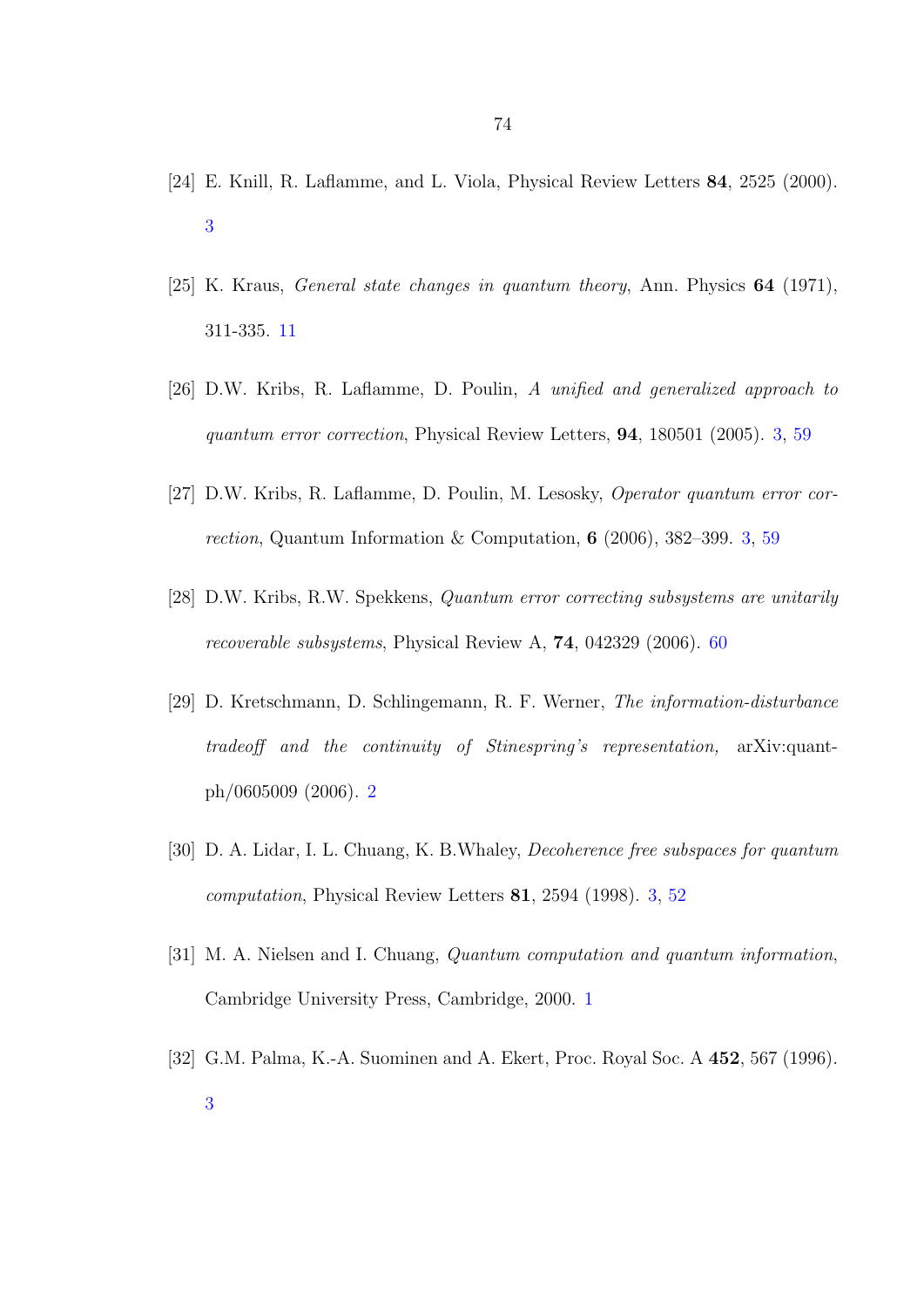- [33] V. I. Paulsen, Completely Bounded Maps and Operator Algebras, Cambridge Studies in Advanced Mathematics 78, Cambridge University Press, Cambridge, 2003. [1,](#page-0-0) [3,](#page-9-0) [24,](#page-30-0) [25](#page-31-0)
- [34] V.I. Paulsen, Representations of Function Algebras, Abstract Operator Spaces, and Banach Space Geometry, J. Funct. Anal., 109 (1992), 113–129. [26](#page-32-0)
- [35] G. Pisier, Non-commutative vector valued  $L_p$ -spaces and p-summing maps, Soc. Math. France, Asterisque 247 (1998), 1–131. [2](#page-8-0)
- [36] D. Perez-Garcia, M.M. Wolf, C. Palazuelos, I. Villanueva, M. Junge, Unbounded violation of tripartite Bell inequalities, arXiv:quant-ph/0702189 (2007). [2](#page-8-0)
- [37] P. W. Shor, Physical Review A 52, R2493 (1995). [3](#page-9-0)
- [38] A. Shabani, D.A. Lidar, Linear quantum error correction, arXiv:0708.1953 (2007). [2](#page-8-0)
- [39] R.R. Smith, *Completely bounded maps between C<sup>∗</sup>-algebras*, J. London Math. Soc. 27 (1983), 157–166. [25](#page-31-0)
- [40] A. M. Steane, Physical Review Letters 77, 793 (1996). [3](#page-9-0)
- [41] Strassen, Volker, Gaussian Elimination is not Optimal, Numer. Math. 13 (1969), 354–356. [49](#page-55-0)
- [42] J. Watrous, Notes on super-operator norms induced by Schatten norms, Quantum Information & Computation  $5$  ([2](#page-8-0)005), 58–68. 2